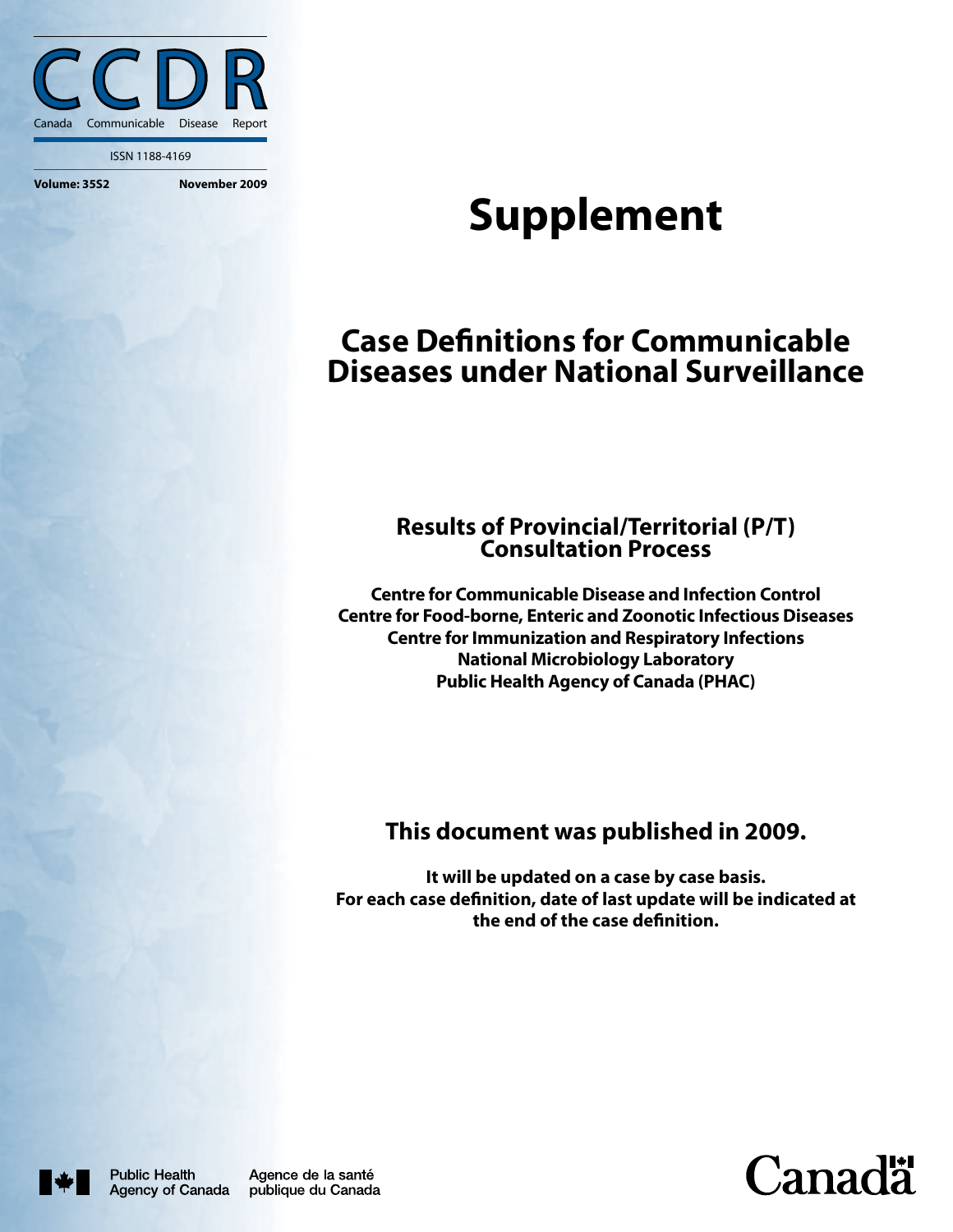**Suggested citation:** Public Health Agency of Canada. *Case Definitions for Communicable Diseases under National Surveillance* CCDR 2009

This publication can also be accessed electronically via Internet using a Web browser at: http://www.phac-aspc.gc.ca

© Her Majesty the Queen in Right of Canada, 2009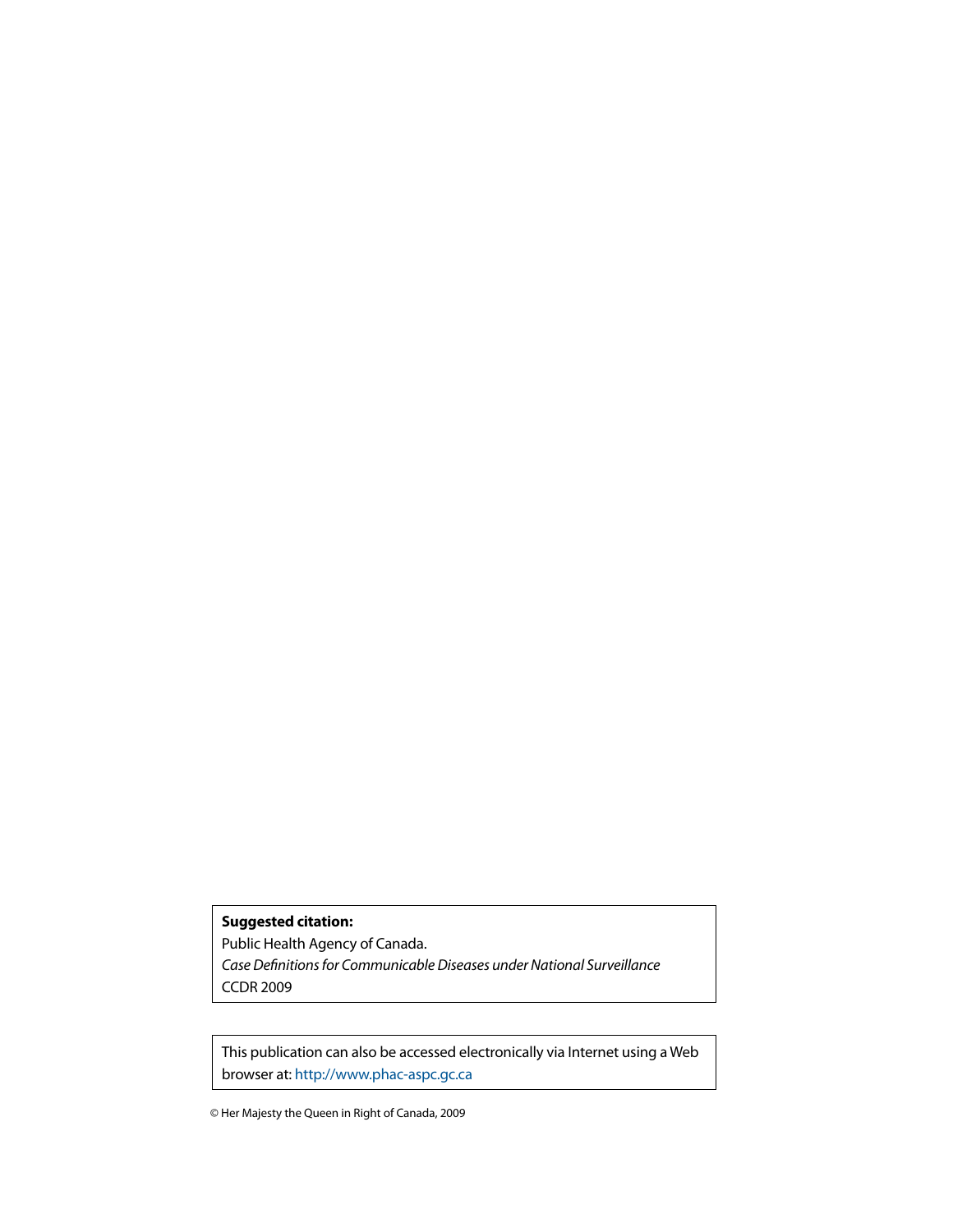# **Case Definitions for Communicable Diseases under National Surveillance**

**2009**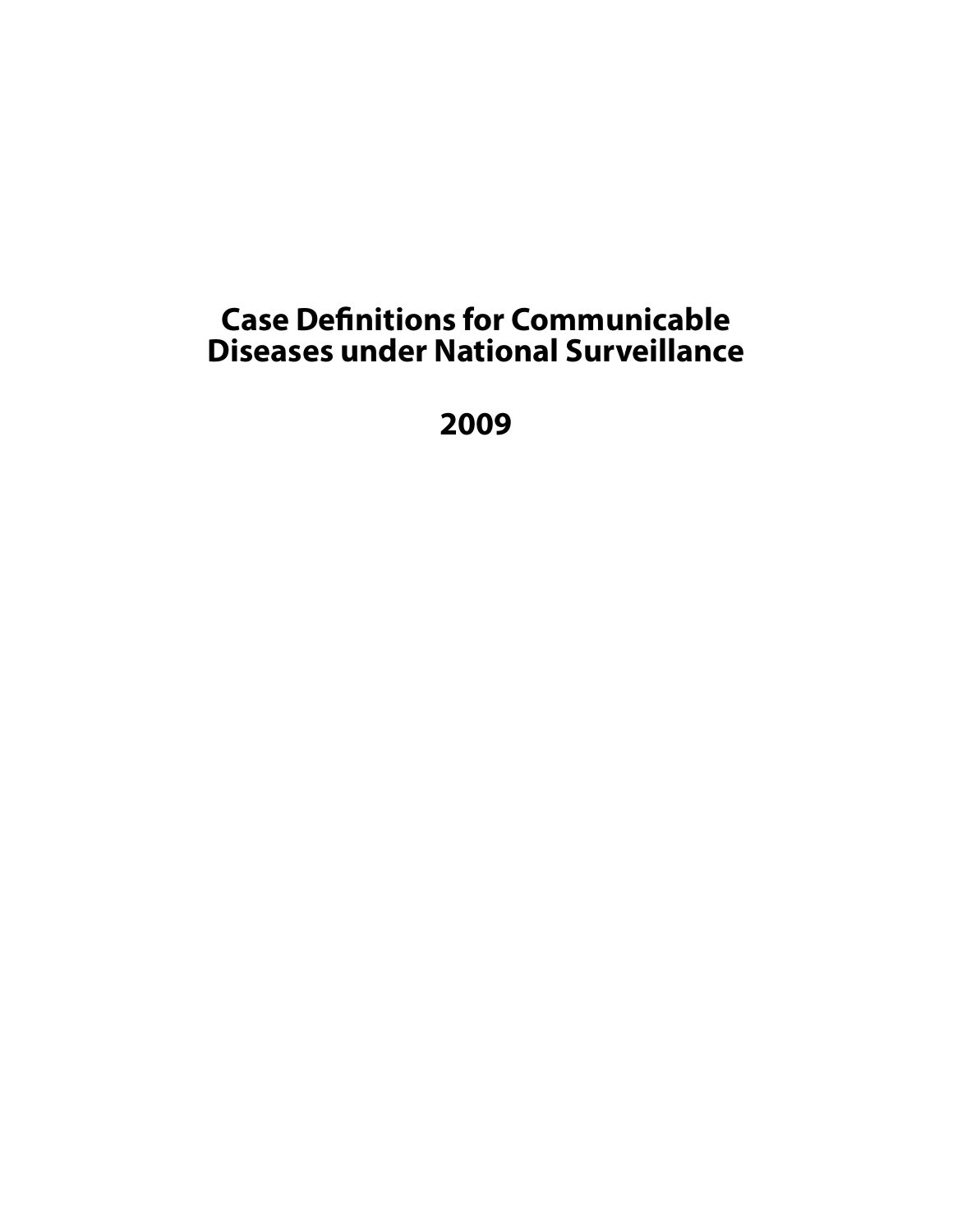# **Table of Contents**

| 1                                          |        |  |
|--------------------------------------------|--------|--|
|                                            | 3      |  |
|                                            | 5      |  |
|                                            | 8<br>9 |  |
|                                            | 12     |  |
|                                            | 13     |  |
| $\bullet$                                  | 15     |  |
| ٠                                          | 16     |  |
| $\bullet$                                  | 17     |  |
| ٠                                          | 18     |  |
| $\bullet$                                  | 19     |  |
| ٠                                          | 10     |  |
| ٠                                          | 21     |  |
| ٠                                          | 22     |  |
| ٠                                          |        |  |
| $\bullet$                                  | 26     |  |
|                                            | 27     |  |
|                                            | 28     |  |
| $\bullet$                                  | 29     |  |
| $\bullet$                                  | 30     |  |
| $\bullet$                                  | 32     |  |
| $\bullet$                                  | 34     |  |
| ٠                                          | 36     |  |
|                                            | 38     |  |
|                                            | 40     |  |
|                                            | 42     |  |
|                                            | 44     |  |
| DISEASES TRANSMITTED BY DIRECT CONTACT AND |        |  |
|                                            | 46     |  |
| $\bullet$                                  | 47     |  |
| ٠                                          | 48     |  |
|                                            | 53     |  |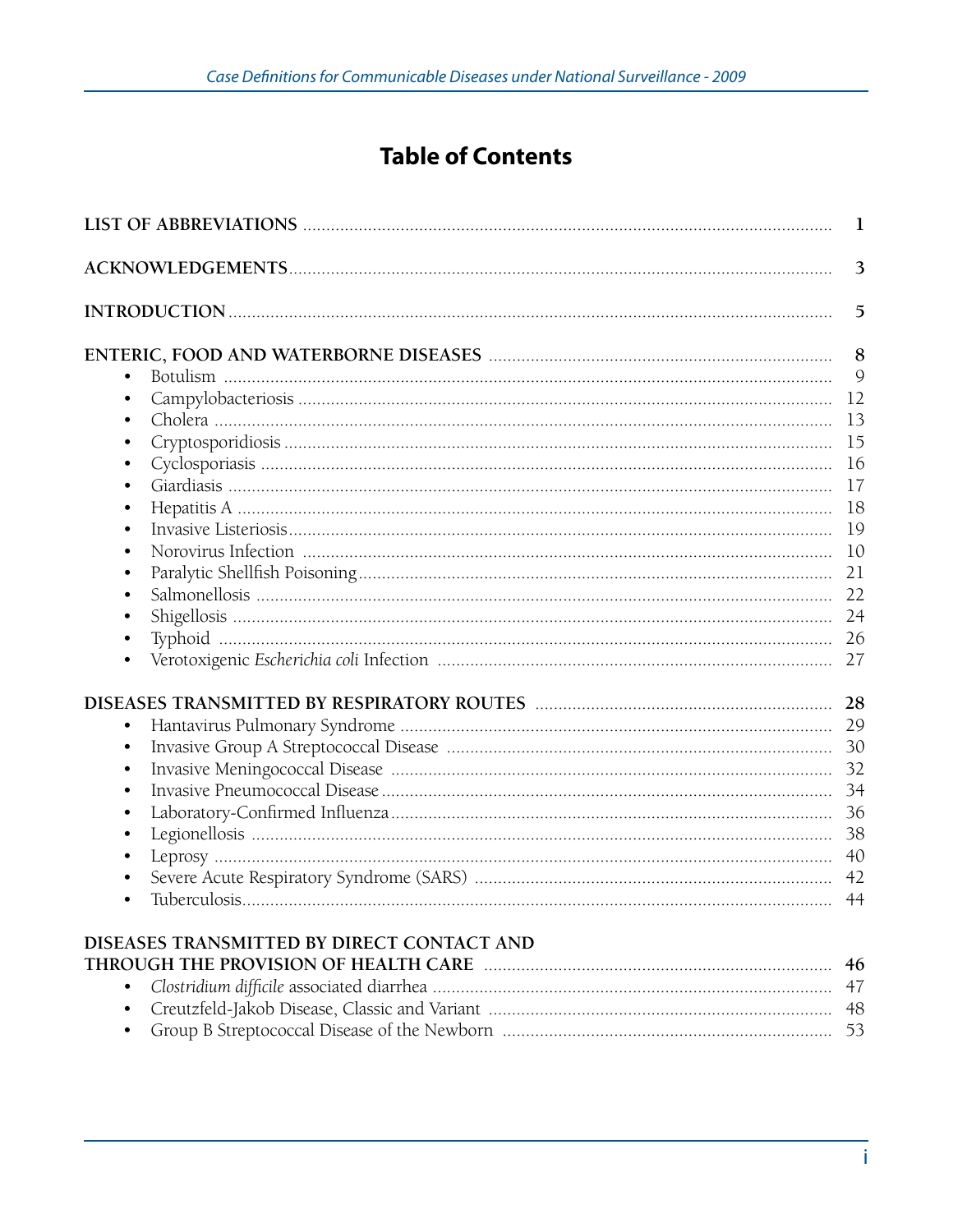|           |               | 55  |
|-----------|---------------|-----|
|           |               | 56  |
| $\bullet$ |               |     |
| $\bullet$ |               | 61  |
| $\bullet$ |               | 63  |
| $\bullet$ |               | 65  |
| $\bullet$ |               | 67  |
| $\bullet$ |               | 69  |
| $\bullet$ |               | 71  |
| $\bullet$ |               | 73  |
|           |               | 75  |
| ٠         |               |     |
|           |               |     |
|           |               | 82  |
|           |               |     |
|           |               |     |
| $\bullet$ |               |     |
| $\bullet$ |               | 86  |
| $\bullet$ |               | 88  |
| $\bullet$ |               | 90  |
| $\bullet$ |               | 92  |
| $\bullet$ |               | 94  |
|           |               |     |
|           |               | 97  |
| $\bullet$ |               |     |
| $\bullet$ |               |     |
| $\bullet$ |               |     |
| ٠         |               |     |
|           |               |     |
|           |               |     |
|           |               |     |
|           |               |     |
|           |               | 115 |
|           |               |     |
|           |               |     |
| $\bullet$ |               | 119 |
| $\bullet$ |               |     |
|           | Crimean Congo |     |
|           | Lassa         |     |
|           | Ebola         |     |
|           |               |     |

- 
- Marburg<br>• Rift Valley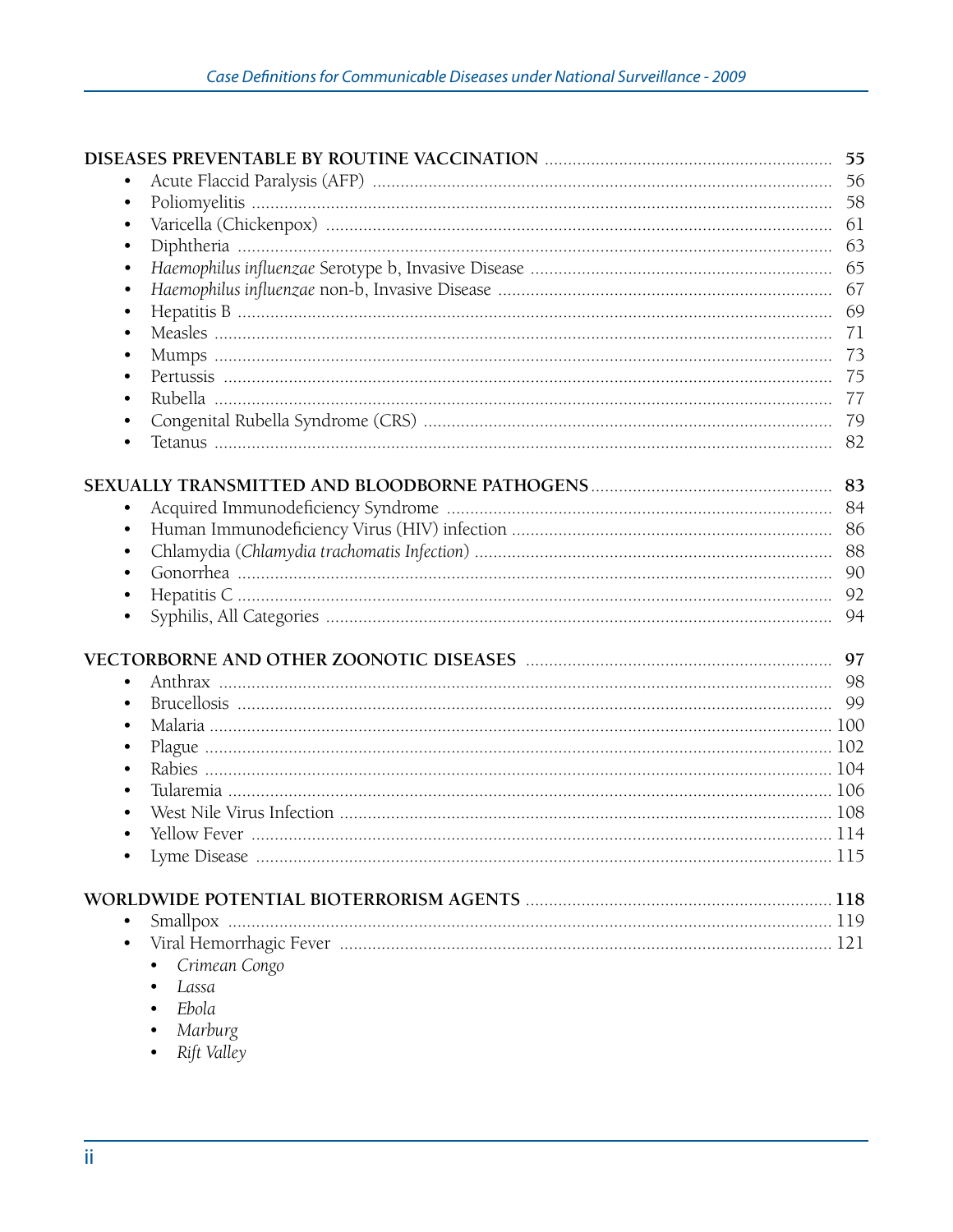# **List of Abbreviations**

| Ab           | Antibody                                                       |
|--------------|----------------------------------------------------------------|
| <b>AFB</b>   | Acid-fast bacilli                                              |
| <b>AFP</b>   | Acute flaccid paralysis                                        |
| Ag           | Antigen                                                        |
| Anti-HBc     | Hepatitis B core antibody                                      |
| <b>AIDS</b>  | Acquired immunodeficiency syndrome                             |
| <b>ARDS</b>  | Acute/adult respiratory distress syndrome                      |
| <b>BAL</b>   | Bronchoalveolar lavage                                         |
| <b>BCG</b>   | <b>Bacille Calmette-Guérin</b>                                 |
| CAP          | <b>College of American Pathologists</b>                        |
| CDC          | <b>Centers for Disease Control and Prevention</b>              |
| <b>CJD</b>   | Classic Creutzfeldt-Jakob disease                              |
| CJD-SS       | Creutzfeldt-Jakob Disease Surveillance System                  |
| <b>CMPT</b>  | Clinical Microbiology Proficiency Testing                      |
| <b>CPE</b>   | Cytopathic effect                                              |
| <b>CPHA</b>  | Canadian Public Health Agency                                  |
| <b>CPHLN</b> | Canadian Public Health Laboratory Network                      |
| <b>CPSP</b>  | Canadian Paediatric Surveillance Program                       |
| <b>CRI</b>   | Congenital rubella infection                                   |
| <b>CRS</b>   | Congenital rubella syndrome                                    |
| <b>CSF</b>   | Cerebrospinal fluid                                            |
| <b>DFA</b>   | Direct fluorescent antibody                                    |
| <b>DNA</b>   | Deoxyribonucleic acid                                          |
| EEG          | Electroencephalogram                                           |
| <b>EIA</b>   | Enzyme immunoassay, includes enzyme-linked immunosorbent assay |
| EM           | Electron microscopy                                            |
| <b>ERAP</b>  | Emergency Response Assistance Plan                             |
| <b>FFI</b>   | Familial fatal insomnia                                        |
| GSS          | Gerstmann-Straussler-Scheinker disease                         |
| <b>HAV</b>   | Hepatitis A virus                                              |
| HBsAg        | Hepatitis B surface antigen                                    |
| <b>HBV</b>   | Hepatitis B virus                                              |
| <b>HCV</b>   | Hepatitis C virus                                              |
| Hib          | Haemophilus influenzae type b                                  |
| <b>HIV</b>   | Human immunodeficiency virus                                   |
| iCJD         | latrogenic Creutzfeldt-Jakob disease                           |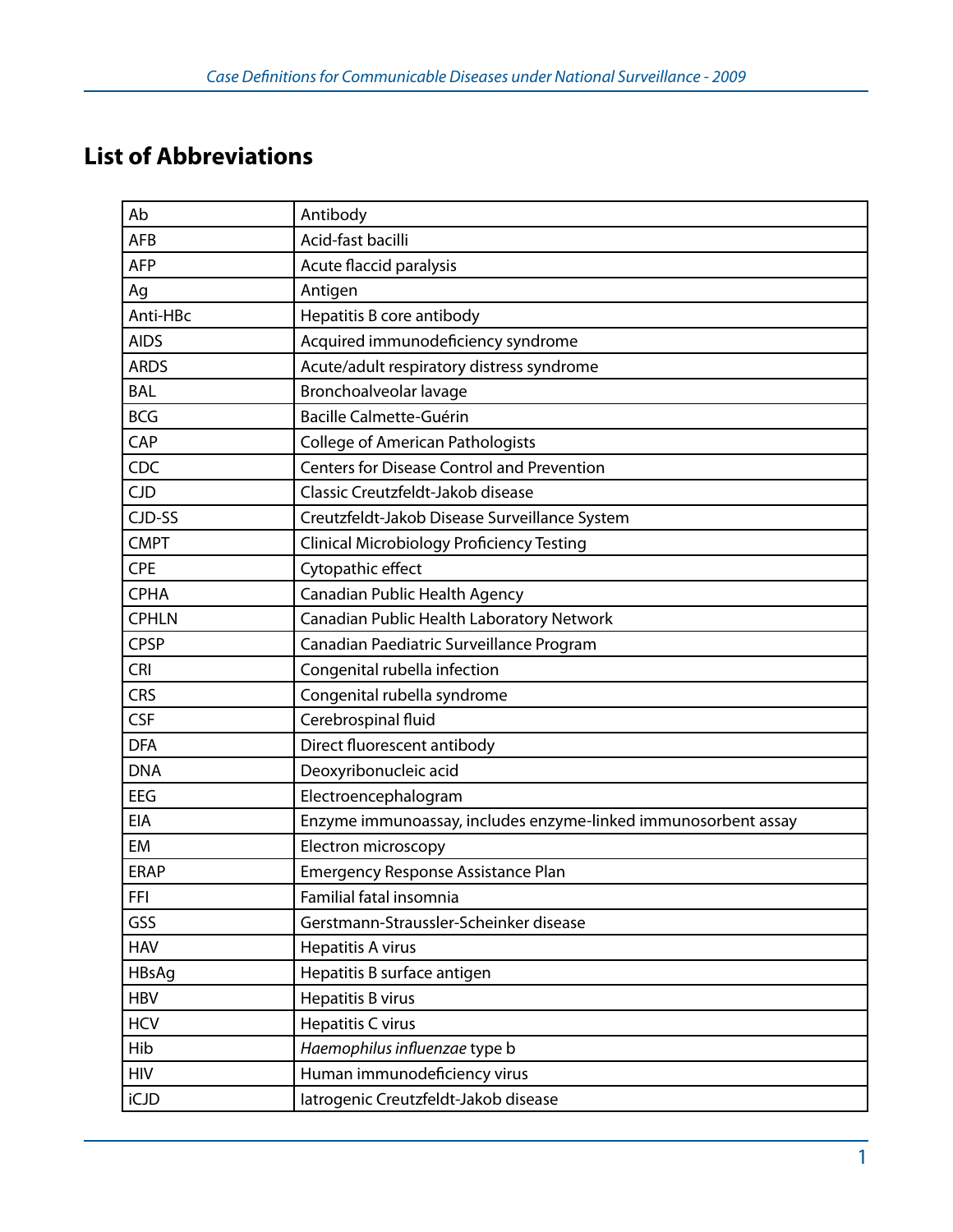| ICT              | Immunochromatography                                                             |
|------------------|----------------------------------------------------------------------------------|
| IF               | Immunofluorescence                                                               |
| <b>IFA</b>       | Indirect fluorescent antibody                                                    |
| lgG              | Immunoglobulin G                                                                 |
| lgM              | Immunoglobulin M                                                                 |
| ILI              | Influenza-like illness                                                           |
| <b>IMD</b>       | Invasive meningococcal disease                                                   |
| <b>MMR</b>       | Measles, mumps, rubella                                                          |
| <b>NAT</b>       | Nucleic acid test, including but not limited to nucleic acid amplification tests |
| <b>NLHRS</b>     | National Laboratory for HIV Reference Services                                   |
| <b>NML</b>       | National Microbiology Laboratory                                                 |
| <b>OPV</b>       | Oral polio vaccine                                                               |
| <b>PCR</b>       | Polymerase chain reaction                                                        |
| <b>PFGE</b>      | Pulse field gel electrophoresis                                                  |
| <b>PHAC</b>      | Public Health Agency of Canada                                                   |
| <b>PHEIC</b>     | Public Health Emergency of International Concern <sup>1</sup>                    |
| PHL              | Public health laboratory                                                         |
| <b>PRN</b>       | Plaque reduction neutralization                                                  |
| PrP              | Prion protein                                                                    |
| <b>RNA</b>       | Ribonucleic acid                                                                 |
| RT-PCR           | Reverse-transcriptase polymerase chain reaction                                  |
| SAF              | Scrapie associated fibrils                                                       |
| SGOT             | Serum glutamic oxaloacetic transaminase                                          |
| <b>SGPT</b>      | Serum glutamate pyruvate transaminase                                            |
| sCJD             | Sporadic Creutzfeldt-Jakob disease                                               |
| <b>TTP</b>       | Thrombocytopenia purpura                                                         |
| vCJD             | Variant Creutzfeldt-Jacob disease                                                |
| <b>VDRL</b>      | Venereal disease research laboratory (slide test)                                |
| <b>VHF</b>       | Viral hemorrhagic fever                                                          |
| <b>VTEC</b>      | Verotoxin-producing Escherichia coli                                             |
| <b>VZV</b>       | Varicella-zoster virus                                                           |
| <b>WHO</b>       | <b>World Health Organization</b>                                                 |
| <b>WNAI</b>      | West Nile virus asymptomatic infection                                           |
| <b>WN Non-NS</b> | West Nile virus non-neurological syndrome                                        |
| <b>WNNS</b>      | West Nile virus neurological syndrome                                            |
| <b>WNV</b>       | West Nile virus                                                                  |

<sup>1</sup> PHEIC is defined as an extraordinary event that constitutes a public health risk to other States through the international spread of disease, and may require a coordinated international response.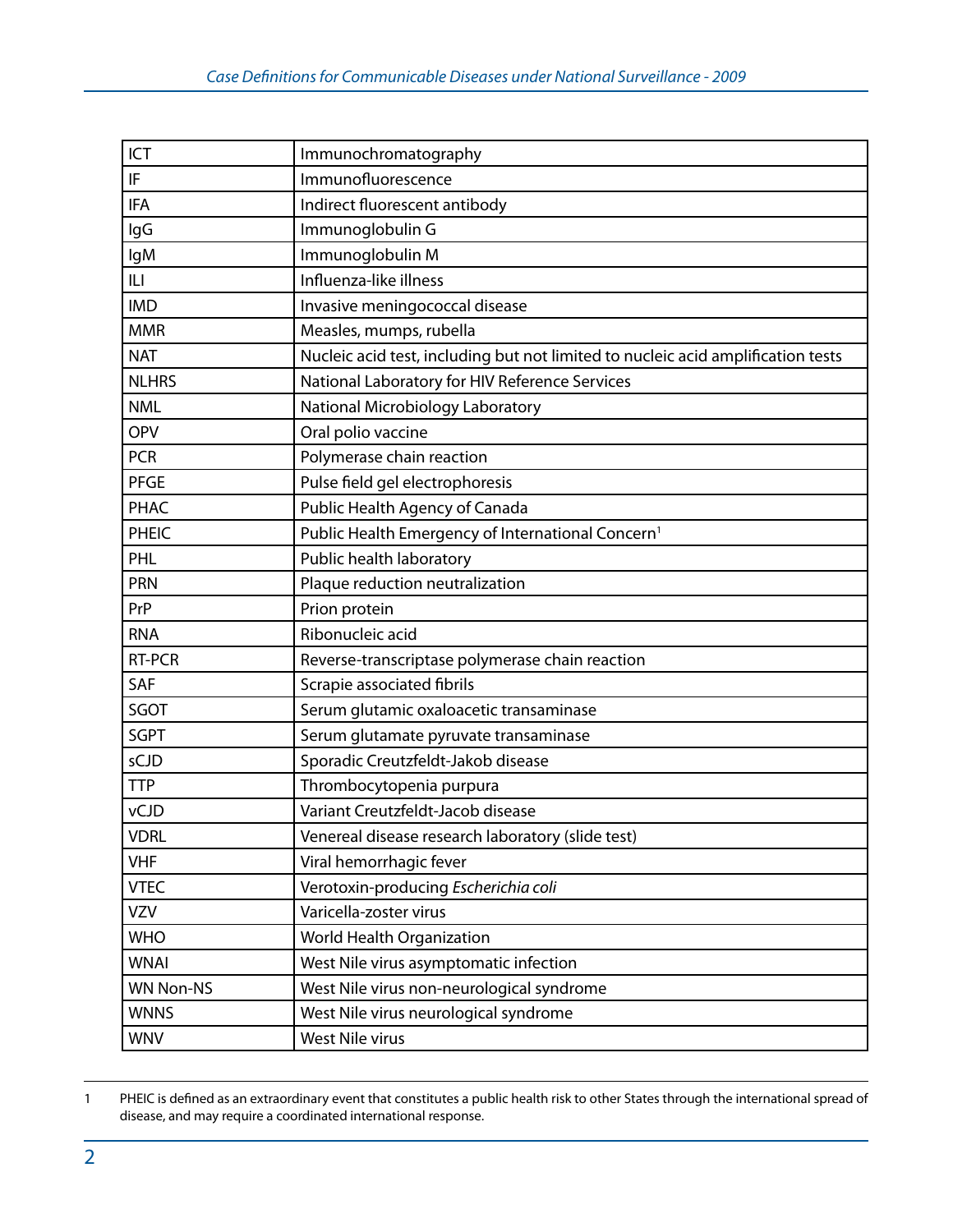# **Acknowledgments**

All individuals who were involved in technical discussions and development of this document are gratefully acknowledged. Particular acknowledgement for their extensive work is given to the following individuals and organizations:

| <b>CPHLN Laboratory Standardization Subcommittee</b> |                                                              |  |
|------------------------------------------------------|--------------------------------------------------------------|--|
| Co-chairs                                            |                                                              |  |
| Sam Ratnam                                           | Newfoundland Public Health Laboratory                        |  |
| <b>Graham Tipples</b>                                | National Microbiology Laboratory, PHAC                       |  |
| <b>Members</b>                                       |                                                              |  |
| Leanne DeWinter                                      | <b>CPHLN Secretariat, PHAC</b>                               |  |
| Niki Vegh-Yarema                                     | <b>CPHLN Secretariat, PHAC</b>                               |  |
| <b>Frances Jamieson</b>                              | Central Public Health Laboratory, Ontario Ministry of Health |  |
| <b>Robert Pless</b>                                  | Communicable Disease Surveillance, PHAC                      |  |
| John Saldanha                                        | Roche Molecular Systems, Inc.                                |  |
| <b>Greg Tyrrell</b>                                  | Alberta Provincial Laboratory for Public Health              |  |
| Paul van Caeseele                                    | <b>Cadham Provincial Laboratory</b>                          |  |
| <b>CPHLN Secretariat</b>                             |                                                              |  |
| Cathy Jorowski                                       | <b>CPHLN Secretariat, PHAC</b>                               |  |
| <b>Theodore Kuschak</b>                              | <b>CPHLN Secretariat, PHAC</b>                               |  |
| Leslee Shuttleworth                                  | <b>CPHLN Secretariat, PHAC</b>                               |  |

| <b>Public Health Agency of Canada (PHAC)</b> |                               |                       |                 |
|----------------------------------------------|-------------------------------|-----------------------|-----------------|
| <b>Chris Archibald</b>                       | <b>Margaret Bodie-Collins</b> | Derek Schoulten       | Heinz Feldmann  |
| Kukuh Noertjojo                              | David Boulos                  | <b>Victor Gallant</b> | Steven Jones    |
| Denise Gravel                                | Jenni Vik                     | <b>Christine Weir</b> | Mohamed Karmali |
| Jennifer Pennock                             | Tom Wong                      | Jacob Stegenga        | John Kim        |
| Nadia Ciampa                                 | Hong-Xing Wu                  | <b>Maureen Perin</b>  | Robbin Lindsay  |
| Jeanette Macey                               | Gayatri Jayaraman             | <b>Anton Andonov</b>  | Lai-King Ng     |
| Maritia Gully                                | <b>Shirley Paton</b>          | Harvey Artsob         | Raymond Tsang   |
| Maria Koulouris                              | Nicholas Ogden                | Kathy Bernard         | Jean Wilson     |
| Rhonda Kropp                                 | Jane Njihia                   | Tim Booth             | Joyce Wolfe     |
| Adam Medaglia                                | Carolyn Pim                   | Peter Buck            | Neil Simonsen   |
| Jennifer Geduld                              | Andrea Nesbitt                | <b>Mike Coulthart</b> |                 |
| Louise Pelletier                             | <b>Christine Navaro</b>       | Mike Drebot           |                 |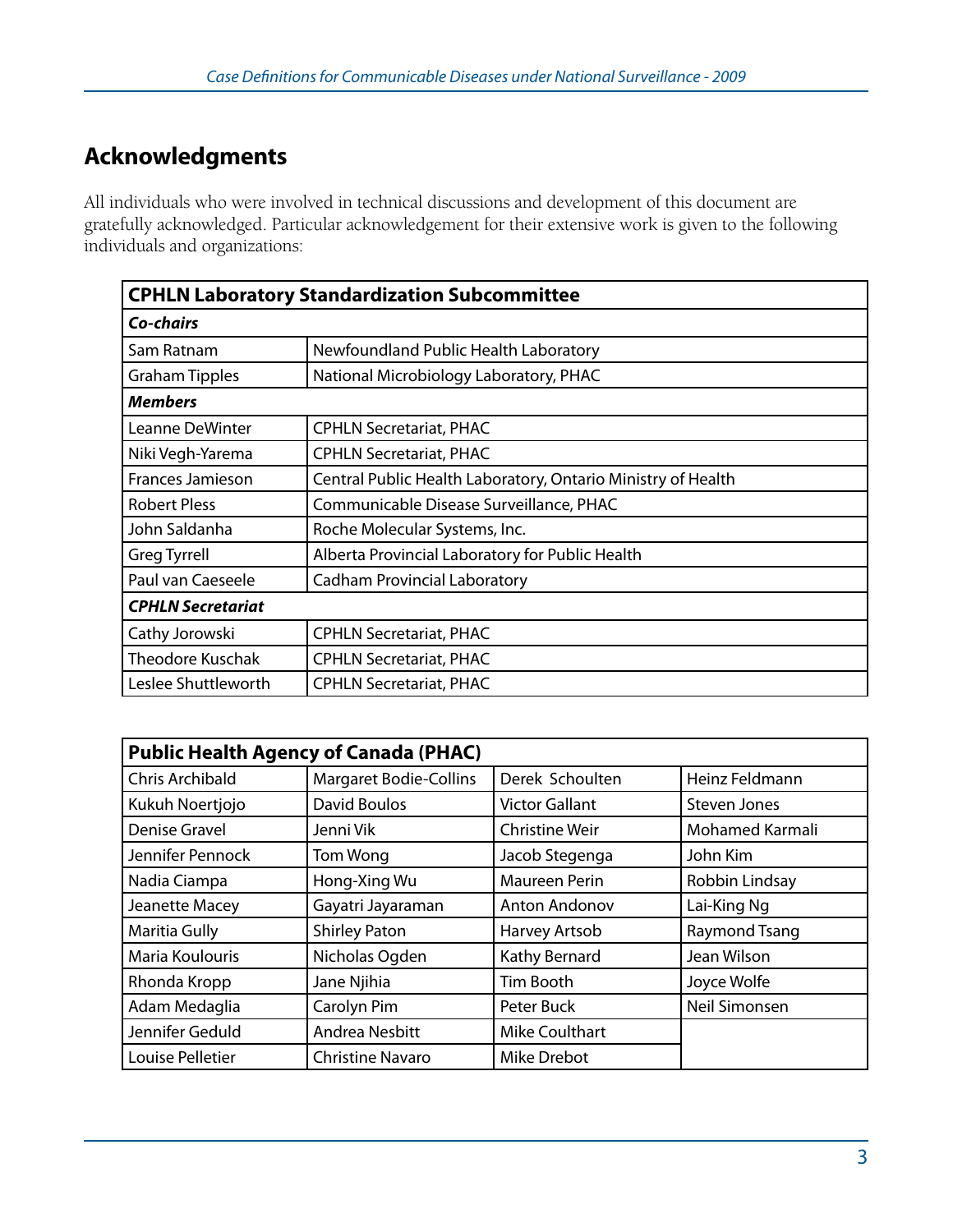| <b>Other Experts</b> |                                                                     |  |
|----------------------|---------------------------------------------------------------------|--|
| John Austin          | Bureau of Microbial Hazards, Health Canada                          |  |
| Max Chernesky        | Department of Pathology and Molecular Medicine, McMaster University |  |
| <b>Bruce Ciebin</b>  | Central Public Health Laboratory, Ontario Ministry of Health        |  |
| Judy Isaac-Renton    | <b>BC Centre for Disease Control</b>                                |  |
| Susan Richardson     | Division of Microbiology, The Hospital for Sick Children            |  |
| Peter Tilley         | Alberta Provincial Laboratory for Public Health                     |  |
| Alex Wandeler        | <b>Canadian Food Inspection Agency</b>                              |  |
| <b>Brian Ward</b>    | Division of Infectious Diseases, McGill University Health Centre    |  |
| Lindy Samson         | Children Hospital of Eastern Ontario                                |  |
| Jack Forbes          | Oak Tree Clinic, Children and Women's Heath Centre of BC            |  |

| <b>Provincial PHL Survey Contributors</b> |                                                                            |  |
|-------------------------------------------|----------------------------------------------------------------------------|--|
| Lewis Abbott                              | PEI Provincial Health Services Authority                                   |  |
| Kevin Forward                             | Division of Microbiology, Nova Scotia Capital Health                       |  |
| G.J. Hardy                                | Medical Microbiology and Infectious Diseases, Saint John Regional Hospital |  |
| Greg Horsman                              | Saskatchewan Health Provincial Laboratory                                  |  |
| Judy Isaac-Renton                         | <b>BC Centre for Disease Control</b>                                       |  |
| <b>Frances Jamieson</b>                   | Central Public Health Laboratory, Ontario Ministry of Health               |  |
| Jean Joly                                 | Laboratoire de santé publique du Québec                                    |  |
| Jutta Preiksaitis                         | Provincial Laboratory for Public Health (Microbiology), Alberta            |  |
| Sam Ratnam                                | Newfoundland Public Health Laboratory                                      |  |
| Paul Van Caeseele                         | <b>Cadham Provincial Laboratory</b>                                        |  |
| <b>Micheline Fauvel</b>                   | Laboratoire De Santé Publique du Quebec, Institute Institut National de    |  |
|                                           | Sante Publique De Quebec                                                   |  |
| <b>Carol Swantee</b>                      | Central Public Health Laboratories, Ontario Ministry of Health             |  |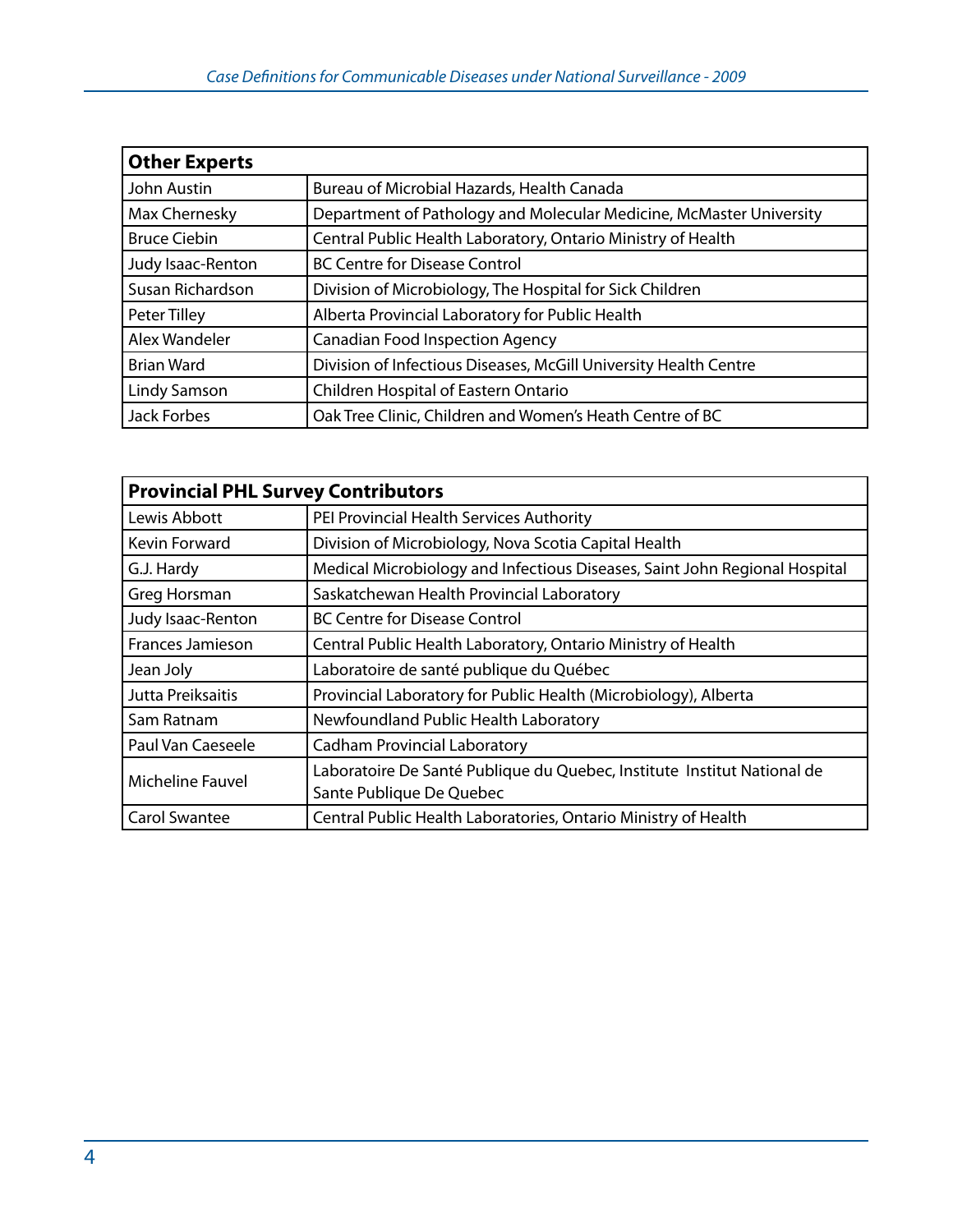# **Introduction**

The purpose of this document is to provide updated case definitions for communicable diseases under national surveillance, diseases that federal, provincial and territorial public health officials have agreed to make nationally notifiable. Note that disease reporting to provincial/territorial public health officials is mandatory for selected diseases according to respective provincial/territorial legislation and that notification to the federal level is voluntary and by mutual agreement. The list of nationally notifiable diseases was revised and was published in  $2006^{(1,2)}$ ; note that, since then, it was agreed to make invasive *Haemophilus influenzae* disease, type non-b, notifiable in addition to invasive *Haemophilus influenzae* disease, type b.

The process for updating the case definitions was extensive and included laboratory, clinical and epidemiologic aspects; it involved federal and provincial representatives as well as subject matter experts. For the epidemiologic and clinical aspects of the case definitions, input was provided by a federal/provincial/territorial consultative process undertaken and coordinated by the Public Health Agency of Canada (PHAC) (the Centre for Communicable Diseases and Infection Control, the Centre for Food-borne, Environmental and Zoonotic Infectious Diseases, and the Centre for Immunization and Respiratory Infectious Diseases) with approval by the Communicable Disease Control Expert Group of the Pan-Canadian Public Health Network.

For the laboratory aspects, input and approval was provided by the Laboratory Standardization Subcommittee of the Canadian Public Health Laboratory Network (CPHLN), which is an expert group of the Pan-Canadian Public Health Network involving collaboration between the National Microbiology Laboratory of PHAC and the provincial public health laboratories. Laboratory criteria for disease confirmation are based on

current national and international guidelines, literature review and diagnostic laboratory technology and practices. These generally include a variety of markers based on the range of current diagnostic laboratory technology, availability of commercial and in-house test kits, and current laboratory practices and expertise across the country. All tests that are used to detect and confirm communicable diseases in accordance with case definitions should undergo a standard validation process before being introduced to ensure that they are accurate and reproducible. Further information on laboratory testing issues, including supplemental laboratory evidence for confirming nationally notifiable diseases, may be obtained from the National Microbiology Laboratory or the CPHLN.

### **Goals of disease notification for national surveillance purposes**

1. To facilitate the control of the diseases under surveillance by identifying the following:

- a. prevailing incidence levels and trends to assist in the development of feasible objectives for prevention and control of the disease and the evaluation of control programs;
- b. epidemiologic patterns and risk factors associated with the disease to assist in the development of intervention strategies;
- c. outbreaks, for the purpose of timely investigation and control.

2. To satisfy the needs of government (including regulatory programs), health care professionals, voluntary agencies and the public for information on risk patterns and trends in the occurrence of communicable diseases.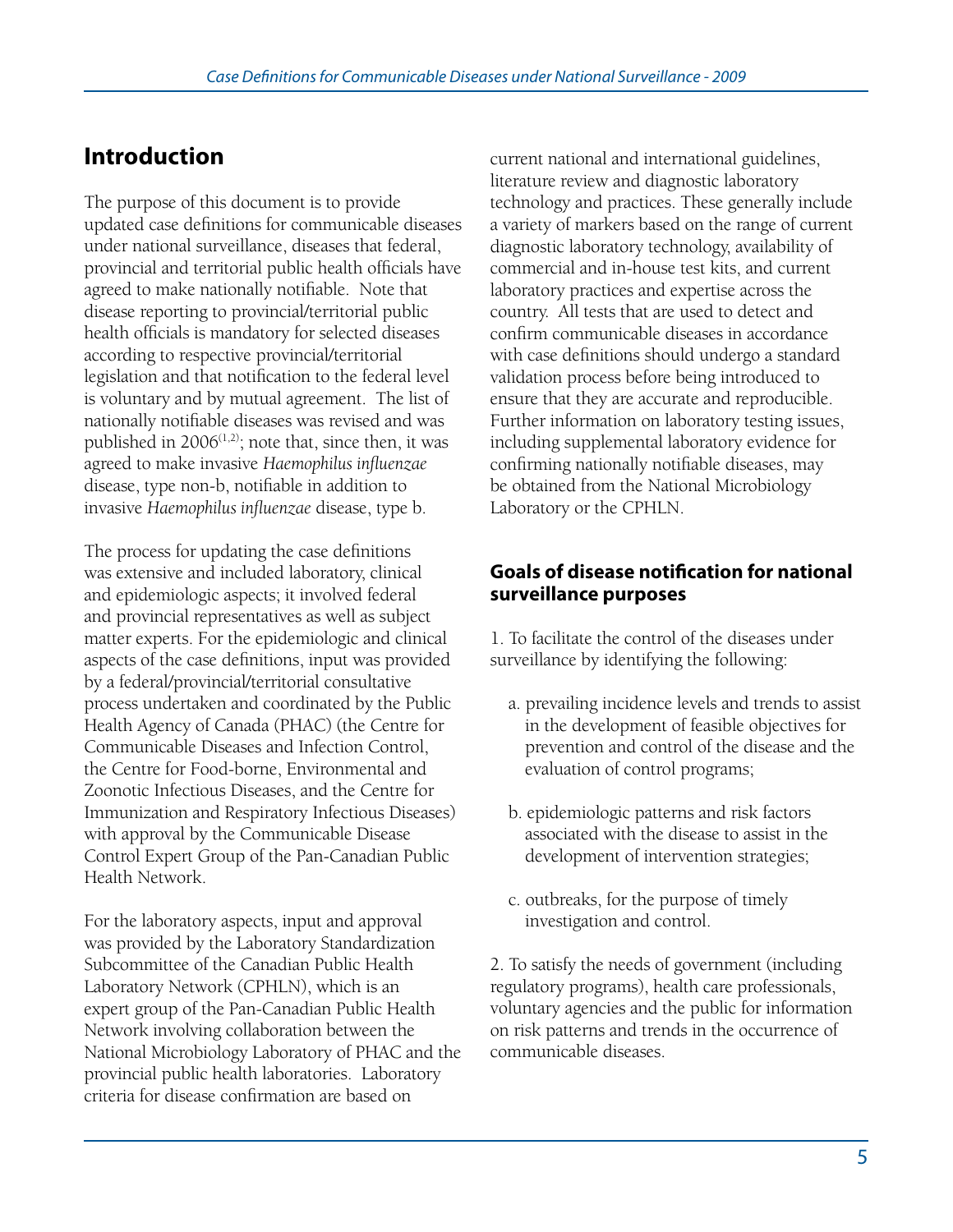## **Program characteristics**

If a decision is made to put a disease under surveillance, then the surveillance or notification program should meet the following criteria:

- a. use of a uniform case definition across Canada;
- b. collection of sufficient, appropriate epidemiologic data on each case to fulfil program goals;
- c. timely transmission of these data from local to provincial and federal agencies for analysis (personal identifying information should be removed before the data reach the federal level);
- d. use of the data to enhance control programs and assist in the development of realistic objectives for reducing the number of preventable cases;
- e. periodic evaluation of the effectiveness and economic benefit of the surveillance system and progress towards control of the disease.

It is acknowledged that full implementation of these steps will proceed at different rates in different jurisdictions.

### **Notification of diseases under national surveillance**

Before 1990, each jurisdiction had its own set of communicable disease case definitions, and comparability across jurisdictions was difficult, if not impossible. In March 1991, the federal government, in conjunction with the provincial and territorial epidemiologists, published diseasespecific case definitions for communicable diseases under national surveillance. For the first time, these case definitions provided standardized

criteria for the notification of cases under national surveillance. A second edition of revised case definitions was published in  $2000^{(3)}$ . This current document represents a third edition; however, in the future it will be updated on a case-by-case, as needed basis rather than en bloc, and so future revisions will be posted on the PHAC website at: http://www.phac-aspc.gc.ca/publicat/ccdr-rmtc/ index-eng.php

In most instances, only confirmed cases are notified to the federal Notifiable Disease Surveillance System of the Centre for Communicable Diseases and Infection Control, PHAC. Situations in which probable, possible or suspect cases are to be notified are noted within the case definitions for the relevant diseases. A combination of clinical, laboratory and epidemiologic criteria is used to classify a confirmed case. Some case definitions include a brief clinical description; however, this information is intended for the purpose of classifying cases and should not be used for clinical diagnoses. Probable, possible and suspect cases may be described to assist local public health authorities in carrying out their public health mandate, such as outbreak investigation and contact tracing. Physicians diagnosing a case of a specific (notifiable) disease report their clinical diagnosis with/without laboratory confirmation to local health authorities, and these authorities are responsible for determining whether the case meets the surveillance case definition before they proceed with official notification. When there is uncertainty because data are missing or the results are inconclusive, the case may be reported in the appropriate category (probable, possible, suspect), but if the status is changed later as a result of additional information, this change must be made in the notification system to avoid duplicate counting of cases.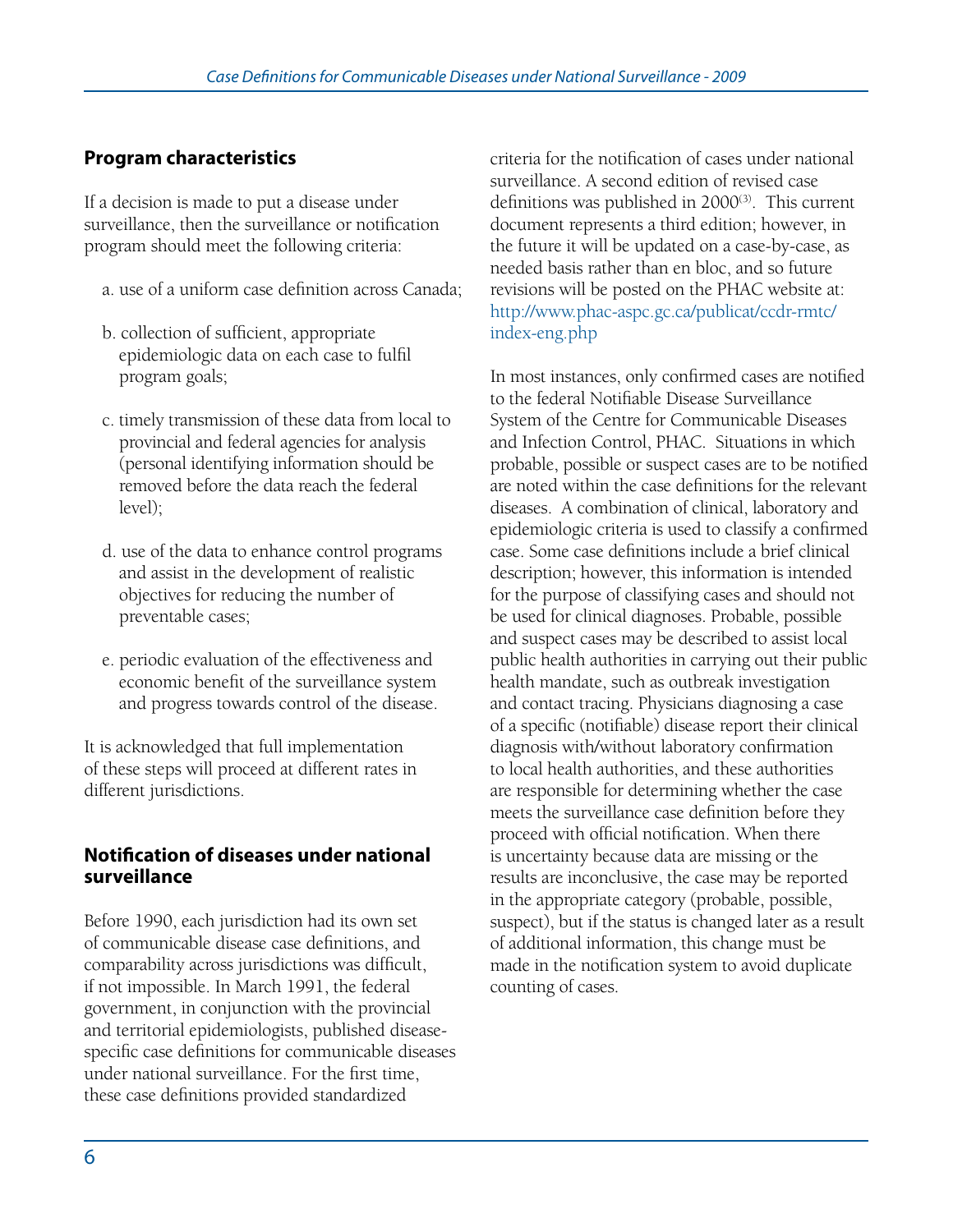## **The "core set" of variables**

Federal, provincial and territorial officials have previously agreed on the essential or core epidemiologic data to be submitted for each notified case: province, disease, age, sex, status of case (confirmed, probable, possible or suspect), episode dates, episode identifier and geographic indicator. For some diseases, there has been further agreement to provide an additional set of variables ("minimum data set").

### **Notification of case-by-case data**

It has been previously agreed that notifications should be made on a case-by-case or "linelisted" basis in which each case is notified on an individual basis with the core set of variables. However, some provinces/territories are still making the transition from supplying aggregate data to case-by-case data. All case notification to the federal level is non-nominal.

### **Protocols for interprovincial/territorial notification of disease**

- The jurisdiction where the disease is diagnosed normally notifies the federal level or has the responsibility to make sure that the disease is notified by some jurisdiction.
- The jurisdiction of diagnosis informs the jurisdiction of residence if public health action (e.g. contact management, source of identifications) is necessary in the jurisdiction of residence.
- When cases resident in one jurisdiction are being diagnosed in another (such as in border towns) and thereby significantly affecting the incidence rate in the second jurisdiction, the two jurisdictions may make a disease-specific

agreement that the diagnosing jurisdiction does not count the cases but does notify the residence jurisdiction, which will count them.

• Cases moving from one jurisdiction to another while still under surveillance for a notifiable disease are not re-counted in the new jurisdiction.

### **National analysis and dissemination**

PHAC will publish annual surveillance summaries. Provisional data for the most recent notification period will continue to be published each quarter in *Canada Communicable Disease Report*. Disease incidence and rates of infection will be available on PHAC's website under Notifiable Diseases On-Line and can be accessed at the following address: http://dsol-smed.phac-aspc.gc.ca/dsol-smed/ndis/ list\_e.html

### **References**

- 1. Doherty J-A. *Final report and recommendations from the National Notifiable Diseases Working Group*. CCDR 2006;32(19):211-25.
- 2.*Erratum: Final report and recommendations from the National Notifiable Diseases Working Group*. CCDR 2008;34:24-5.
- 3. Advisory Committee on Epidemiology, Division of Disease Surveillance, Bureau of Infectious Diseases. *Case definitions for diseases under national surveillance.* CCDR 2000;26(S3).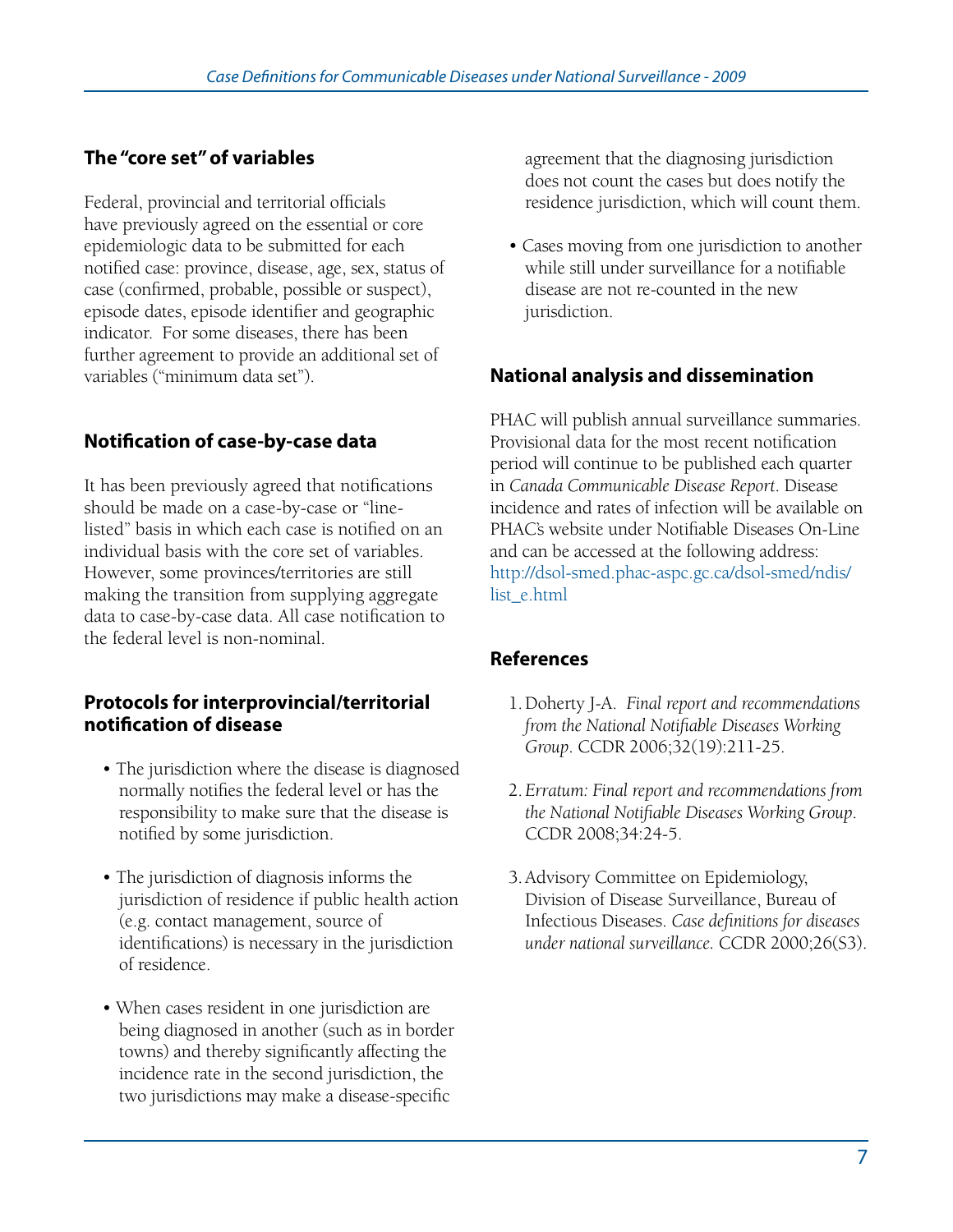# **Enteric, Food and Waterborne Diseases**

- • Botulism
- • Campylobacteriosis
- • Cholera
- • Cryptosporidiosis
- • Cyclosporiasis
- • Giardiasis
- • Hepatitis A
- • Invasive Listeriosis
- • Norovirus Infection
- • Paralytic Shellfish Poisoning
- Salmonellosis
- • Shigellosis
- • Typhoid
- • Verotoxigenic Escherichia coli Infection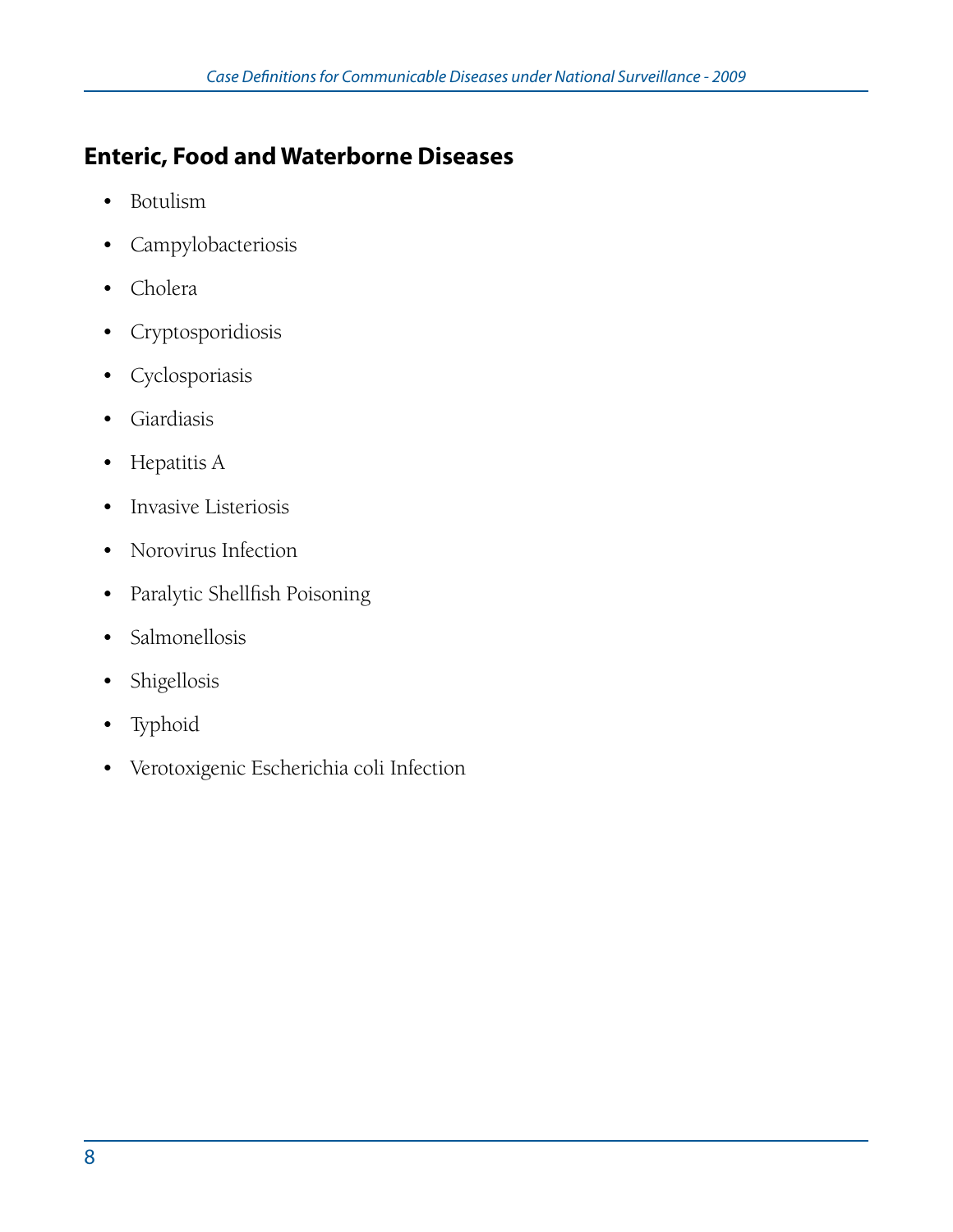## **Botulism**

Nationally notifiable since 1933, 1940 onward

## **1.0 National Notification**

Only *confirmed cases* of disease should be notified.

## **2.0 Type of Surveillance**

Routine case-by-case notification to the federal level.

## **3.0 Case Classification**

### **3.1 Confirmed case**

A confirmed case requires laboratory definitive evidence with clinical evidence **or, in the case of foodborne botulism,** clinical evidence and consumption of the same suspect food as an individual who has laboratory-confirmed botulism.

### **Foodborne Botulism (Either 1 or 2)**

1) Laboratory confirmation of intoxication with clinical evidence:

 detection of botulinum toxin in serum, stool, gastric aspirate or food OR isolation of *Clostridium botulinum* from stool

 or gastric aspirate

2) Clinical evidence and indication that the client ate the same suspect food as an individual with laboratory-confirmed botulism

## **Wound Botulism**

Laboratory confirmation of infection: laboratory detection of botulinum toxin in serum OR

isolation of *C. botulinum* from a wound AND

presence of a freshly infected wound in the 2 weeks before symptoms and no evidence of consumption of food contaminated with *C. botulinum*

## **Infant Botulism**

Laboratory confirmation with symptoms compatible with botulism in a person less than one year of age:

detection of botulinum toxin in stool or serum OR

isolation of *C. botulinum* from the patient's stool or at autopsy

## **Colonization Botulism**

Laboratory confirmation with symptoms compatible with botulism in a patient aged 1 year or older with severely compromised gastrointestinal tract functioning (i.e. abnormal bowel) due to various diseases, such as colitis, or intestinal bypass procedures, or in association with other conditions that may create local or widespread disruption in the normal intestinal flora:

detection of botulinum toxin in stool or serum OR

isolation of *C. botulinum* from the patient's stool or at autopsy

## **3.2 Probable case**

## **Foodborne**

A probable case requires clinical evidence and consumption of a suspect food item in the incubation period (12-48 hours).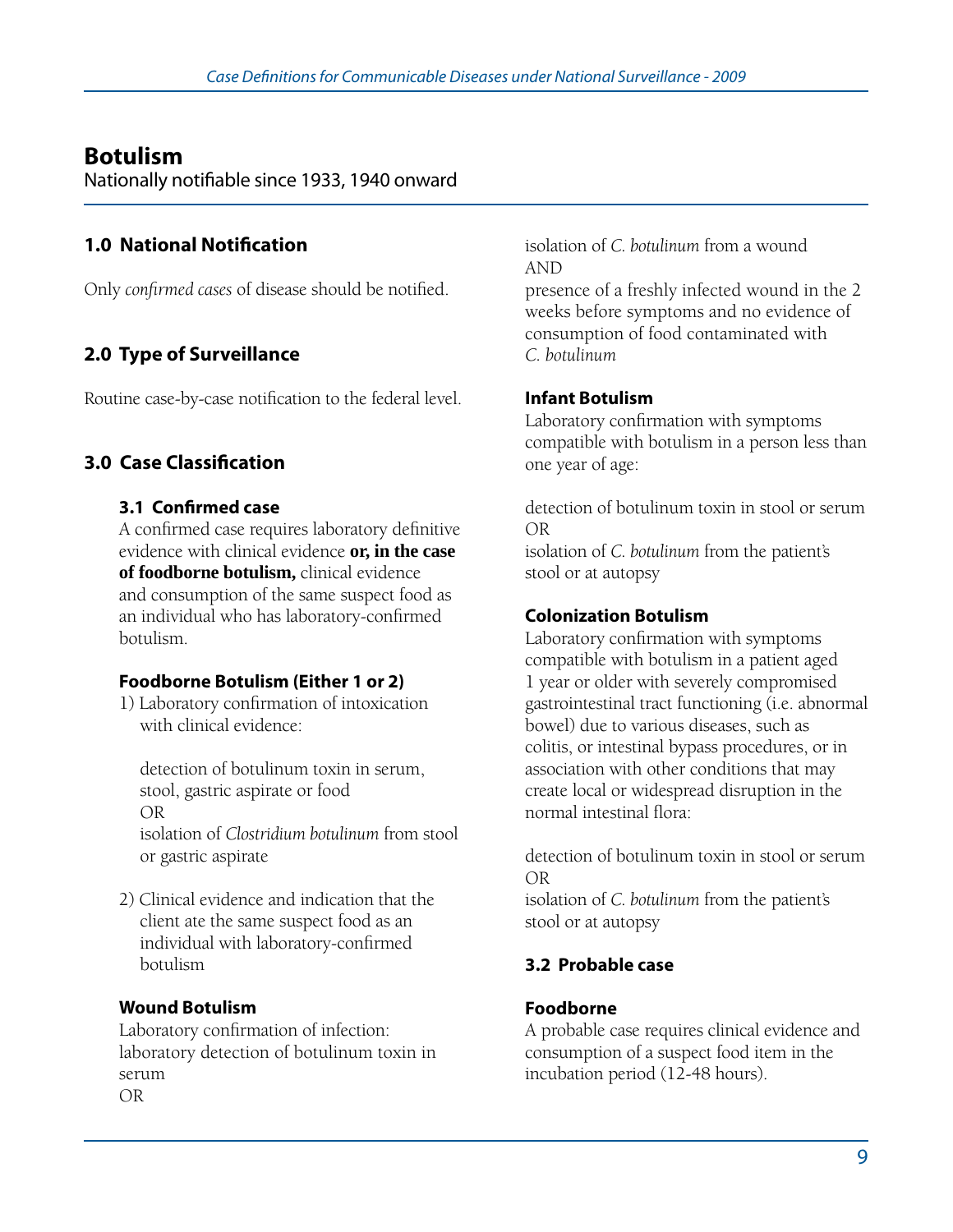## **Botulism**

Nationally notifiable since 1933, 1940 onward

### **4.0 Laboratory Evidence**

### **4.1 Laboratory Confirmation (from CPHLN document)**

Any of the following will constitute a case of botulism:

Detection of botulinum toxin, with or without culture

Isolation of *C. botulinum*

### **4.2 Approved/Validated Tests**

Standard culture for *C. botulinum* with demonstration of neurotoxin

*C. botulinum* neurotoxin mouse bioassay

### **4.3 Indications and limitations**

In wound and foodborne botulism *C. botulinum* neurotoxin may not be detectable in serum. Administration of antitoxin prior to withdrawal of blood will result in a negative assay.

While some strains of *C. botulinum* type C may not produce neurotoxin, two other species of the genus, *C. baratii* and *C. butyricum* may produce the neurotoxin.

Culture without toxin assay by mouse bioassay is not useful. Group I *C. botulinum* cannot be distinguished from *C. sporogenes* without toxin assay.

Isolates and/or clinical specimens should be referred to the National Botulism Reference Service or the British Columbia Centre for Disease Control

EIA for botulinum toxin is not as sensitive as the mouse bioassay and therefore should not replace the mouse bioassay for neurotoxin detection in clinical specimens; however, EIA could be used to detect neurotoxin production from cultures.

## **5.0 Clinical Evidence**

**Foodborne:** Clinical illness is characterized by blurred vision, dry mouth and difficulty swallowing and speaking. Descending and symmetric paralysis may progress rapidly, often requiring respiratory support.

**Wound:** Clinical illness is characterized by diplopia, blurred vision and bulbar weakness. Symmetric paralysis may progress rapidly.

**Infant:** Clinical illness in infants is characterized by constipation, loss of appetite, weakness, altered cry and loss of head control

## **6.0 ICD Code(s)**

### **ICD-10 Code(s)**

A05.1 Botulism (Classical foodborne intoxication due to *Clostridium botulinum*)

### **ICD-9/ICD-9CM Code(s)**

005.1 Botulism

## **7.0 Type of International Reporting**

Reportable to WHO under International Health Regulations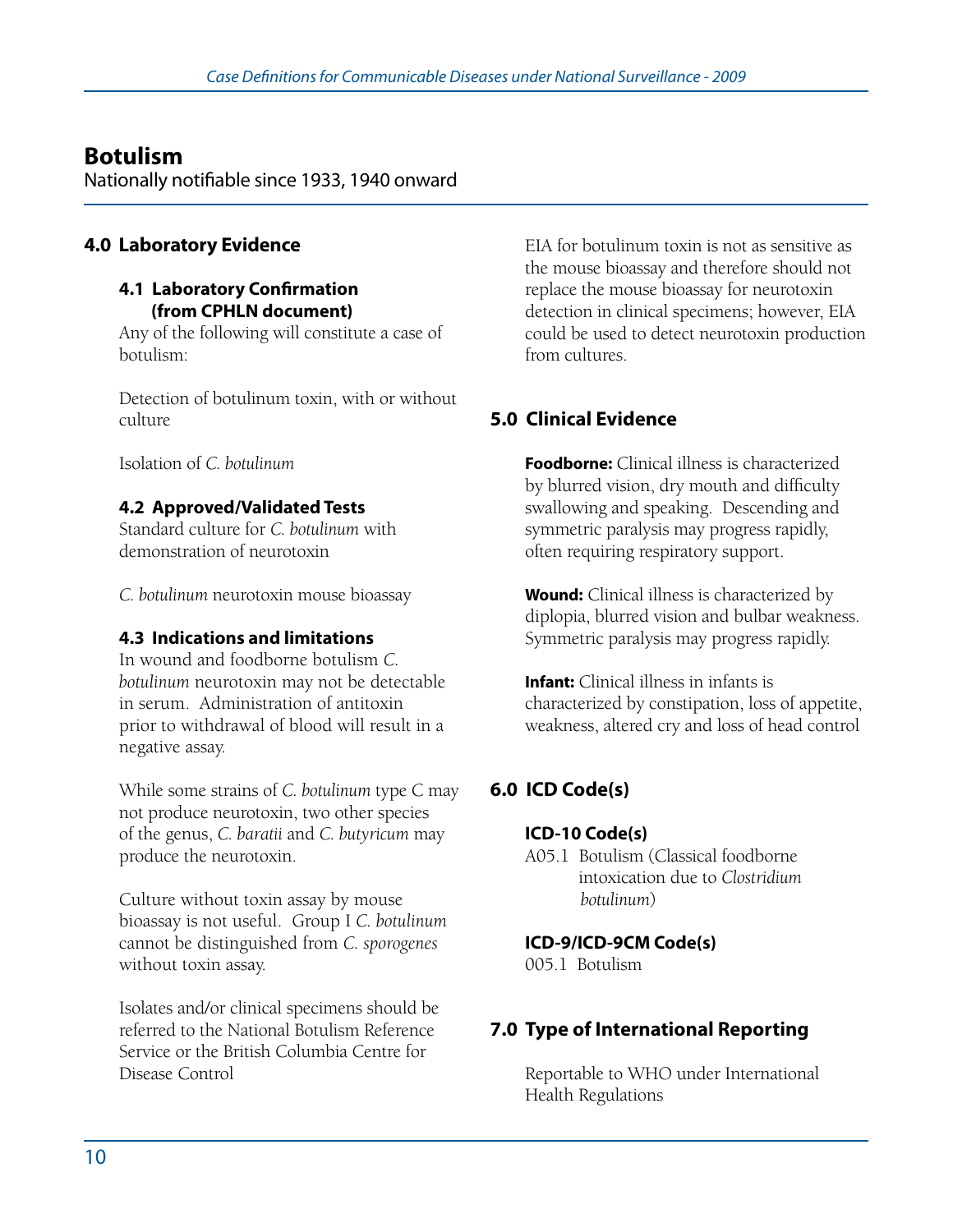## **Botulism**

Nationally notifiable since 1933, 1940 onward

### **8.0 Comments**

One case is considered an outbreak. Probable case definitions are provided as guidelines to assist with case finding and public health management, and are not for national notification purposes.

### **9.0 References**

Protocol under development (Centre for Food-borne, Enteric and Zoonotic Infectious Diseases

CDC Notifiable Disease Case Definitions Taillac PP, Kim J. CBRNE-Botulism. Last updated June 2006. Available at: http://www.emedicine.com/emerg/topic64.htm

### **Date of Last Revision:** November 2008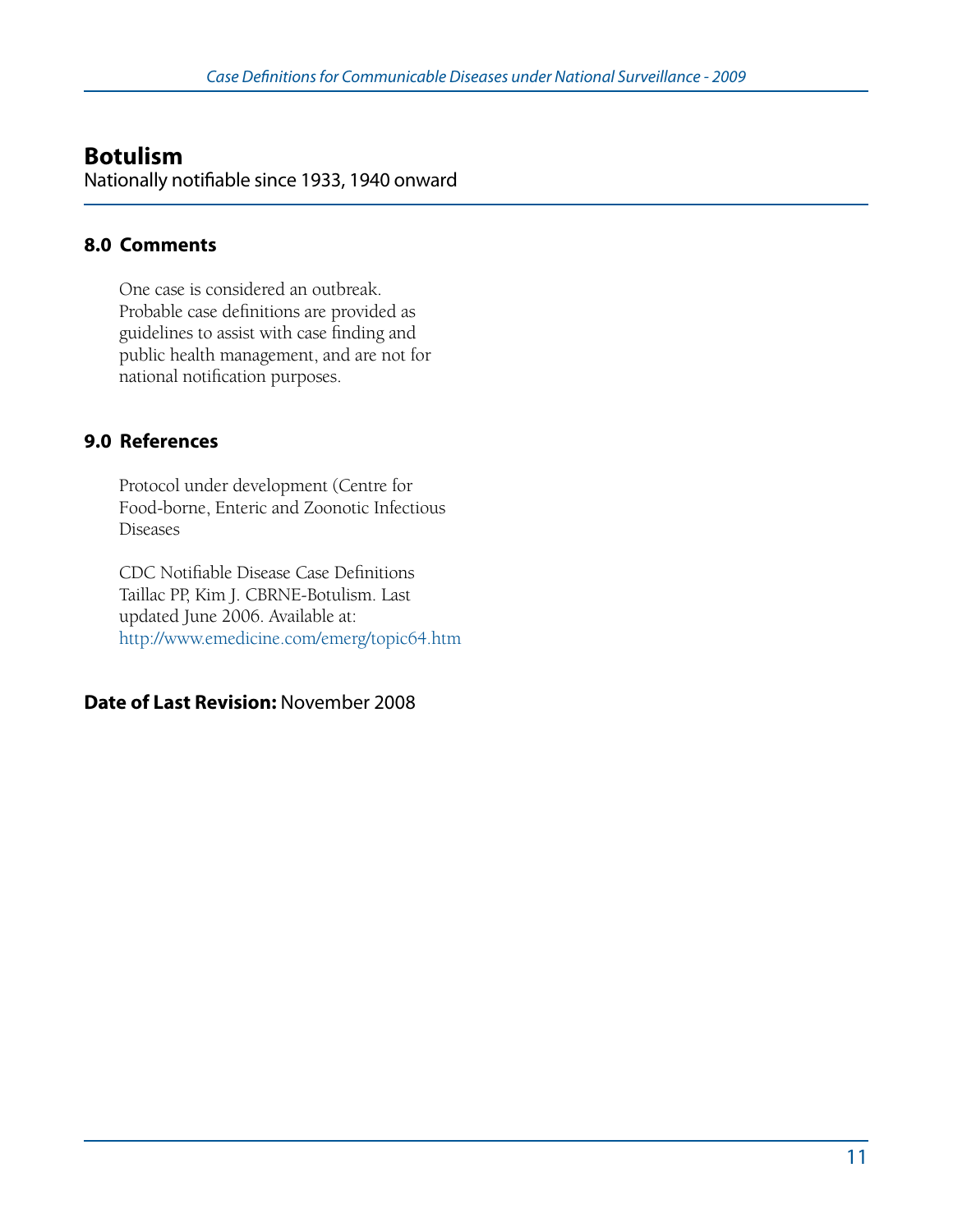## **Campylobacteriosis**

Nationally notifiable since 1986

### **1.0 National Notification**

Only *confirmed cases* of disease should be notified.

### **2.0 Type of Surveillance**

Routine case-by-case notification to the federal level.

### **3.0 Case Classification**

#### **3.1 Confirmed case**

Laboratory confirmation of infection with or without symptoms:

• isolation of *Campylobacter sp.* from an appropriate clinical specimen

### **3.2 Probable case**

Clinical illness in a person who is epidemiologically linked to a confirmed case

### **4.0 Laboratory Comments**

Further strain characterization is indicated for epidemiologic, public health and control purposes.

### **5.0 Clinical Evidence**

Clinical illness is characterized by diarrhea, abdominal pain, malaise, fever, nausea and/or vomiting

### **6.0 ICD Code(s)**

**6.1 ICD-10 Code(s)** A04.5 Campylobacter enteritis

### **6.2 ICD-9/ICD-9CM Code(s)**

008.43 Campylobacter

### **7.0 Type of International Reporting**

### **8.0 Comments**

Probable case definitions are provided as guidelines to assist with case finding and public health management, and are not for national notification purposes.

### **9.0 References**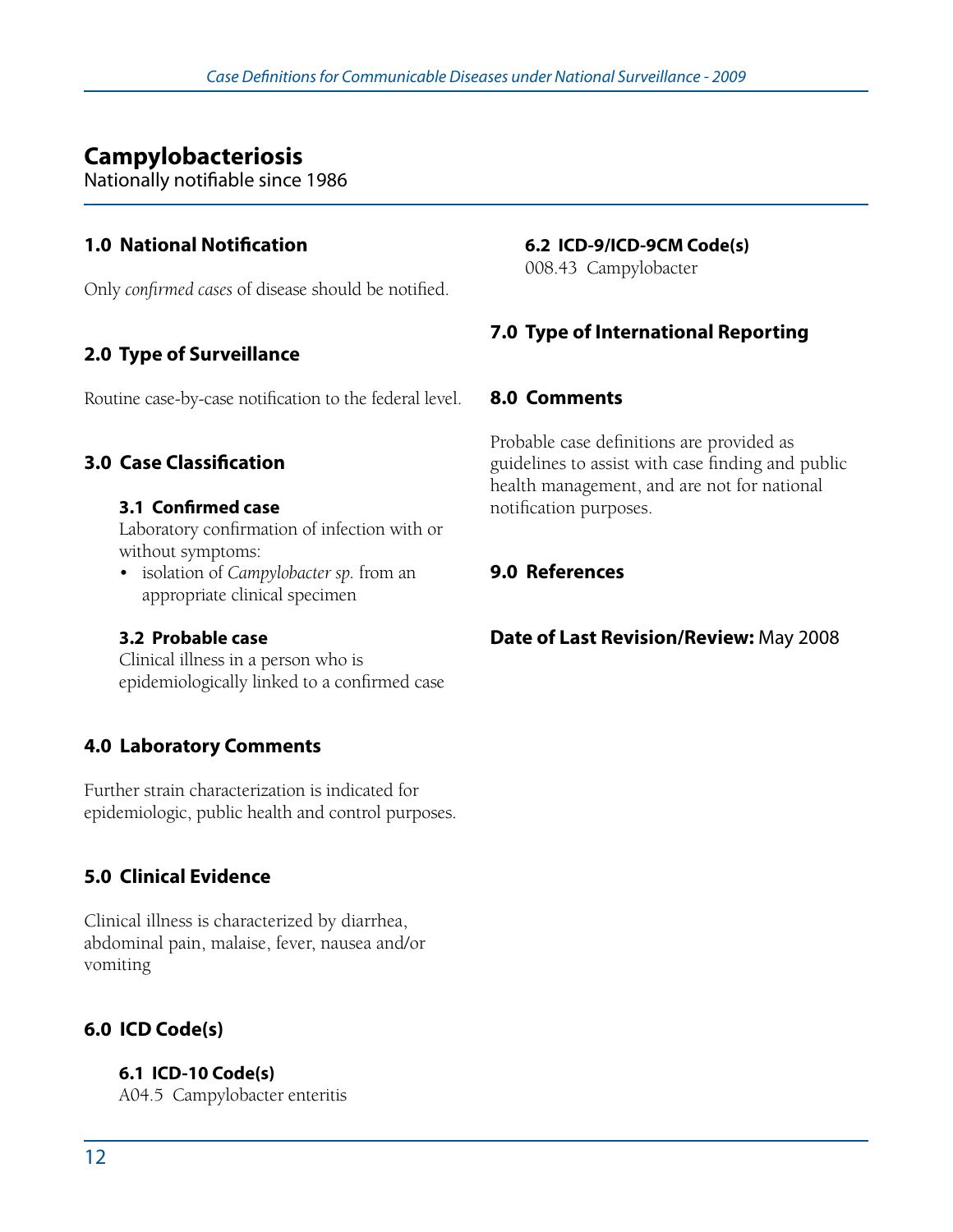## **Cholera**

Nationally notifiable since 1974

## **1.0 National Notification**

Only *confirmed cases* of disease should be notified.

## **2.0 Type of Surveillance**

Routine case-by-case notification to the federal level

## **3.0 Case Classification**

### **3.1 Confirmed case**

Clinical evidence of illness with laboratory confirmation of infection through isolation of cholera toxin producing *Vibrio cholerae* serotype O1 or O139 from vomitus or stool

### **3.2 Probable case**

Clinical evidence of illness in a person who is epidemiologically linked to a confirmed case

## **4.0 Laboratory Comments**

Further strain characterization, including antibiotic susceptibility testing, is indicated for epidemiologic, public health and control purposes.

## **5.0 Clinical Evidence**

Cholera is characterized by acute watery diarrhea and/or vomiting. The severity of illness may vary.

### **6.0 ICD Code(s)**

**6.1 ICD-10 Code(s)**  A00.0

**6.2 ICD-9 Code(s)**  001.0

## **7.0 Type of International Reporting**

Mandatory reporting to the WHO if illness constitutes a public health emergency of international concern (PHEIC), as defined by the World Health Organization *International Health Regulations* (2005).

## **8.0 Comments**

In order to have a high reporting specificity, the WHO limits the case definition of cholera to those aged **≥** 5 years.

Illnesses caused by strains of *V. cholerae* other than toxigenic *V. cholerae* O1 or O139 should not be reported as cases of cholera.

Probable case definitions are provided as guidelines to assist with case finding and public health management, and are not for national notification purposes.

## **9.0 References**

*Case definitions for diseases under national surveillance.* CCDR 2000;26S3. Retrieved May 2008, from http://www.phac-aspc.gc.ca/publicat/ ccdr-rmtc/00vol26/26s3/index.html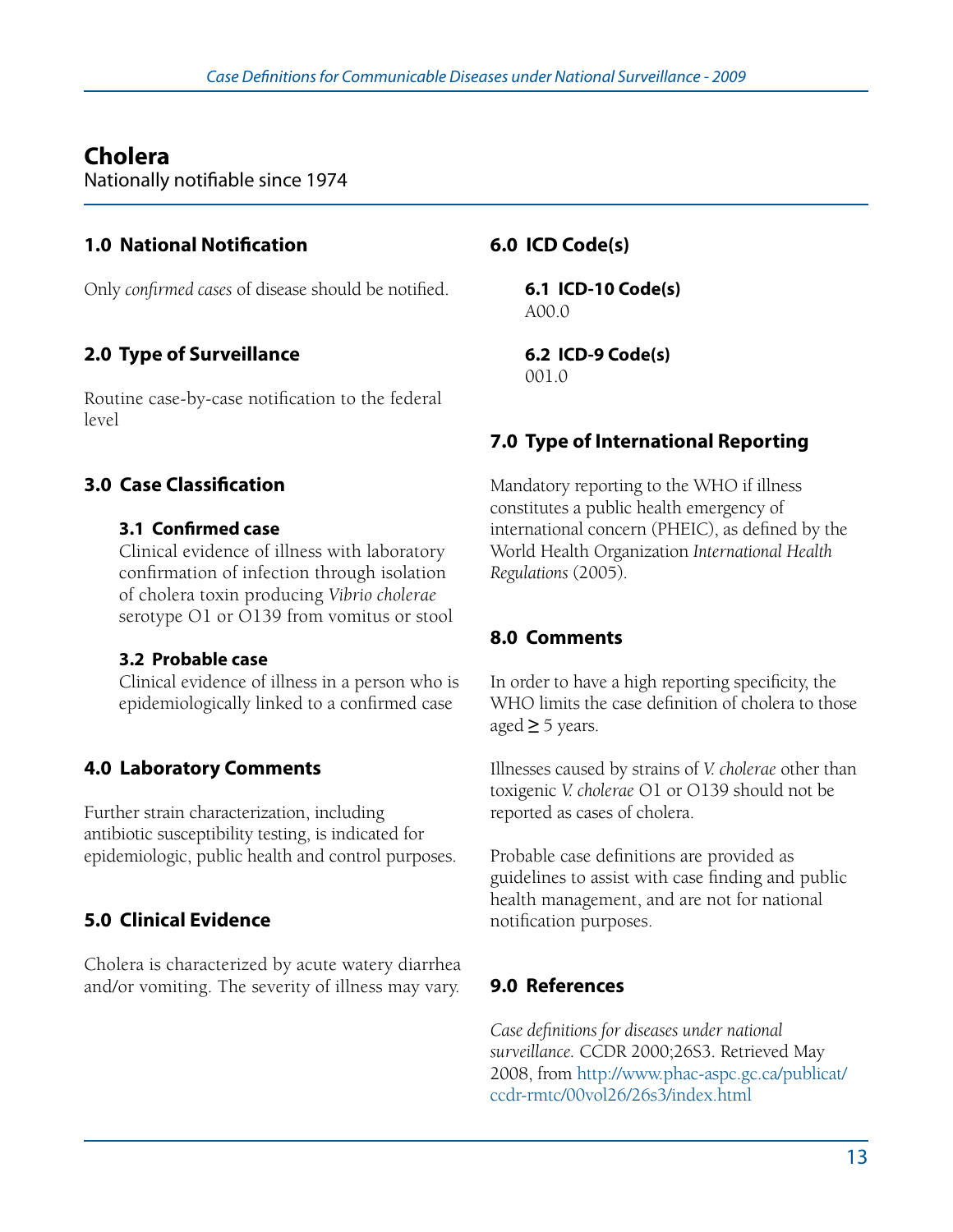## **Cholera**  Nationally notifiable since 1974

Centers for Disease Control and Prevention. MMWR 1997. *Case definitions for infectious conditions under public health surveillance.* Retrieved May 29, 2008, from http://www.cdc.gov/ncphi/ disss/nndss/casedef/cholera\_current.htm

Communicable Diseases Network Australia. 2004. *Interim surveillance case definitions for the Australian National Notifiable Diseases Surveillance System.* Version 1.1. p. 10. Retrieved on May 29, 2008, from http://www.health.gov.au/internet/wcms/ publishing.nsf/Content/cda\_surveil-nndss-dislist. htm#casedefs

World Health Organization. Department of Communicable Disease Surveillance and Response (October 1999). *WHO Recommended Surveillance Standards.* 2nd ed. WHO/CDS/CSR/ ISR/99.2. Retrieved on May 29, 2008, from www. who.int/csr/resources/publications/surveillance/ whocdscsrisr992.pdf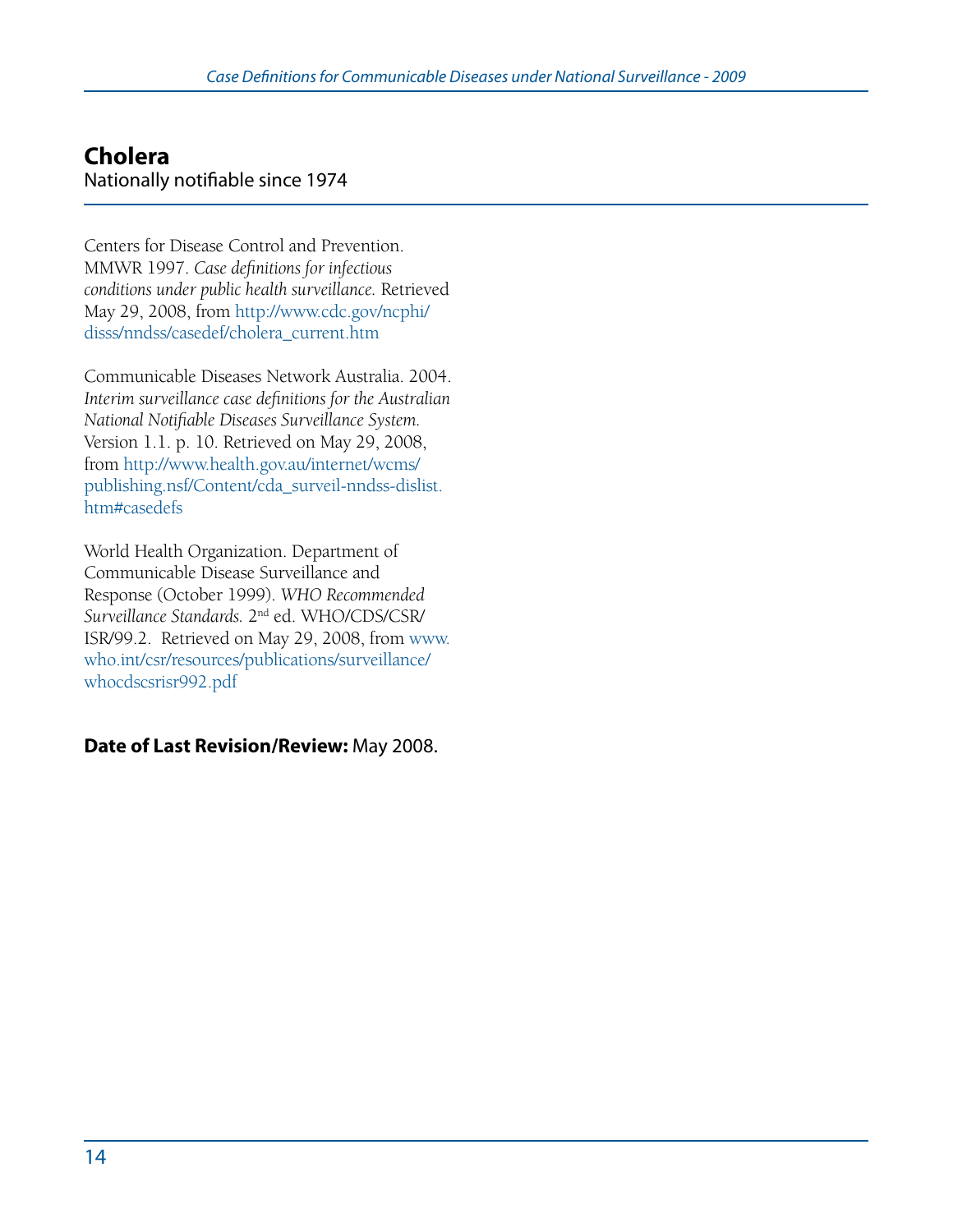# **Cryptosporidiosis**

Nationally notifiable since 2000

## **1.0 National Notification**

Only *confirmed cases* of disease should be notified.

## **2.0 Type of Surveillance**

Routine case-by-case notification to the federal level

## **3.0 Case Classification**

### **3.1 Confirmed case**

Laboratory confirmation of infection with or without symptoms from an appropriate clinical specimen (e.g. stool, intestinal fluid or small bowel biopsy):

- • demonstration of *Cryptosporidium* oocysts OR
- • detection of *Cryptosporidium* DNA OR
- • demonstration of *Cryptosporidium* antigen by an approved method (e.g. EIA, immunochromatographic – ICT)

## **3.2 Probable case**

Clinical illness in a person who is epidemiologically linked to a confirmed case

## **4.0 Laboratory Comments**

While Cryptosporidium parvum and *Cryptosporidium hominis* are the leading causes of cryptosporidiosis, other species are known to cause diarrheal illness in immunocompromised individuals.

### **5.0 Clinical Evidence**

Clinical illness is characterized by diarrhea (often profuse and watery), abdominal cramps, anorexia, fever, nausea, general malaise and vomiting.

## **6.0 ICD Code(s)**

**6.1 ICD-10 Code(s)**  A07.2 Cryptosporidiosis

### **6.2 ICD-9/ICD-9CM Code(s)**

007.4 Cryptosporidiosis

## **7.0 Type of International Reporting**

### **8.0 Comments**

Probable case definitions are provided as guidelines to assist with case finding and public health management, and are not for national notification purposes.

## **9.0 References**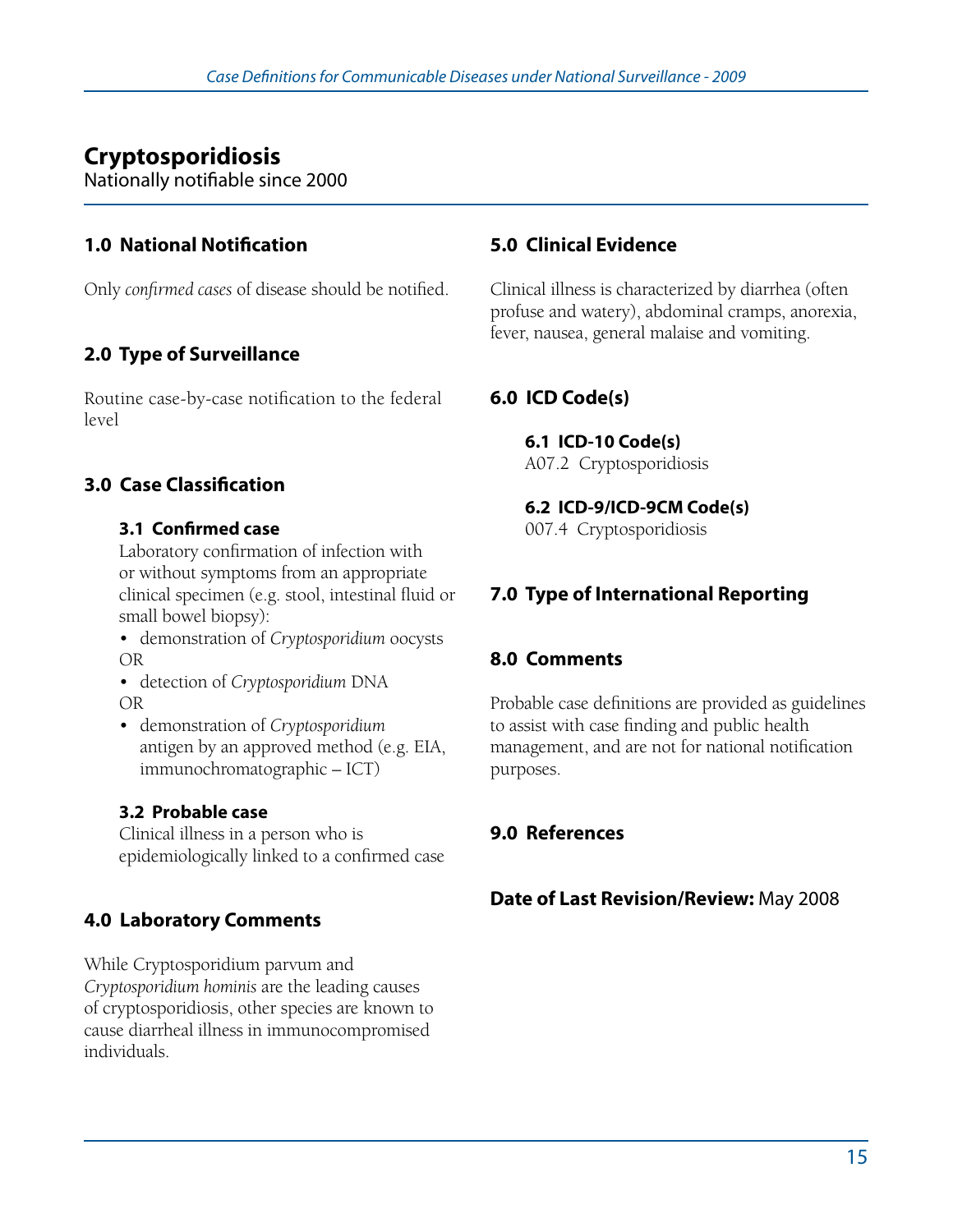## **Cyclosporiasis**

Nationally notifiable since 2000

### **1.0 National Notification**

Only *confirmed cases* of disease should be notified.

## **2.0 Type of Surveillance**

Routine case-by-case notification to the federal level

### **3.0 Case Classification**

### **3.1 Confirmed case**

Laboratory confirmation of infection in a person with or without clinical illness:

• demonstration of *Cyclospora cayetanensis* oocysts in stool, duodenal/jejunal aspirate or small bowel biopsy

### **3.2 Probable case**

Clinical illness in a person with evidence of:

• an epidemiologic link to a confirmed case either by consumption of the same food or exposure to food known to be handled by a confirmed case

OR

• a history of travel to a cyclospora-endemic area

## **4.0 Laboratory Comments**

### **5.0 Clinical Evidence**

Clinical illness is characterized by watery diarrhea, loss of appetite, weight loss, abdominal bloating and cramping, increased flatus, nausea, fatigue and low-grade fever. Vomiting may also be noted. Relapses and asymptomatic infections can

occur. Some evidence suggests that symptoms may be more severe and long-lasting in immunocompromised individuals.

## **6.0 ICD Code(s)**

### **6.1 ICD-10 Code(s)**

A07.8 Other specified protozoal intestinal diseases (includes *Cyclospora cayetanensis*)

### **6.2 ICD-9/ICD-9CM Code(s)**

007.5 Cyclosporiasis

## **7.0 Type of International Reporting**

### **8.0 Comments**

Probable case definitions are provided as guidelines to assist with case finding and public health management, and are not for national notification purposes.

The disease is not endemic in Canada; therefore, cases should be investigated as most likely associated with imported food or travel.

## **9.0 References**

Centers for Disease Control and Prevention. MMWR 1997. *Case definitions for infectious conditions under public health surveillance*. Retrieved May 2008, from http://www.cdc.gov/ncphi/disss/nndss/casedef/ cyclosporiasis\_current.htm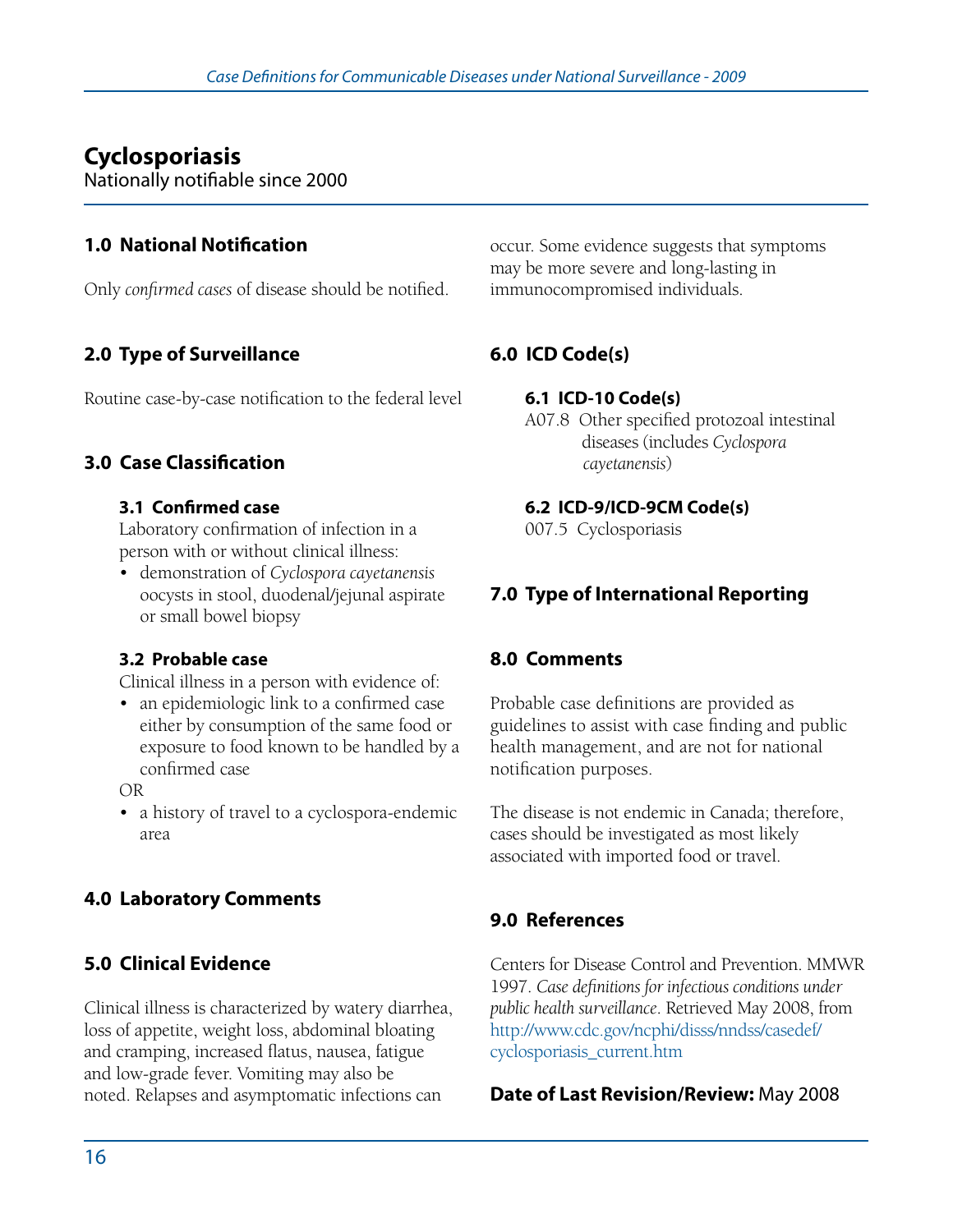## **Giardiasis**

Nationally notifiable from 1983

## **1.0 National Notification**

Only *confirmed cases* of disease should be notified.

## **2.0 Type of Surveillance**

Routine case-by-case notification to the federal level

### **3.0 Case Classification**

### **3.1 Confirmed case**

Laboratory confirmation of infection with or without symptoms from stool, duodenal fluid or small bowel biopsy specimen:

• demonstration of *Giardia lamblia* OR

• demonstration of *Giardia lambia* antigen

### **3.2 Probable case**

Clinical illness in a person who is epidemiologically linked to a confirmed case

## **4.0 Laboratory Comments**

## **5.0 Clinical Evidence**

Clinical illness is characterized by diarrhea, abdominal cramps, bloating, weight loss, fatigue or malabsorption.

## **6.0 ICD Code(s)**

**6.1 ICD-10 Code(s)**  A07.1 Giardiasis (lambliasis)

### **6.2 ICD-9/ICD-9CM Code(s)**

007.1 Giardiasis

### **7.0 Type of International Reporting**

### **8.0 Comments**

Probable case definitions are provided as guidelines to assist with case finding and public health management, and are not for national notification purposes.

## **9.0 References**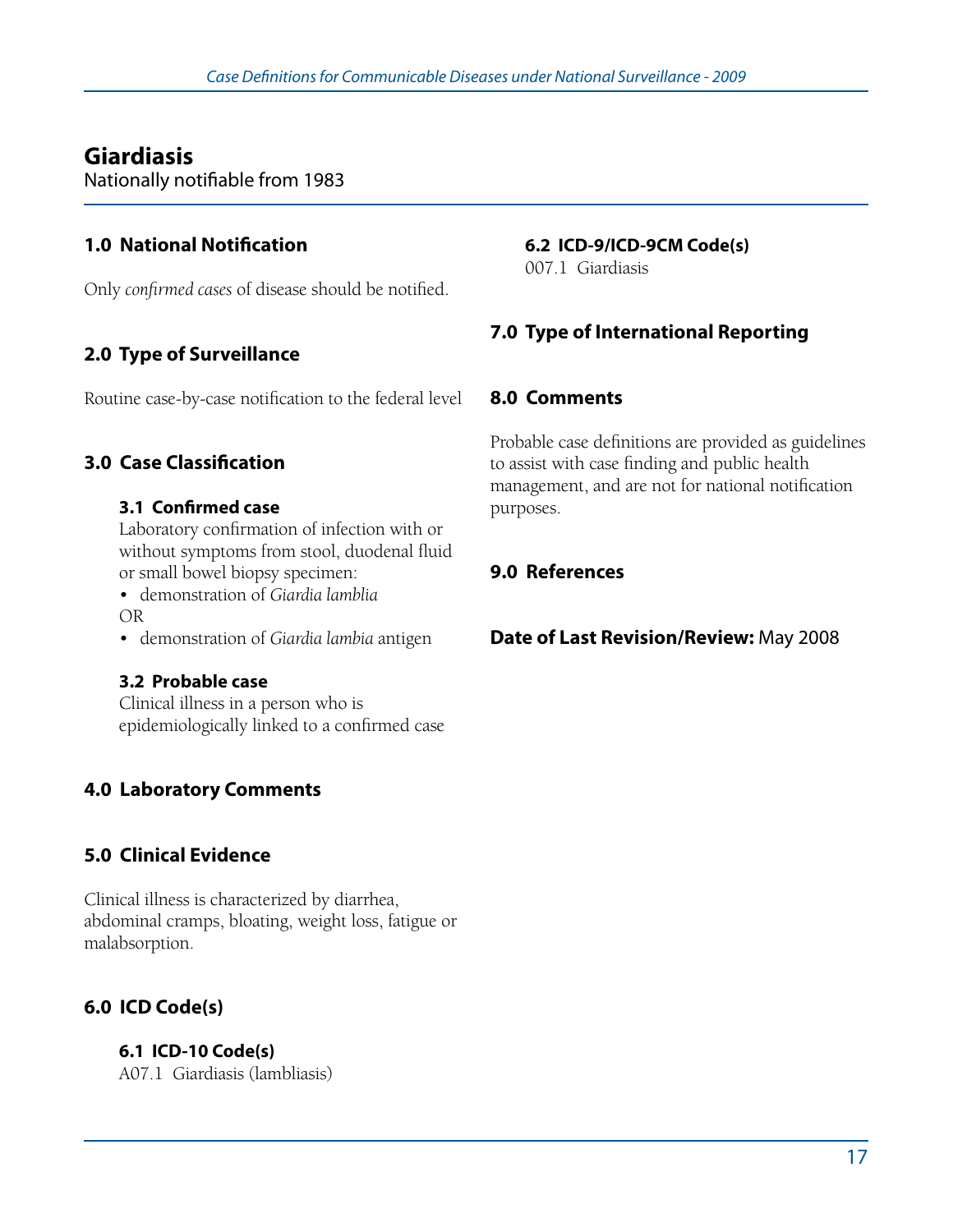## **Hepatitis A**

Nationally notifiable from 1927-1958, 1969 onwards

## **1.0 National Notification**

Only *confirmed cases* of disease should be notified.

## **2.0 Type of Surveillance**

Routine case-by-case notification to the federal level

### **3.0 Case Classification**

### **3.1 Confirmed case**

Laboratory confirmation of infection in the absence of recent vaccination:

- detection of immunoglobulin M (IgM) antibody to hepatitis A virus (anti HAV) AND
- Acute clinical illness (see section 5.0) OR
- An epidemiologic link to a person with laboratory-confirmed hepatitis A infection.

### **3.2 Probable case**

Acute clinical illness in a person without laboratory confirmation of infection who is epidemiologically linked to a confirmed case

## **4.0 Laboratory Comments**

IgM positive results can be a true positive but reflect a remote infection, as HAV-IgM can remain detectable for years after an acute infection because of trailing IgM or the non-disappearance of anti-HAV IgM after recent infection. Acute/recent infection should be confirmed with clinical history symptoms and by repeat titre after 7 to 10 days.

### **5.0 Clinical Evidence**

Acute clinical illness is characterized by discrete onset of symptoms, including fever, malaise, anorexia, nausea and abdominal pain followed by jaundice or elevated aminotransferase levels within a few days.

## **6.0 ICD Code(s)**

### **6.1 ICD-10 Code(s)**

- B15.0 Hepatitis A with hepatic coma
- B15.9 Hepatitis A without hepatic coma [Hepatitis A (acute)(viral) not otherwise specified (NOS)]

### **6.2 ICD-9/ICD-9CM Code(s)**

- 070.0 Viral hepatitis A with hepatic coma
- 070.1 Viral hepatitis A without mention of hepatic coma

## **7.0 Type of International Reporting**

## **8.0 Comments**

Probable case definitions are provided as guidelines to assist with case finding and public health management, and are not for national notification purposes.

## **9.0 References**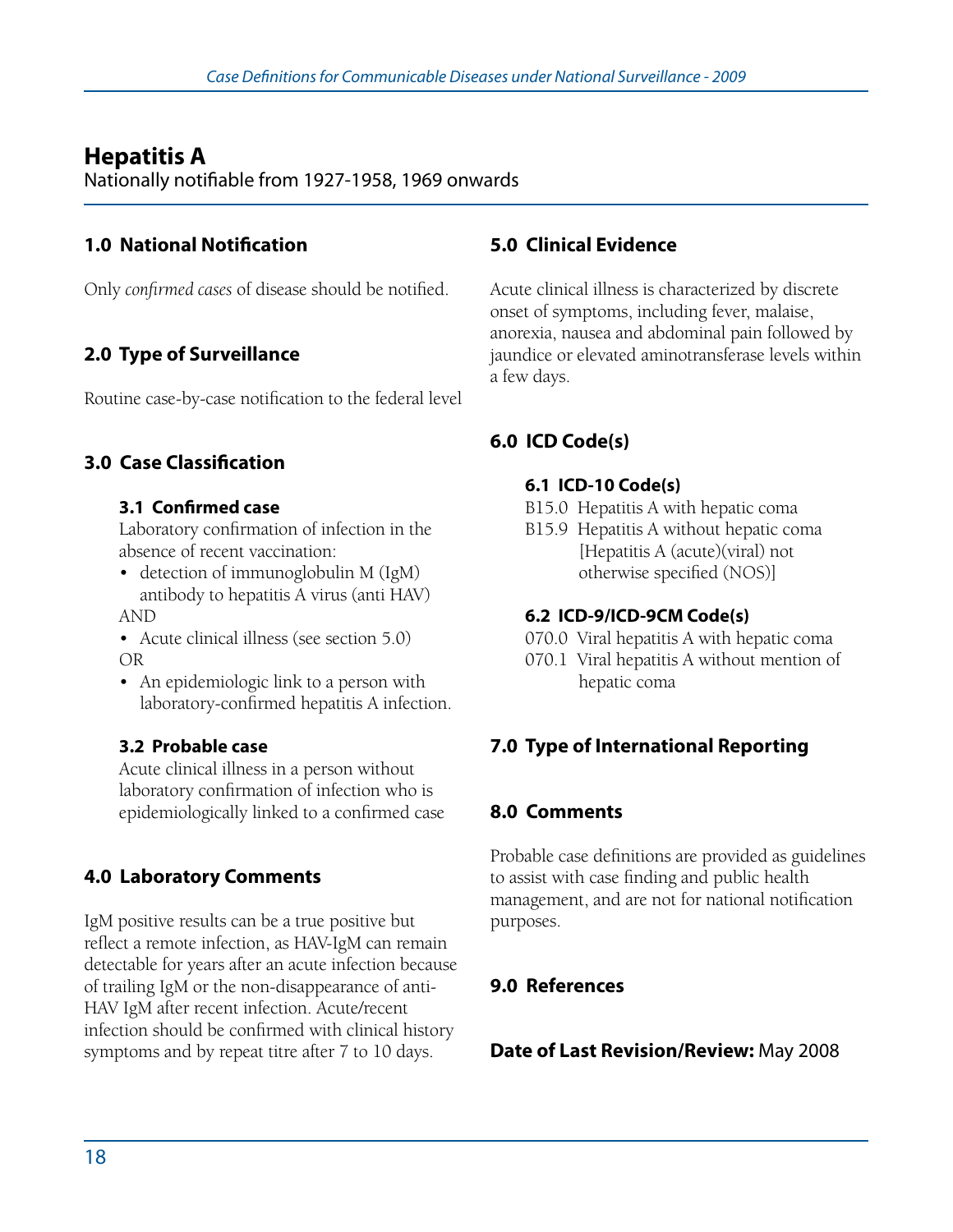## **Invasive Listeriosis**

Nationally notifiable since 2007

### **1.0 National Notification**

Only *confirmed cases* of disease should be notified.

## **2.0 Type of Surveillance**

Routine case-by-case notification to the federal level

### **3.0 Case Classification**

### **3.1 Confirmed case**

Laboratory confirmation of infection with symptoms:

- • isolation of *Listeria monocytogenes* from a normally sterile site (e.g. blood, cerebral spinal fluid ,joint, pleural or pericardial fluid) OR
- in the setting of miscarriage or stillbirth, isolation of *L. monocytogenes* from placental or fetal tissue (including amniotic fluid and meconium)

## **4.0 Laboratory Comments**

## **5.0 Clinical Evidence**

Invasive clinical illness is characterized by meningitis or bacteremia. Infection during pregnancy may result in fetal loss through miscarriage, stillbirth, neonatal meningitis or bacteremia.

## **6.0 ICD Code(s)**

### **6.1 ICD-10 Code(s)**

A32 Listeriosis (*includes* listerial foodborne infection; *excludes* neonatal (disseminated) listeriosis P37.2)

- A32.1 Listerial meningitis and meningoencephalitis (Listerial: meningitis (G01); meningoencephalitis (G05.0)
- A32.7 Listerial septicaemia
- A32.8 Other forms of listeriosis (Listerial: cerebral arteritis (I68.1); endocarditis (I39.8), Oculoglandular listeriosis)
- A32.9 Listeriosis, unspecified

### **6.2 ICD-9/ICD-9CM Code(s)**

027.0 Listeriosis (excluding congenital listeriosis (771.2)) Infection by *Listeria monocytogenes* Septicemia by *Listeria monocytogenes* Use additional code to identify manifestations, as meningitis (320.7)

## **7.0 Type of International Reporting**

### **8.0 Comments**

Probable case definitions are provided as guidelines to assist with case finding and public health management, and are not for national notification purposes.

### **9.0 References**

# **Date of Last Revision/Review:** May 2008 **Do not live in a common household, excluding institutions**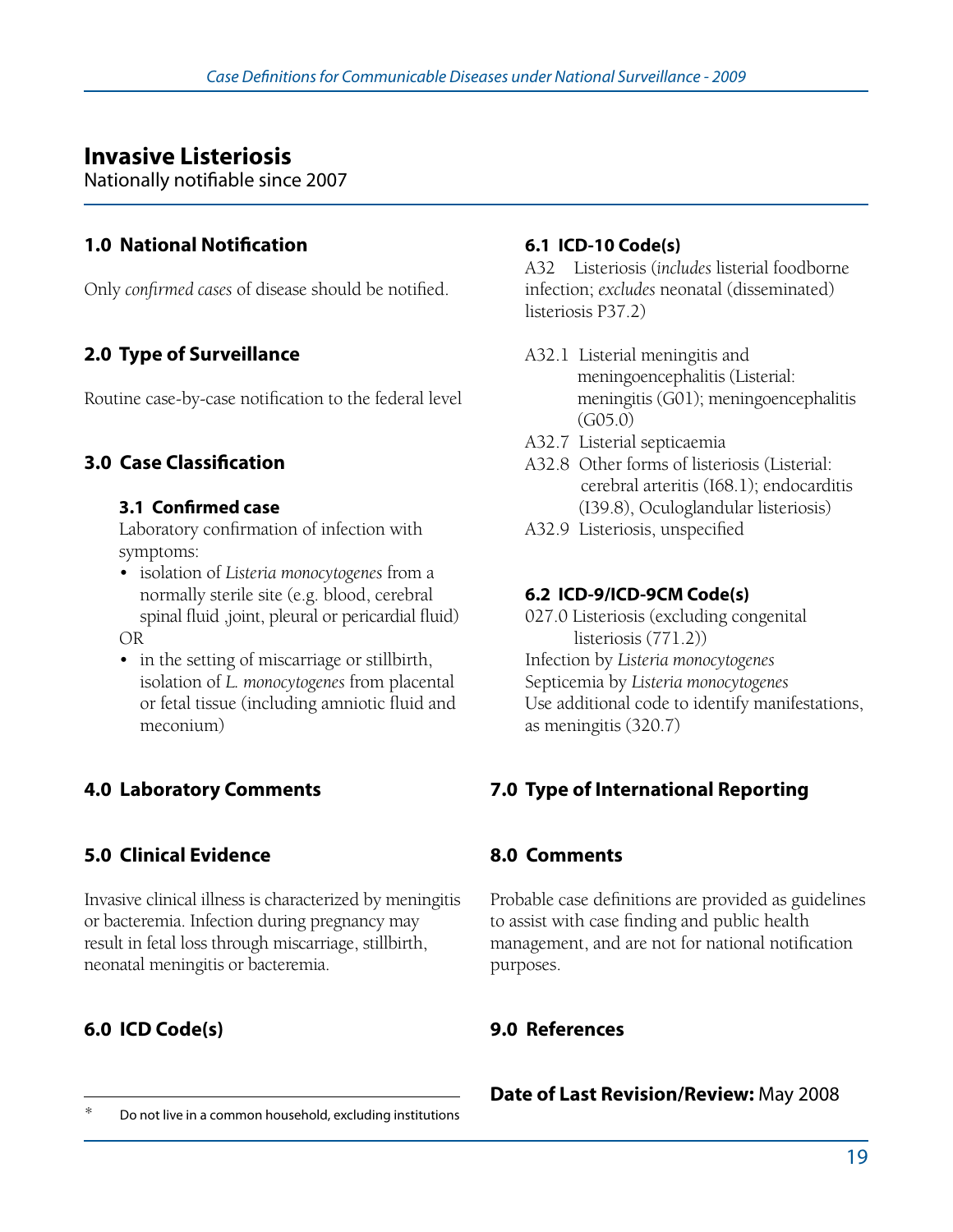## **Norovirus**

Nationally notifiable since 2007

### **1.0 National Notification**

Only outbreaks should be notified.

## **2.0 Type of Surveillance**

Outbreak reports

### **3.0 Case Classification – Outbreak**

### **3.1 Confirmed Outbreak**

Two or more cases of clinical illness compatible with norovirus that can be epidemiologically linked to one another (i.e. associated by exposure with onsets within a 1-3 day period), at least one of which is laboratory confirmed:

### **Community outbreak:**

Two or more unrelated\* cases of illness compatible with norovirus that can be epidemiologically linked to one another

### **Institutional outbreak:**

Two or more cases of clinical illness compatible with norovirus that are epidemiologically linked in an institutional setting

### **4.0 Laboratory Comments**

### **5.0 Clinical Evidence**

Clinical illness is characterized by acute onset of nausea, vomiting, diarrhea, abdominal pain, myalgia, headache, malaise, low-grade fever or a combination of these symptoms, lasting 24 to 48 hours.

### **6.0 ICD Code(s)**

**6.1 ICD-10 Code(s)**  A08.1 Acute gastroenteropathy due to Norwalk agent

Small round structured virus enteritis

### **6.2 ICD-9/ICD-9CM Code(s)**

008.63 Norwalk virus Norwalk-like agent

### **7.0 Type of International Reporting**

**8.0 Comments**

### **9.0 References**

# **Date of Last Revision/Review:**

November 2008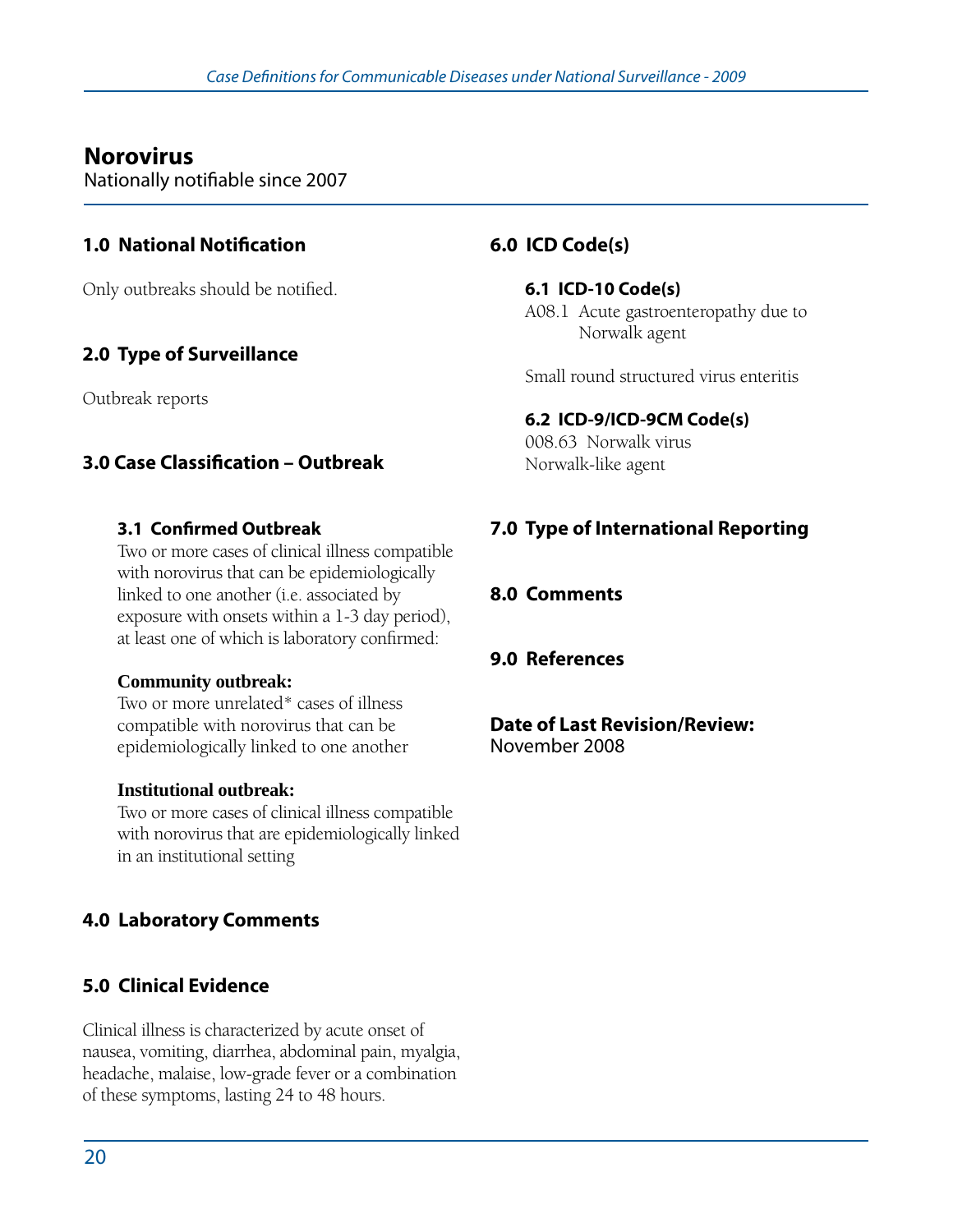## **Paralytic Shellfish Poisoning**

Nationally notifiable since 2007

### **1.0 National Notification**

Only *confirmed cases* of disease should be notified.

## **2.0 Type of Surveillance**

Routine case-by-case notification to the federal level

### **3.0 Case Classification**

### **3.1 Confirmed case**

Clinical illness and:

• detection of saxitoxin in epidemiologically related, ingested shellfish

OR

• detection of high levels of dinoflagellates associated with shellfish poisoning in water from which epidemiologically related shellfish were gathered

### **3.2 Probable case**

Clinical illness within 12 hours of consumption of bivalve mollusk shellfish (e.g. oysters, clams, mussels)

## **4.0 Laboratory Comments**

### **5.0 Clinical Evidence**

Clinical illness is characterized by neurological symptoms such as paresthesia and/or paralysis involving the mouth and extremities, which may be accompanied by gastrointestinal symptoms.

### **6.0 ICD Code(s)**

### **6.1 ICD-10 Code(s)**

- T61 Toxic effect of noxious substances eaten as seafood
- T61.2 Other fish and shellfish poisoning

### **6.2 ICD-9/ICD-9CM Code(s)**

- 988 Toxic effect of noxious substances eaten as food
- 988.0 Fish and shellfish

### **7.0 Type of International Reporting**

### **8.0 Comments**

Probable case definitions are provided as guidelines to assist with case finding and public health management, and are not for national notification purposes.

### **9.0 References**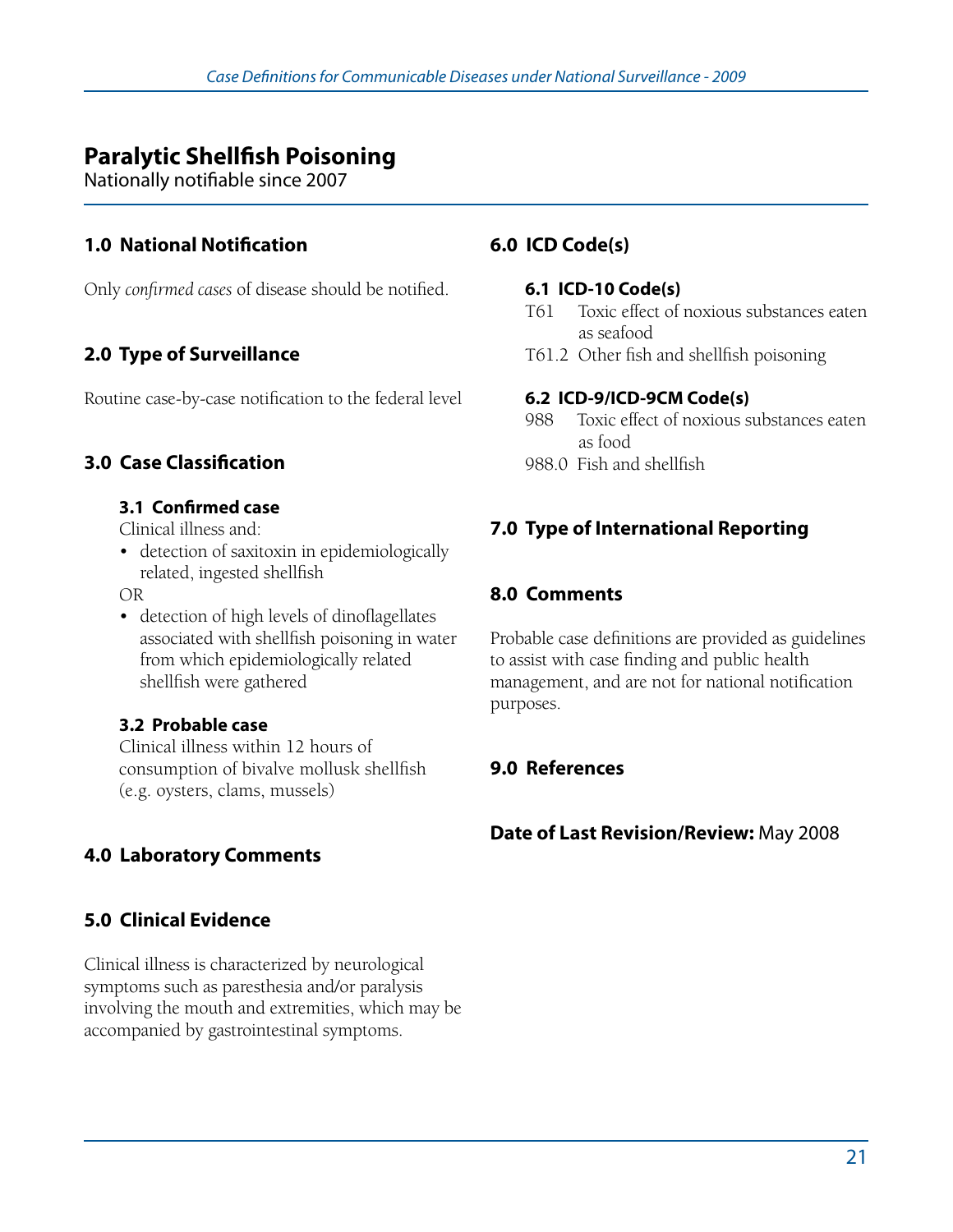## **Salmonellosis**

Nationally notifiable since 1958

### **1.0 National Notification**

Only *confirmed cases* of disease should be notified.

## **2.0 Type of Surveillance**

Routine case-by-case notification to the federal level

### **3.0 Case Classification**

### **3.1 Confirmed case**

Laboratory confirmation of infection with or without clinical illness:

• isolation of Salmonella sp. (excluding Salmonella typhi) from an appropriate clinical specimen (e.g. sterile site, deep tissue wounds, stool, vomit or urine)

### **3.2 Probable case**

Clinical illness in a person who is epidemiologically linked to a confirmed case

## **4.0 Laboratory Comments**

Further strain characterization (e.g. serotyping, phage typing, PFGE typing) is indicated for epidemiologic, public health and control purposes.

## **5.0 Clinical Evidence**

Clinical illness is characterized by headache, diarrhea, abdominal pain, nausea, fever and sometimes vomiting. Asymptomatic infections may occur, and the organism may cause extra-intestinal infections.

### **6.0 ICD Code(s)**

### **6.1 ICD-10 Code(s)**

- A01.1 Paratyphoid Fever A
- A01.2 Paratyphoid Fever B
- A01.3 Paratyphoid Fever C
- A01.4 Paratyphoid Fever, unspecified Infection due to *Salmonella paratyphi* not otherwise specified (NOS)
- A02 Other Salmonella infections (excluding *S. typhi* and *S. paratyphi*)
- A02.0 Salmonella enteritis Salmonellosis
- A02.1 Salmonella septicaemia
- A02.2 Localized salmonella infections
- A02.8 Other specified salmonella infections
- A02.9 Salmonella infection, unspecified

### **6.2 ICD-9/ICD-9CM Code(s)**

- 002.1 Paratyphoid Fever A
- 002.2 Paratyphoid Fever B
- 002.3 Paratyphoid Fever C
- 002.4 Paratyphoid Fever, unspecified
- 003 Other Salmonella infections (excluding *S. typhi* and *S. paratyphi*)
- 003.0 Salmonella gastroenteritis Salmonellosis
- 003.1 Salmonella septicemia
- 003.2 Localized Salmonella infections
- 003.8 Other specified Salmonella infections
- 003.9 Salmonella infection, unspecified

### **7.0 Type of International Reporting**

### **8.0 Comments**

Includes *S. Paratyphi* (paratyphoid fever)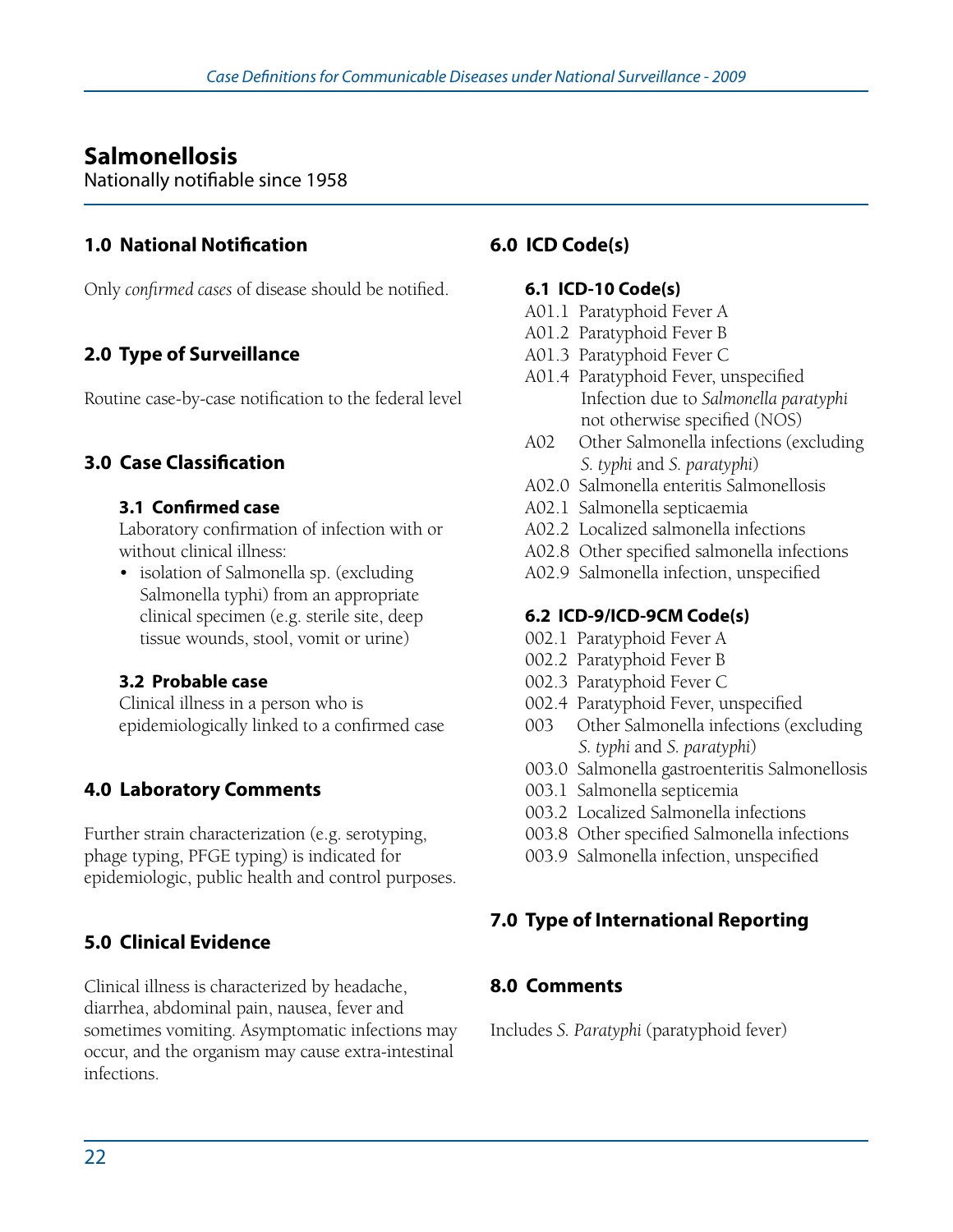### **Salmonellosis**  Nationally notifiable since 1958

Probable case definitions are provided as guidelines to assist with case finding and public health management, and are not for national notification purposes.

### **9.0 References**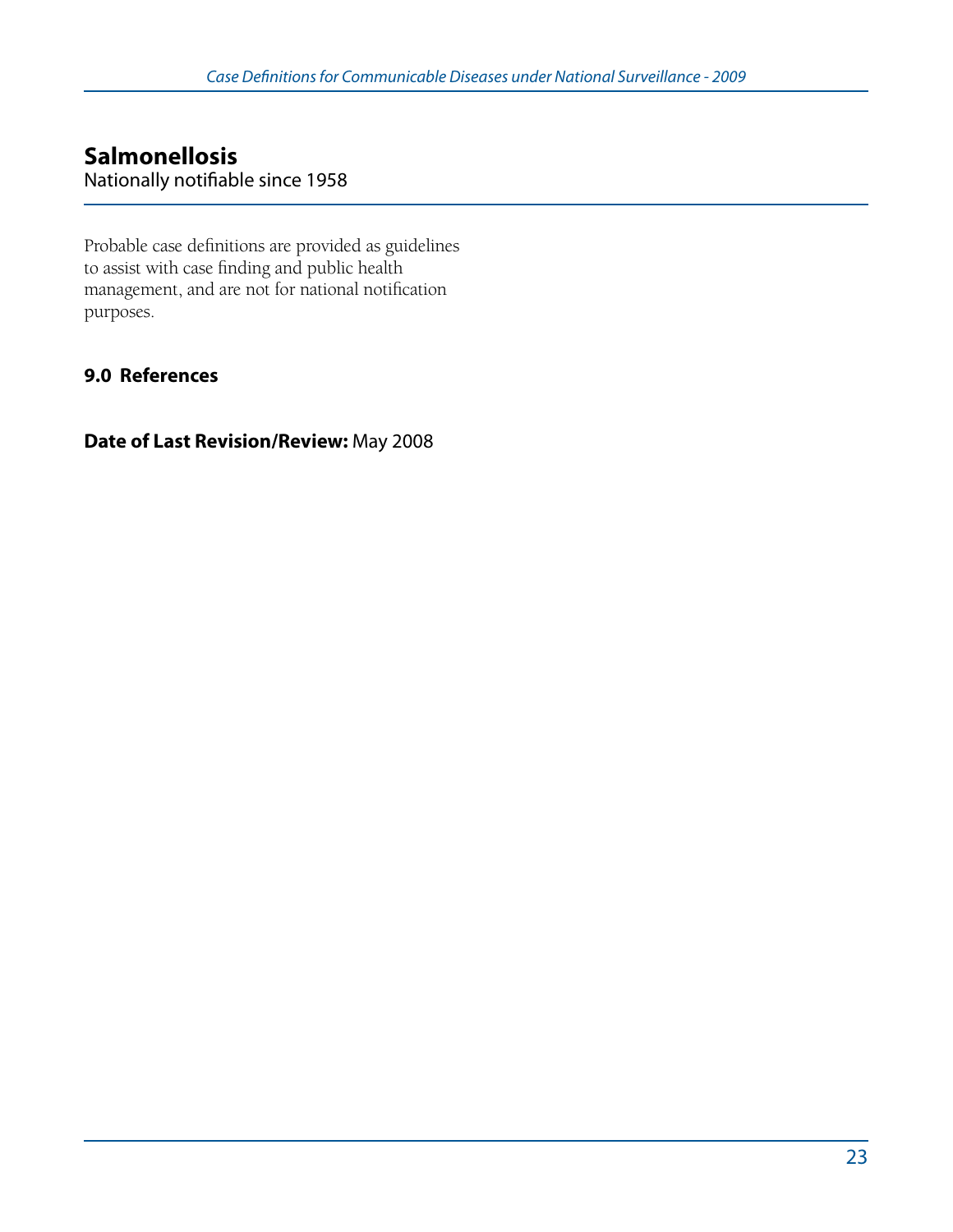## **Shigellosis**

Nationally notifiable since 1924

### **1.0 National Notification**

Only *confirmed cases* of disease should be notified.

## **2.0 Type of Surveillance**

Routine case-by-case notification to the federal level

## **3.0 Case Classification**

### **3.1 Confirmed case**

Laboratory confirmation of infection with or without clinical illness:

• isolation of *Shigella* sp. from an appropriate clinical specimen (e.g. sterile site, deep tissue wounds, stool, vomit or urine)

### **3.2 Probable case**

Clinical illness in a person who is epidemiologically linked to a confirmed case

## **4.0 Laboratory Comments**

Further strain characterization (e.g., drug resistance testing, serotyping, PFGE typing) is indicated for epidemiologic, public health and control purposes.

## **5.0 Clinical Evidence**

Clinical illness is characterized by diarrhea, fever, nausea, vomiting cramps and tenesmus. Asymptomatic infections may occur.

### **6.0 ICD Code(s)**

### **6.1 ICD-10 Code(s)**

- A03 Shigellosis
- A03.0 Shigellosis due to *Shigella dysenteriae* (Group A shigellosis)
- A03.1 Shigellosis due to *Shigella flexneri* (Group B shigellosis)
- A03.2 Shigellosis due to *Shigella boydii* (Group C shigellosis)
- A03.3 Shigellosis due to *Shigella sonnei* (Group D shigellosis)
- A03.8 Other shigellosis
- A03.9 Shigellosis, unspecified (Bacillary dysentery not otherwise specified (NOS)

### **6.2 ICD-9/ICD-9CM Code(s)**

- 004 Shigellosis (includes bacillary dysentery)
- 004.0 *Shigella dysenteriae* Infection by group A Shigella (Schmitz) (Shiga)
- 004.1 *Shigella flexneri* Infection by group B Shigella
- 004.2 *Shigella boydii*  Infection by group C Shigella
- 004.3 *Shigella sonnei* Infection by group D Shigella
- 004.8 Other specified Shigella infections
- 004.9 Shigellosis, unspecified

### **7.0 Type of International Reporting**

### **8.0 Comments**

Probable case definitions are provided as guidelines to assist with case finding and public health management, and are not for national notification purposes.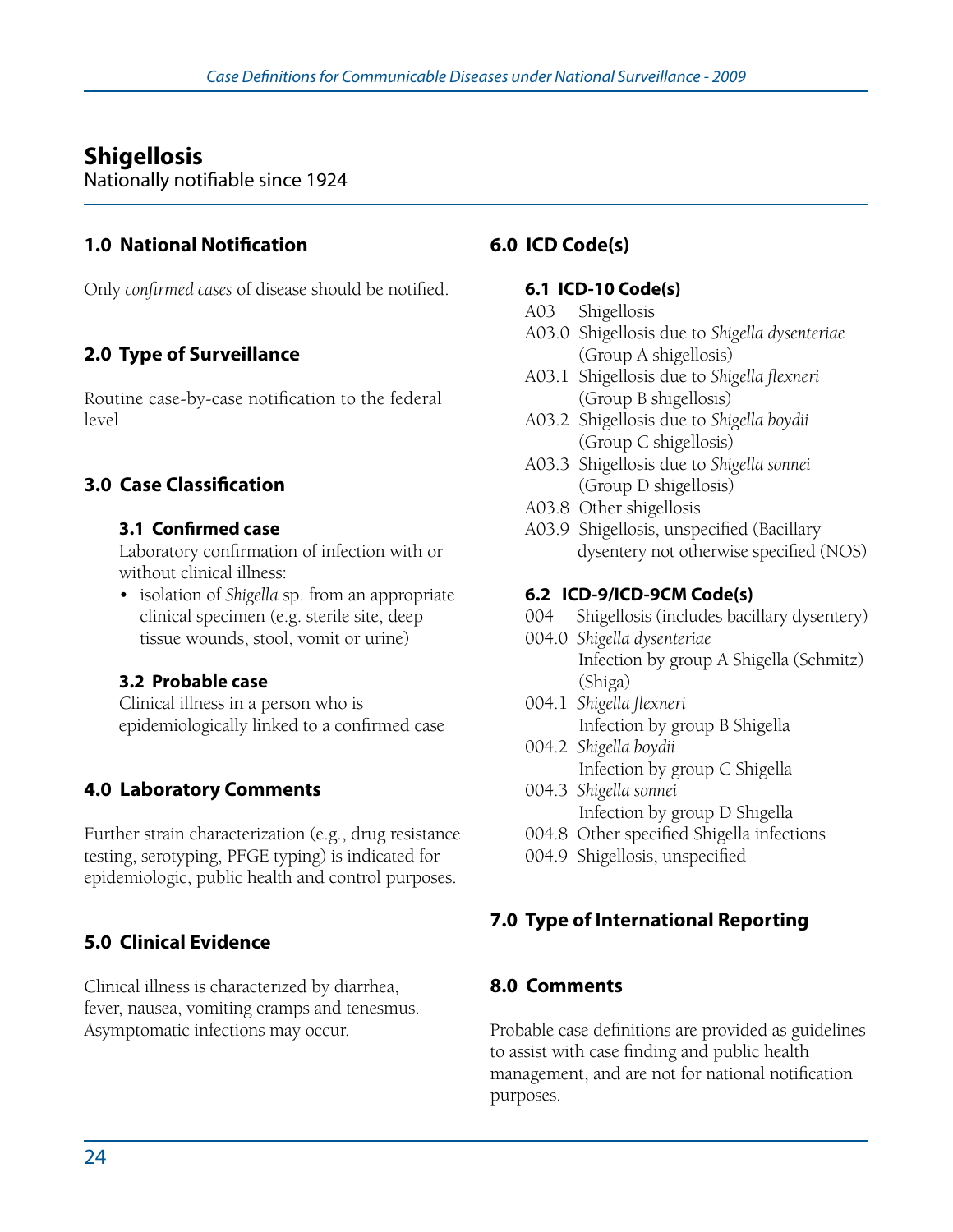# **Shigellosis**

Nationally notifiable since 1924

### **9.0 References**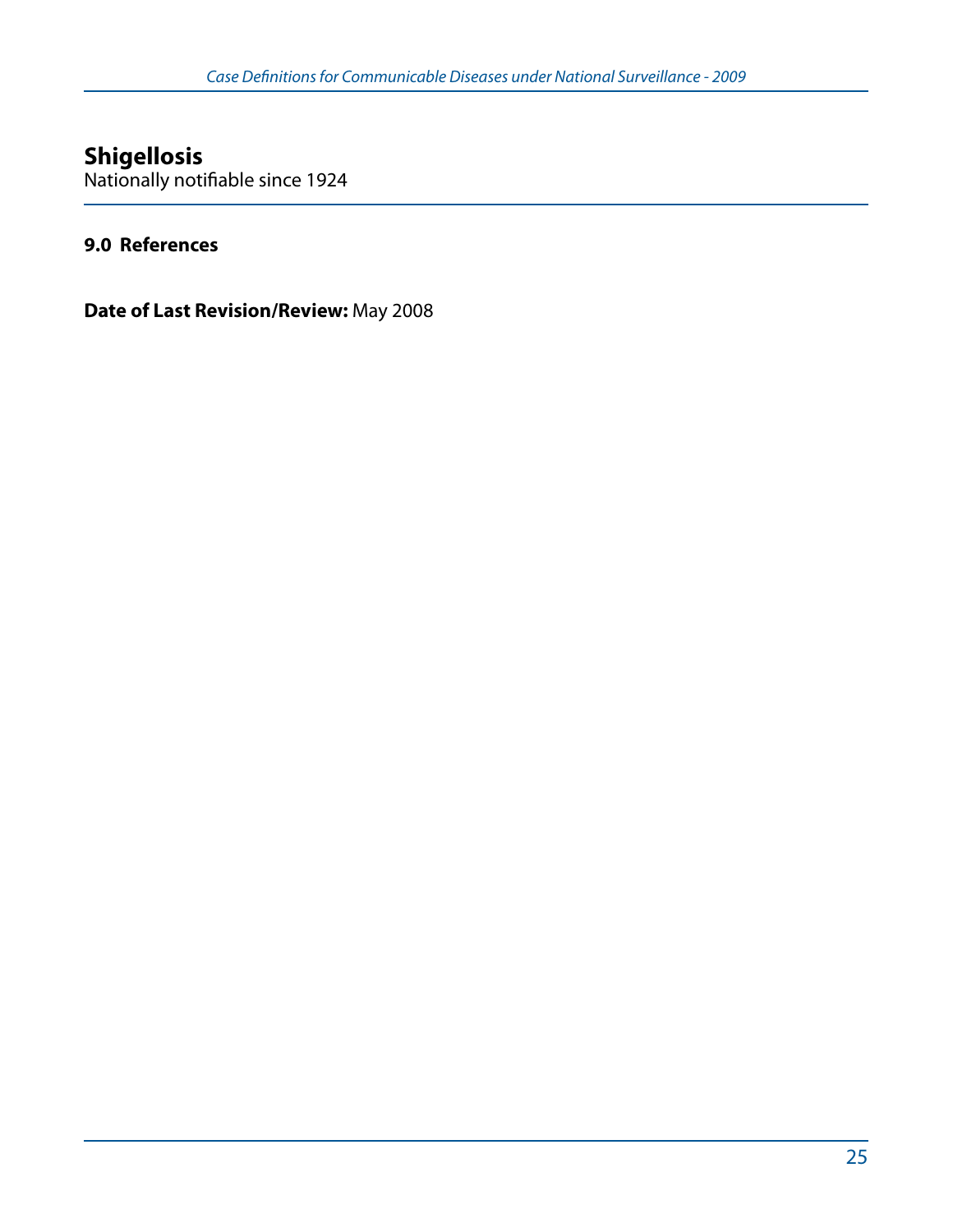# **Typhoid**

Nationally notifiable since 1924-1952, 1969

### **1.0 National Notification:**

Only *confirmed cases* of disease should be notified.

## **2.0 Type of Surveillance**

Routine case-by-case notification to the federal level

### **3.0 Case Classification**

### **3.1 Confirmed case**

Clinical illness with laboratory confirmation of infection:

• isolation of *Salmonella typhi* from an appropriate clinical specimen

### **4.0 Laboratory Comments**

Further strain characterization is required for epidemiologic, public health and control purposes.

## **5.0 Clinical Evidence**

Typhoid is characterized by insidious onset of sustained fever, headache, malaise, anorexia, splenomegaly, constipation or diarrhea, and nonproductive cough. Relative bradycardia and rose spots (less than 25% of individuals) may be seen. Atypical presentations occur, and the severity of the illness varies.

Chronic carrier state (< 5% of population) is usually linked to the biliary or urinary tract and should be distinguished from short-term faecal carriage.

## **6.0 ICD Code(s)**

**6.1 ICD-10 Code(s)**  A01.0 Typhoid fever

**6.2 ICD-9 Code(s)**  002.0 Typhoid fever

## **7.0 Type of International Reporting**

### **8.0 Comments**

Paratyphoid fever caused by *Salmonella paratyphi* A, B and C is reported under *Salmonella* sp.

### **9.0 References**

*Case definitions for diseases under national surveillance*. CCDR 2000;26(Suppl 3): 55.

Centers for Disease Control and Prevention. MMWR 1997. *Case definitions for infectious conditions under public health surveillance.* Retrieved May 2008, from http://www.cdc.gov/ncphi/disss/ nndss/casedef/typhoid\_fever\_current.htm.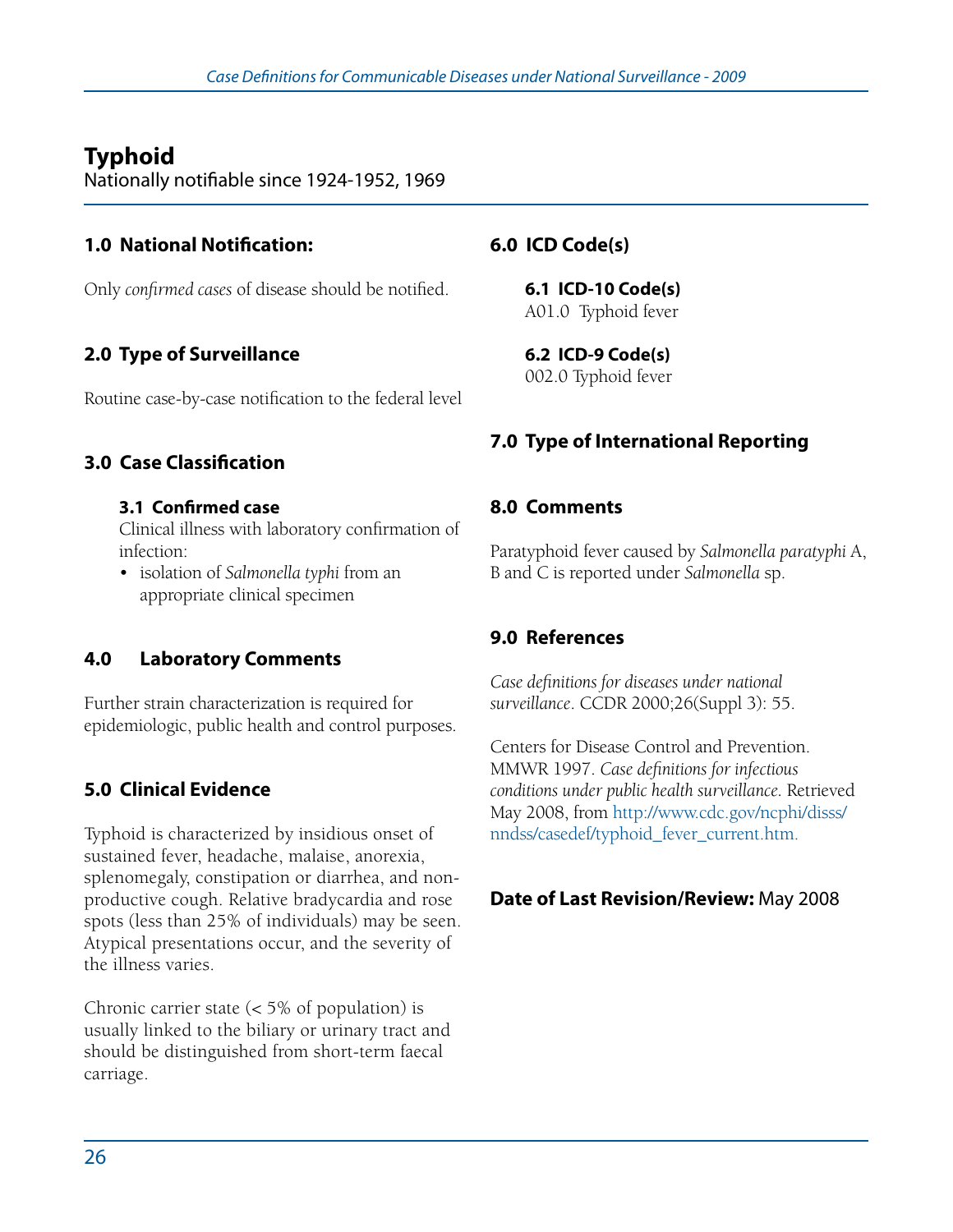## **Verotoxigenic** *Escherichia coli* **Infection**

Nationally notifiable since 1990

### **1.0 National Notification**

Only *confirmed cases* of disease should be notified.

## **2.0 Type of Surveillance**

Routine case-by-case notification to the federal level

### **3.0 Case Classification**

### **3.1 Confirmed case**

Laboratory confirmation of infection with or without clinical illness:

• isolation of verotoxin producing *E. coli* from an appropriate clinical specimen (e.g. feces, urine, blood)

OR

• detection of verotoxin antigen or nucleic acid

### **3.2 Probable case**

Clinical illness in a person who is epidemiologically linked to a confirmed case, which would include persons with hemolytic uremic syndrome (HUS)

## **4.0 Laboratory Comments**

Further strain characterization, including phagetyping and molecular typing (e.g. PFGE typing), is indicated for epidemiologic, public health and control purposes.

### **5.0 Clinical Evidence**

Clinical illness is characterized by diarrhea (often bloody) and abdominal cramps; fever is often absent. Illness may be complicated by hemolytic uremic syndrome (HUS), thrombocytopenic purpura (TTP) or pulmonary edema. Asymptomatic infections may also occur, and the microorganism may cause extra-intestinal infections.

## **6.0 CD Code(s)**

### **6.1 ICD-10 Code(s)**

A04.3 Enterohaemorrhagic *Escherichia coli* infection (includes VTEC)

### **6.2 ICD-9/ICD-9CM Code(s)**

008.04 Enterohaemorrhagic *Escherichia coli* infection (includes VTEC)

## **7.0 Type of International Reporting**

### **8.0 Comments**

VTEC includes non-O157 *E. Coli*.

Probable case definitions are provided as guidelines to assist with case finding and public health management, and are not for national notification purposes.

### **9.0 References**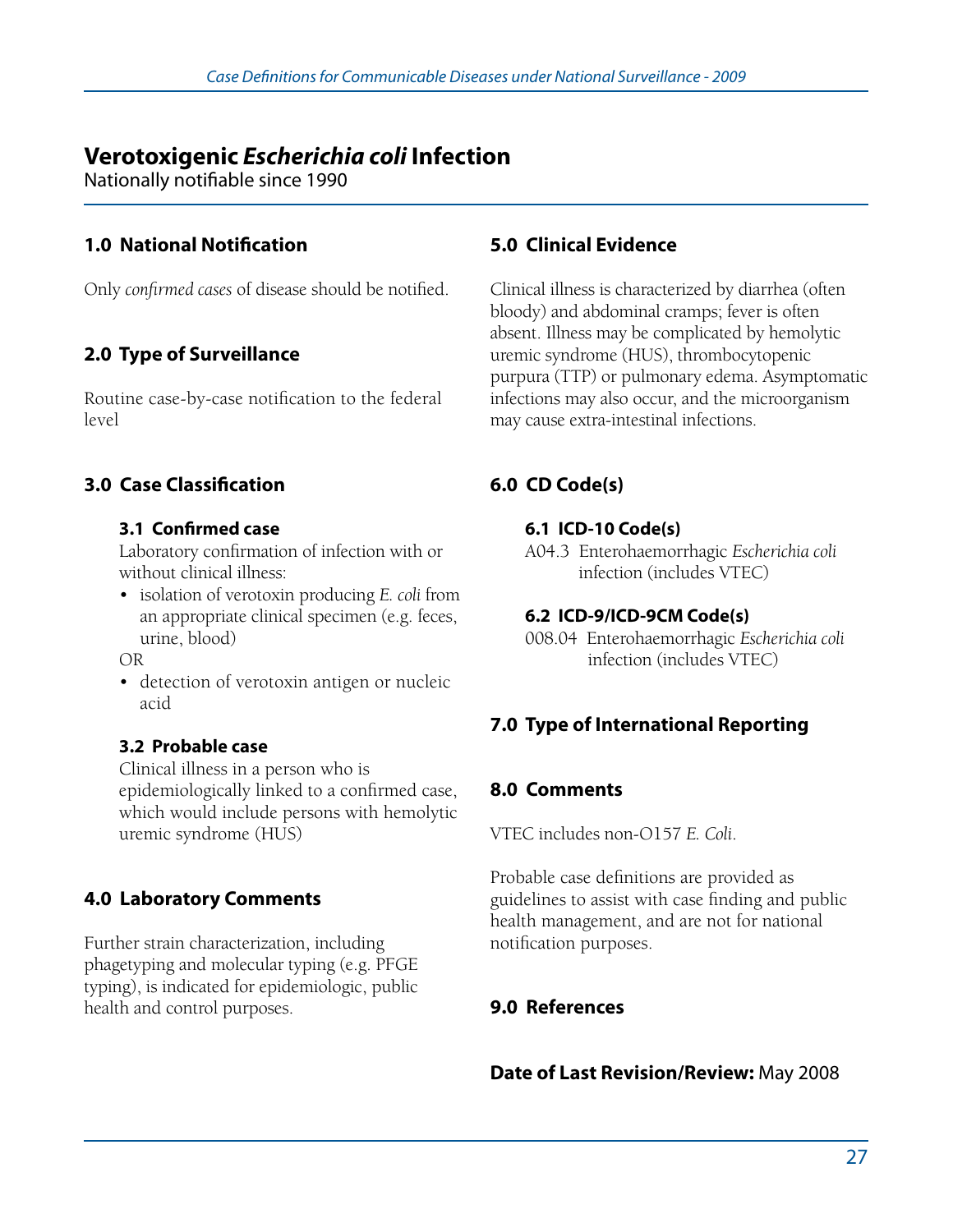# **Diseases Transmitted By Respiratory Routes**

- • Hantavirus Pulmonary Syndrome
- • Invasive Group A Streptococcal Disease
- Invasive Meningococcal Disease
- • Invasive Pneumococcal Disease
- • Laboratory-Confirmed Influenza (including novel subtypes)
- • Legionellosis
- Leprosy
- Severe Acute Respiratory Syndrome (SARS)
- Tuberculosis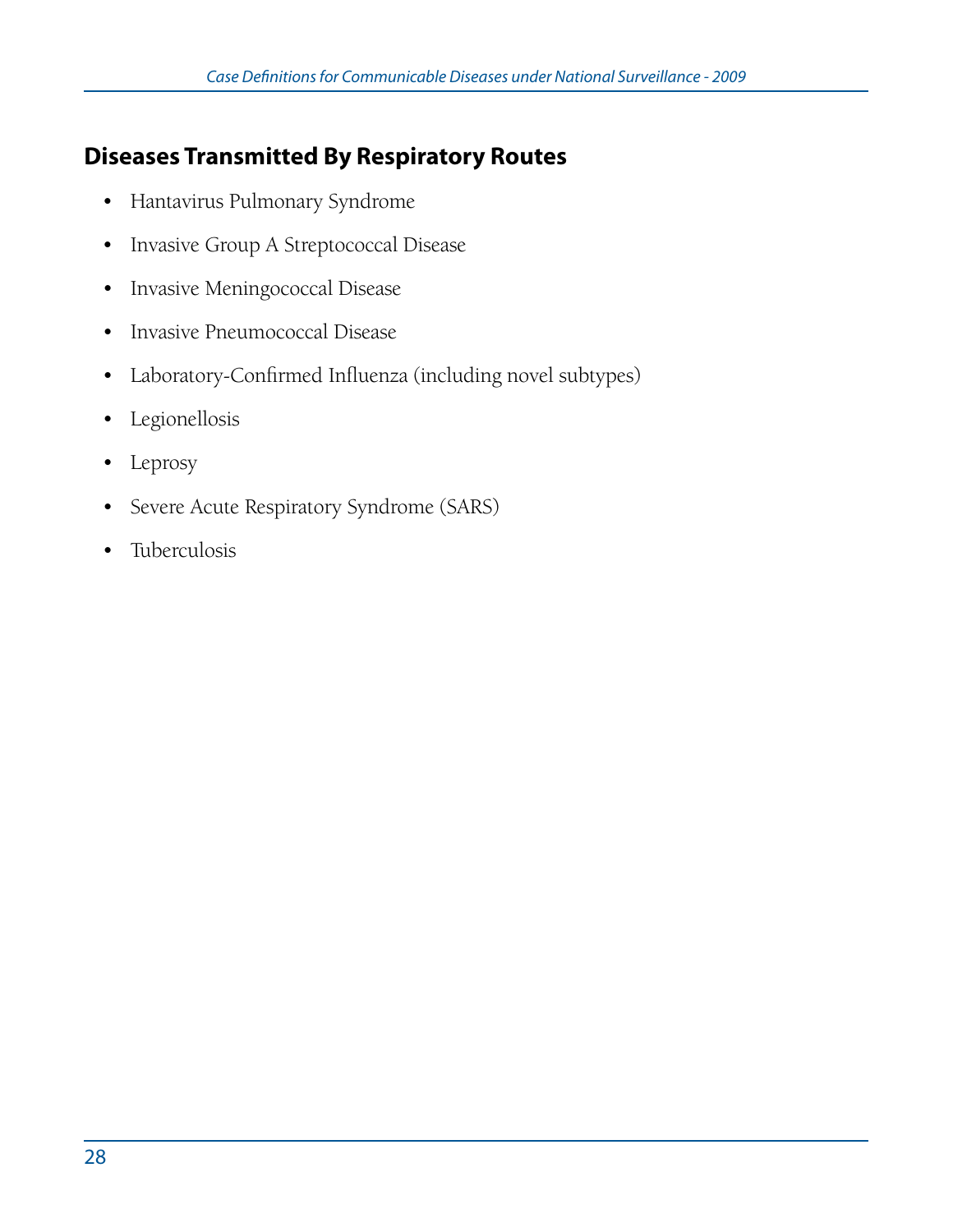## **Hantavirus Pulmonary Syndrome**

Nationally notifiable since 2000

### **1.0 National Notification**

Only *confirmed cases* of disease should be notified.

## **2.0 Type of Surveillance**

Routine case-by-case notification to the federal level

### **3.0 Case Classification**

### **3.1 Confirmed case**

Clinical illness (see section 5.0) with laboratory confirmation of infection:

- Detection of IgM antibodies to hantavirus OR
- Detection of a significant (e.g. fourfold or greater) increase in hantavirus-specific IgG OR
- Detection of hantavirus RNA in an appropriate clinical specimen

OR

• Detection of hantavirus antigen by immunohistochemistry

## **4.0 Laboratory Comments**

## **5.0 Clinical Evidence**

Clinical illness is characterized by:

- a febrile illness (temperature > 38.3°C (101°F) oral) requiring supplemental oxygen AND
- bilateral diffuse infiltrates (may resemble acute respiratory distress syndrome [ARDS]) AND

• develops within 72 hours of hospitalization in a previously healthy person

OR

An unexplained illness resulting in death with an autopsy examination demonstrating noncardiogenic pulmonary edema without an identifiable specific cause of death

## **6.0 ICD Code(s)**

### **6.1 ICD-10**

B33.4 Hantavirus (cardio-) pulmonary syndrome

**6.2 ICD-9 CM**  079.81 Hantavirus

## **7.0 Type of International Reporting**

- **8.0 Comments**
- **9.0 References**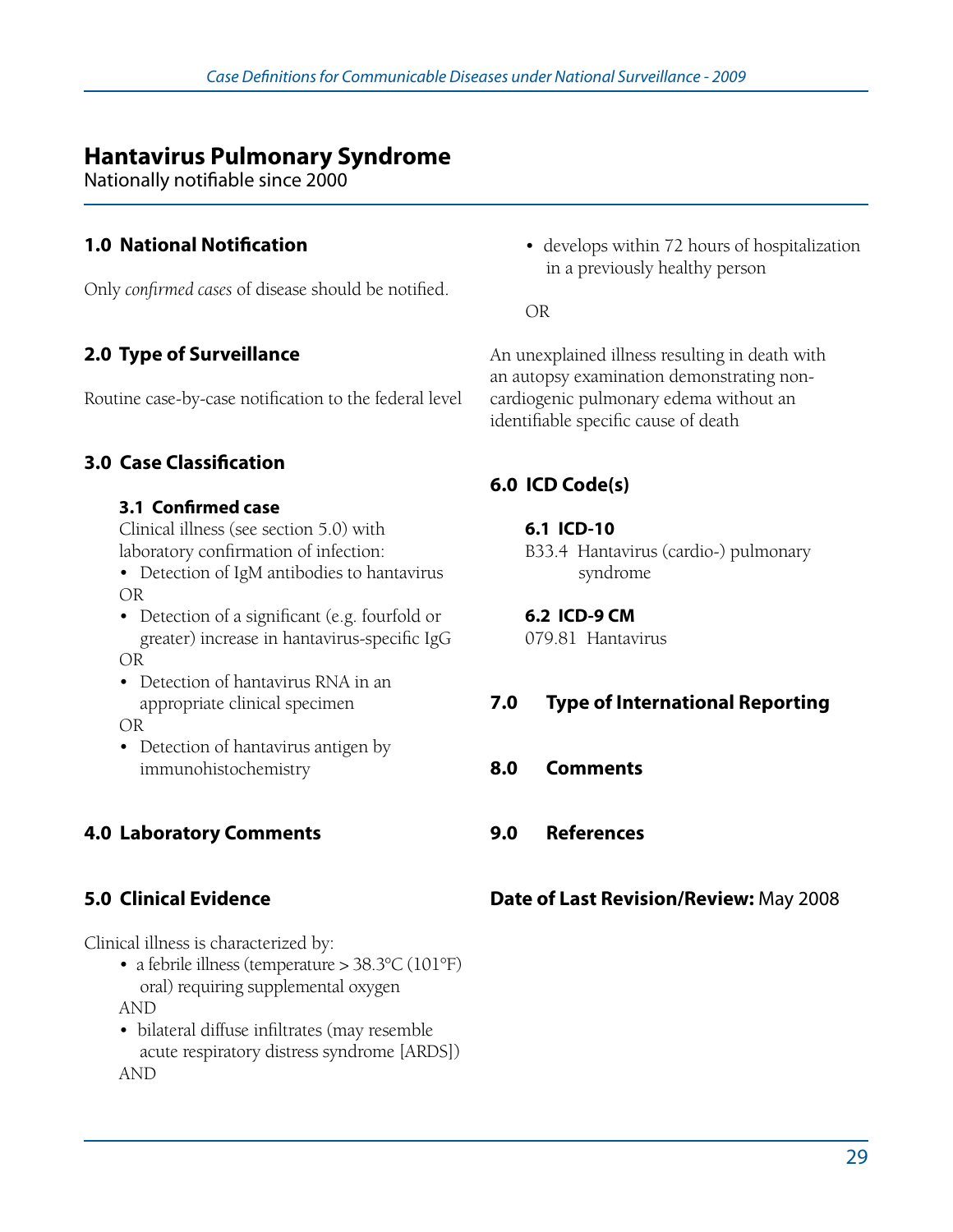## **Invasive Group A Streptococcal**

Nationally notifiable since 2002

### **1.0 National Reporting**

Only *confirmed cases* of disease should be notified.

## **2.0 Type of Surveillance**

Routine case-by-case notification to the federal level.

Enhanced case-by-case reporting to International Circumpolar Surveillance in participating Northern regions.

### **3.0 Case Classification**

### **3.1 Confirmed case**

Laboratory confirmation of infection with or without clinical evidence of invasive disease:

• isolation of group A streptococcus (*Streptococcus pyogenes*) from a normally sterile site (blood, CSF, pleural fluid, pericardial fluid, peritoneal fluid, deep tissue specimen taken during surgery [e.g. muscle collected during debridement for necrotizing fasciitis], bone or joint fluid excluding the middle ear and superficial wound aspirates [e.g. skin and soft tissue abscesses]).

### **3.2 Probable case**

Clinical evidence of invasive disease (see section 5.0) in the absence of another identified aetiology and with non-confirmatory laboratory evidence of infection:

• isolation of group A streptococcus from a non-sterile site

OR

• positive group A streptococcus antigen detection

### **4.0 Laboratory Comments**

### **5.0 Clinical Evidence**

Clinical evidence of invasive disease may be manifested as one or more of several conditions:

- streptococcal toxic shock syndrome, which is characterized by hypotension (systolic blood pressure **≤** 90 mm Hg in an adult and < 5 percentile for age for children) and at least two of the following signs:
- o renal impairment (creatinine level **≥** 177 μmol/L for adults)
- o coagulopathy (platelet count **≤** 100,000/ mm3 or disseminated intravascular coagulation)
- o liver function abnormality (SGOT, SGPT, or total bilirubin  $\geq 2x$  upper limit of normal)
- o adult respiratory distress syndrome
- o generalized erythematous macular rash that may desquamate
- soft-tissue necrosis, including necrotizing fasciitis, myositis or gangrene
- meningitis

## **6.0 ICD Code(s)**

### **6.1 ICD-10 Code(s)**

- A40.0 Septicaemia due to group A streptococcus
- A49.1 Streptococcal infection, unspecified
- B95.0 Group A Streptococcus as the cause of diseases classified elsewhere, e.g.:
- A48.3 Toxic shock syndrome
- O85 Puerperal sepsis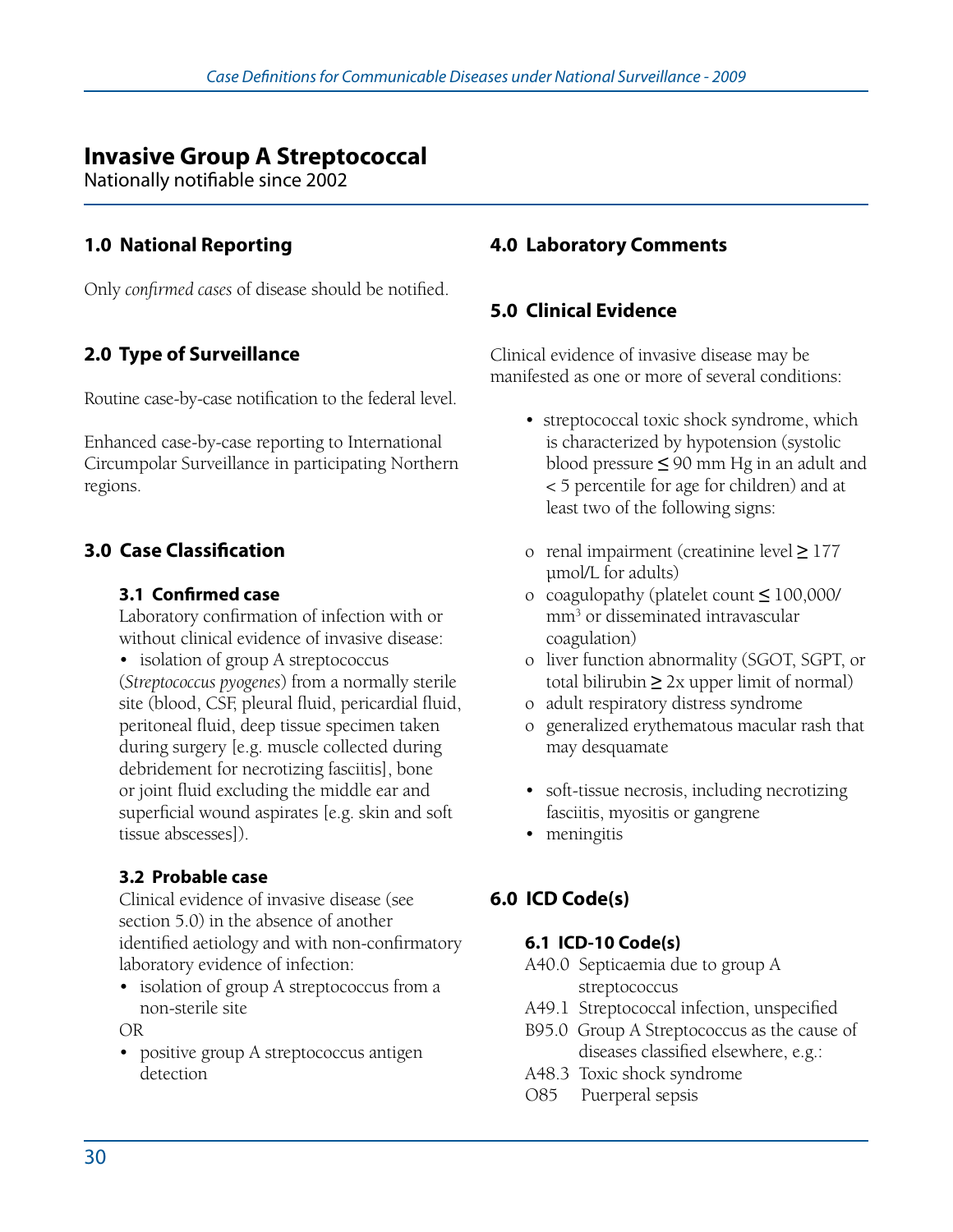## **Invasive Group A Streptococcal**

Nationally notifiable since 2002

- M72.6 Necrotizing fasciitis
- M00 Pyogenic arthritis
- G00.2 Streptococcal meningitis

### **6.2 ICD-9/ICD-9CM Code(s)**

- 038.0 Septicaemia due to group A streptococcus
- 041.01 Group A Streptococcal infection of unspecified site and in conditions classified elsewhere, e.g.:
- 040.82 Toxic shock syndrome
- 670 Major puerperal infection
- 728.86 Necrotizing fasciitis
- 711.0 Pyogenic arthritis
- 320.2 Streptococcal meningitis

provided in the national *Guidelines for the Prevention and Control of Invasive Group A Streptococcal Disease* (http://www.phac-aspc.gc.ca/publicat/ccdrrmtc/06vol32/32s2/index.html).

### **9.0 References**

Public Health Agency of Canada. *Guidelines for the prevention and control of invasive group A streptococcal disease.* CCDR 2006;32S2:1-26.

### **10.0 Previous Case Definitions**

*Case definitions for diseases under national surveillance*. CCDR 2000;26(Suppl S3).

## **7.0 Type of International Reporting**

### **8.0 Comments**

Pneumonia with isolation of group A streptococcus (GAS) from a sterile site or from a bronchoalveolar lavage (BAL) when no other cause has been identified, should be regarded as a form of invasive disease for the purposes of public health management; however, as BAL does not provide a sterile site specimen, the latter would not meet the national case definition and would not be notifiable.

The case definitions for invasive group A streptococcal disease provided in this document are for surveillance purposes. Probable case definitions are provided as guidelines to assist with case finding and public health management, and are not for national notification purposes. Definitions of cases (sporadic, index, subsequent, severe), close contacts and organization-based outbreaks for the purposes of public health management are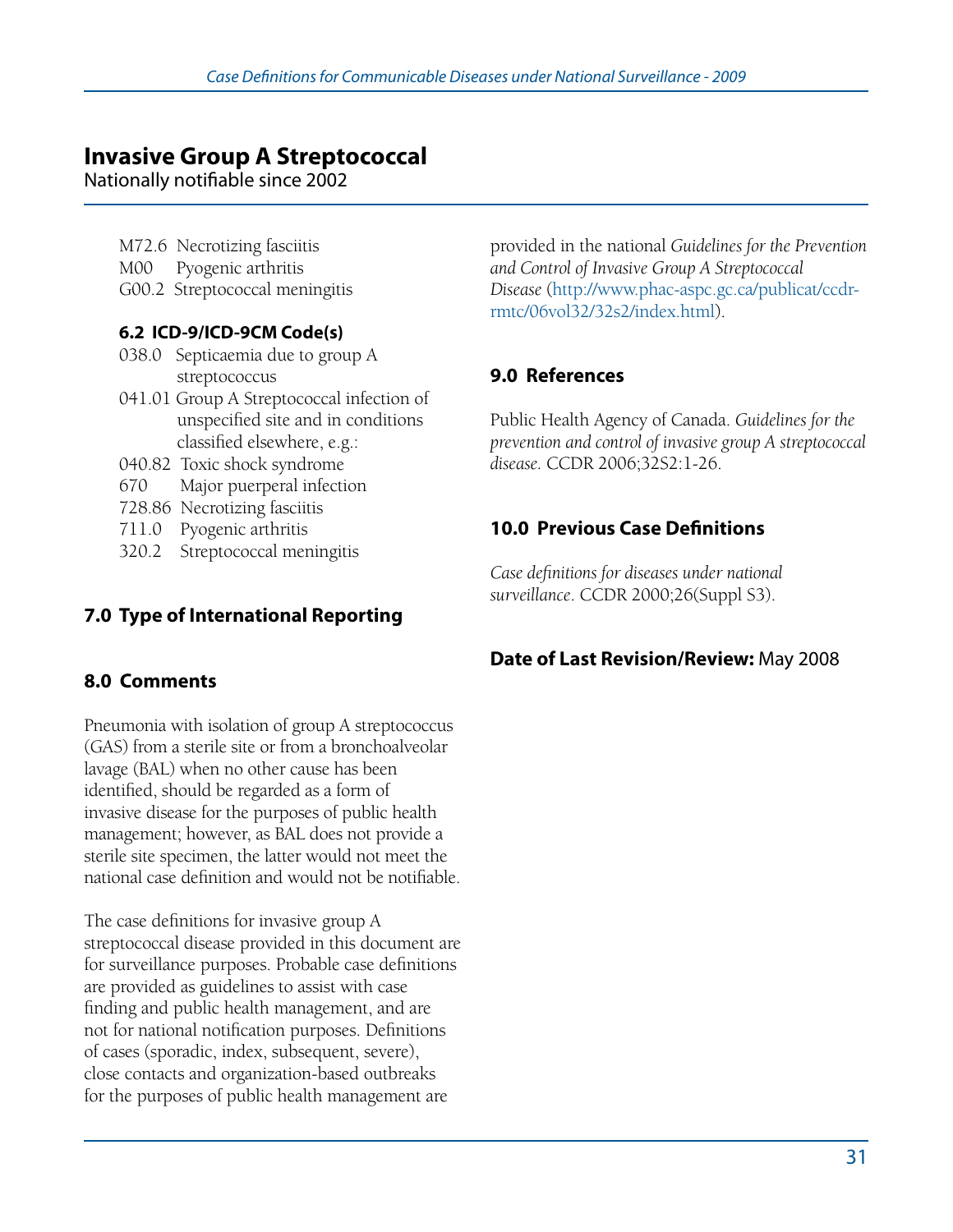# **Invasive Meningococcal Disease**

Nationally notifiable since 1924

#### **1.0 National Notification**

Both *confirmed* and *probable* cases of disease should be notified as of January 1, 2006.

### **2.0 Type of Surveillance**

Routine case-by-case notification to the federal level

Enhanced case-by-case notification to the Centre for Immunization and Respiratory Infectious Diseases

Enhanced case-by-case notification to International Circumpolar Surveillance in participating Northern regions

### **3.0 Case Classification**

#### **3.1 Confirmed case**

Clinical evidence of invasive disease (see section 5.0) with laboratory confirmation of infection:

• isolation of *Neisseria meningitidis* from a normally sterile site (blood, CSF, joint, pleural or pericardial fluid)

OR

• demonstration of *N. meningitidis* DNA by an appropriately validated nucleic acid test (NAT) from a normally sterile site

#### **3.2 Probable case**

Clinical evidence of invasive disease with purpura fulminans or petechiae, with no other apparent cause and with non-confirmatory laboratory evidence:

• detection of *N. meningitidis* antigen in the CSF

#### **4.0 Laboratory Comments**

Positive antigen test results from urine and serum samples are unreliable for diagnosing meningococcal disease.

#### **5.0 Clinical Evidence**

Clinical illness associated with invasive meningococcal disease usually manifests itself as meningitis and/or septicaemia, although other manifestations may be observed (e.g. orbital cellulitis, septic arthritis). Invasive disease may progress rapidly to petechiae or purpura fulminans, shock and death.

### **6.0 ICD Code(s)**

#### **6.1 ICD-10 Code(s)**

A39 Meningococcal infection

#### **6.2 ICD-9/ICD-9CM Code(s)**

036 Meningococcal infection

#### **7.0 Type of International Reporting**

Notification in the event of a public health emergency is required under the *International Health Regulations* (2005).

#### **8.0 Comments**

Each jurisdiction will have an existing validation process for the NAT.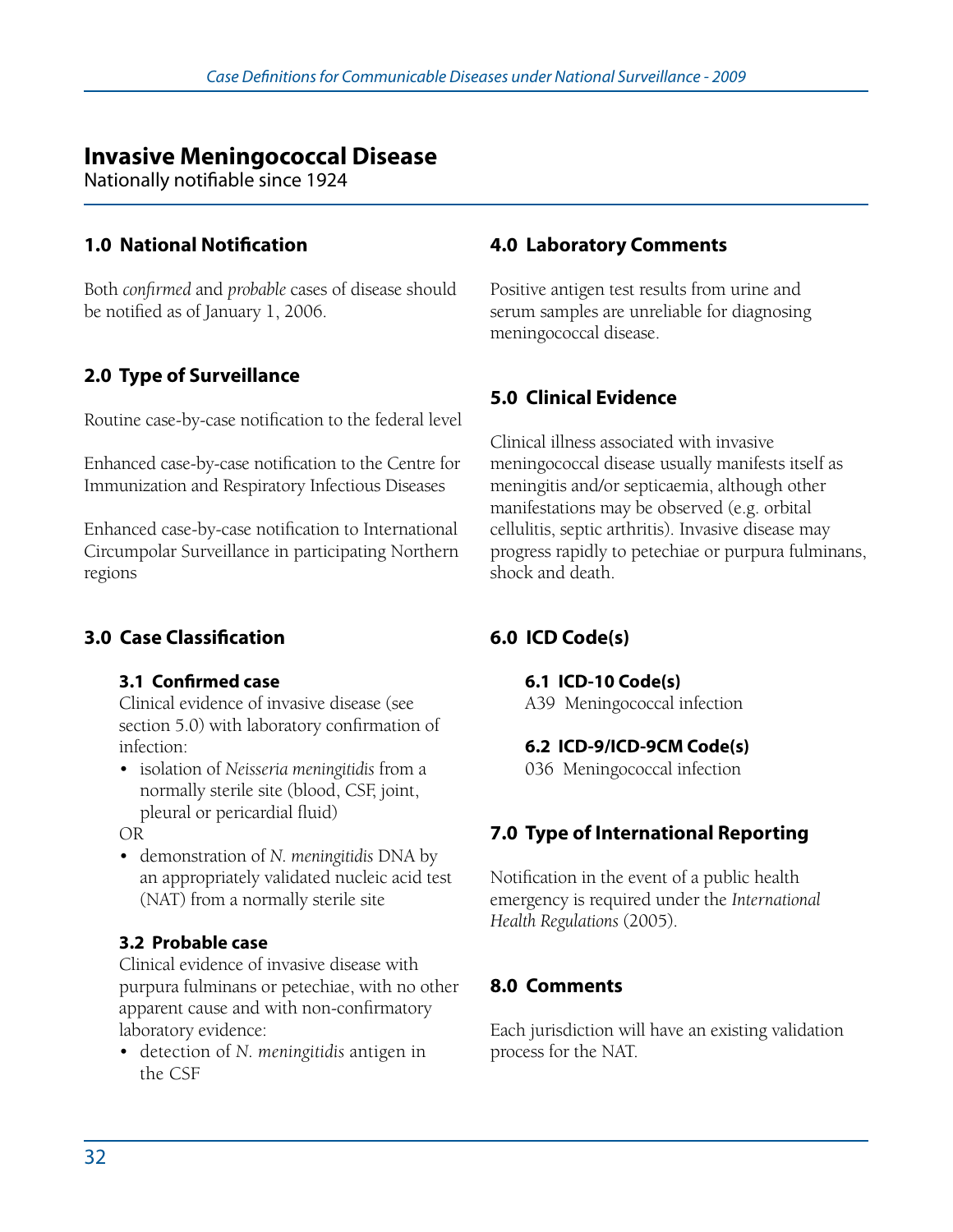# **Invasive Meningococcal Disease**

Nationally notifiable since 1924

The case definitions for invasive meningococcal disease provided in this document are for routine and enhanced surveillance purposes. Definitions of cases (sporadic, index, subsequent), close contacts, and organization-based and communitybased outbreaks for the purposes of public health management are provided in the national *Guidelines for the Prevention and Control of Meningococcal Disease* (http://www.phac-aspc.gc.ca/publicat/ccdrrmtc/05vol31/31s1/index.html).

### **9.0 References**

Public Health Agency of Canada. *Guidelines for the prevention and control of meningococcal disease.* CCDR 2005;31S1:1-20.

## **10.0 Previous Case Definitions**

*Canadian Communicable Disease Surveillance System: disease-specific case definitions and surveillance methods.* Can Dis Wkly Rep 1991;17S3.

*Case definitions for diseases under national surveillance.* CCDR 2000;26(S3).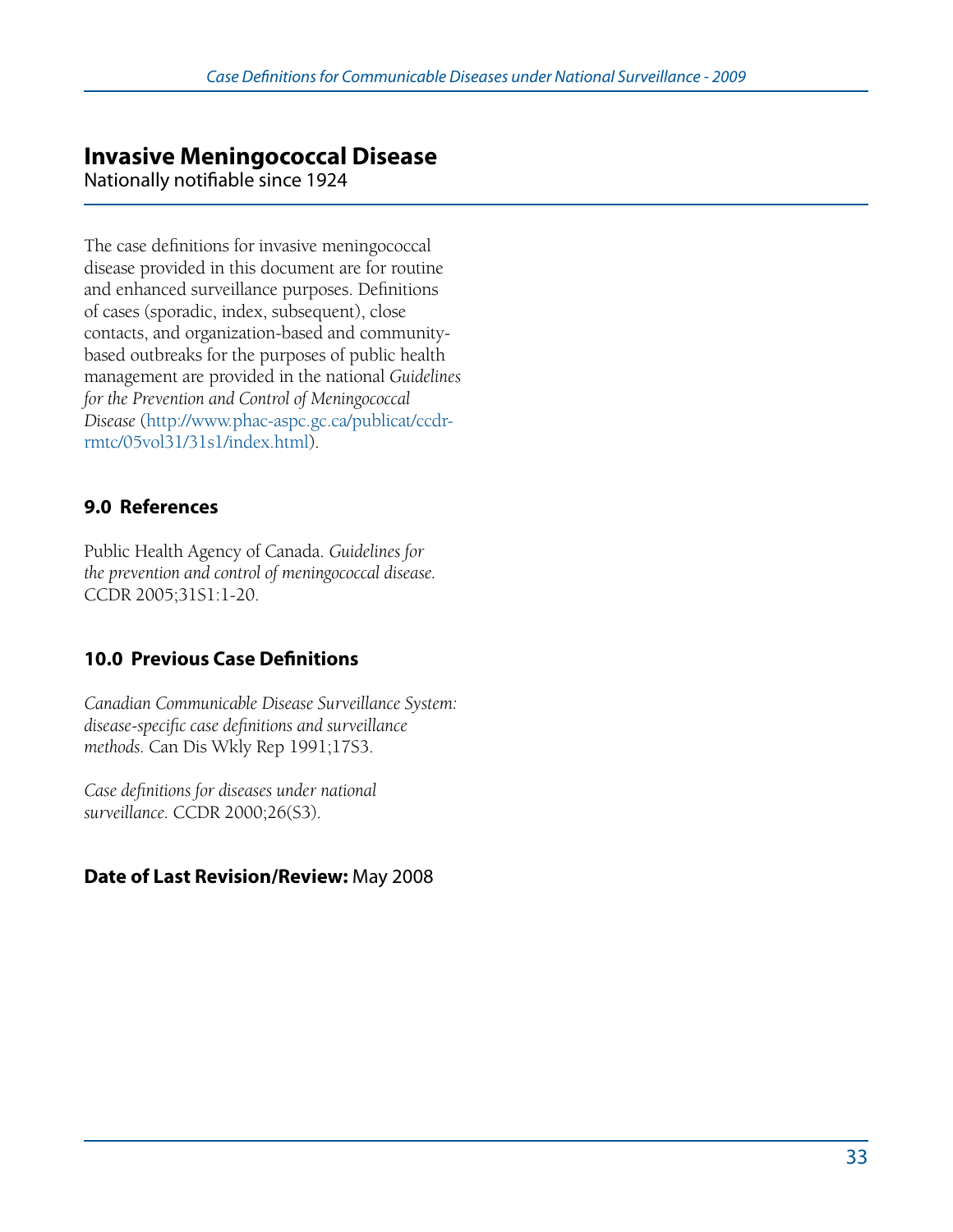# **Invasive Pneumococcal Disease**

Nationally notifiable since 2000

#### **1.0 National Notification**

Only confirmed cases of disease should be notified.

### **2.0 Type of Surveillance**

Routine case-by-case notification to the federal level

Enhanced case-by-case notification to International Circumpolar Surveillance in participating Northern regions

Enhanced active case-by-case notification by paediatric tertiary care hospitals involved in the Immunization Monitoring Program, Active (IMPACT)

### **3.0 Case Classification**

#### **3.1 Confirmed case**

Clinical evidence of invasive disease (see section 5.0) with laboratory confirmation of infection:

• isolation of *Streptococcus pneumoniae* from a normally sterile site (excluding the middle ear and pleural cavity)

OR

• demonstration of *S. pneumoniae* DNA from a normally sterile site (excluding the middle ear and pleural cavity)

#### **3.2 Probable case**

Clinical evidence of invasive disease with no other apparent cause and with nonconfirmatory laboratory evidence:

• demonstration of *S. pneumoniae* antigen from a normally sterile site (excluding the middle ear and pleural cavity)

#### **4.0 Laboratory Comments**

Sputum and bronchial lavages are not considered sterile specimens.

Demonstration of *S. pneumoniae* DNA or antigen does not permit determination of serotype. Serotyping is carried out in a reference laboratory and is important for monitoring changes in disease epidemiology, including the impact of vaccination programs and serotype replacement.

## **5.0 Clinical Evidence**

Clinical illness associated with invasive disease manifests itself mainly as pneumonia with bacteremia, bacteremia without a known site of infection, and meningitis. Pneumonia without bacteremia is not notifiable.

## **6.0 ICD Code(s)**

#### **6.1 ICD-10 Code(s)**

- A40.3 Septicaemia due to *S. pneumoniae*
- B95.3 *S. pneumoniae* as the cause of diseases classified elsewhere, e.g.:
	- I30.1 Infective pericarditis
	- K65.0 Acute peritonitis
	- M00.8 Arthritis and polyarthritis due to other specified bacterial agents
	- O85 Puerperal sepsis
	- P23.6 Congenital pneumonia due to other bacterial agents
- G00.1 Meningitis due to *S. pneumoniae*
- J13 Pneumonia due to *S. pneumoniae*
- M00.1 Pneumococcal arthritis and polyarthritis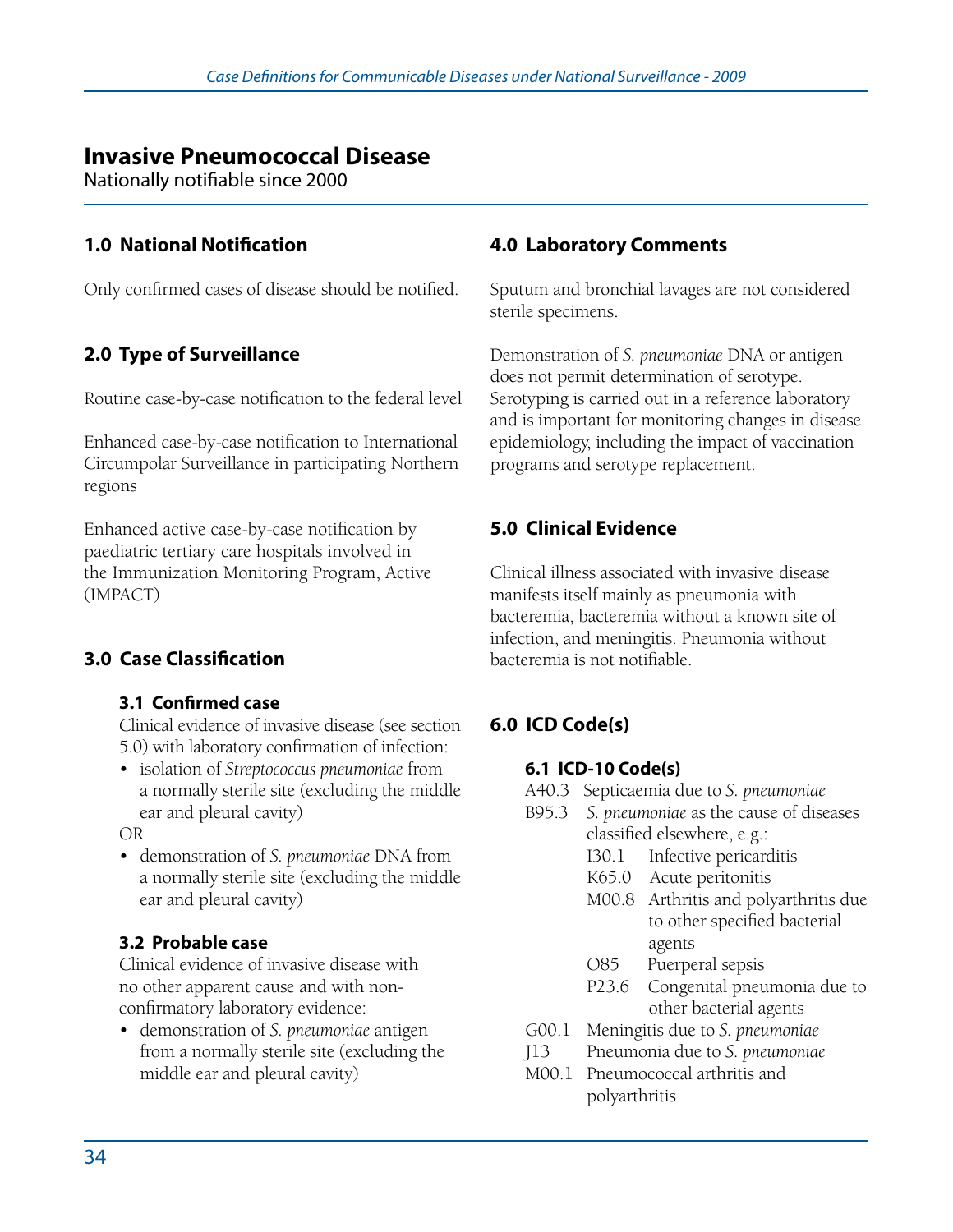# **Invasive Pneumococcal Disease**

Nationally notifiable since 2000

#### **6.2 ICD-9/ICD-9CM Code(s)**

- 038.2 Septicaemia due to *S. pneumoniae*
- 041.2 *S. pneumoniae* of unspecified site and as the cause of diseases classified elsewhere, e.g.:
	- 420.9 Infective pericarditis
	- 711.0 Pyogenic arthritis
- 567.1 Pneumococcal peritonitis
- 320.1 Meningitis due to *S. pneumoniae*
- 481 Pneumonia due to *S. pneumoniae*
- 711.0 Pneumococcal arthritis and polyarthritis

## **7.0 Type of International Reporting**

### **8.0 Comments**

Probable case definitions are provided as guidelines to assist with case finding and public health management, and are not for national notification purposes.

### **9.0 References**

Laboratory Centre for Disease Control. *Preventing pneumococcal disease: a Canadian consensus conference*. CCDR 1999;25:25-35.

### **10.0 Previous Case Definitions**

*Case definitions for diseases under national surveillance.* CCDR 2000;26(S3).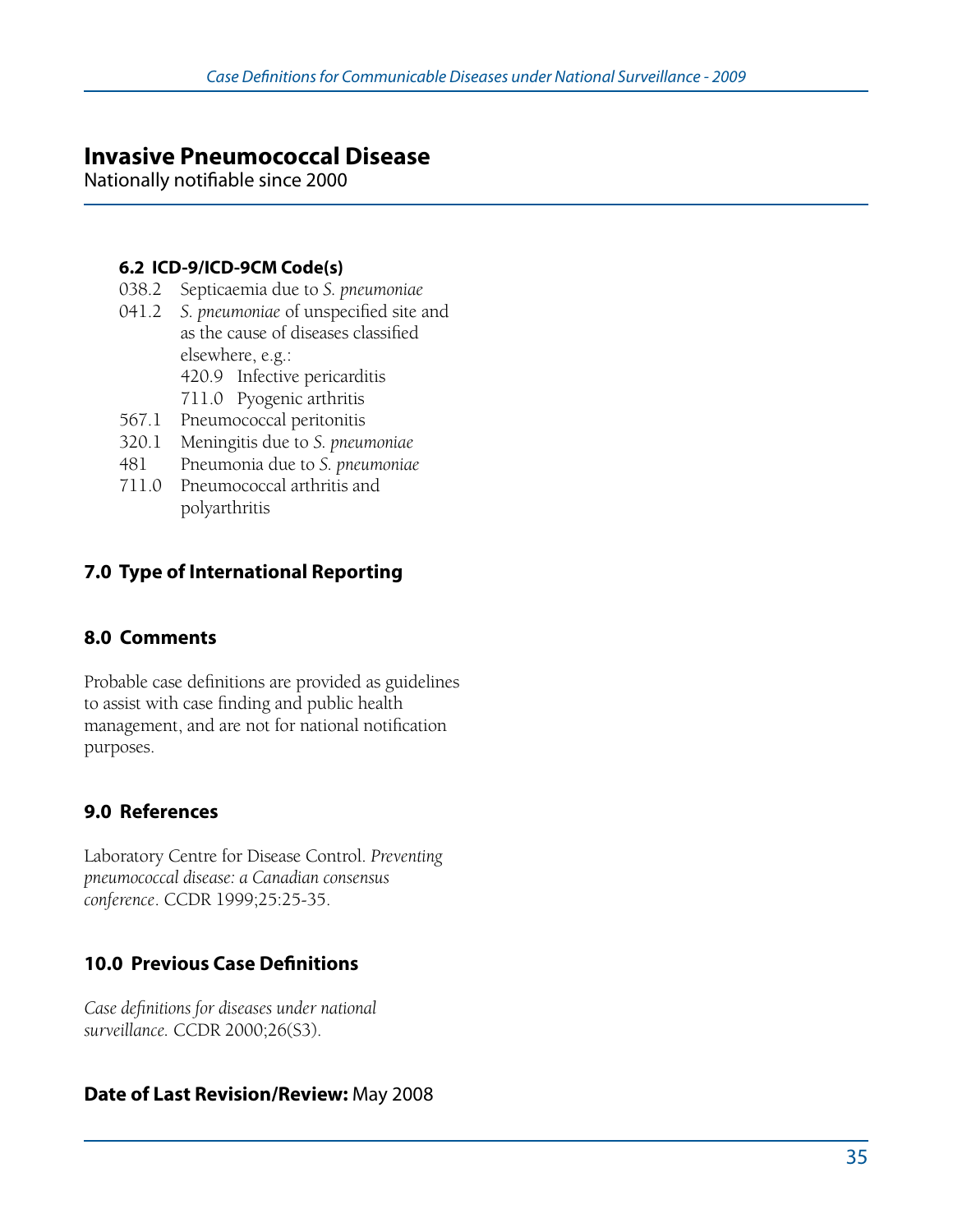# **Laboratory-Confirmed Influenza**

(including novel influenza subtypes) Nationally notifiable since 2000

#### **1.0 National Notification**

Only *confirmed cases* of disease should be notified.

## **2.0 Type of Surveillance**

Aggregate weekly influenza detections reporting by the Respiratory Virus Detection Surveillance System (RVDSS)

Case-by-case notification of laboratory-based epidemiologic information by the RVDSS

Enhanced, active reporting of aggregate and caseby-case data by paediatric tertiary care hospitals involved in the Immunization Monitoring Program, Active (IMPACT)

### **3.0 Case Classification**

#### **3.1 Confirmed case**

Clinical illness with laboratory confirmation of infection:

• isolation of influenza virus from an appropriate clinical specimen

OR

• demonstration of influenza virus antigen in an appropriate clinical specimen

OR

• significant rise (e.g. fourfold or greater) in influenza IgG titre between acute and convalescent sera

OR

• detection of influenza RNA

#### **4.0 Laboratory Comments**

#### **5.0 Clinical Evidence**

Clinical illness defined as influenza-like illness (ILI) is characterized as follows: acute onset of respiratory illness with fever and cough and with one or more of the following:

- sore throat
- arthralgia
- myalgia
- prostration that could be due to influenza virus.

In children under 5, gastrointestinal symptoms may also be present. In patients under 5, or 65 and older, fever may not be prominent. Note: Illness associated with novel influenza viruses may present with other symptoms.

# **6.0 ICD Code(s)**

#### **6.1 ICD-10 Code(s)**

- J10 Influenza due to identified influenza virus J10.0 Influenza with pneumonia, influenza virus identified
	- J10.1 Influenza with other respiratory manifestations, influenza virus identified
	- J10.8 Influenza with other manifestations, influenza virus identified

#### **6.2 ICD-9/ICD-9CM Code(s)**

- 487 Influenza
	- 487.0 Influenza with pneumonia
	- 487.1 Influenza with other respiratory manifestations
	- 487.8 Influenza with other manifestations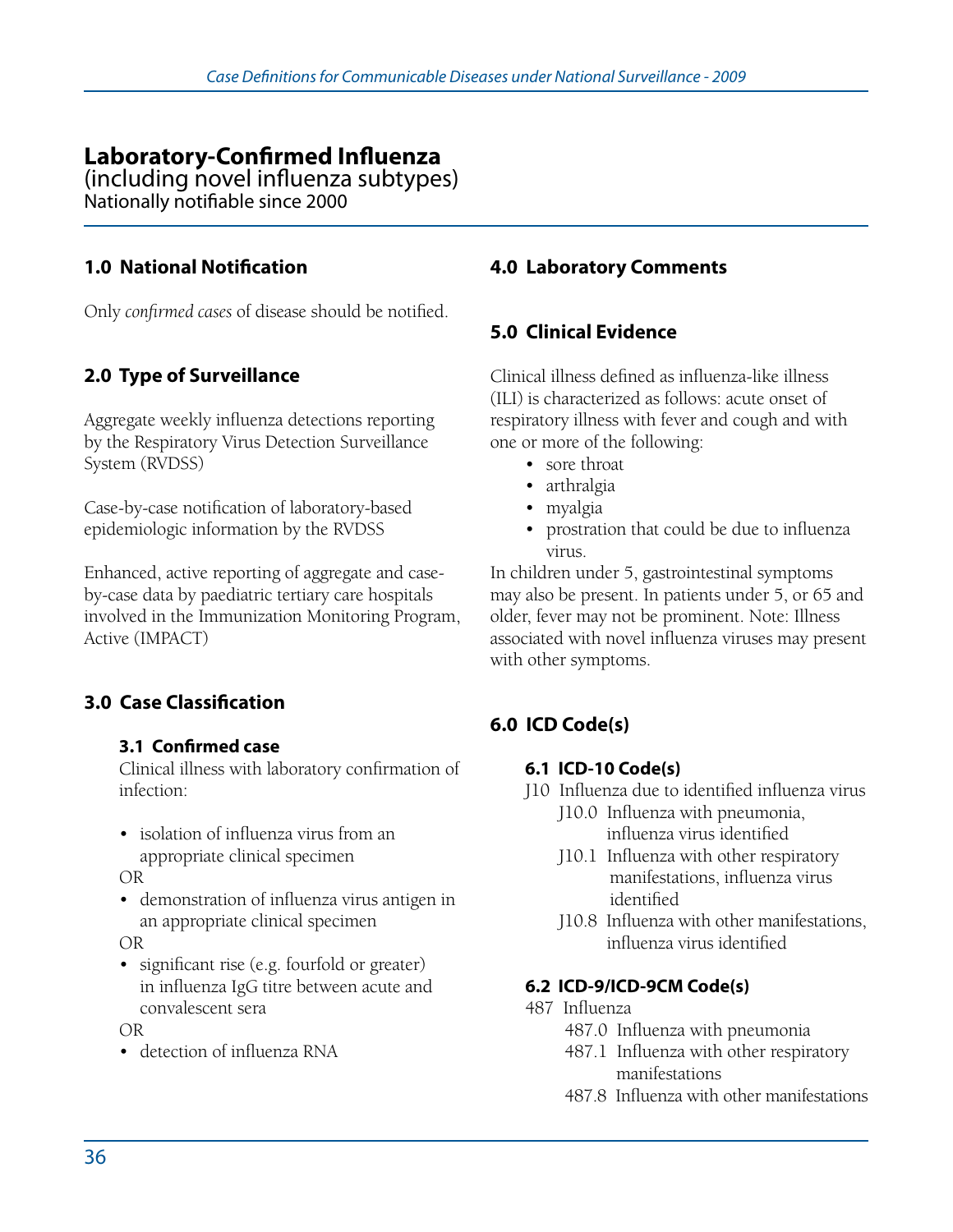# **Laboratory-Confirmed Influenza**

(including novel influenza subtypes) Nationally notifiable since 2000

## **7.0 Type of International Reporting**

Enhanced reporting to WHO for any case of human influenza caused by a novel influenza virus or in the event of a public health emergency is required under the *International Health Regulations* (2005).

## **8.0 Comments**

In addition to the symptoms of ILI noted above, severe ILI may also include complications such as pneumonia, acute respiratory distress syndrome (ARDS), encephalitis or other severe and lifethreatening complications.

## **9.0 References**

### **10.0 Previous Case Definitions**

*Case definitions for diseases under national surveillance.* CCDR 2000;26(S3).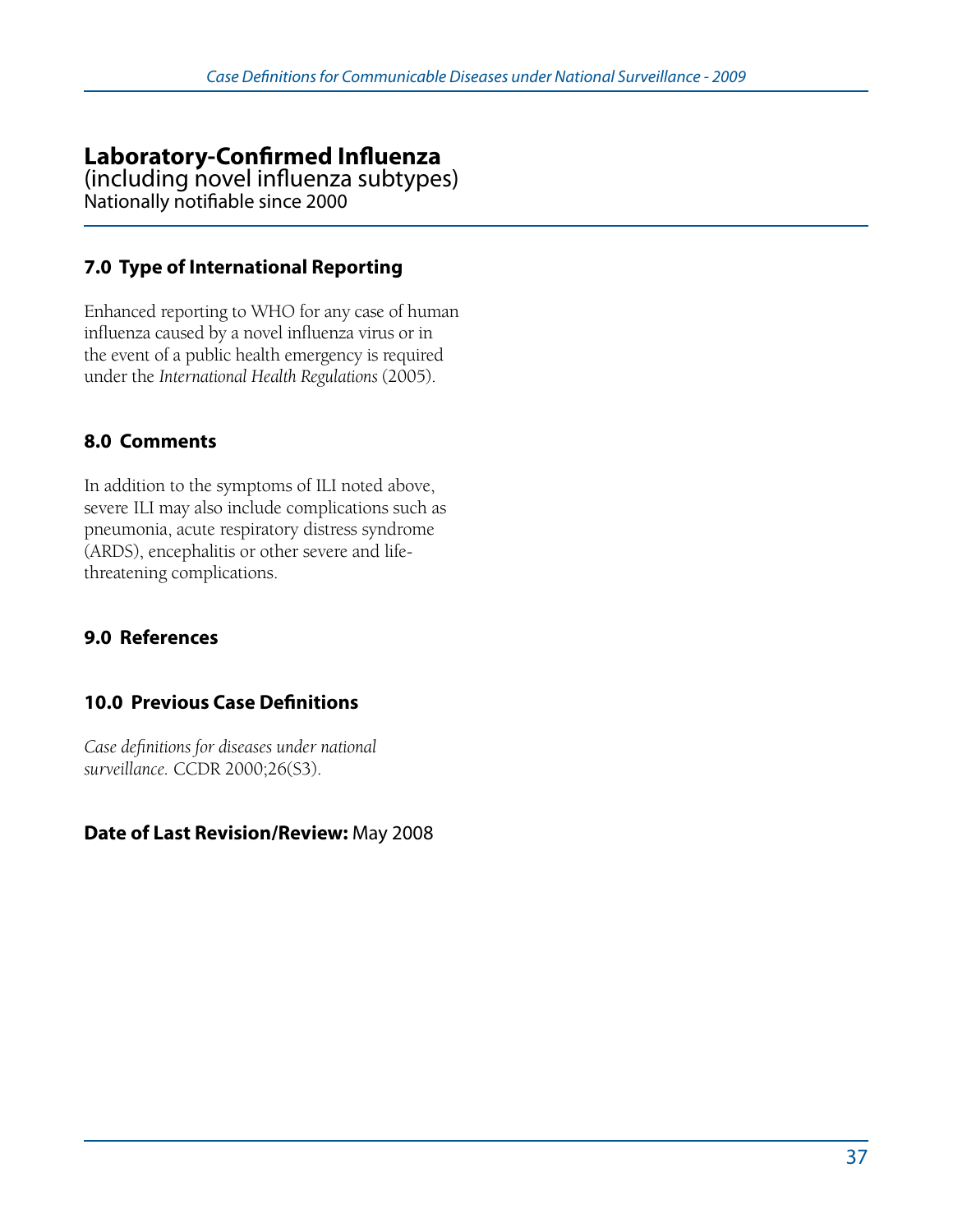# **Legionellosis**

Nationally notifiable since 1986

## **1.0 National Notification**

Only *confirmed cases* of disease should be notified.

# **2.0 Type of Surveillance**

Routine case-by-case notification to the federal level.

## **3.0 Case Classification**

#### **3.1 Confirmed case**

Clinical illness (see section 5.0) with laboratory confirmation of infection:

• isolation of *Legionella* species or detection of the antigen from respiratory secretions, lung tissue, pleural fluid or other normally sterile fluids

OR

• a significant (e.g. fourfold or greater) rise in *Legionella* species IgG titre between acute and convalescent sera

OR

• IgG titre > 1:128 against *Legionella* species OR

• demonstration of *L. pneumophila* antigen in urine (see section 4.0)

#### **3.2 Probable case**

Clinical illness with demonstration of *Legionella* species DNA

## **4.0 Laboratory Comments**

Jurisdictions should use a validated antigen detection test, and test interpretation must be in accordance with the manufacturer's instructions. Most laboratories use culture with biochemical confirmation in conjunction with antigen detection. A limited number of laboratories currently participate in College of American Pathologists (CAP) and Clinical Microbiology Proficiency Testing (CMPT) proficiency testing programs.

Currently very few laboratories use NAT. A proficiency testing program for NAT is indicated.

## **5.0 Clinical Evidence**

Legionellosis comprises two distinct illnesses: Legionnaires' disease, characterized by fever, myalgia, cough and pneumonia, and Pontiac fever, a milder illness without pneumonia.

## **6.0 ICD Code(s)**

#### **6.1 ICD-10 Code(s)**

A48.1 Legionnaire's Disease A48.2 Pontiac Fever

**6.2 ICD-9/ICD-9CM Code(s)** 

482.8 Legionnaire's Disease

## **7.0 Type of International Reporting**

Notification in the event of a public health emergency is required under the *International Health Regulations* (2005).

## **8.0 Comments**

Probable case definitions are provided as guidelines to assist with case finding and public health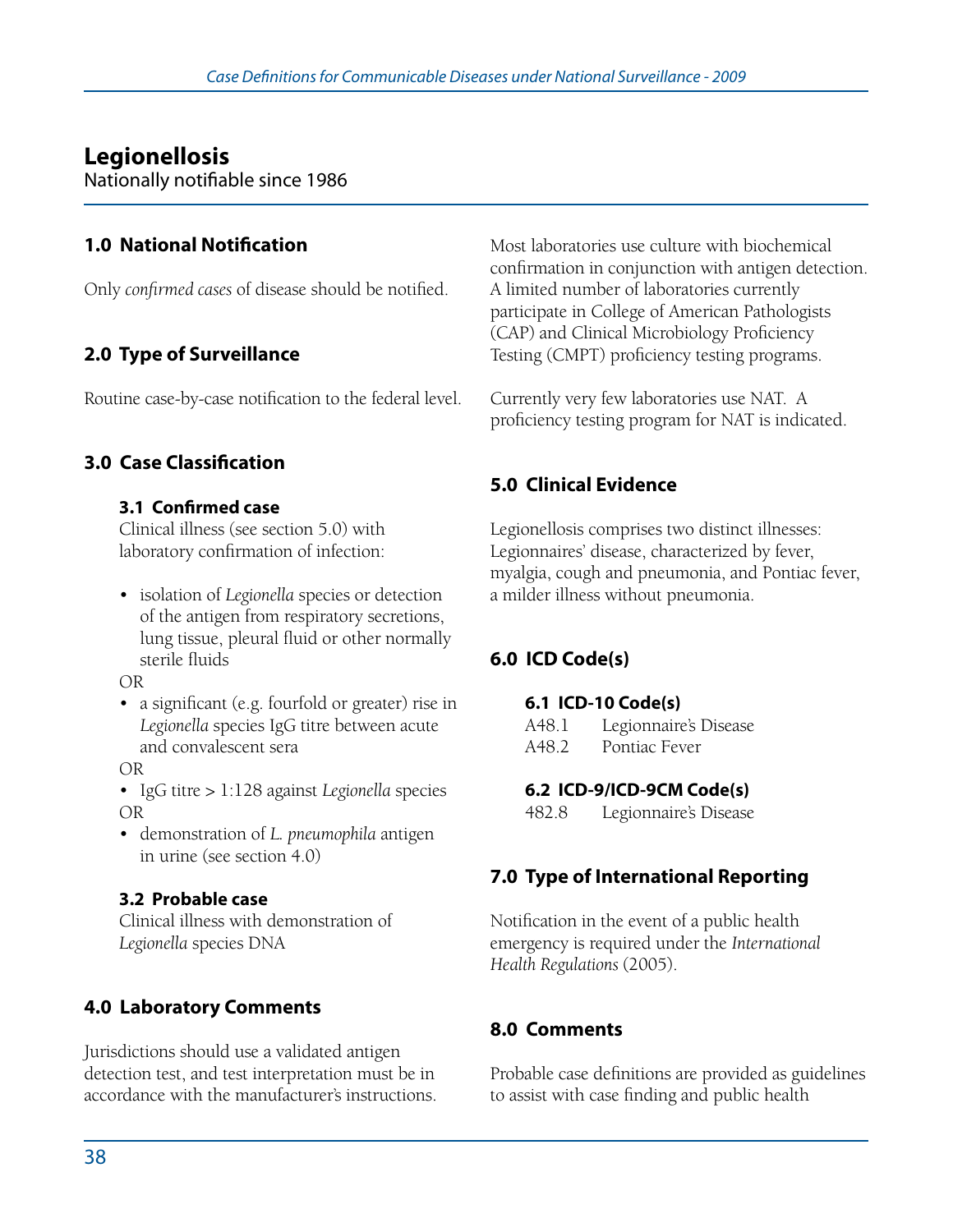# **Legionellosis**

Nationally notifiable since 1986

management, and are not for national notification purposes.

## **9.0 References**

### **10.0 Previous Case Definitions**

*Canadian Communicable Disease Surveillance System: disease-specific case definitions and surveillance methods.* Can Dis Wkly Rep 1991;17(S3).

*Case definitions for diseases under national surveillance.* CCDR 2000;26(S3).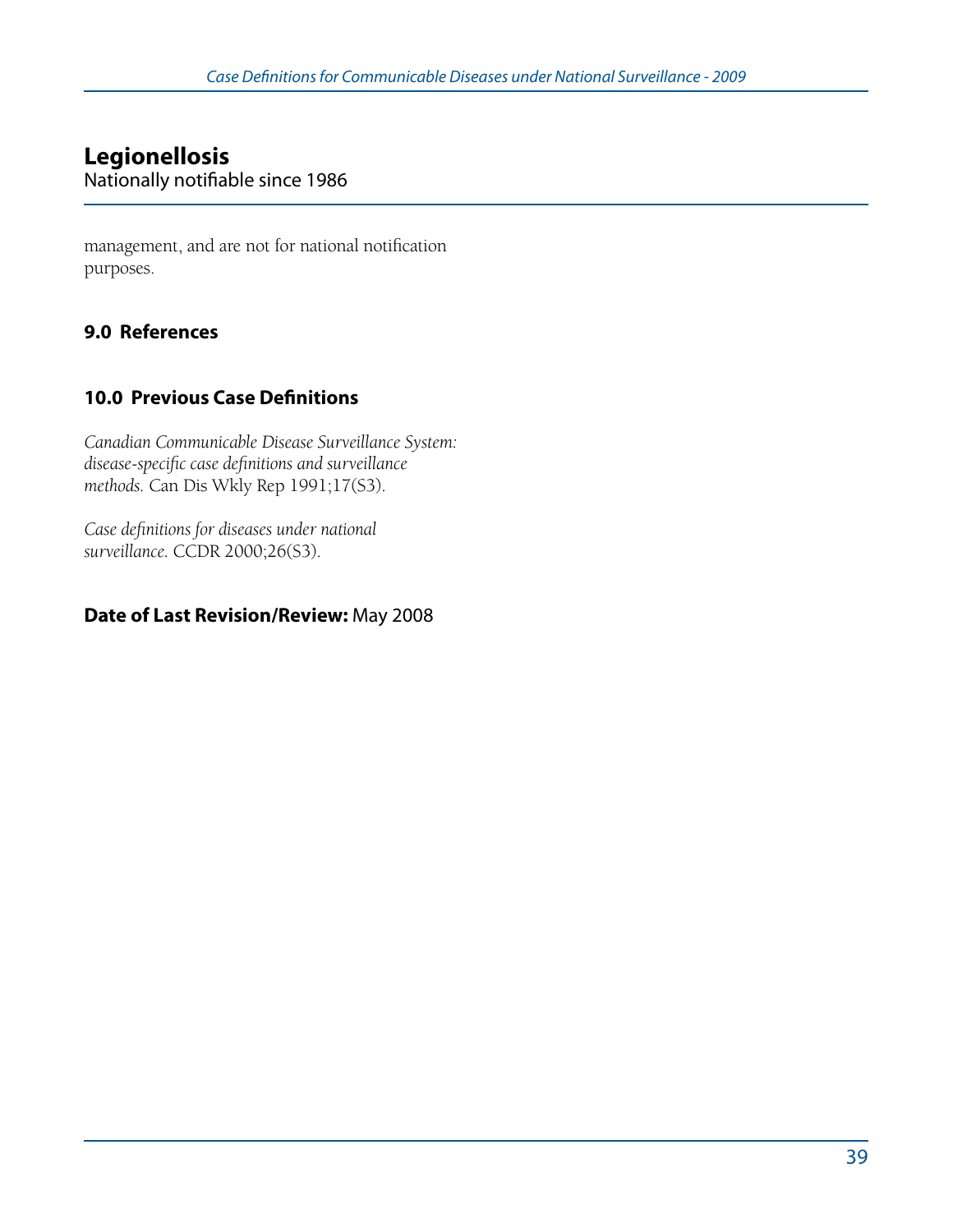# **Leprosy**

Nationally notifiable since 1988

## **1.0 National Notification**

Both *confirmed* and *probable* cases of disease should be notified.

# **2.0 Type of Surveillance**

Routine case-by-case notification to the federal level

## **3.0 Case Classification**

#### **3.1 Confirmed case**

Clinical evidence of illness with laboratory confirmation:

- positive acid fast stain with typical morphology for *Mycobacterium leprae* OR
- histopathological report from skin or nerve biopsy compatible with leprosy

#### **3.2 Probable case**

Clinical illness in a person who is epidemiologically linked to a confirmed case

# **4.0 Laboratory Comments**

Positive detection for *M. leprae* DNA is considered presumptive.

## **5.0 Clinical Evidence**

**Tuberculoid or paucibacillary disease:** one or a few well-demarcated, hypopigmented and anesthetic skin lesions, frequently with active, spreading edges and a clearing centre; peripheral nerve swelling or thickening may also occur.

#### **Lepromatous or multibacillary disease:**

erythematous papules and nodules or an infiltration of the face, hands and feet with lesions in a bilateral and symmetrical distribution that progress to thickening of the skin and loss of normal hair distribution, particularly on the face (madarosis).

**Borderline (dimorphous):** skin lesions characteristic of both the tuberculoid and lepromatous forms.

**Indeterminate:** early lesions, usually hypopigmented macules, without developed tuberculoid or lepromatous features.

### **6.0 ICD Code(s)**

**6.1 ICD-10 Code(s) A30**

**6.2 ICD-9 Code(s): 030**

### **7.0 Type of International Reporting**

Elimination or eradication efforts should be reported.

Quarterly and annual reporting of aggregated data to the WHO

## **8.0 Comments**

### **9.0 References**

*Case definitions for diseases under national surveillance.* CCDR 2000;26(S3): 47.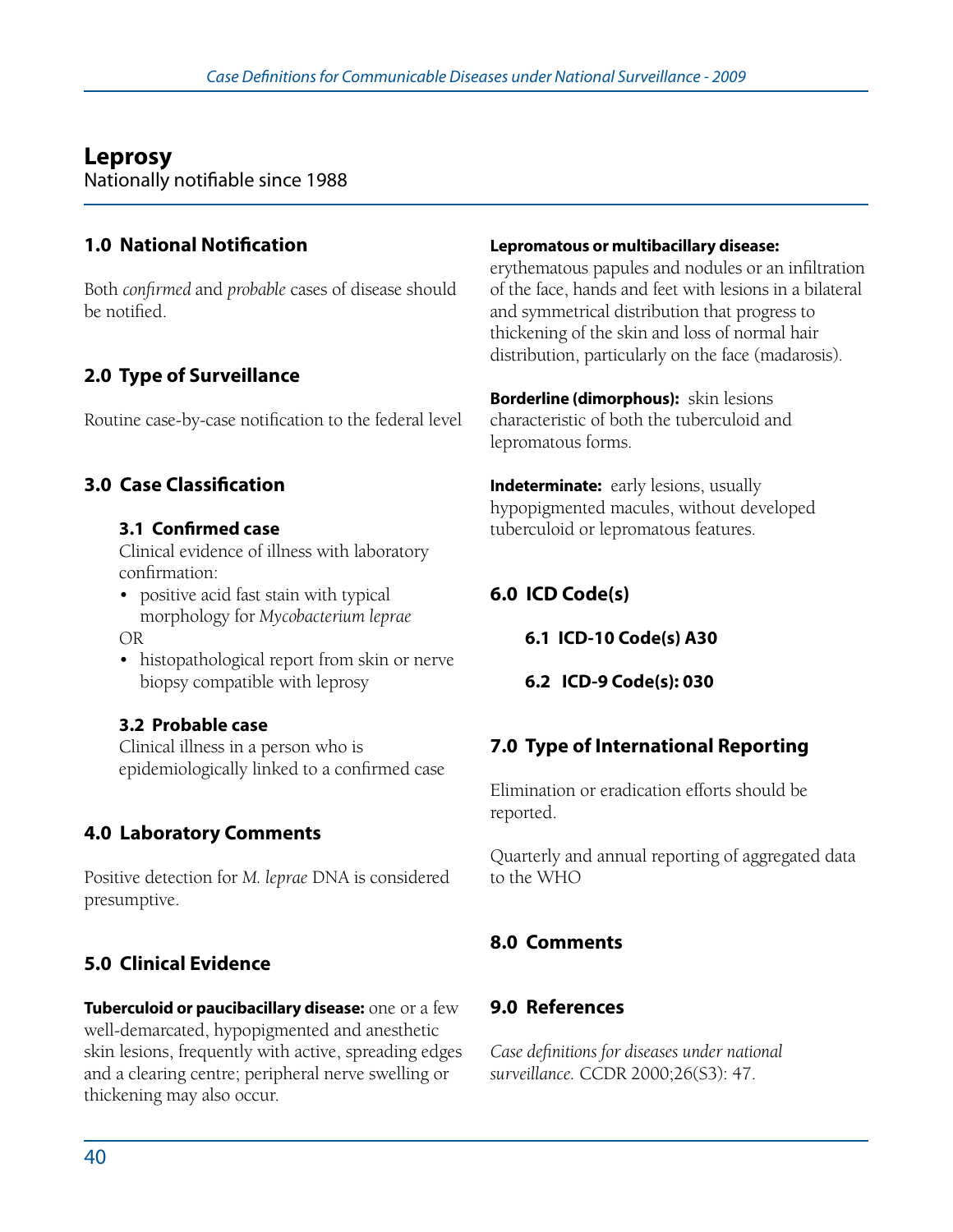## **Leprosy**  Nationally notifiable since 1988

Centers for Disease Control and Prevention. *Case definitions for infectious conditions under public health surveillance.* MMWR 1997;46(No. RR-10):15.

World Health Organization. Department of Communicable Disease Surveillance and Response (October 1999). *WHO Recommended Surveillance Standards. 2nd ed.* WHO/CDS/CSR/ISR/99.2. Retrieved May 29, 2007 from www.who.int/csr/resources/publications/ surveillance/whocdscsrisr992.pdf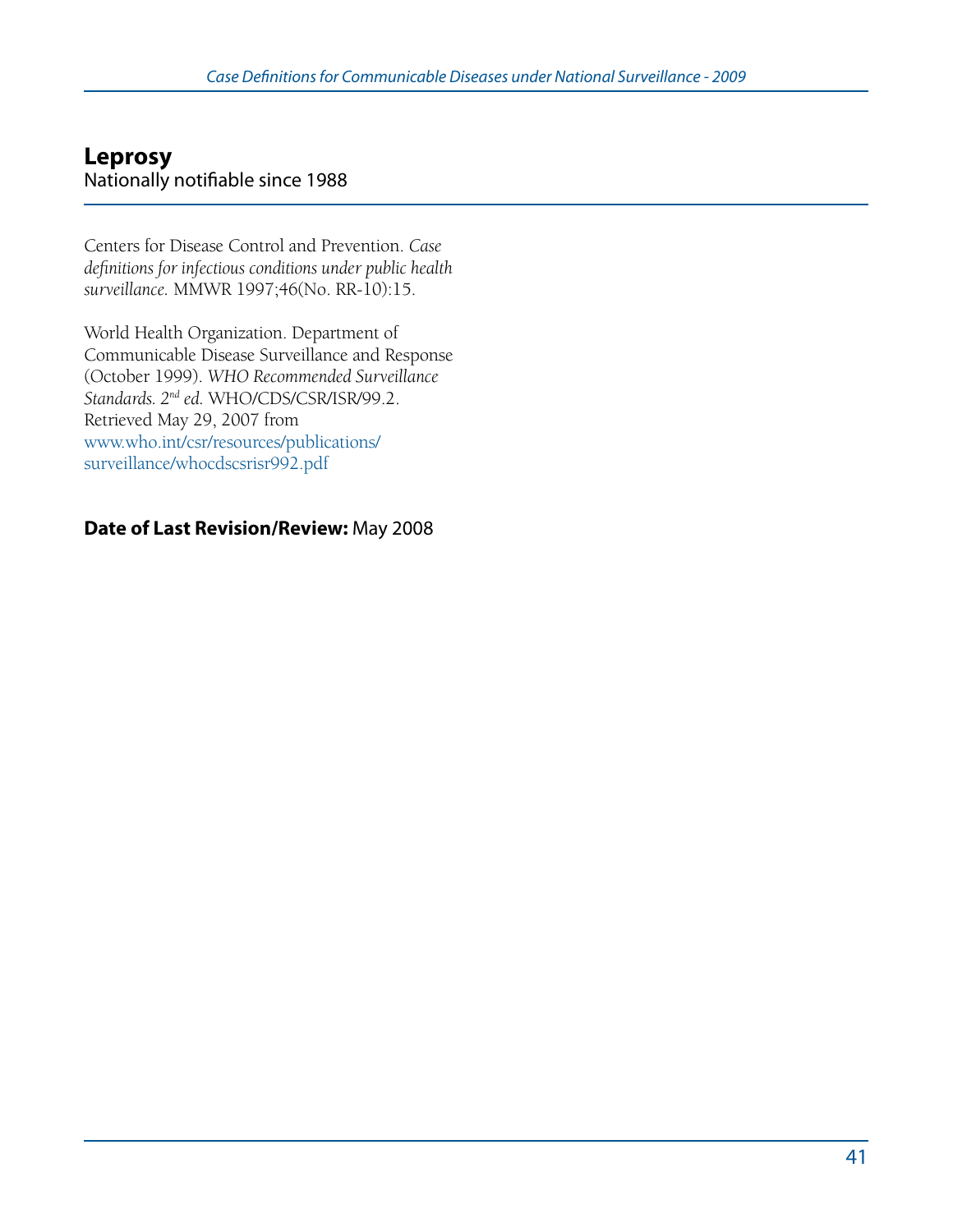# **Severe Acute Respiratory Syndrome (SARS)**

Nationally notifiable since 2004

## **1.0 National Reporting**

*Confirmed* and *probable* cases of disease should be notified.

# **2.0 Type of Surveillance**

Routine case-by-case notification to the federal level.

Immediate notification to PHAC is required if any jurisdiction is investigating a probable case of severe acute respiratory syndrome (SARS) as per the national Severe Respiratory Illness Surveillance Protocol (http://www.phac-aspc.gc.ca/eri-ire/ pdf/02-SRI-Surveillance-Protocol\_e.pdf).

# **3.0 Case Classification**

#### **3.1 Confirmed case**

#### A person with:

• early clinical presentation of SARS, i.e. fever (over 38° C) AND cough or breathing difficulty

AND

- • radiographic evidence consistent with SARS, i.e. radiographic evidence of infiltrates consistent with pneumonia or respiratory distress syndrome (RDS) AND
- laboratory evidence<sup>\*</sup> of SARS-associated coronavirus (SARS-CoV) infection, i.e. detection of SARS-CoV RNA OR s eroconversion OR virus isolation

OR

A deceased person with:

• a history of early clinical presentation of SARS, i.e. fever AND cough or difficulty breathing resulting in death

AND

• autopsy findings consistent with SARS, i.e. evidence of pneumonia or RDS without an alternative identifiable cause

AND

• laboratory evidence<sup>\*</sup> of SARS-CoV infection, detection of SARS-CoV RNA OR seroconversion OR virus isolation

#### **3.2 Probable case**

- A person with:
- early clinical presentation of SARS AND
- radiographic evidence consistent with SARS AND
- epidemiologic link to a person or place linked to SARS, i.e.
	- o close contact† with a confirmed SARS case within 10 days of onset of symptoms

- o close contact† with a symptomatic person who has laboratory evidence of SARS-CoV infection within 10 days of onset of symptoms
- OR
	- o residence in, or recent travel or visit to an "area with recent local transmission of SARS" within the 10 days prior to onset of symptoms

OR

 o close contact (including health care providers) with a probable case who has been to an "area with recent local transmission of SARS" within the 10 days prior to onset of symptoms

OR

- A deceased person with:
- a history of early clinical presentation of SARS AND
- autopsy findings consistent with SARS

OR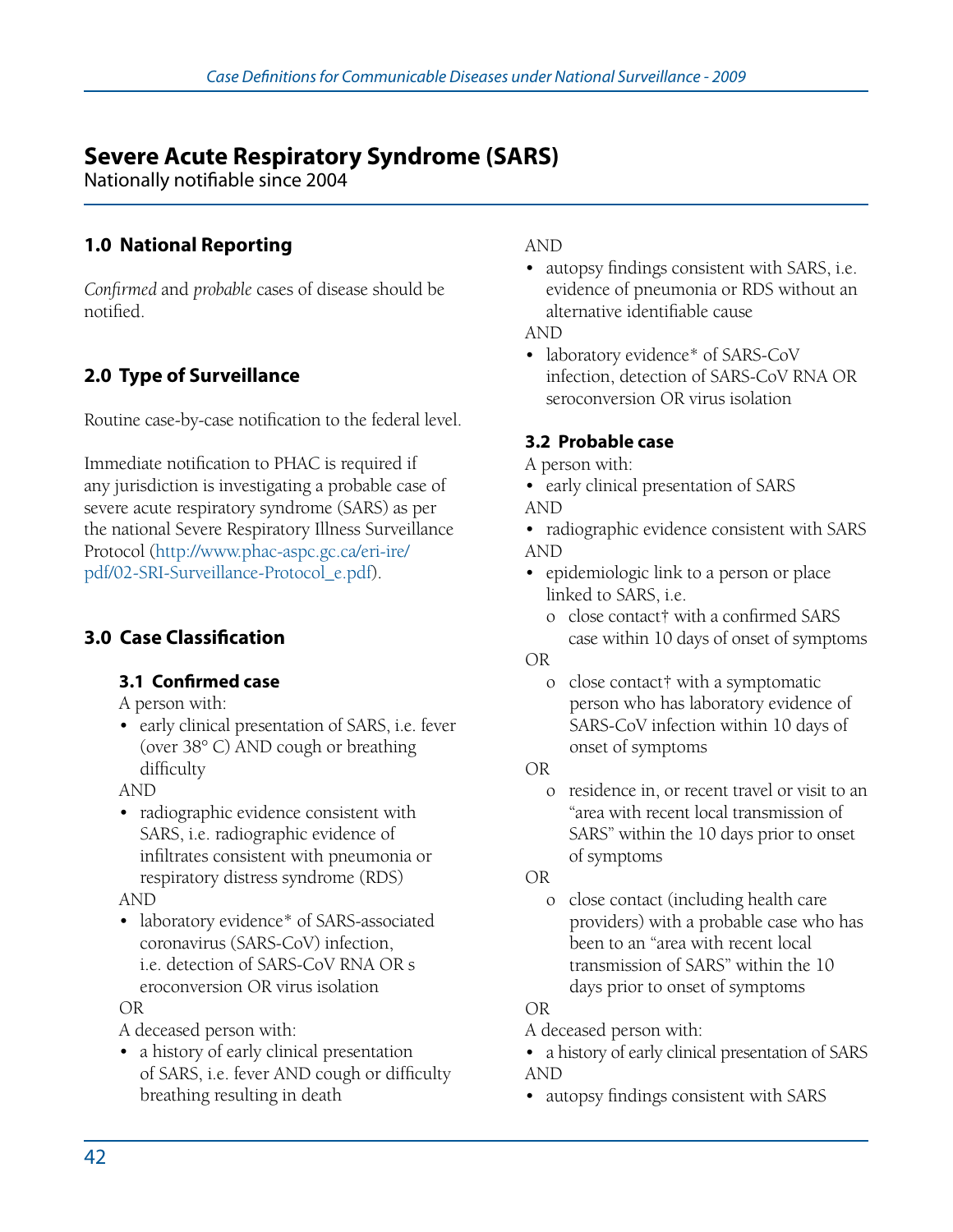# **Severe Acute Respiratory Syndrome (SARS)**

Nationally notifiable since 2004

#### AND

• epidemiologic link to a person or place linked to SARS

OR

- A deceased person with:
- a history of early clinical presentation of SARS AND
- laboratory evidence\* of SARS coronavirus infection

## **4.0 Laboratory Comments**

Laboratory confirmation should involve the following:

• detection of SARS-CoV RNA in appropriate samples (with the caveat of confirmation by NML or a designated laboratory)

OR

• serologic detection of SARS-CoV in a convalescent sample taken > 28 days after onset of illness

OR

• seroconversion between acute and convalescent blood samples collected at least 4 weeks apart

# **5.0 Clinical Evidence**

## **6.0 ICD Code(s)**

#### **6.1 ICD-10 Code(s)**

- U04 Severe acute respiratory syndrome [SARS]
- U04.9 Severe acute respiratory syndrome, unspecified

### **6.2 ICD-9/ICD-9CM Code(s)**

## **7.0 Type of International Reporting**

Notification of any case of SARS is required under the *International Health Regulations* (2005).

# **8.0 Comments**

During an outbreak period, persons without x-ray changes (i.e. those who are not severely ill) may have laboratory evidence of SARS-CoV infection if tested as part of an outbreak. These individuals will be considered as "confirmed SARS-CoV infections", while not meeting the clinical criteria for confirmed cases of "Severe Acute Respiratory Syndrome (SARS)".

## **9.0 References**

## **10.0 Previous Case Definitions**

Public Health Agency of Canada. 2003. *National Case Definitions for the SARS Outbreak Period.* Retrieved May 29, 2007, from http://www.phacaspc.gc.ca/sars-sras/sarscasedef\_e.html.

<sup>†</sup> Close contact means having cared for, lived with or had face-to-face (within 1 metre) contact with, or having had direct contact with respiratory secretions and/or body fluids of, a person with SARS.

Laboratory results must be verified by a provincial public health laboratory and/or the National Microbiology Laboratory.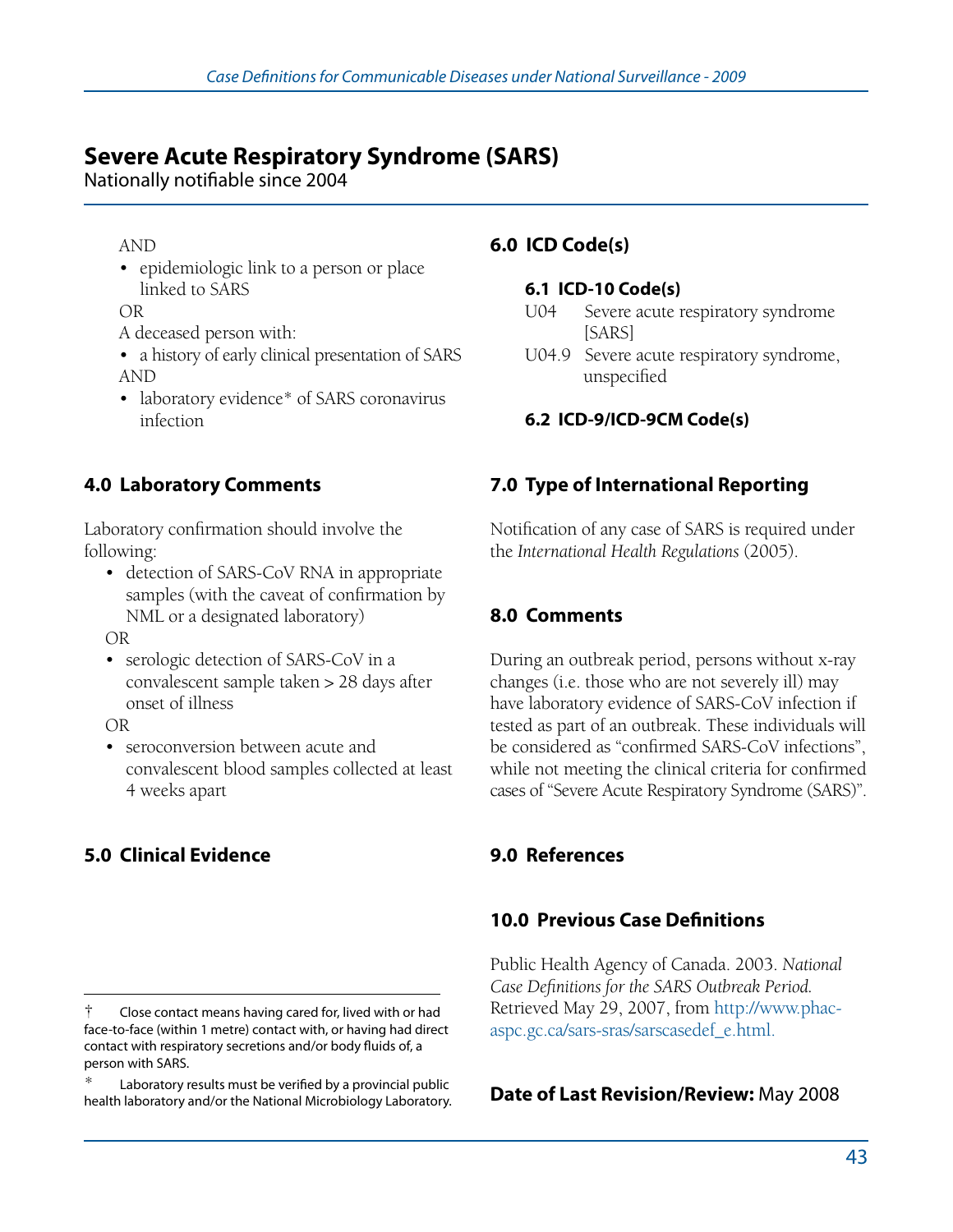# **Tuberculosis**

Nationally notifiable since 1924

## **1.0 National Notification**

Only *confirmed* cases of disease should be notified.

Whether treatment was started or not, there should be notification of all cases of tuberculosis diagnosed in Canada in the following groups:

- Canadian citizens
- permanent residents
- refugees
- refugee claimants

For temporary residents (visitors, students and people granted work permits) and foreign nationals who are in Canada illegally, notification is to be done only for cases for whom treatment was started in Canada. The province/territory where treatment starts is to be responsible for notification.

#### **New and re-treatment cases of tuberculosis**

#### **New Case**

No documented evidence or adequate history of previously active tuberculosis

#### **Re-treatment Case\***

• Documented evidence or adequate history of previously active TB that was declared cured or treatment completed by current standards

#### AND

• At least 6 months have passed since the last day of previous treatment†

AND

- Diagnosed with a subsequent episode of TB that meets the active TB case definition OR
- Documented evidence or adequate history

of previously active TB that cannot be declared cured or treatment completed by current standards

AND

• Inactive‡ for 6 months or longer after the last day of previous treatment†

AND

• Diagnosed with a subsequent episode of TB that meets the active TB case definition

### **2.0 Type of Surveillance**

Routine case-by-case notification to the federal level

## **3.0 Case Classification**

#### **3.1 Confirmed case**

A confirmed case can be either of the following:

#### **Laboratory confirmed case**

Cases with Mycobacterium tuberculosis complex demonstrated on culture, specifically *M. tuberculosis, M. africanum, M. canetti, M. caprae, M. microti, M. pinnipedii* or *M. bovis*  (excluding *M. bovis* BCG strain).

Prior to 2008 in Canada, re-treatment cases were known as relapsed cases.

If less than 6 months have passed since the last day of previous treatment and the case was not previously reported in Canada, report as a re-treatment case. If less than 6 months have passed since the last day of previous treatment and the case was previously reported in Canada, do not report as a re-treatment case. Submit an additional "Treatment Outcome of New Active or Re-treatment Tuberculosis Case" form at the end of treatment.

 $\ddot{\ddot{\phi}}$  Inactivity for a respiratory TB case is defined as three negative tuberculosis smears and cultures with a three-month duration of stability in serial chest radiographs or a six-month duration of stability in serial chest radiographs. Inactivity for a non-respiratory tuberculosis case is to be documented bacteriologically, radiologically and/or clinically as appropriate to the site of disease.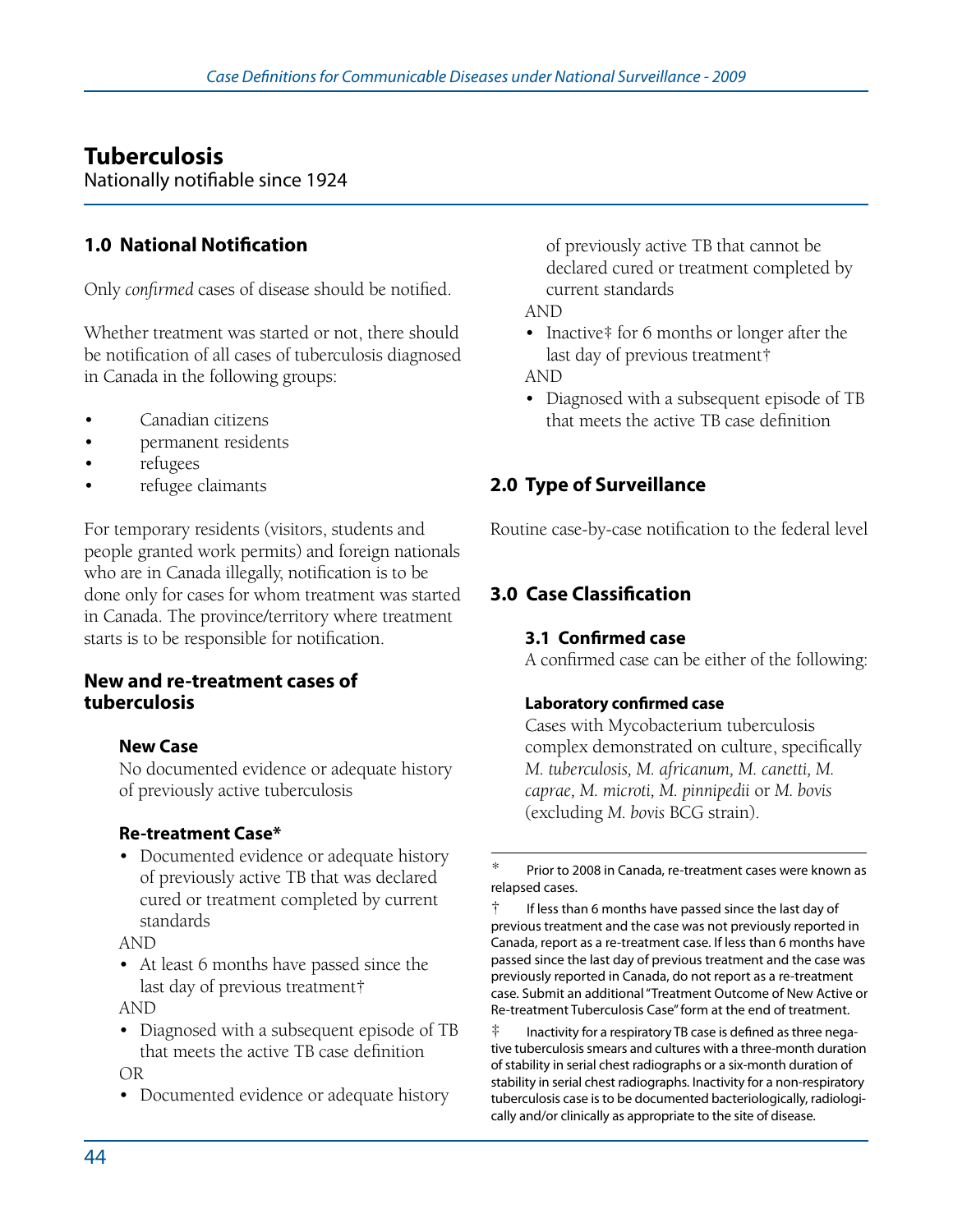# **Tuberculosis**

Nationally notifiable since 1924

#### OR

#### **Clinically confirmed case**

In the absence of culture proof, cases clinically compatible with active tuberculosis that have, for example:

- • chest radiographic changes compatible with active tuberculosis;
- active nonrespiratory tuberculosis (meningeal, bone, kidney, peripheral lymph nodes, etc.);
- pathologic or post-mortem evidence of active tuberculosis;
- favourable response to therapeutic trial of antituberculosis drugs.

## **4.0 Laboratory Comments**

# **7.0 Type of International Reporting**

Enhanced reporting to WHO by member countries

#### **8.0 Comments**

### **9.0 References**

Public Health Agency of Canada. *Case Reporting and Treatment Outcome Form Completion Guidelines.* 2008. Retrieved May 2008, from http://www.phacaspc.gc.ca/tbpc-latb/reports\_e.html

#### **Date of Last Revision/Review:** September 2008

#### **5.0 Clinical Evidence**

See above

### **6.0 ICD Code(s)**

#### **6.1 ICD-9 Code(s):**

010, 010.0, 010.1, 010.8, 010.9, 011, 011.0- 011.9, 012, 012.0-012.3, 012.8, 013, 013.0, 013.1, 013.8, 013.9, 014, 015, 015.0-015.2, 015.7-015.9, 016, 016.0016.4, 016.9, 017, 017.0-017.8, 018, 018.0, 018.8, 018.9, 137.0-137.4

#### **6.2 ICD-10 Code(s):**

A15, A15.0-15.9, A16, A16.0-A16.9, A17.0, A17.1, A17.8, A18.0-A18.8, A19.0, A19.2, A19.8, A19.9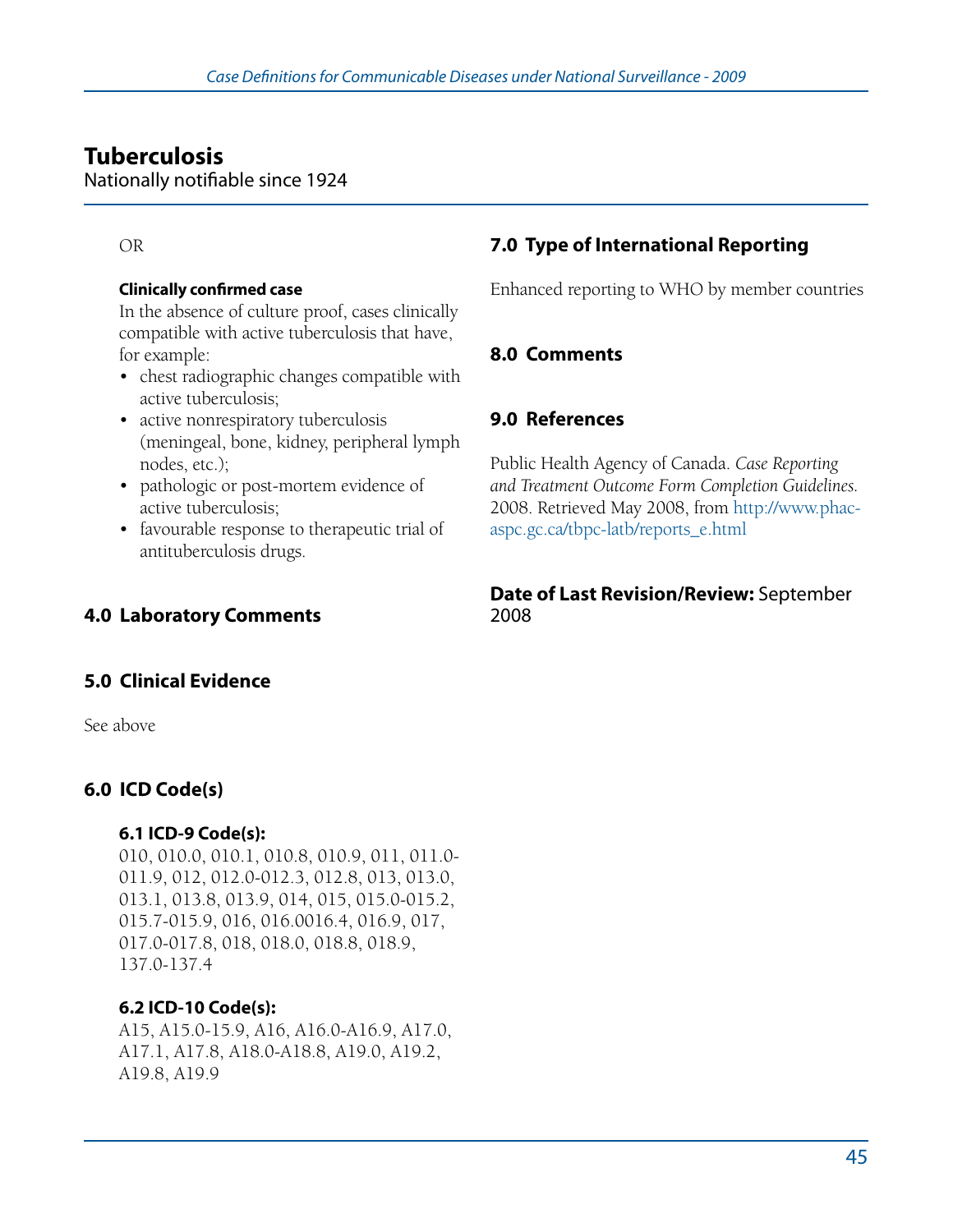# **Diseases Transmitted by Direct Contact and Through the Provision of Health Care**

- • *Clostridium difficile* associated diarrhea
- • Creutzfeldt-Jakob Disease, Classic
- • Creutzfeldt-Jakob Disease, Variant
- • Group B Streptococcal Disease of the Newborn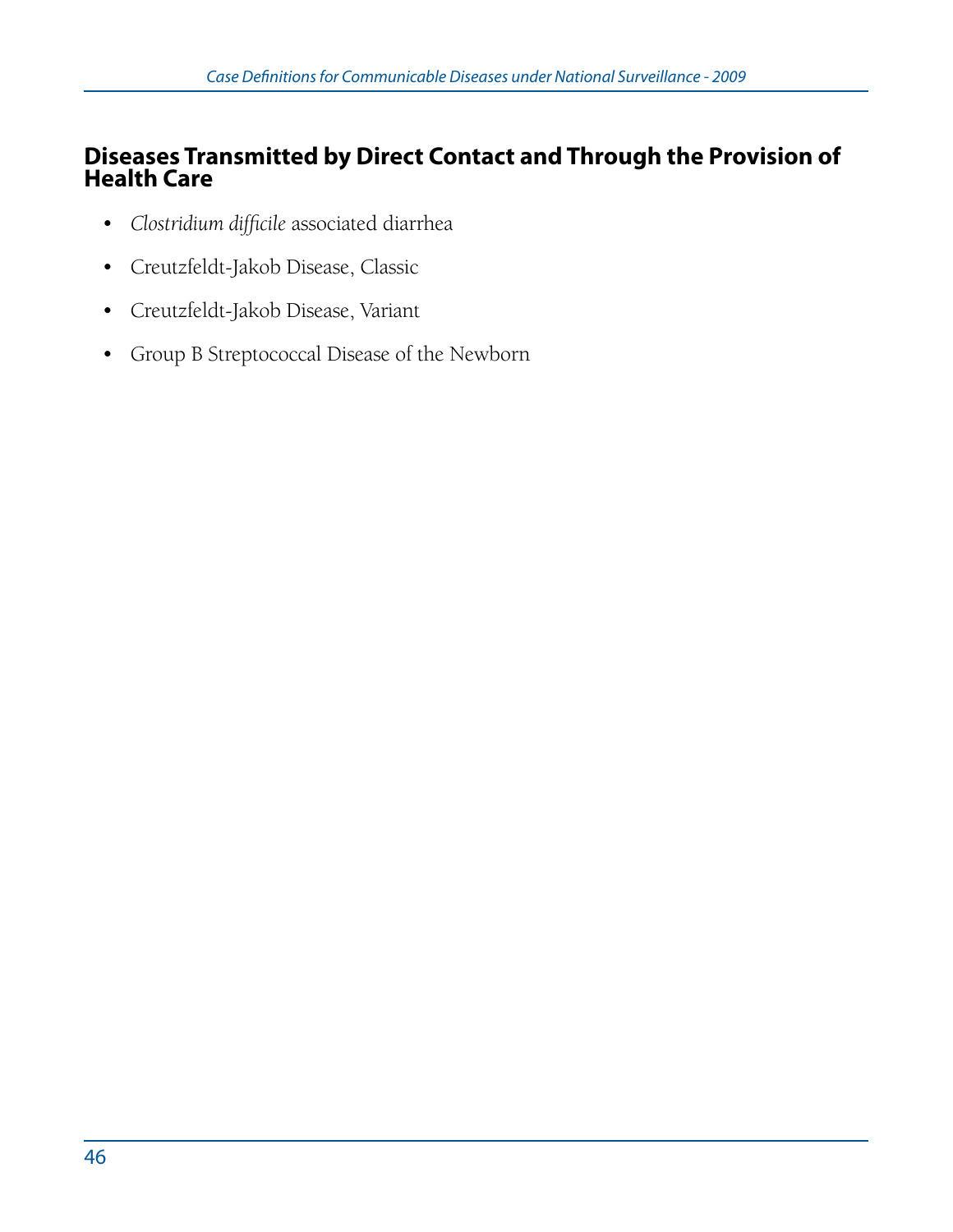# *Clostridium difficile* **associated diarrhea**

Nationally notifiable since 2009

## **1.0 National Notification**

Only *confirmed cases* of disease should be notified.

## **2.0 Type of Surveillance**

Routine case-by-case notification to the federal level

### **3.0 Case Classification**

#### **3.1 Confirmed case**

Clinical illness (see section 5.0) and laboratory confirmation of infection:

• a positive toxin assay for *C. difficile* OR Diagnosis of pseudomembranes on sigmoidoscopy or colonoscopy, or histological/ pathological diagnosis of

*C. difficile* infection

### **4.0 Laboratory Comments**

### **5.0 Clinical Evidence**

Clinical illness consists of diarrhea or fever, abdominal pain and/or ileus.

Diarrhea is defined as one of the following:

- six watery stools in past 36 hours
- three unformed stools in 24 hours for at least 1 day
- eight unformed stools over 48 hours

### **6.0 ICD Code(s)**

**6.1 ICD-10 Code**  A04.7

**6.2 ICD-9 Code**  008.45 Colitis due to *C. difficile*

### **7.0 Type of International Reporting**

### **8.0 Comments**

#### **9.0 References**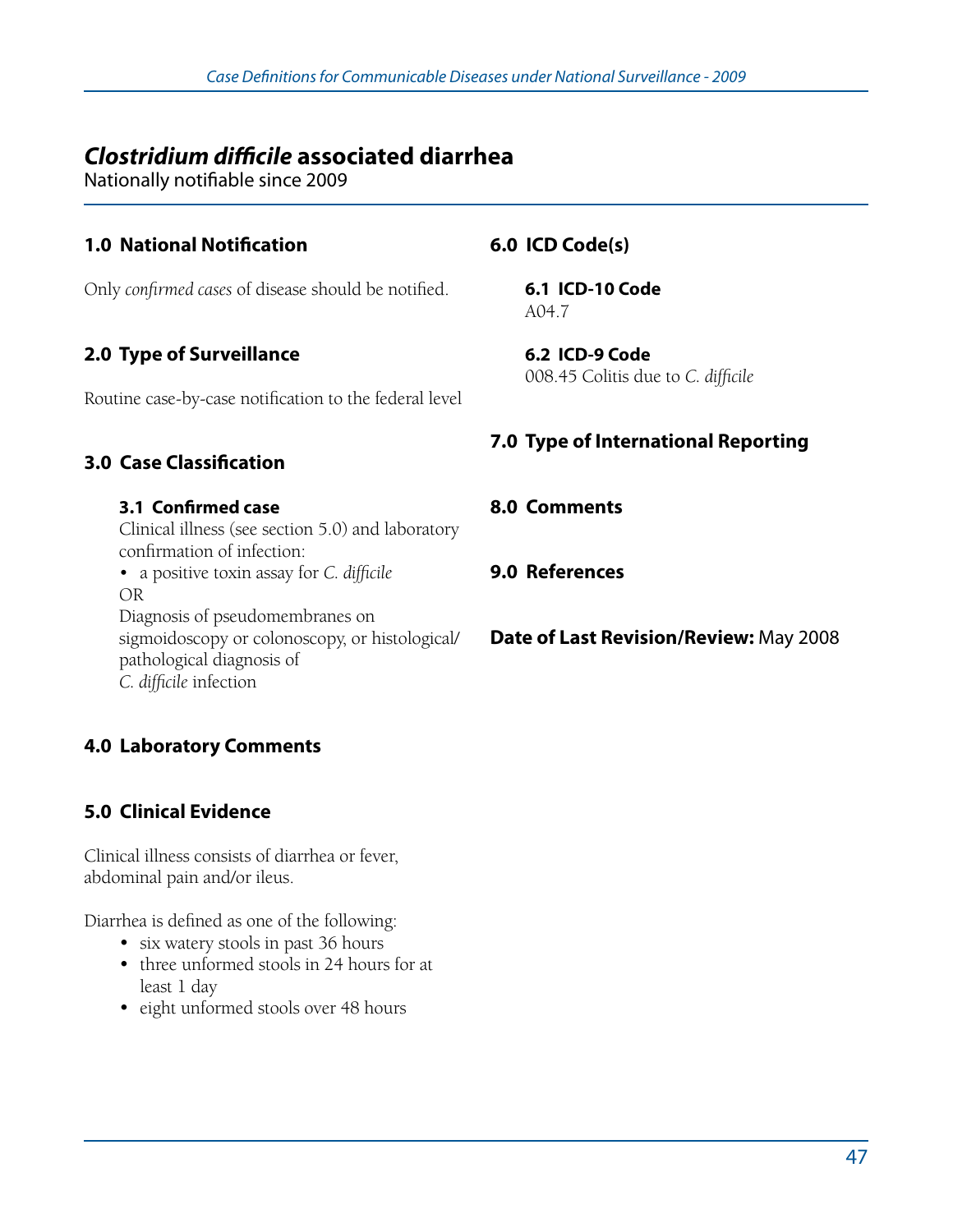Nationally notifiable since 2000

This section describes the three etiologic subtypes of classic Creutzfeldt-Jakob disease (CJD) (sporadic CJD, iatrogenic CJD and genetic prion diseases) and variant CJD (vCJD)

### **A Sporadic Creutzfeldt-Jakob Disease (sCJD)**

## **1.0 National Reporting**

Definite, probable and possible cases

## **2.0 Type of Surveillance**

Case-by-case

### **3.0 Case Classification**

#### **3.1 Definite sCJD**

Neuropathologically and/or immunocytochemically and/or biochemically confirmed, through observation of one or more neuropathologic features (see Box 1) and no evidence of iatrogenic CJD or genetic human prion disease (see Sections B and C).

### **3.2 Probable sCJD**

Routine investigation should not suggest an alternative diagnosis

- 3.2.1 Rapidly progressive dementia + at least two features of list  $I + II$  (see Box 2) *or*
- 3.2.2 Possible CJD + cerebrospinal fluid positive for 14-3-3 by immunoblot + duration < 2 years

#### **Box 1**

- I Spongiform encephalopathy in cerebral and/or cerebellar cortex and/or subcortical grey matter
- II Encephalopathy with prion protein (PrP) immunoreactivity in plaque-like and/or diffuse synaptic and/or patchy/perivacuolar patterns, by examination of tissue either directly or with assistance of capillary transfer from paraffin-embedded tissue (PET) to secondary support (PET blot)
- III Presence of scrapie-associated fibrils (SAF) by electron microscopy
- IV Presence of protease-resistant PrP by Western blot

#### **Box 2**

- I A Myoclonus B Visual disturbances or
	- cerebellar dysfunction (ataxia) C Pyramidal or extrapyramidal features
	- D Akinetic mutism
- II Typical EEG pattern: periodic sharp-wave complexes ca. 1 Hz

#### **3.3 Possible sCJD**

Rapidly progressive dementia + two of list I (see Box 2) + duration < 2 years + no electroencephalography (EEG) or atypical EE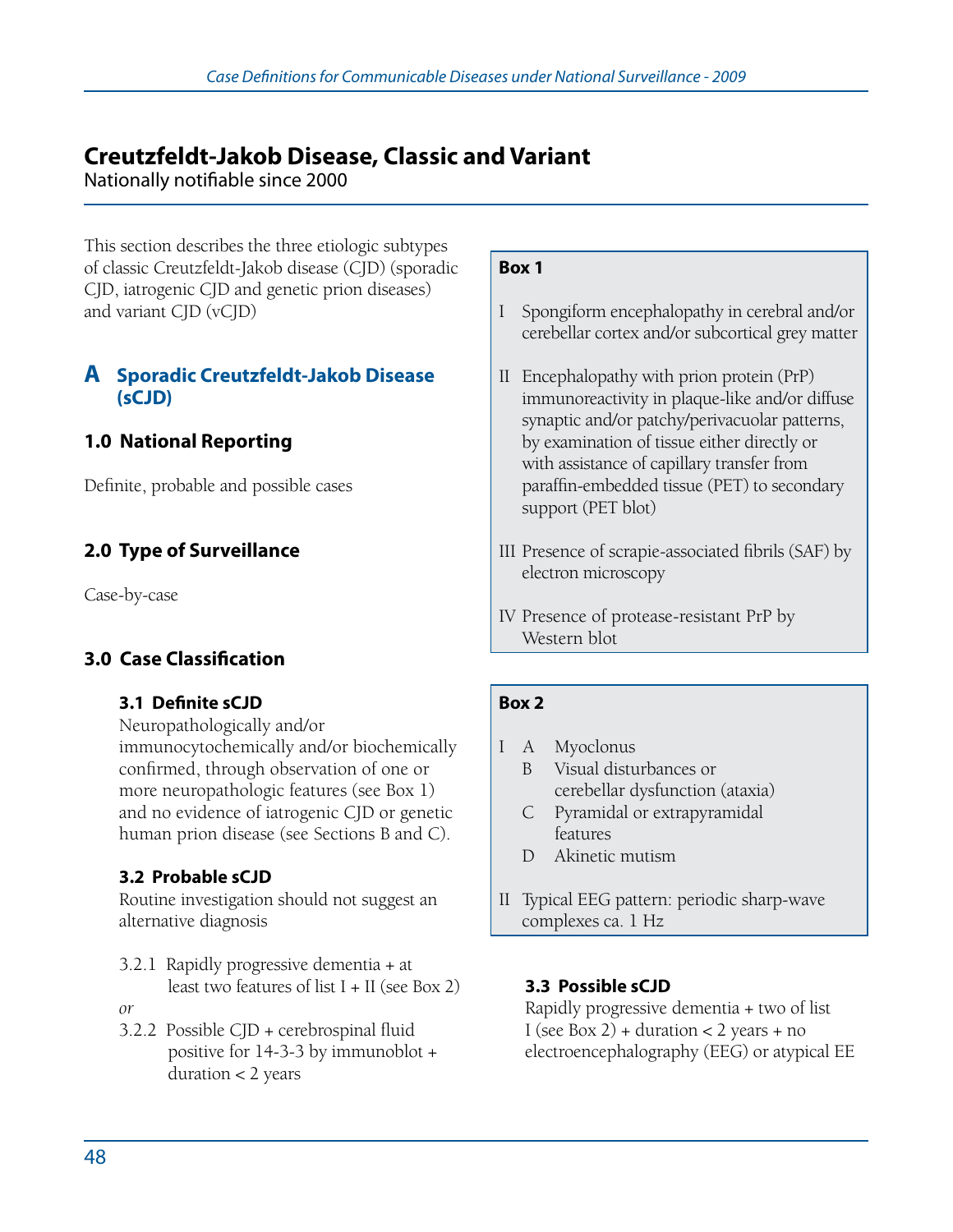Nationally notifiable since 2000

## **4.0 Laboratory Comments**

See Sections A.3.1, A3.2, A3.3

## **5.0 Clinical Evidence**

See Sections A 3.1, A 3.2, A 3.3

#### **6.0 ICD Code(s)**

**6.1 ICD-10 Code**  A81.0 Creutzfeldt-Jakob disease

**6.2 1CD-9 Code**  046.1 Jakob-Creutzfeldt disease

### **7.0 Comments**

N/A

### **8.0 References**

Surveillance Case Definitions for Human Prion Diseases. Retrieved September 2008, from http: http://www.cjd.ed.ac.uk/criteria.htm

# **B latrogenic CJD (ICJD)**

### **1.0 National Reporting**

Definite and probable case

#### **2.0 Type of Surveillance**

Case-by-case

#### **3.0 Case Classification**

#### **3.1 Definite iCJD**

Definite CJD (see Section A, Box 1 for diagnostic criteria) with a recognized risk factor for iatrogenic transmission (see Box 3)

#### **3.2 Probable iCJD**

Progressive predominant cerebellar syndrome in a recipient of cadaverically derived human pituitary growth hormone OR Probable CJD (see Section A.3.2 for diagnostic criteria) with a recognized risk factor for iatrogenic transmission (see Box 3)

#### **Box 3**

*Note: Assessment of the relevance of any proposed risk factor to disease causation should take into account the timing of the putative exposure in relation to disease onset, especially where the putative exposure is recent. As well, this list is provisional, as the risks of iatrogenic transmission of prion disease by other routes are currently incompletely understood.*

- I Treatment with human cadaveric pituitary growth hormone, human pituitary gonadotrophin or human dura mater graft
- II Corneal graft in which the corneal donor has been classified as having a definite or probable prion disease
- III Neurosurgical exposure to instruments previously used on a patient classified as having definite or probable prion disease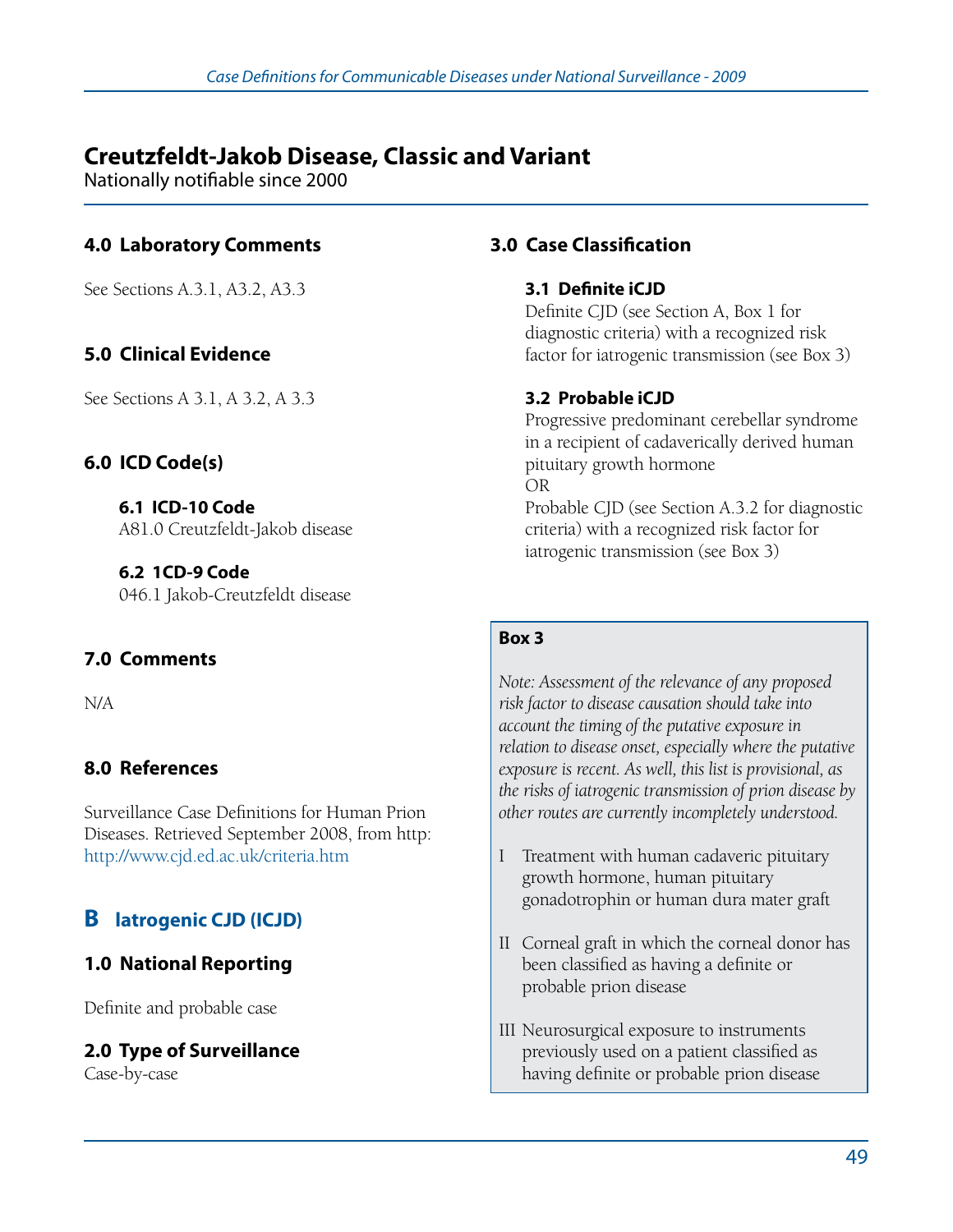Nationally notifiable since 2000

## **4.0 Laboratory Comments**

See Sections B.3.1, B3.2, B3.3

## **5.0 Clinical Evidence**

See Sections B 3.1, B 3.2, B 3.3

#### **6.0 ICD Code(s)**

**6.1 ICD-10**  A81.0 Creutzfeldt-Jakob disease

**6.2 1CD-9**  046.1 Jakob-Creutzfeldt disease

### **7.0 Comments**

N/A

#### **8.0 References**

Surveillance Case Definitions for Human Prion Diseases. Retrieved July 2008, from http://www.cjd.ed.ac.uk/criteria.htm

# **C Genetic Prion Diseases**

### **1.0 National Reporting**

Definite and probable cases

# **2.0 Type of Surveillance**

Case-by-case **3.0 Case Classification**

#### **3.1 Definite Genetic Human Prion Disease**

- 3.1.1 Definite (pathologically confirmed) prion disease + definite or probable prion disease in a first-degree relative
- *or*
- 3.1.2 Definite prion disease + pathogenic mutation in prion protein gene *(PRNP)* (see Box 4)
- *or*
- 3.1.3 Typical neuropathologic phenotype of Gerstmann-Sträussler-Scheinker disease  $(GSS)*$

## **3.2 Probable Genetic Prion Disease**

3.2.1 Progressive neuropsychiatric disorder + definite or probable prion disease in a first degree relative

3.2.2 Progressive neuropsychiatric disorder + pathogenic mutation in *PRNP* (see Box 4)

### **4.0 Laboratory Comments**

See Sections C 3.1, C 3.2, C 3.3

### **5.0 Clinical Evidence**

See Sections C 3.1, C 3.2, C 3.3

*or*

Presence of multicentric PrP-immunoreactive plaques in cerebral and/or cerebellar cortex, with neuron loss and spongiosis. Other large amorphic plaques or neurofibrillary tangles immunoreactive for PrP have been described in subsets of GSS, but these are associated with less frequent *PRNP* mutations (A117V and F198S). Florid or Kuru plaques are not considered diagnostic for GSS.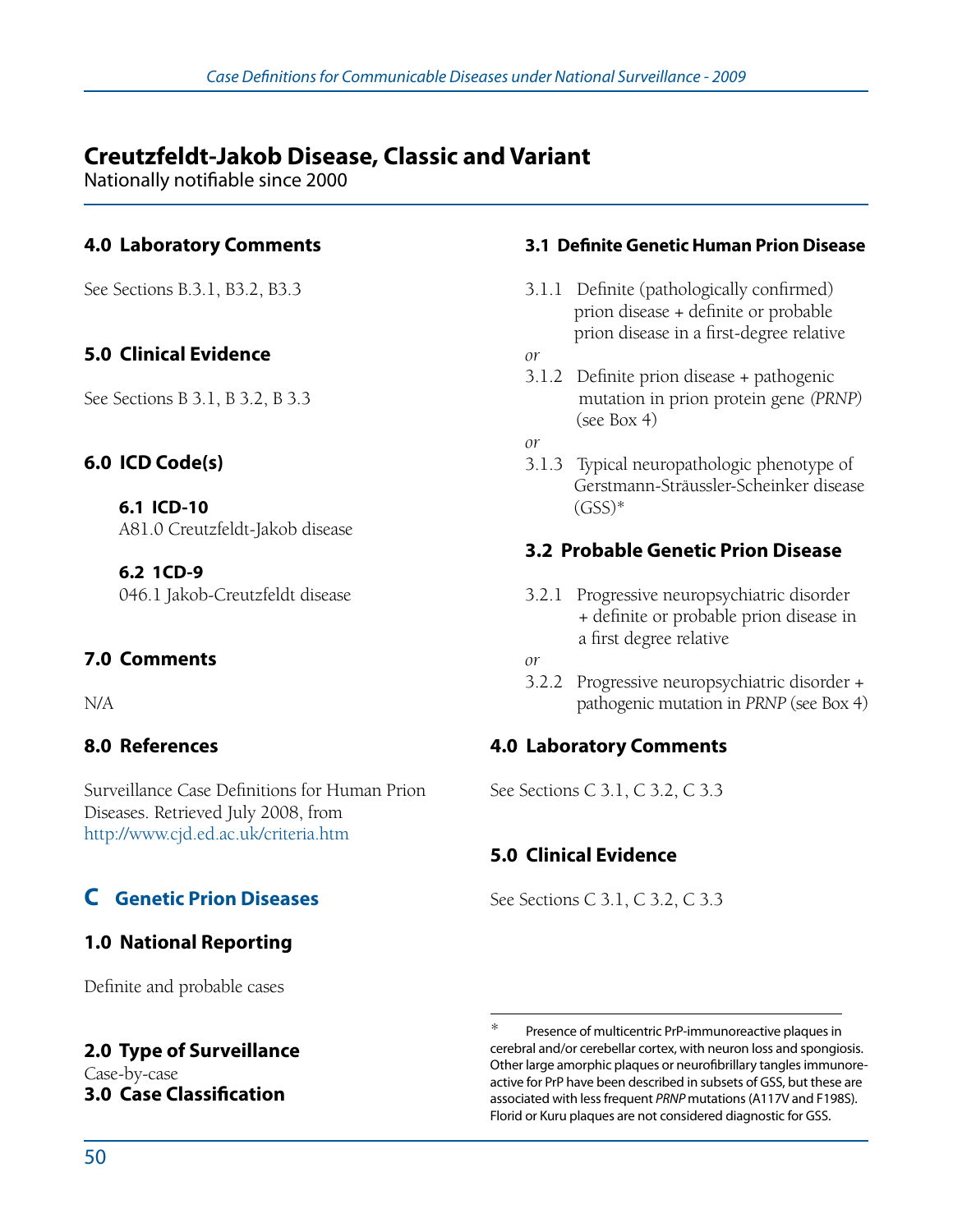Nationally notifiable since 2000

#### **Box 4**

- I *PRNP* mutations associated with a neuro- pathologic phenotype of CJD (see Section A, Box 1): P105T, G114V, R148H, D178N, V180I, V180I+M232R, T183A, T188A, T193I, E196K, E200K, V203I, R208H, V210I, E211Q, M232R; octapeptide repeat insertions (various lengths) and deletion (48 bp)
- II *PRNP* mutations associated with a neuropathologic phenotype of GSS (see previous footnote above): P102L, P105L, A117V, G131V, A133V, Y145Stop, H187R, F198S, D202N, Q212P, Q217R, M232T; octapeptide repeat insertions (various lengths)
- III *PRNP* mutations associated with a neuropathologic phenotype of Familial Fatal Insomnia (FFI): D178N
- IV *PRNP* mutations associated with other neuropathologic phenotypes: I138M, G142S, Q160Stop, T188K, T188R, P238S, M232R; octapeptide repeat insertions (various lengths)

# **6.0 ICD Code(s)**

**6.1 ICD-10**  A81.0 Creutzfeldt-Jakob disease

**6.2 1CD-9** 046.1 Jakob-Creutzfeldt disease

# **7.0 Comments**

N/A

### **8.0 References**

Surveillance Case definitions for Human Prion Diseases. Retrieved July 2008, from http://www.cjd.ed.ac.uk/criteria.htm

### **D Variant Creutzfeldt-Jakob Disease (vCJD)**

## **1.0 National Reporting**

Definite, probable and possible cases

# **2.0 Type of Surveillance**

Case-by-case

# **3.0 Case Classification**

# **3.1 Definite vCJD** IA (see Box 5) and neuropathologic

# confirmation as per pathologic features (seefootnote<sup>a</sup>, Box 5)

### **3.2 Probable vCJD**

I + 4 or 5 criteria of II + IIIA + IIIB (see Box 5) or  $I + IVA$ 

#### **3.3 Possible vCJD**  I + 4 or 5 criteria of II + IIIA (see Box 5)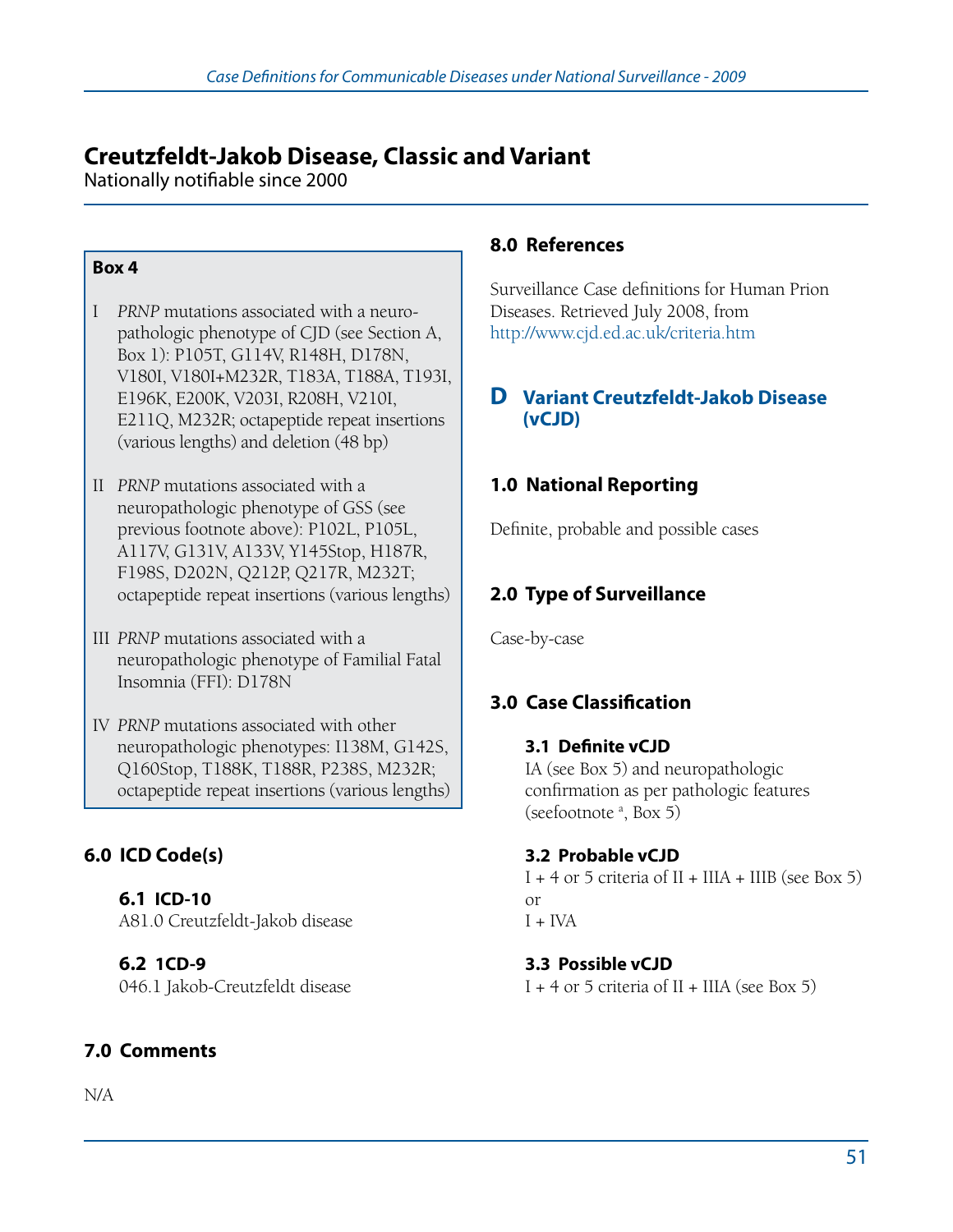Nationally notifiable since 2000

#### **Box 5**

- I A Progressive neuropsychiatric disorder
	- B Duration  $> 6$  months
	- C Routine investigations do not suggest alternative diagnosis
	- D No history of potential iatrogenic exposure
	- E No evidence of genetic prion disease
- II A Early psychiatric symptoms<sup>b</sup>
	- B Persistent painful sensory symptoms<sup>c</sup>
	- C Ataxia
	- D Myoclonus or chorea or dystonia
	- E Dementia
- III A EEG does not show typical appearance of sporadic  $C/D<sup>d</sup>$  (or no EEG performed) in the early stages of the illness
	- B Bilateral pulvinar high signal on magnetic resonance imaging (MRI) scan<sup>e</sup>
- IV A Tonsil biopsy positive for prion protein immunoreactivity<sup>f</sup>
- a Spongiform change, extensive PrP deposition, florid plaques throughout cerebrum and cerebellum
- b Depression, anxiety, apathy, withdrawal, delusions
- c Frank pain and/or dysaesthesia
- d Generalized triphasic periodic complexes at ca. 1 Hz. Rarely, these may occur in the late stages of vCJD.
- e Relative to the signal intensity of other deep grey matter nuclei and cortical grey matter
- f Tonsil biopsy is not recommended routinely or in cases with EEG appearance typical of sporadic CJD, but may be useful in suspect cases in which the clinical features are compatible with vCJD and MRI does not show bilateral pulvinar high signal.

## **4.0 Laboratory Comments**

See Sections D 3.1, D 3.2, D 3.3

# **5.0 Clinical Evidence**

See Sections D 3.1, D 3.2, D 3.3

# **6.0 ICD Code(s**

**6.1 ICD-10**  A81.0 Creutzfeldt-Jakob disease

**6.2 1CD-9**  046.1 Jakob-Creutzfeldt disease

# **7.0 Comments**

N/A

# **8.0 References**

Surveillance Case definitions for Human Prion Diseases. Retrieved July 2008, from http://www.cjd.ed.ac.uk/criteria.htm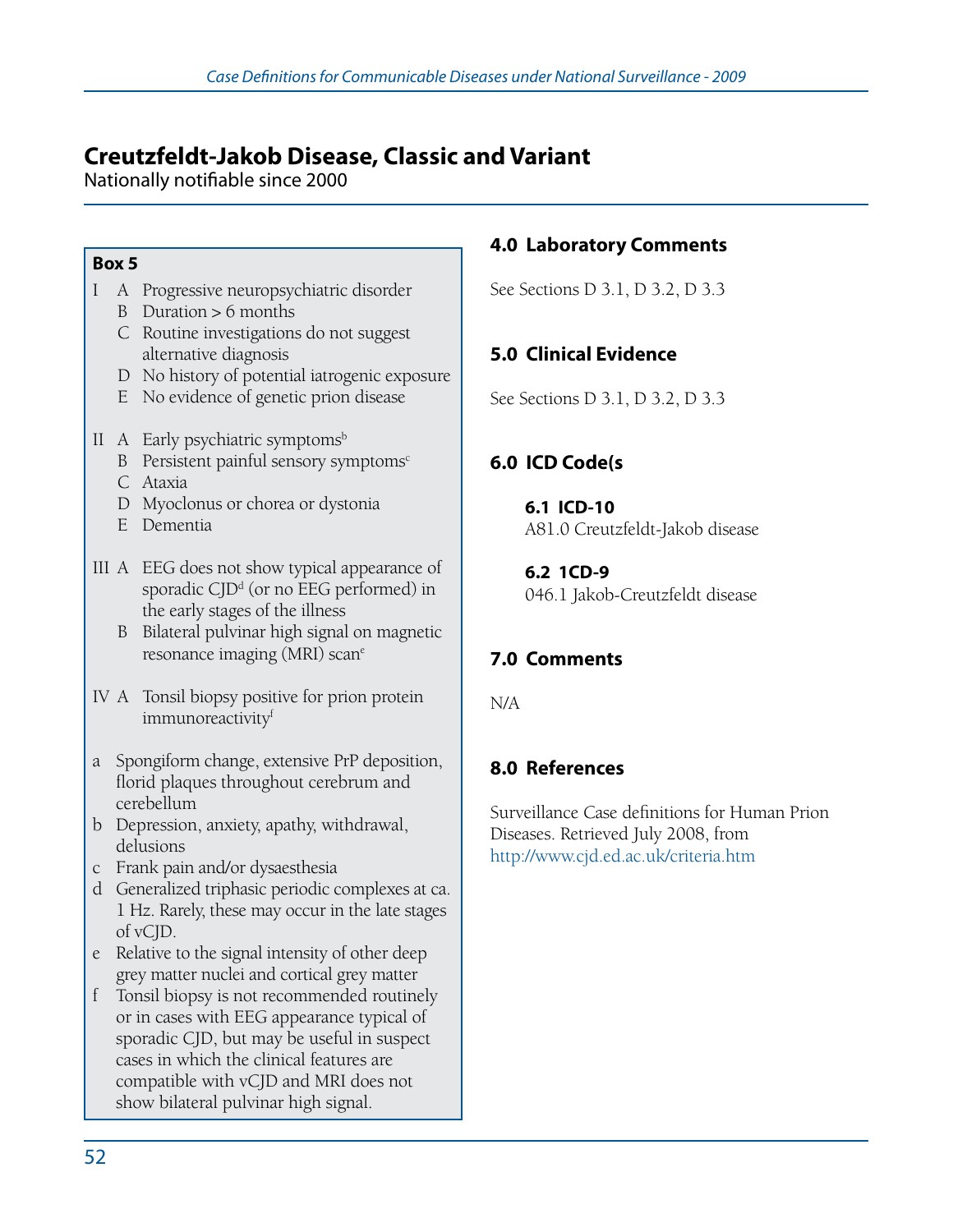# **Group B Streptococcal Disease of the Newborn**

Nationally notifiable since 2006

## **1.0 National Notification**

Only *confirmed cases* of disease should be notified.

# **2.0 Type of Surveillance**

Routine case-by-case notification to the federal level

## **3.0 Case Classification**

#### **3.1 Confirmed case**

Clinical illness in an infant less than 1 month of age with laboratory confirmation of infection:

• isolation of group B *Streptococcus* (*Streptococcus agalactiae*) from a normally sterile site (such as blood or cerebrospinal fluid)

OR

• demonstration of group B *Streptococcus* DNA in a normally sterile site

#### **3.2 Probable case**

Clinical illness in an infant less than 1 month of age with laboratory confirmation of infection:

• detection of group B *Streptococcus* antigen in a normally sterile site

## **4.0 Laboratory Comments**

Isolates should be forwarded to the National Microbiology Laboratory reference centre for further characterization.

# **5.0 Clinical Evidence**

There are two forms of clinical illness: early onset disease (1-7 days), characterized by sepsis, respiratory distress, apnea, shock, pneumonia and meningitis; and late onset disease (7 days to 1 month), characterized by bacteremia, meningitis and other focal infections.

# **6.0 ICD Code(s)**

**6.1 ICD-10 Code(s)**  A 40.1; B 95.1

**6.2 ICD-9 Code(s)**  041.02

# **7.0 Type of International Reporting**

### **8.0 Comments**

Probable case definitions are provided as guidelines to assist with case finding and public health management, and are not for national notification purposes.

## **9.0 References**

*Case definitions for diseases under national surveillance*. CCDR 2000;26(S3):55.

Lachenauer CS, Wessels MR. Group B Streptococcus. In: Behrman RE, Kliegman RM, Jenson HB (eds.). *Nelson Textbook of Paediatrics*. 17<sup>th</sup> ed. Philadelphia: W.B. Saunders, 2004;879-83.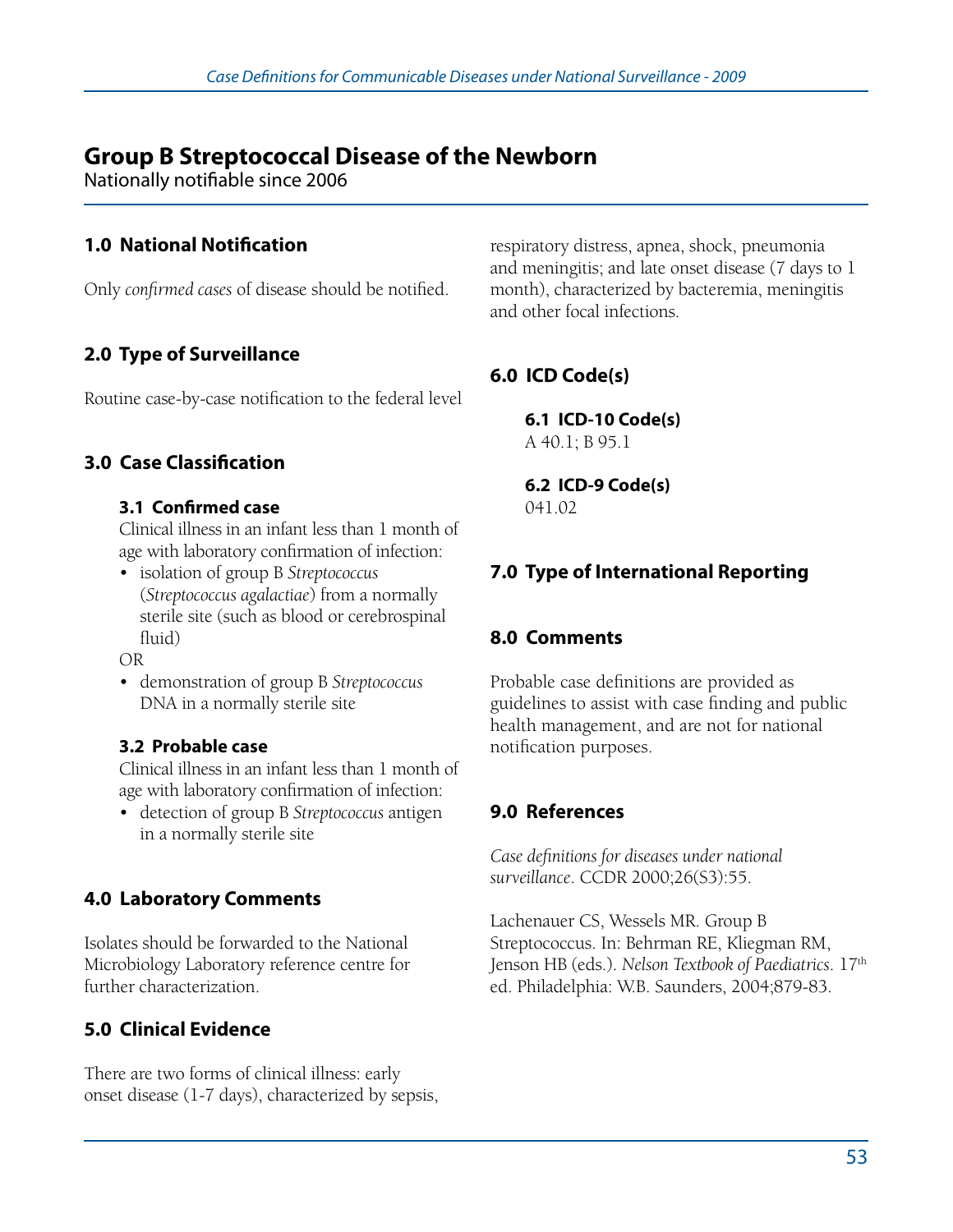# **Group B Streptococcal Disease of the Newborn**

Nationally notifiable since 2006

Zangwill KM, Schuchat A, Wenger JD. *Group B Streptococcal disease in the United States, 1990: report from a multistate active surveillance system*. In: CDC Surveillance Summaries (November 20). MMWR 1992;41(No. SS-6):25-32.

Centers for Disease Control and Prevention. *Prevention of perinatal group B streptococcal disease*. MMWR 2002;51(No. RR-11):1-18.

Money DM, Boucher M, Crane J et al. SOGC Clinical Practice Guidelines. *The prevention of early onset neonatal Group B streptococcal disease*. J Obstet Gynecol Can 2004;26(9):826-32.

Schrag SJ, Zywicki S, Farley MM et al. *Group B streptococcal disease in the era of intrapartum antibiotic prophylaxis*. N Engl J Med 2000;342:15-20.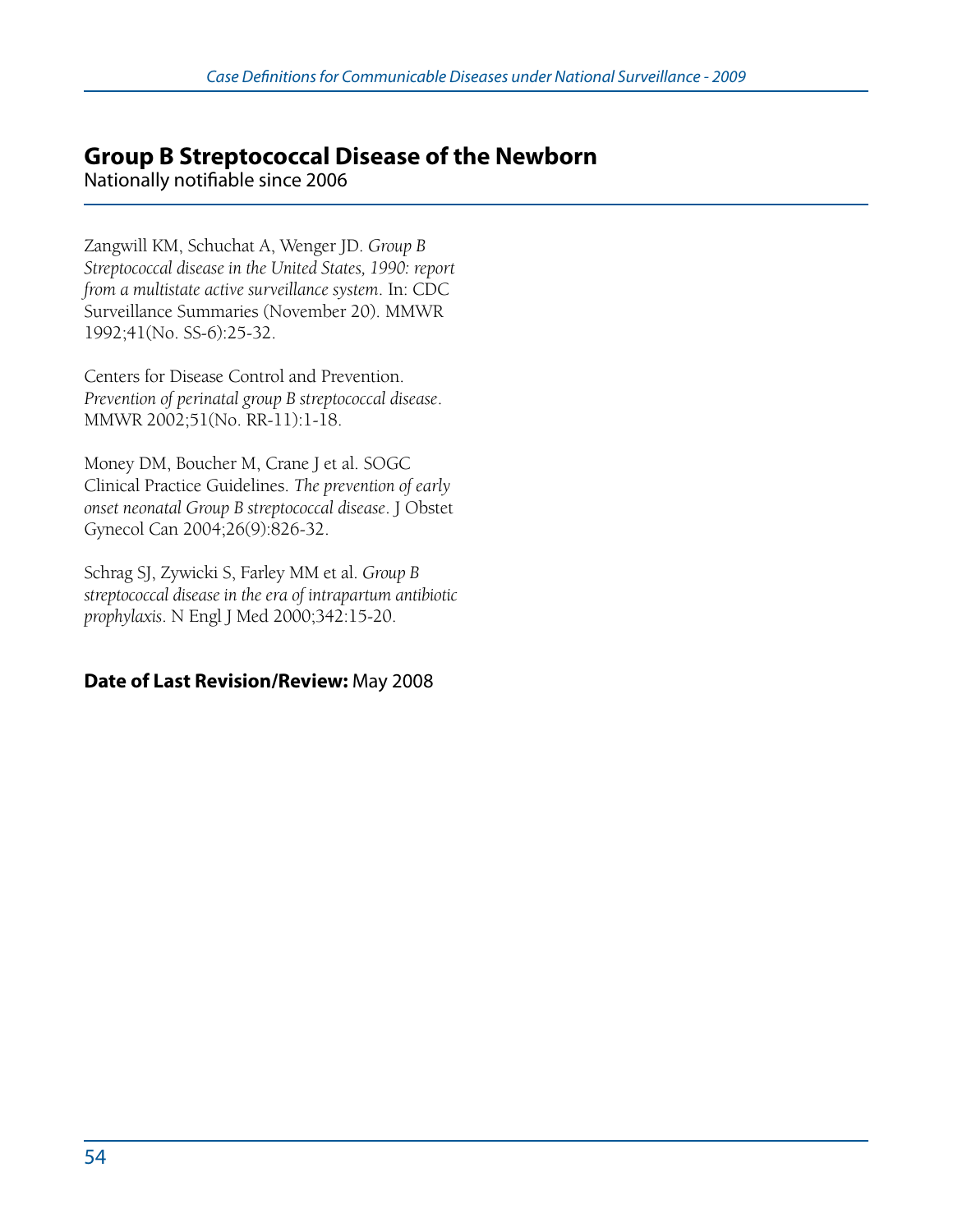# **Diseases Preventable by Routine Vaccination**

- • Acute Flaccid Paralysis (AFP)
- • Poliomyelitis
- • Varicella (Chickenpox)
- • Diphtheria
- • *Haemophilus influenzae* Serotype b, Invasive Disease
- • *Haemophilus influenzae* non-b, Invasive Disease
- • Hepatitis B
- Measles
- • Mumps
- • Pertussis
- • Rubella
- • Congenital Rubella Syndrome (CRS)
- • Tetanus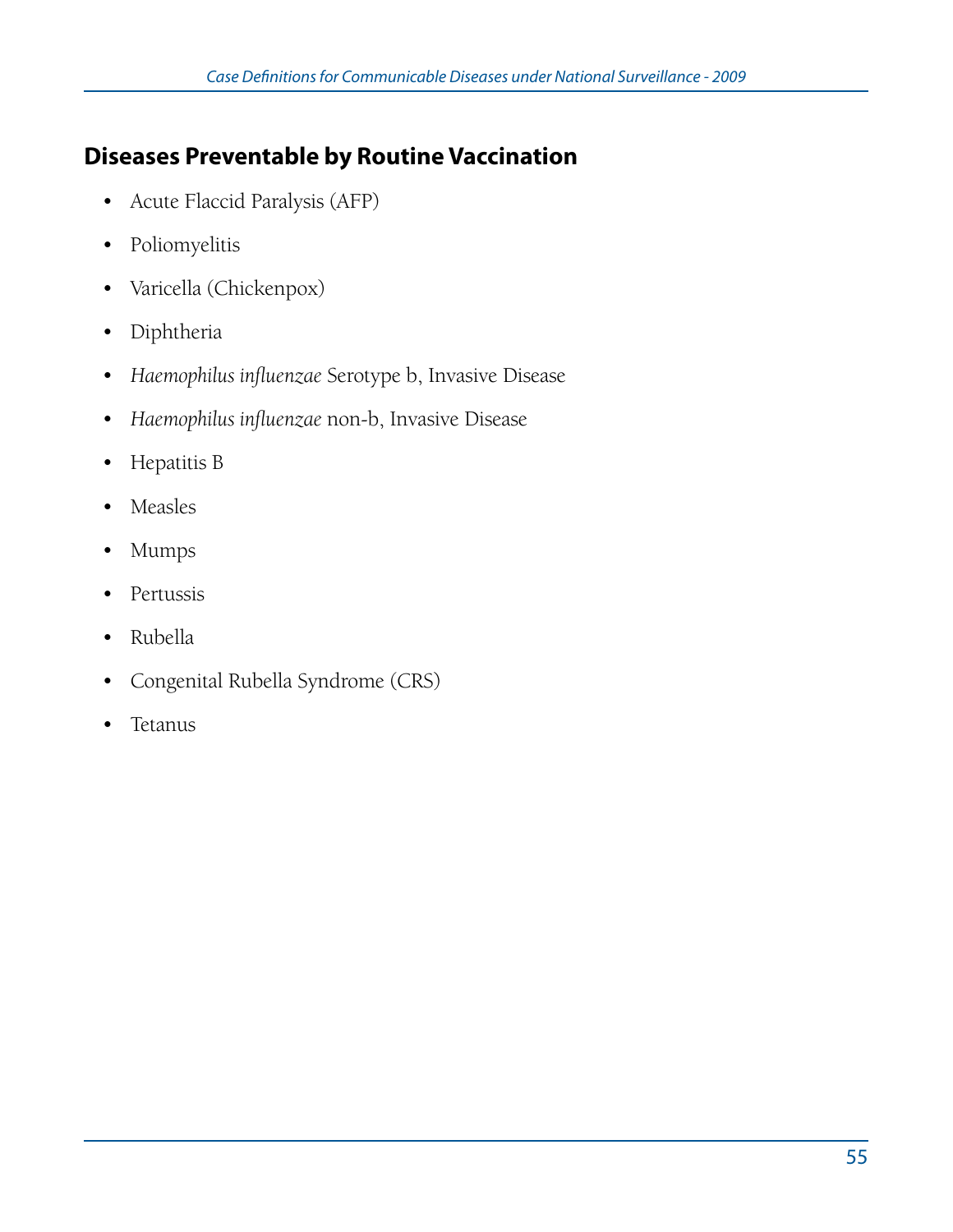# **Acute Flaccid Paralysis**

Nationally notifiable since 1996

## **1.0 National Notification**

Only *clinical cases* should be notified.

# **2.0 Type of Surveillance**

Syndromic surveillance involving the following:

- 1. Enhanced, active case-by-case notification by the Canadian Paediatric Surveillance Program (CPSP).
- 2. Enhanced, active case-by-case notification by paediatric tertiary care hospitals involved in the Immunization Monitoring Program, Active (IMPACT).

## **3.0 Case Classification**

#### **3.1 Clinical case**

Acute onset of focal weakness or paralysis characterized as flaccid (reduced tone) without other obvious cause (e.g. trauma) in children < 15 years old, including Guillain Barré syndrome (GBS). Transient weakness (e.g. post-ictal weakness) should not be reported.

Note: Other conditions present symptoms similar to paralytic poliomyelitis. A record is kept of all definitive diagnoses for all reported cases of AFP meeting the clinical case definition. GBS is the most common cause of AFP in childhood, but other differential diagnoses include, but are not limited to, transverse myelitis, peripheral neuropathy, enteroviruses, acute non-bacterial meningitis, brain abscess, China Syndrome and postpolio sequelae. Poliomyelitis must be

distinguished from other paralytic conditions by isolation of polio virus from stool.

### **4.0 Laboratory Comments**

## **5.0 Clinical Evidence**

### **6.0 ICD Code(s)**

There are no specific ICD codes for acute flaccid paralysis as it is the clinical presentation of a set of symptoms and not the final diagnosis.

## **7.0 Type of International Reporting**

Polio is targeted for eradication. As such, it requires highly sensitive surveillance for AFP, including immediate case investigation and specimen collection. The case definitions implemented by Canada's Working Group on Polio Eradication are standardized case definitions recommended by the WHO.

Other conditions present symptoms similar to paralytic poliomyelitis. Documenting polio-specific investigations, regardless of suspected diagnosis, is the means by which Canada maintains its poliofree certification. In addition, global surveillance indicators for certification include the detection of at least one AFP case in every 100,000 children under 15 years of age. Canadian data are reported regularly to the WHO.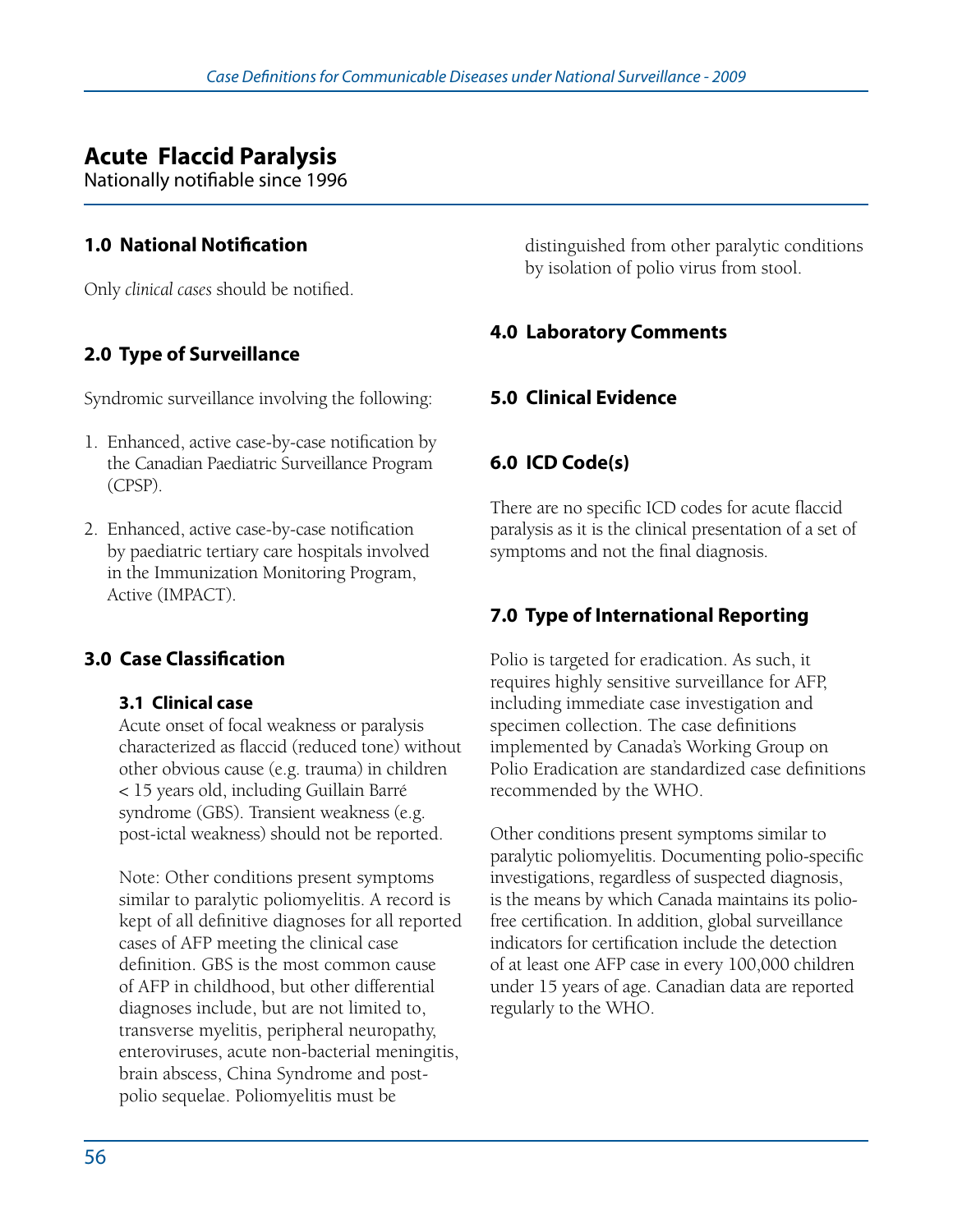# **Acute Flaccid Paralysis**

Nationally notifiable since 1996

## **8.0 Comments**

The Canadian clinical case definition is more specific than the WHO definition. The WHO's Technical Advisory Group on Polio Eradication has adopted a probable case definition as being any case of acute flaccid paralysis in a person under 15 years of age for any reason other than severe trauma, or paralytic illness in a person of any age in whom polio is suspected.

# **9.0 References**

Pan American Health Organization. Norms and standards in epidemiology: guidelines for epidemiological surveillance (malaria, poliomyelitis). *Epidemiol Bull* 1999;20(2):11 3.

Pan American Health Organization. *Poliomyelitis Eradication Field Guide*. 3rd edition. 2006. Retrieved May 2008, from www.paho.org/english/ad/fch/im/ fieldguide\_polio.pdf

The Global Polio Eradication Initiative. Retrieved May 2008, from http://www.polioeradication.org/

# **10.0 Previous Case Definitions**

*Case definitions for diseases under national surveillance*. CCDR 2000;26(S3).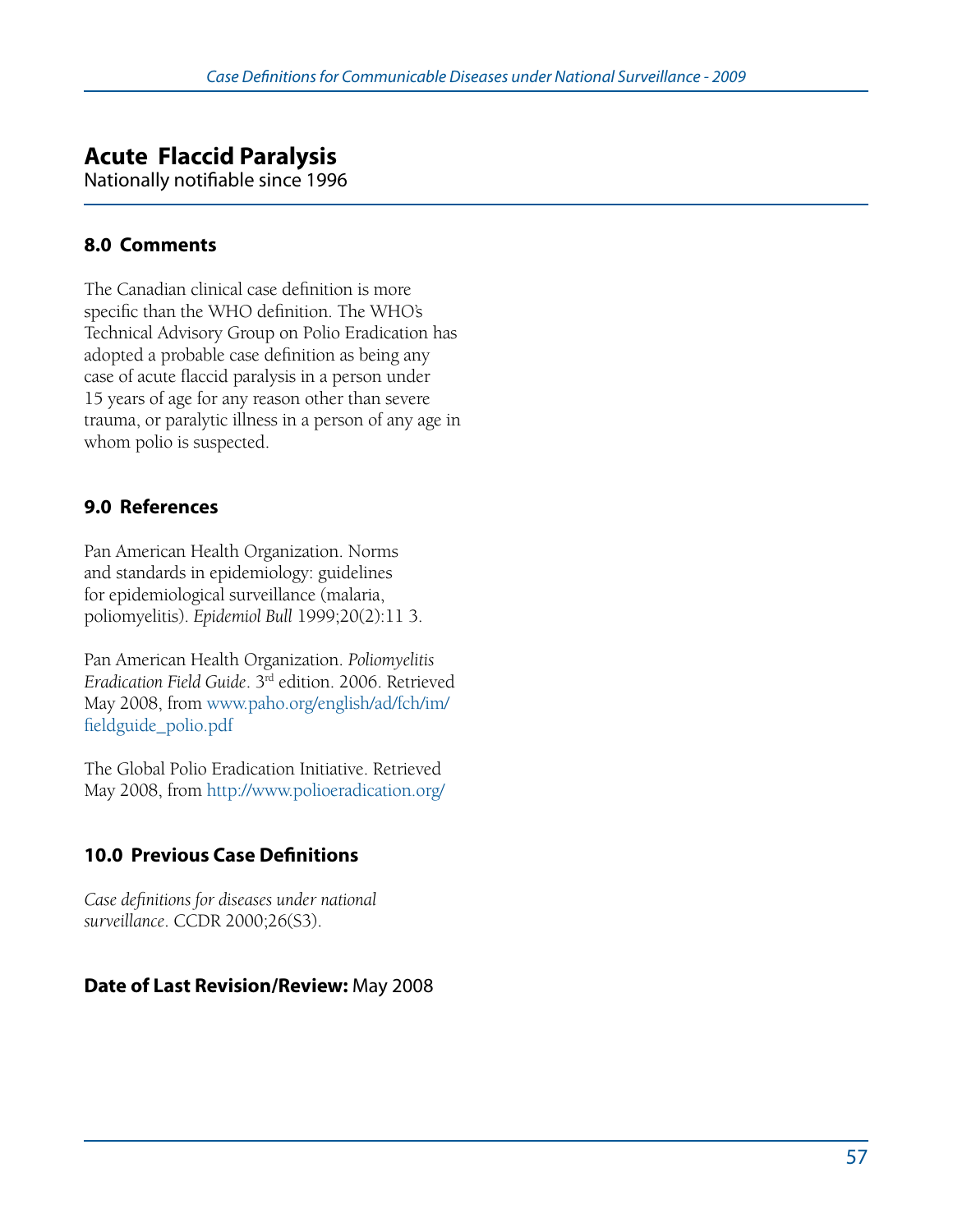# **Poliomyelitis**

Nationally notifiable since 1924

## **1.0 National Notification**

Only *confirmed cases* of disease should be notified.

Immediate notification to the Public Health Agency of Canada is required in the event that any jurisdiction is investigating a probable case of poliomyelitis.

## **2.0 Type of Surveillance**

Routine case-by-case notification to the federal level.

## **3.0 Case Classification**

#### **3.1 Confirmed case (see also section 3.4, Confirmed case categories)**

Clinical illness (see section 5.0) with laboratory confirmation of infection:

• isolation of polio virus (vaccine or wild-type) from an appropriate clinical specimen

OR

• detection of polio virus RNA

OR

Clinical illness in a person who is epidemiologically linked to a laboratoryconfirmed case

#### **3.2 Probable case**

Clinical illness without detection of polio virus from an appropriate clinical specimen and without evidence of infection with other neurotropic viruses but with one of the following laboratory confirmations of infection:

• significant rise (e.g. fourfold or greater) in polio IgG titre by any standard serologic assay between acute and convalescent sera OR

• positive serologic test for polio IgM antibody in the absence of recent immunization with polio virus-containing vaccine

## **3.3 Suspected case**

Clinical illness and no laboratory confirmation of infection (no polio virus detection or serologic evidence), including negative test results and inadequate or no investigation

#### **3.4 Confirmed case categories**

Confirmed cases of poliomyelitis can be further subdivided into the following two categories:

## **1) Wild virus**

Laboratory investigation implicates wildtype virus. This group is further subdivided as follows:

- Imported: travel in or residence in a polioendemic area 30 days or less before onset of symptoms
- • Import-related: epidemiologic link to someone who has travelled in or resided in a polio-endemic area within 30 days of onset of symptoms
- Indigenous: no travel or contact as described above

### **2) Vaccine-associated virus**

Laboratory investigation implicates vaccinetype virus. This group is further subdivided as follows:

• Recipient: the illness began 7-30 days after the patient received oral polio vaccine (OPV)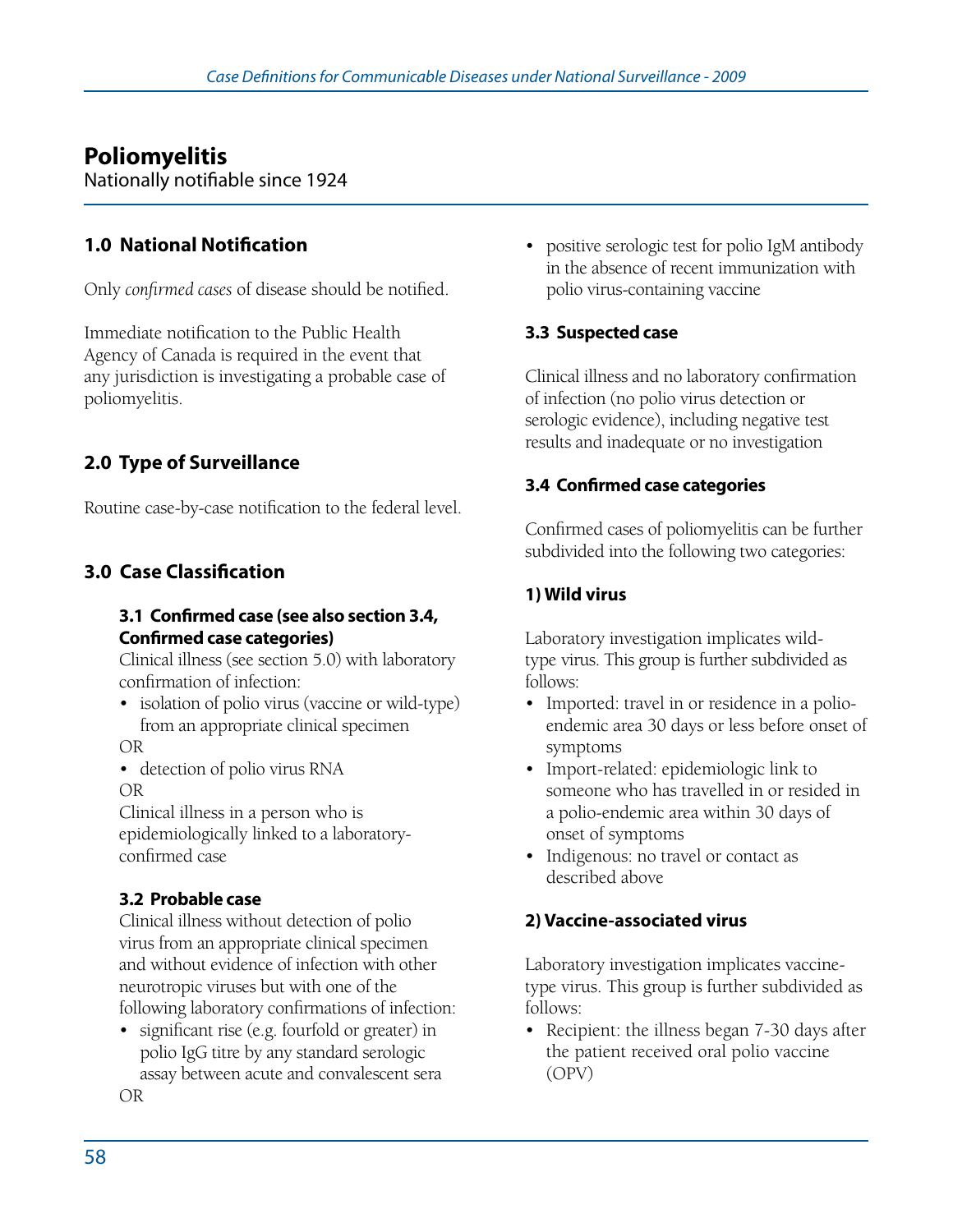# **Poliomyelitis**

Nationally notifiable since 1924

- Contact: the patient was shown to have been in contact with an OPV-recipient and became ill 7-60 days after the contact was vaccinated
- • Possible contact: the patient had no known direct contact with an OPV-recipient and no history of receiving OPV, but the paralysis occurred in an area in which a mass vaccination campaign using OPV had been in progress 7-60 days before the onset of paralysis
- No known contact: the patient had no known contact with an OPV-recipient and no history of receiving OPV, and the paralysis occurred in an area where no routine or intensive OPV vaccination had been in progress. In Canada, this would include all provinces and territories.

### **4.0 Laboratory Comments**

#### **5.0 Clinical Evidence**

Clinical illness is characterized by all of the following:

- acute flaccid paralysis of one or more limbs
- decreased or absent deep tendon reflexes in the affected limbs
- no sensory or cognitive loss
- no other apparent cause (including laboratory investigation to rule out other causes of a similar syndrome) neurologic deficit present 60 days after onset of initial symptoms, unless the patient has died

#### **6.0 ICD Code(s)**

**6.1 ICD-10 Code(s)**  A80 Acute poliomyelitis

**6.2 ICD-9/ICD-9CM Code(s)** 

045 Acute poliomyelitis

#### **7.0 Type of International Reporting**

Notification of any case of poliomyelitis due to wild-type poliovirus is required under the *International Health Regulations* (2005).

#### **8.0 Comments**

Detection and investigation of all acute flaccid paralysis (AFP) cases is necessary to rule out poliovirus infection. AFP surveillance is used to monitor Canada's polio-free status (refer to section on Acute Flaccid Paralysis).

There is a global goal to eradicate polio. Elimination of indigenous wild poliovirus transmission was certified in Canada, and the rest of the American region, in September 1994. However, until global eradication of poliomyelitis is achieved, there is an ongoing risk for importation of wild polioviruses. The WHO and global polio eradication initiative partners maintain information on countries currently affected by outbreaks and/or importations of polio (see The Global Polio Eradication Initiative. http://www.polioeradication.org/).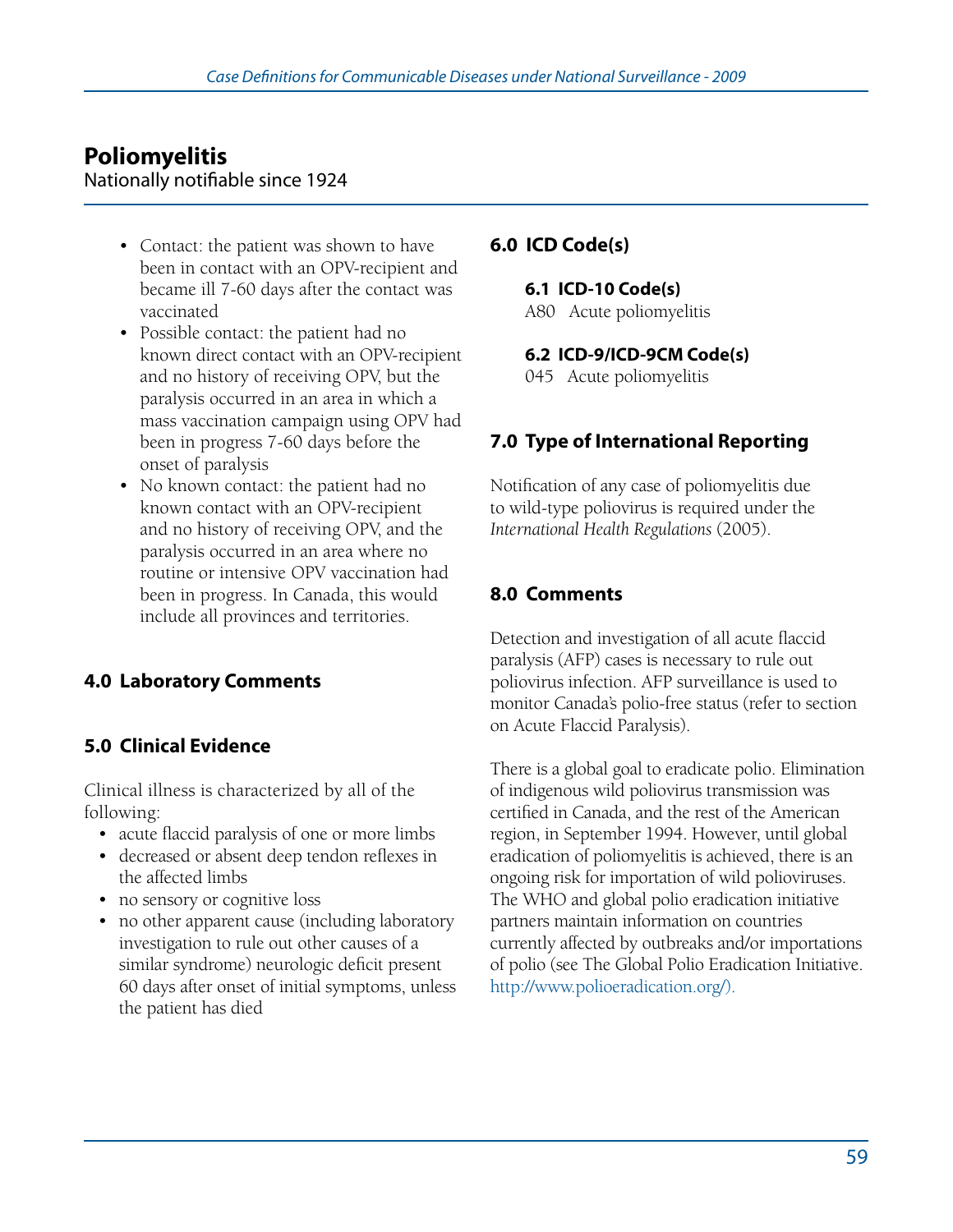# **Poliomyelitis**

Nationally notifiable since 1924

#### **9.0 References**

- 1. *Activities leading to polio elimination. In: Canadian National Report on Immunization, 1996*. CCDR1997;23(S4).
- 2. Pan American Health Organization. *Poliomyelitis Eradication Field Guide*. 3rd edition. Scientific and Technical Publication No. 607. 2006. Retrieved May 2008, from www.paho. org/english/ad/fch/im/fieldguide\_polio.pdf
- 3. The Global Polio Eradication Initiative. Retrieved May 2008, from http://www. polioeradication.org/

### **10.0 Previous Case Definitions**

*Canadian Communicable Disease Surveillance System: disease-specific case definitions and surveillance methods*. Can Dis Wkly Rep 1991;17(S3).

*Case definitions for diseases under national surveillance*. CCDR 2000;26(S3).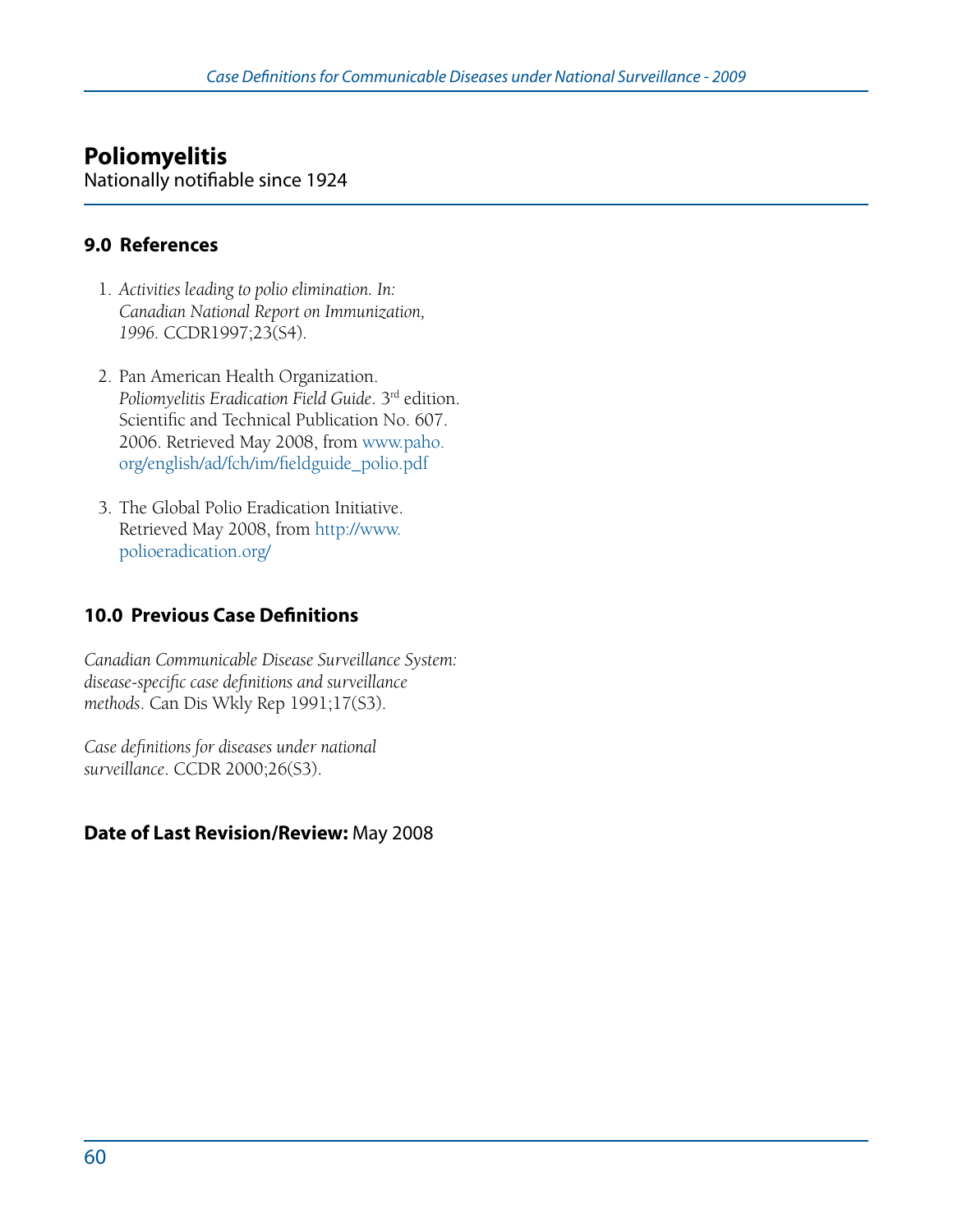# **Varicella (Chickenpox)**

Nationally notifiable since 1924-1959, 1986 onwards

## **1.0 National Notification**

Only *confirmed cases* of disease should be notified.

# **2.0 Type of Surveillance**

Routine case-by-case notification to the federal level

Enhanced active case-by-case notification by paediatric tertiary care hospitals involved in the Immunization Monitoring Program, Active (IMPACT)

## **3.0 Case Classification**

#### **3.1 Confirmed case**

Clinical evidence of illness and laboratory confirmation of infection:

- isolation or direct antigen detection of varicella-zoster virus (VZV) from an appropriate clinical specimen
- OR
- detection of VZV DNA
- OR
- seroconversion or a significant rise (e.g. fourfold or greater) by any standard serologic assay in varicella-zoster IgG titre between acute and convalescent sera

OR

• positive serologic test for varicella-zoster IgM antibody

OR

Clinical evidence of illness in a person with an epidemiologic link to a laboratory-confirmed case of chickenpox or VZV infection

#### **3.2 Probable case**

Clinical evidence of illness in the absence of laboratory confirmation or epidemiologic link to a laboratory confirmed case

## **4.0 Laboratory Comments**

Vaccine and wild-type VZV strains can be differentiated by PCR-based protocol available at the National Microbiology Laboratory.

# **5.0 Clinical Evidence**

Clinical illness is characterized by a rash with rapid evolution of macules to papules, vesicles and crusts; all stages are simultaneously present; lesions are superficial and may appear in crops.

# **6.0 ICD Code(s)**

**6.1 ICD-10 Code(s)**  B01 Varicella

**6.2 ICD-9/ICD-9CM Code(s)** 

052 Chickenpox

# **7.0 Type of International Reporting**

### **8.0 Comments**

Probable case definitions are provided as guidelines to assist with case finding and public health management, and are not for national notification purposes.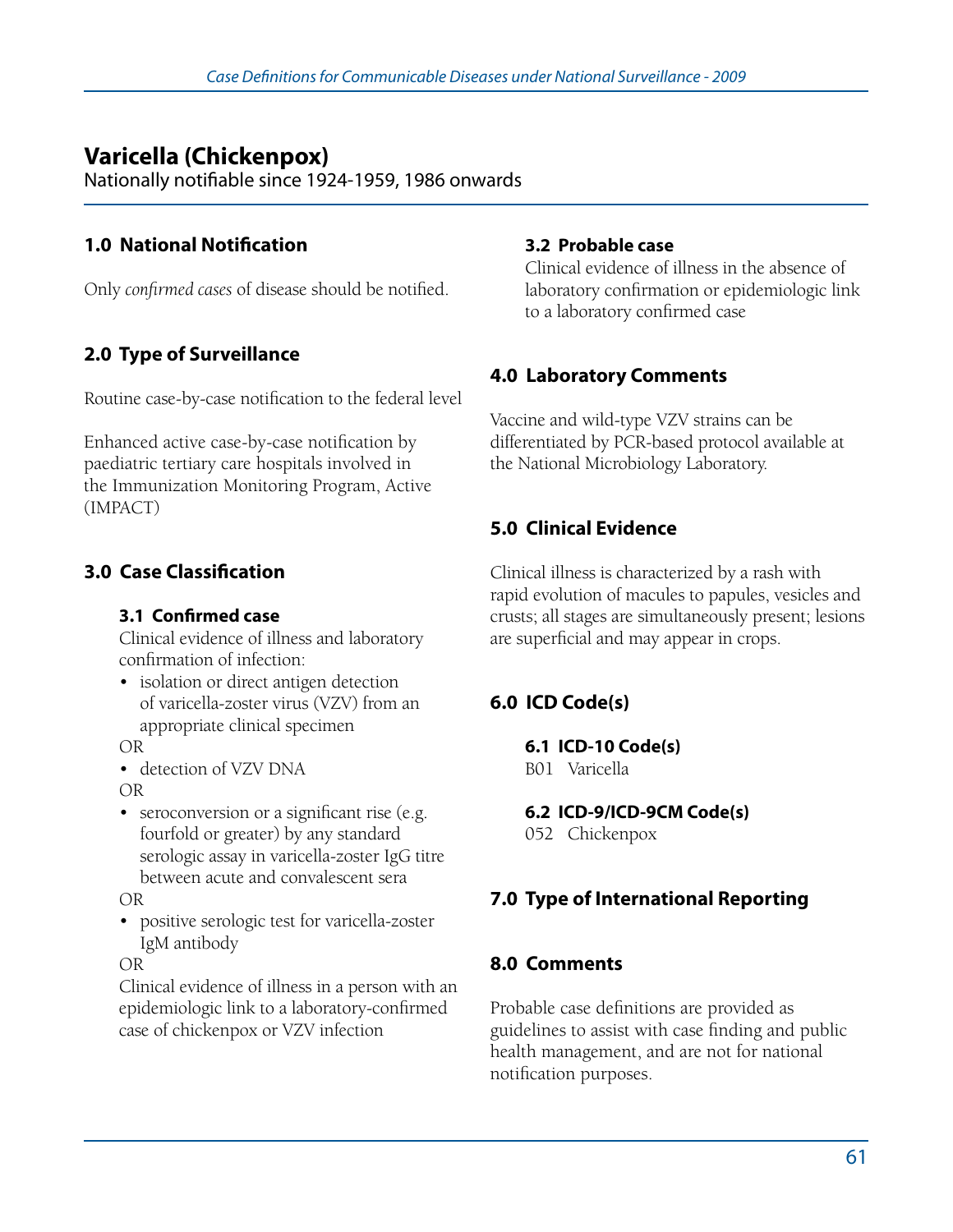# **Varicella (Chickenpox)**

Nationally notifiable since 1924-1959, 1986 onwards

#### **9.0 References**

National Microbiology Laboratory Guide to Services. VZV: *Strain differentiation of extracted DNA samples using real-time PCR methodology.* 2008. Retrieved May 2008, from http://www.nml-lnm. gc.ca/english/guide/guideview.asp?key=15

### **10.0 Previous Case Definitions**

*Canadian Communicable Disease Surveillance System: disease-specific case definitions and surveillance methods*. Can Dis Wkly Rep 1991;17(S3).

*Case definitions for diseases under national surveillance.* CCDR 2000;26(S3).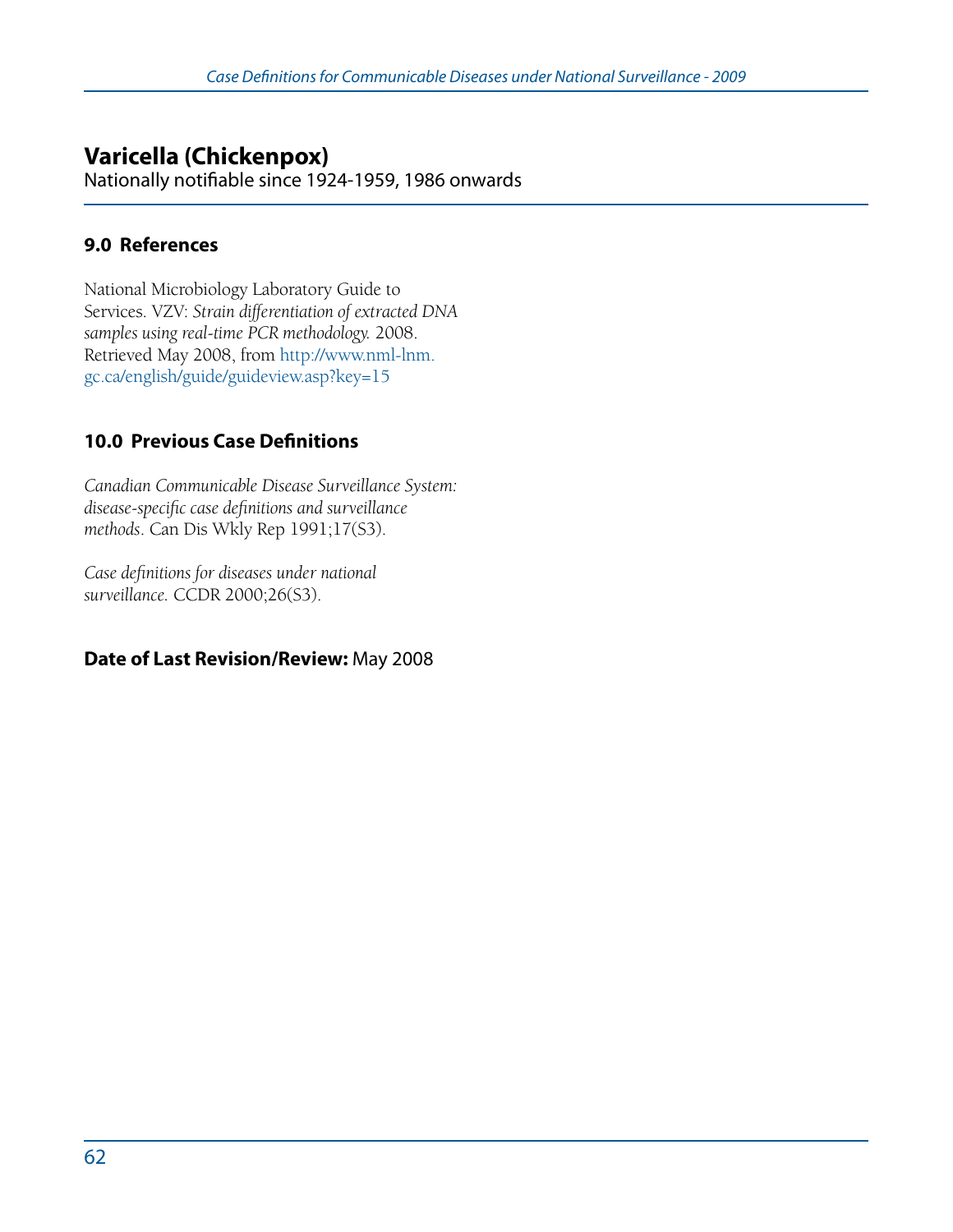# **Diptheria**

Nationally notifiable since 1924

## **1.0 National Reporting**

Only *confirmed cases* of disease should be notified.

# **2.0 Type of Surveillance**

Routine case-by-case notification to the federal level

## **3.0 Case Classification**

#### **3.1 Confirmed case**

Clinical illness (see section 5.0) or systemic manifestations compatible with diphtheria in a person with an upper respiratory tract infection or infection at another site (e.g. wound, cutaneous) PLUS at least one of the following:

- • Laboratory confirmation of infection:
- o isolation of Corynebacterium diphtheriae with confirmation of toxin from an appropriate clinical specimen, including the exudative membrane

#### OR

o isolation of other toxigenic

Corynebacterium species (C. ulcerans or C. pseudotuberculosis) from an appropriate clinical specimen, including the exudative membrane

OR

o histopathologic diagnosis of diphtheria OR

• Epidemiologic link (contact within two weeks prior to onset of symptoms) to a laboratory-confirmed case

### **3.2 Probable case**

Clinical illness in the absence of laboratory confirmation or epidemiologic link to a laboratory-confirmed case

#### **3.3 Suspect case**

Upper respiratory tract infection (nasopharyngitis, laryngitis or tonsillitis) with or without a nasal, tonsillar, pharyngeal and/or laryngeal membrane

## **4.0 Laboratory Comments**

Isolation of Corynebacterium species capable of producing diphtheria toxin (C. diphtheriae, C. ulcerans or C. pseudotuberculosis) should be tested using the modified ELEK assay OR assay for the presence of the diphtheria tox gene, which, if detected, should be tested for expression of diphtheria toxin using the modified ELEK assay

## **5.0 Clinical Evidence**

Clinical illness is characterized as an upper respiratory tract infection (nasopharyngitis, laryngitis or tonsillitis) with or without an adherent nasal, tonsillar, pharyngeal and/or laryngeal membrane, plus at least one of the following:

- gradually increasing stridor
- • cardiac (myocarditis) and/or neurologic involvement (motor and/or sensory palsies) one to six weeks after onset
- death, with no known cause

# **6.0 ICD Code(s)**

### **6.1 ICD-10 Code(s)**

A36 Diphtheria

#### **6.2 ICD-9/ICD-9CM Code(s)**

032 Diphtheria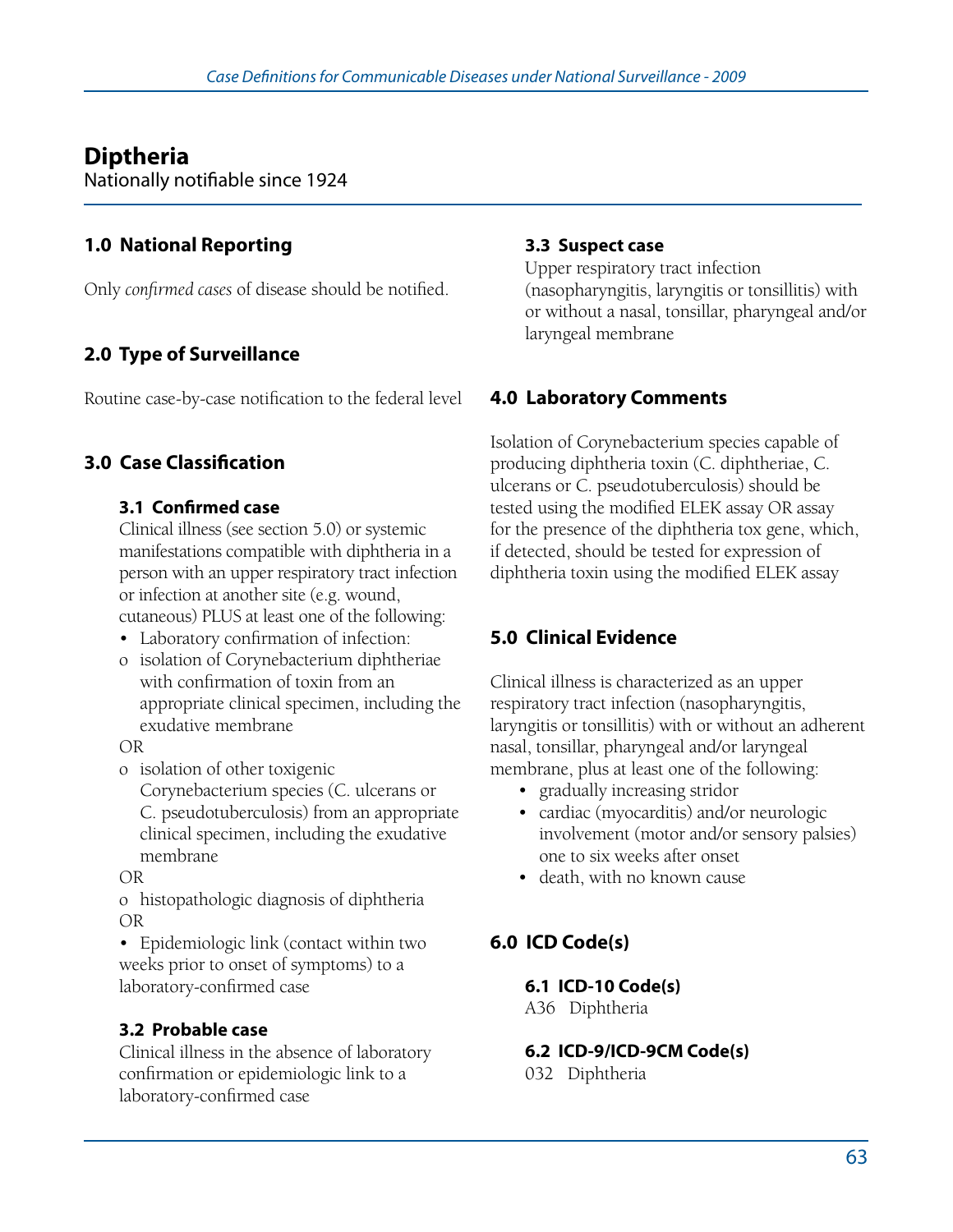# **Diptheria**

Nationally notifiable since 1924

### **7.0 Type of International Reporting –**

N/A

### **8.0 Comments**

Suspect and probable case definitions are provided as guidelines to assist with case finding and public health management, and are not for national notification purposes.

Although rare, other toxigenic *Corynebacterium* species (*C. ulcerans* or *C. pseudotuberculosis*) may cause clinical diphtheria. Cases with clinically compatible illness and isolation of other toxigenic *Corynebacterium* species are nationally notifiable.

Significant, systemic disease is occasionally caused by non-toxigenic strains of these species in specific patient populations.

### **9.0 References**

- 1. Laboratory Centre for Disease Control. *Guidelines for the control of diphtheria in Canada*. CCDR 1998;24(S3).
- 2. De Winter LM, Bernard KA, Romney MG. *Human clinical isolates of Corynebacterium diphtheriae and Corynebacterium ulcerans which do not meet the criteria for notifiable diphtheria in Canada 1999-2003*. J Clin Microbiol 2005;43:3447-9.
- 3. Romney MG, Roscoe DL, Bernard K, Lai S, Efstratiou A, Clarke AM. *Emergence of an invasive clone of non-toxigenic Corynebacterium*

*diphtheriae in Vancouver's urban poor*. J Clin Microbiol 2006;44:1625-9.

### **10.0 Previous Case Definitions**

*Canadian Communicable Disease Surveillance System: disease-specific case definitions and surveillance methods*. Can Dis Wkly Rep 1991;17(S3).

*Case definitions for diseases under national surveillance*. CCDR 2000;26(S3).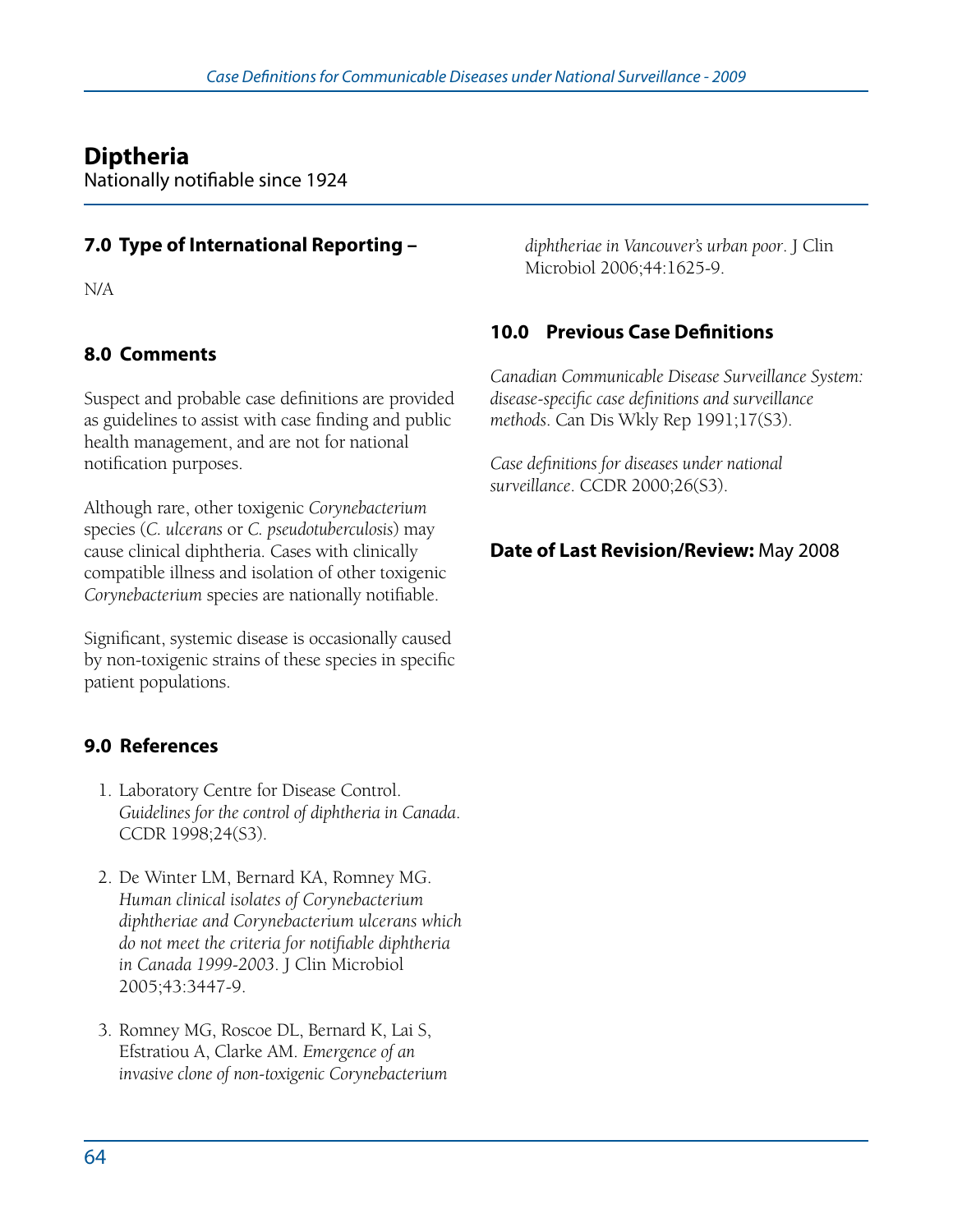# *Haemophilus influenza* **Serotype b, Invasive Disease**

Nationally notifiable since 1979

# **1.0 National Notification**

Only confirmed cases of disease should be notified.

# **2.0 Type of Surveillance**

Routine case-by-case notification to the federal level

Enhanced case-by-case notification to International Circumpolar Surveillance in participating Northern regions

Enhanced, active case-by-case notification by paediatric tertiary care hospitals involved in the Immunization Monitoring Program, Active (IMPACT)

# **3.0 Case Classification**

#### **3.1 Confirmed case**

Clinical evidence of invasive disease(see section 5.0) with laboratory confirmation of infection:

• isolation of *H. influenzae* (serotype b) (Hib) from a normally sterile site

OR

• isolation of *H. influenzae* (serotype b) from the epiglottis in a person with epiglottitis

### **3.2 Probable case**

Clinical evidence of invasive disease with laboratory evidence of infection:

• demonstration of *H. influenzae* type b antigen in cerebrospinal fluid

OR

• demonstration of *H. influenzae* DNA in a normally sterile site

OR

• Buccal cellulitis or epiglottitis in a child  $< 5$  years of age with no other causative organisms isolated

# **4.0 Laboratory Comments**

Detection of *H. influenzae* DNA is considered probable, not confirmed, because Hib may be present in a non-pathogenic role and thus, depending on the site, may NOT reflect the actual pathogen. Additionally, detection of *H. influenzae* DNA in a sterile site does NOT indicate that it is type b, since this test does not differentiate between serotypes.

# **5.0 Clinical Evidence**

Clinical illness associated with invasive disease due to *H. influenzae* includes meningitis, bacteraemia, epiglottitis, pneumonia, pericarditis, septic arthritis and empyema.

# **6.0 ICD Code(s)**

Note: ICD codes do not differentiate between b and non-b serotypes

### **6.1 ICD-10 Code(s)**

- A41.3 Septicaemia due to *Haemophilus influenzae*
- A49.2 *H. influenzae* infection, unspecified site
- B96.3 *H. influenzae* as cause of disease classified elsewhere
- G00.0 Meningitis due to *Haemophilus influenzae*
- J05.1 Acute epiglottitis
- J14 Pneumonia due to *Haemophilus influenzae*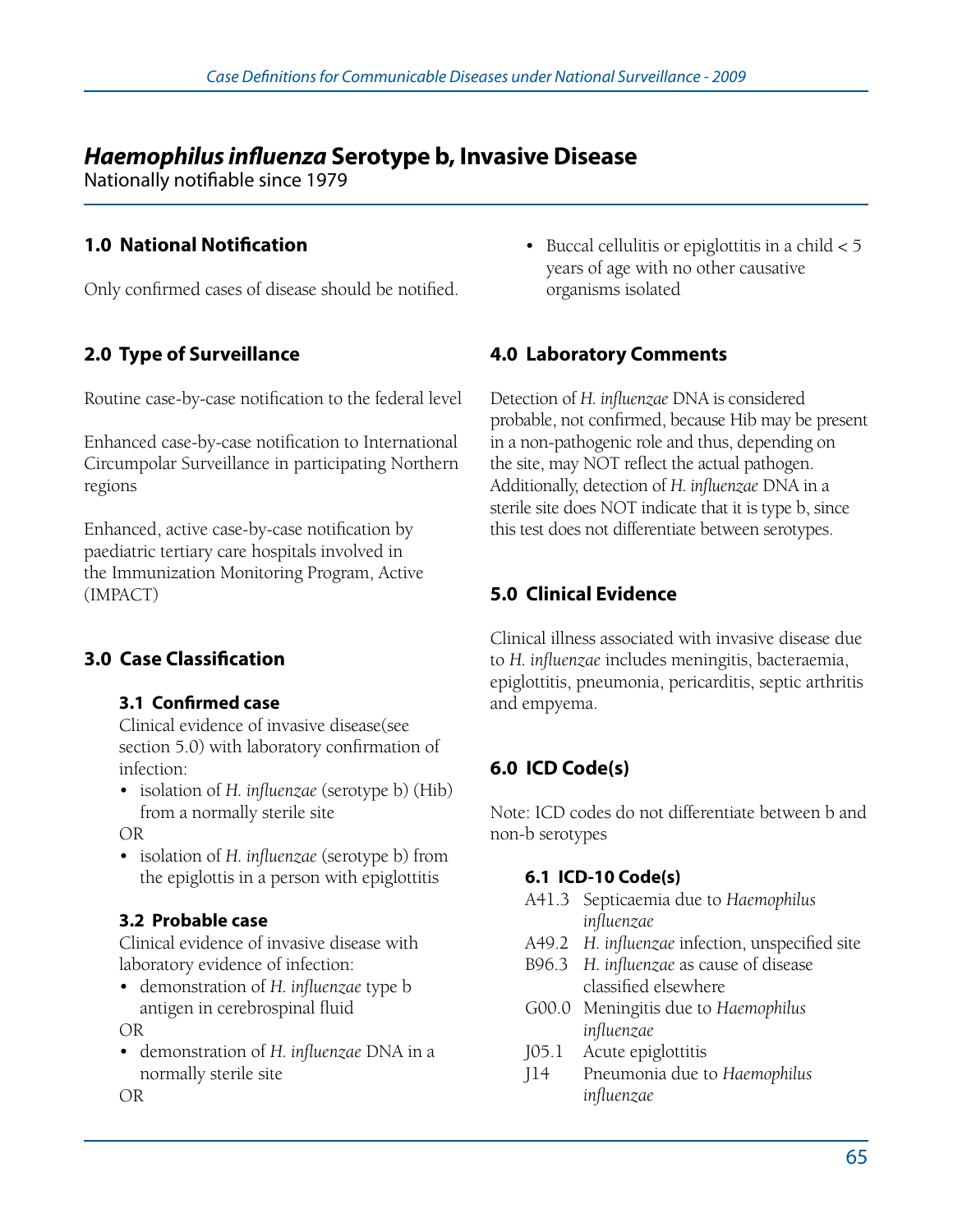# *Haemophilus influenza* **Serotype b, Invasive Disease**

Nationally notifiable since 1979

P23.6 Congenital pneumonia due to *Haemophilus influenzae*

#### **6.2 ICD-9/ICD-9CM Code(s)**

- 038.41 Septicaemia due to *Haemophilus influenzae*
- 041.5 *H. influenzae* infection of unspecified site and in conditions classified elsewhere
- 320.0 Meningitis due to *Haemophilus influenzae*
- 464.3 Acute epiglottitis
- 482.2 Pneumonia due to *Haemophilus influenzae*

# **7.0 Type of International Reporting**

## **8.0 Comments**

Probable case definitions are provided as guidelines to assist with case finding and public health management, and are not for national notification purposes.

Between 1979 and 1985, only *H. influenzae* type b (Hib) meningitis was nationally notifiable. Beginning in 1986, all invasive forms of *H. influenzae* type b disease were nationally notifiable. Current vaccination programs only provide protection against Hib.

Although rare, increasingly non-b serotypes of *H. influenzae* have been found to cause invasive disease in Canada. Cases with clinically compatible illness and isolation of non-b serotypes of *H. influenzae* are also nationally notifiable (see *Haemophilus influenzae* non-b, Invasive Disease).

## **9.0 References**

## **10.0 Previous Case Definitions**

*Canadian Communicable Disease Surveillance System: disease-specific case definitions and surveillance methods.* Can Dis Wkly Rep 1991;17(S3).

*Case definitions for diseases under national surveillance*. CCDR 2000;26(S3).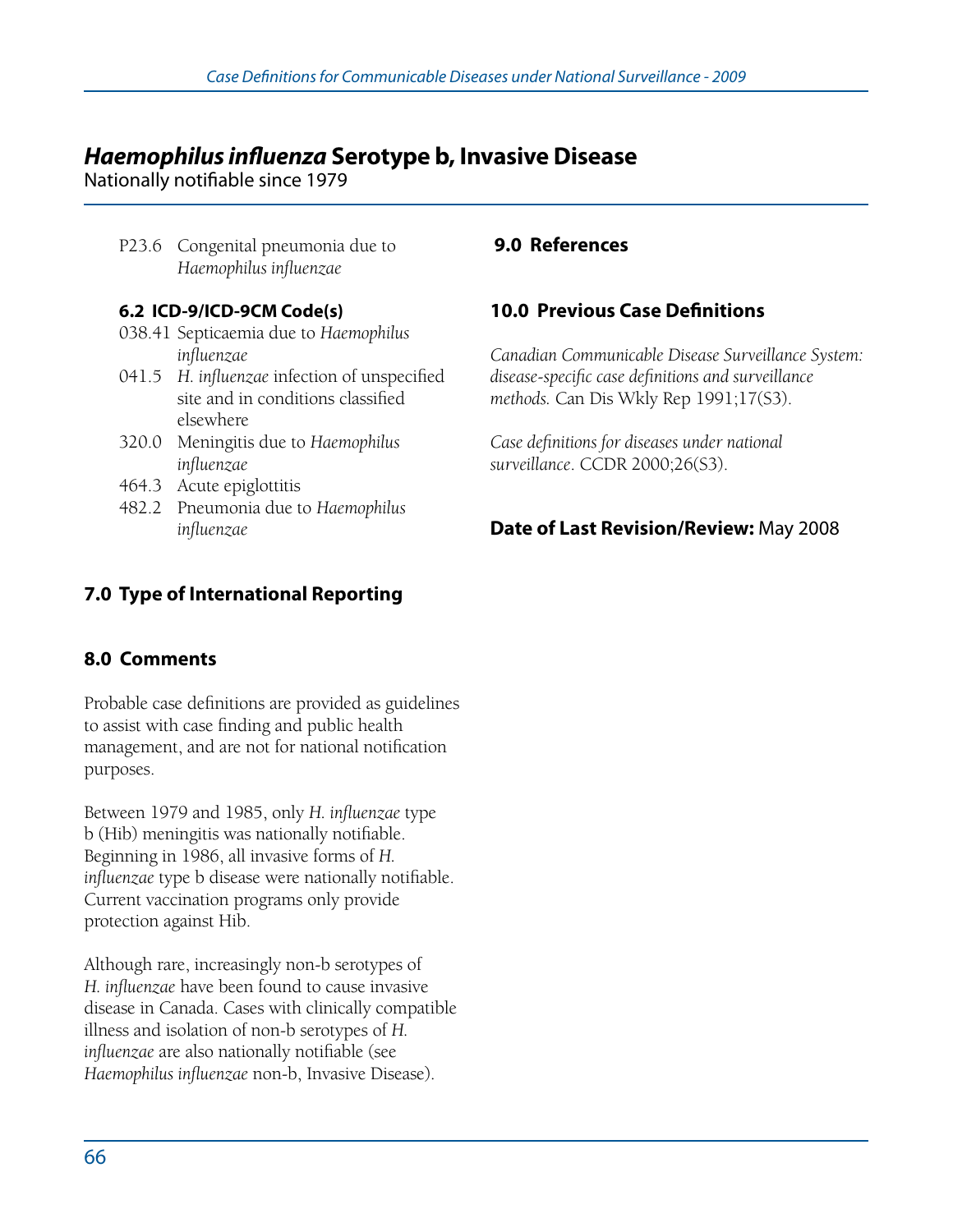# *Haemophilus influenza* **non-b, Invasive Disease**

Nationally notifiable since 2007

### **1.0 National Notification**

Only *confirmed cases* of disease\* should be notified.

## **2.0 Type of Surveillance**

Routine case-by-case notification to the federal level

Enhanced case-by-case notification to International Circumpolar Surveillance in participating Northern regions

Enhanced, active case-by-case notification by paediatric tertiary care hospitals involved in the Immunization Monitoring Program, Active (IMPACT)

### **3.0 Case Classification**

#### **3.1 Confirmed case**

Clinical evidence of invasive disease (see section 5.0) with laboratory confirmation of infection:

• isolation of *H. influenzae* (serotypes a, c, d, e, f, undifferentiated and non-typeable isolates) from a normally sterile site

OR

• isolation of *H. influenzae* (serotypes a, c, d, e, f, undifferentiated and non-typeable isolates) from the epiglottis in a person with epiglottitis

### **4.0 Laboratory Comments**

#### **5.0 Clinical Evidence**

Clinical illness associated with invasive disease due to *H. influenzae* includes meningitis, bacteremia, epiglottitis, pneumonia, pericarditis, septic arthritis and empyema.

# **6.0 ICD Code(s)**

Note: ICD codes do not differentiate between b and non-b serotypes

#### **6.1 ICD-10 Code(s)**

- A41.3 Septicaemia due to *Haemophilus influenzae*
- A49.2 *H. influenzae* infection, unspecified site
- B96.3 *H. influenzae* as cause of disease classified elsewhere
- G00.0 Meningitis due to *Haemophilus influenzae*
- J05.1 Acute epiglottitis
- J14 Pneumonia due to *Haemophilus influenzae*
- P23.6 Congenital pneumonia due to *Haemophilus influenzae*

#### **6.2 ICD-9/ICD-9CM Code(s)**

- 038.41 Septicaemia due to *Haemophilus influenzae*
- 041.5 *H. influenzae* infection of unspecified site and in conditions classified elsewhere
- 320.0 Meningitis due to *Haemophilus influenzae*
- 464.3 Acute epiglottitis
- 482.2 Pneumonia due to *Haemophilus influenzae*

<sup>\*</sup> *Haemophilus influenzae* non-b invasive disease includes serotypes a, c, d, e, f, undifferentiated and non-typeable isolates.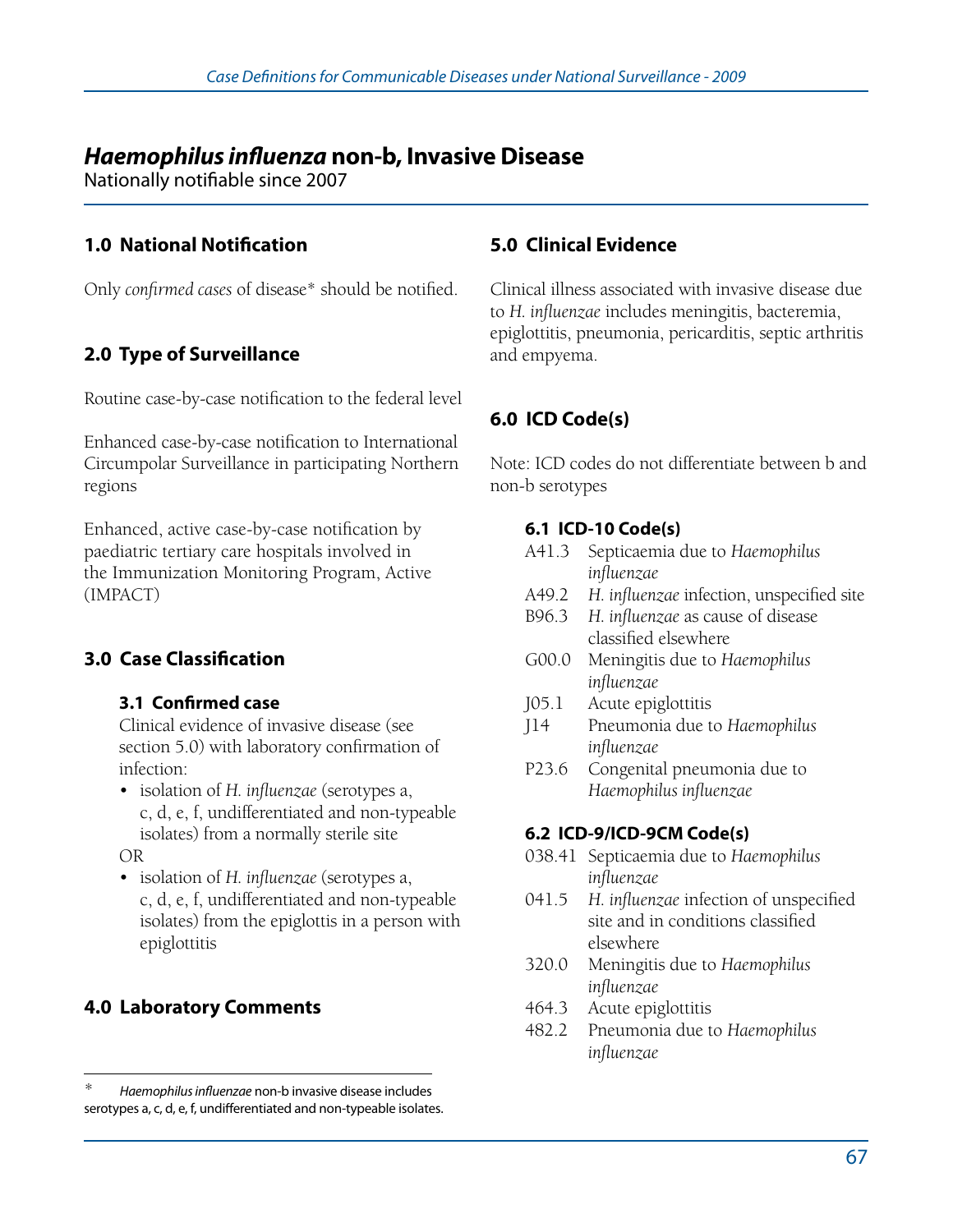# *Haemophilus influenza* **non-b, Invasive Disease**

Nationally notifiable since 2007

### **7.0 Type of International Reporting**

#### **8.0 Comments**

See *Haemophilus influenzae* serotype b, Invasive Disease.

#### **9.0 References**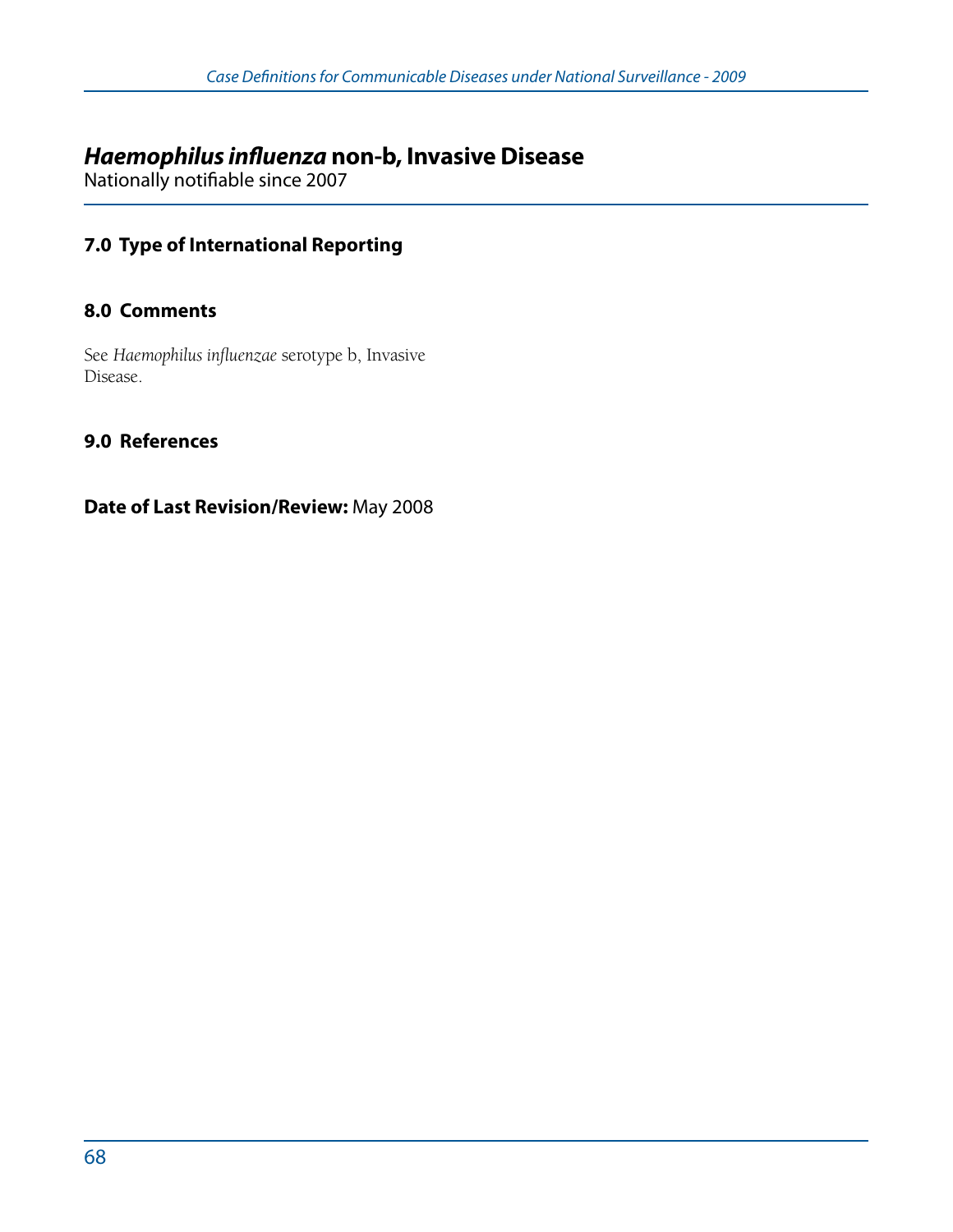# **Hepatitis B**

Nationally notifiable since 1969

# **1.0 National Notification**

The following cases of disease should be notified:

- • Confirmed acute
- Although it is recognized that chronic hepatitis B infections are not reportable in all provinces and territories, where possible, chronic and unspecified infections should be notified to the national level.

# **2.0 Type of Surveillance**

Routine case-by-case notification to the federal level

# **3.0 Case Classification**

#### **3.1 Acute case**

#### **3.1.1 Confirmed case**

• Hepatitis B surface antigen (HBsAg) and immunoglobulin M antibody to hepatitis B core antigen (anti-HBcIgM) positive in the context of a compatible clinical history or probable exposure

OR

• Clearance of HBsAg in a person who was documented to be HBsAg positive within the last six months in the context of a compatible clinical history or probable exposure

#### **3.1.2 Probable case**

Acute clinical illness in a person who is epidemiologically linked to a confirmed case

#### **3.2 Chronic carrier**

#### **3.2.1 Confirmed case**

- HBsAg positive for more than 6 months OR
- Detection of HBsAg in the documented absence of anti-HBc-IgM

OR

• Detection of HBV DNA for more than 6 months

# **3.3 Unspecified**

# **3.3.1 Confirmed case**

• Does not fit the criteria for either 3.1 or 3.2 above

AND

• HBsAg positive

OR

• Detection of HBV DNA

# **4.0 Laboratory Comments**

Occult HBV infection is characterized by a positive HBV DNA and presence of anti-HBc alone or anti-HBc and anti-HBs in the absence of HBsAg.

Further isolate characterization is indicated for epidemiologic public health and control purposes.

# **5.0 Clinical Evidence**

Acute clinical illness is characterized by a discrete onset of symptoms and jaundice or elevated serum aminotransferase levels. Chronic infections may present with disease flares with similar symptoms and signs.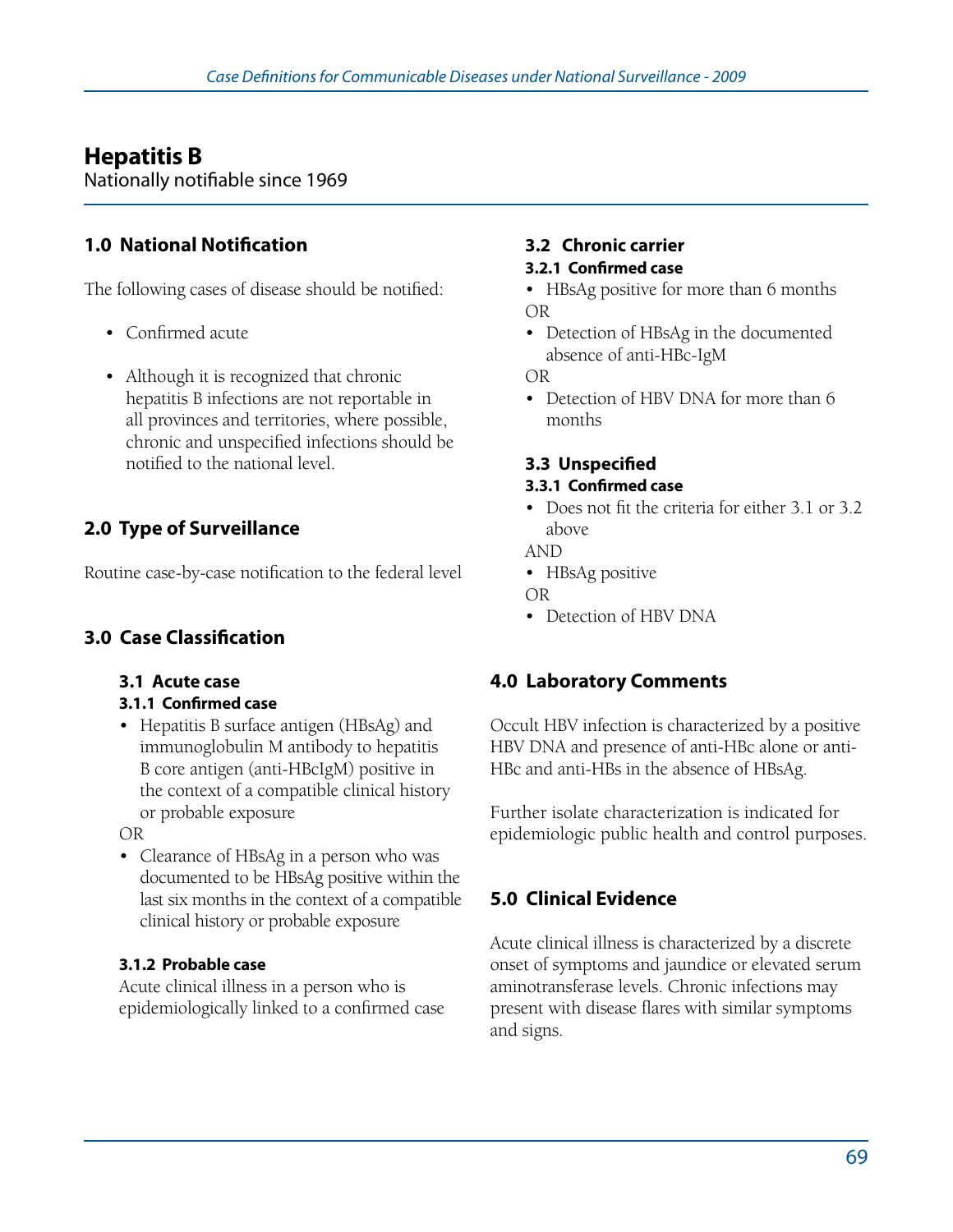# **Hepatitis B**

Nationally notifiable since 1969

# **6.0 ICD Code(s)**

#### **6.1 ICD-10 Code(s)**

- B16 Acute hepatitis B
- B16.0 Acute hepatitis B with delta-agent (coinfection) with hepatic coma
- B16.1 Acute hepatitis B with delta-agent (coinfection) without hepatic coma
- B16.2 Acute hepatitis B without delta-agent with hepatic coma
- B16.9 Acute hepatitis B without delta-agent and without hepatic coma Hepatitis B (acute)(viral) NOS
- B18.0, Chronic viral hepatitis B with delta-agent
- B18.1 Chronic viral hepatitis B without delta-agent

#### **6.2 ICD-9 Code(s)**

- 070.30 Hepatitis B (acute)
- 070.20 Hepatitis B (acute) with hepatic coma
- 070.21/31 Hepatitis B (acute) with hepatitis delta
- V02.61 Hepatitis B (carrier status)
- 070.32 Hepatitis B (chronic )
- 070.22 Hepatitis B (chronic ) with hepatic coma
- 070.23 Hepatitis B (chronic ) with hepatitis delta

# **7.0 Type of International Reporting**

None

### **8.0 Comments**

#### **9.0 References**

*Case definitions for diseases under national surveillance*. CCDR 2000;26(S3). Retrieved May 2008, from http://www.phac-aspc.gc.ca/publicat/ ccdr-rmtc/00vol26/26s3/index.html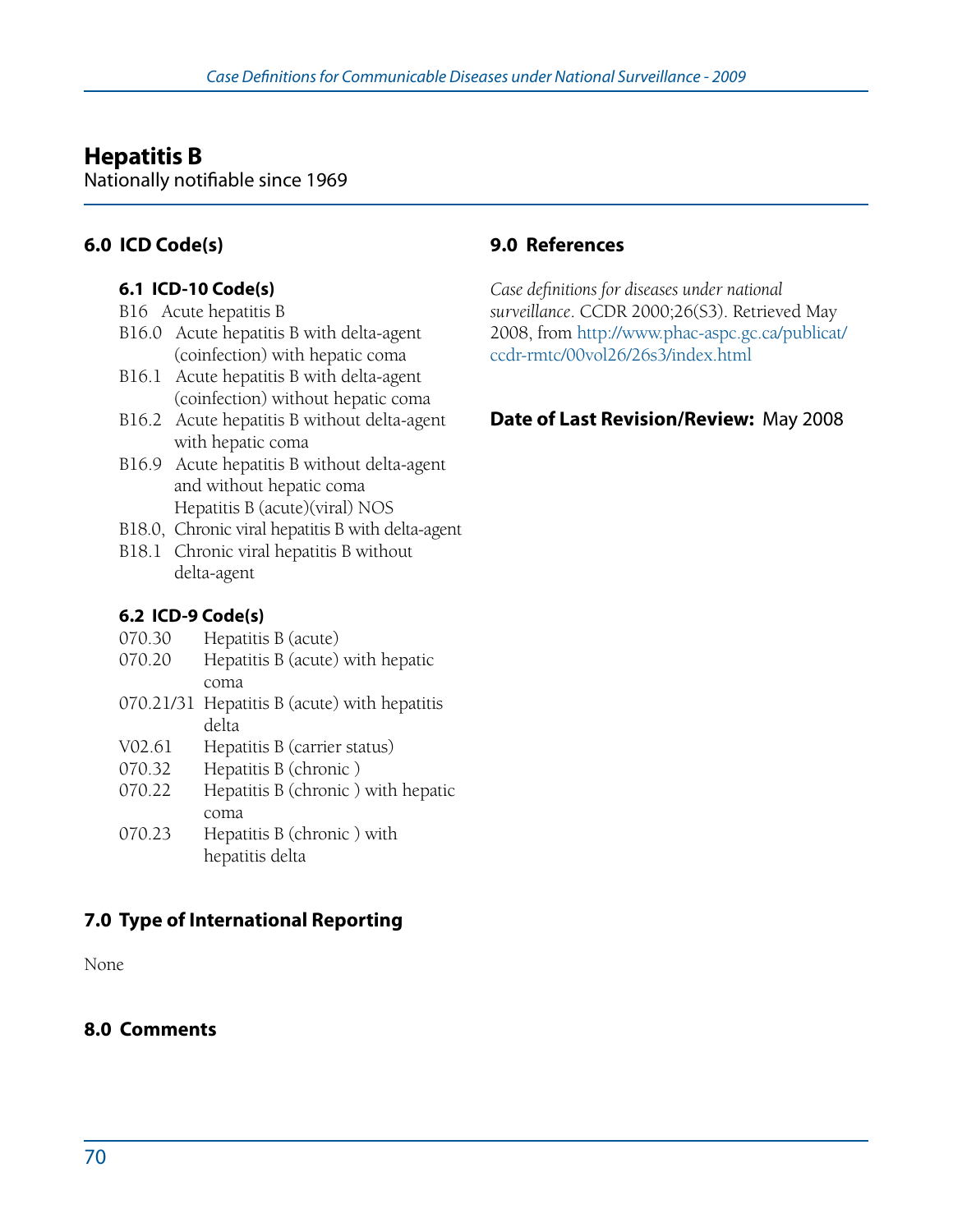# **Measles**

Nationally notifiable since 1924

# **1.0 National Notification**

Only *confirmed cases* of disease should be notified.

# **2.0 Type of Surveillance**

Active, weekly case-by-case notification (including zero-notification) by provincial and territorial ministries of health to the Canadian Measles/ Rubella Surveillance System (CMRSS).

# **3.0 Case Classification**

#### **3.1 Confirmed case**

Laboratory confirmation of infection in the absence of recent immunization (see section 5.0) with measles-containing vaccine:

• isolation of measles virus from an appropriate clinical specimen

OR

• detection of measles virus RNA OR

• seroconversion or a significant (e.g. fourfold or greater) rise in measles IgG titre by any standard serologic assay between acute and convalescent sera

OR

• positive serologic test for measles IgM antibody using a recommended assay (see section 4.0) in a person who is either epidemiologically linked to a laboratory- confirmed case or has recently travelled to an area of known measles activity

OR

Clinical illness (see section 5.0) in a person with an epidemiologic link to a laboratoryconfirmed case

#### **3.2 Probable case**

Clinical illness

- in the absence of appropriate laboratory tests OR
- in the absence of an epidemiologic link to a laboratory-confirmed case

OR

• in a person who has recently travelled to an area of known measles activity

### **4.0 Laboratory Comments**

IgM serology has the potential for false-positive findings. If the clinical presentation is inconsistent with a diagnosis of measles or in the absence of recent travel/exposure history, IgM results must be confirmed by the other listed confirmatory methods.

Most acute measles cases develop IgM after 3 days post rash onset. Therefore, a suspected measles case in which serum collected **≤** 3 days after rash onset initially tests IgM negative should have a second serum specimen collected > 3 days after onset for retesting for IgM.

Further strain characterization is indicated for epidemiologic, public health and control purposes.

# **5.0 Clinical Evidence**

The most frequent reaction to measles-mumpsrubella (MMR) immunization is malaise and fever (with or without rash) occurring 7-12 days after immunization. However, this should be determined for each case, as these reactions and the time frame can vary (*Canadian Immunization*  Guide, 7<sup>th</sup> edition).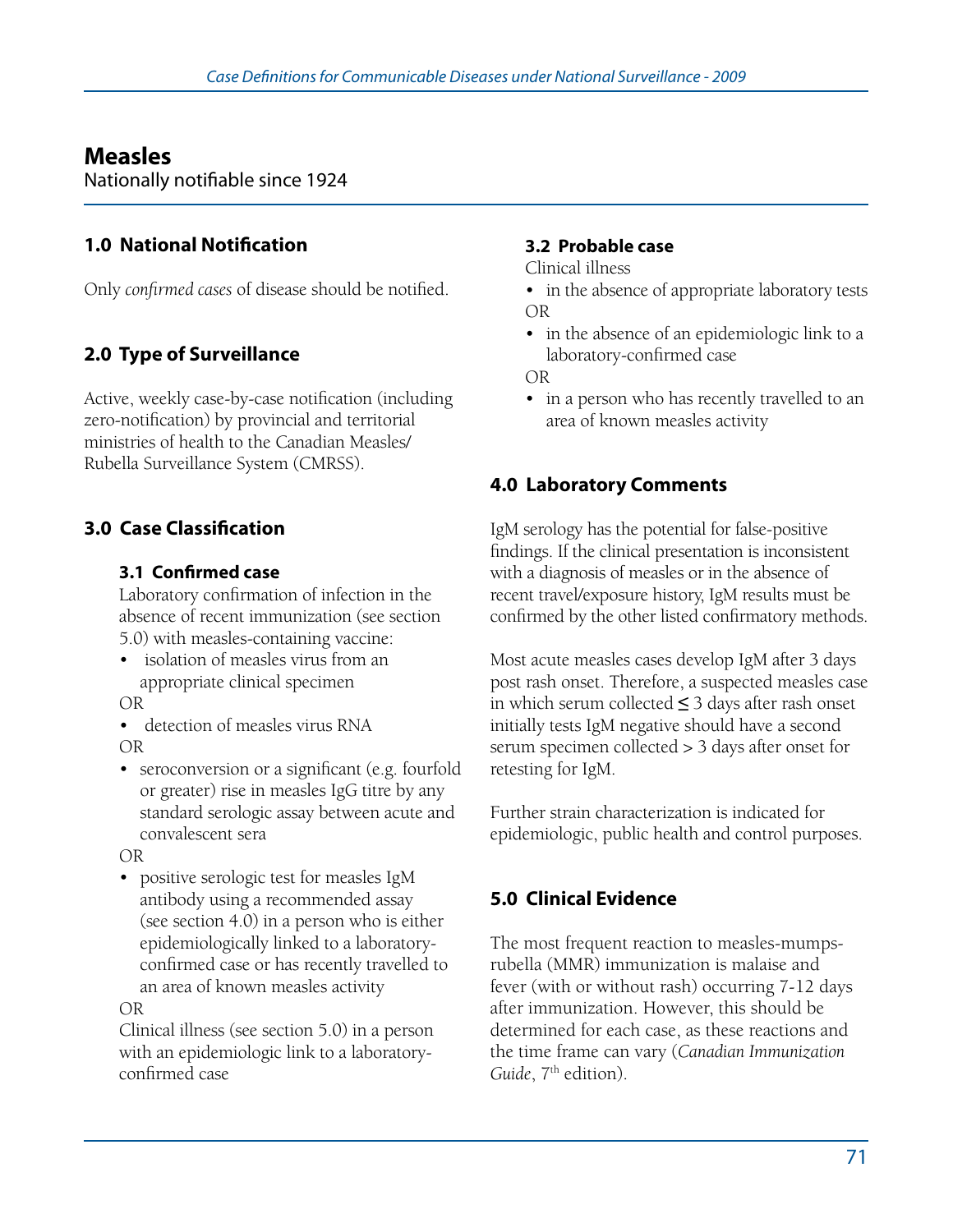# **Measles**

Nationally notifiable since 1924

Clinical illness is characterized by all of the following features:

- fever of 38.3° C or greater
- cough, coryza or conjunctivitis
- generalized maculopapular rash for at least 3 days

# **6.0 ICD Code(s)**

**6.1 ICD-10 Code(s)** 

B05 Measles

**6.2 ICD-9/ICD-9CM Code(s)** 

055 Measles

# **7.0 Type of International Reporting**

Weekly reporting of confirmed cases to the Pan American Health Organization, in accordance with the 1994 goal of measles elimination from the Western Hemisphere.

# **8.0 Comments**

Probable case definitions are provided as guidelines to assist with case finding and public health management, and are not for national notification purposes.

The case definitions for measles provided in this document are for routine surveillance purposes. Readers are referred to the document *Measles surveillance: guidelines for laboratory support* for further information on laboratory issues and the role of laboratories and public health in sporadic cases and outbreaks (http://www.phac-aspc.gc.ca/ publicat/ccdr-rmtc/98vol24/dr2405ea.html).

Active weekly surveillance began in 1998. All cases are reviewed by the Immunization and Respiratory Infections Division (Public Health Agency of Canada) for classification before being added to the national database.

### **9.0 References**

*Measles surveillance: guidelines for laboratory support*. CCDR 1999;25(24).

Pan American Health Organization. *Measles Elimination Field Guide*. 2nd edition. Scientific and Technical Publication No. 605. Retrieved May 2008, from http://www.paho.org/english/ad/fch/im/ fieldguide\_measles.pdf

# **10.0 Previous Case Definitions**

*Canadian Communicable Disease Surveillance System: disease-specific case definitions and surveillance methods*. Can Dis Wkly Rep 1991;17(S3).

*Case definitions for diseases under national surveillance*. CCDR 2000;26(S3).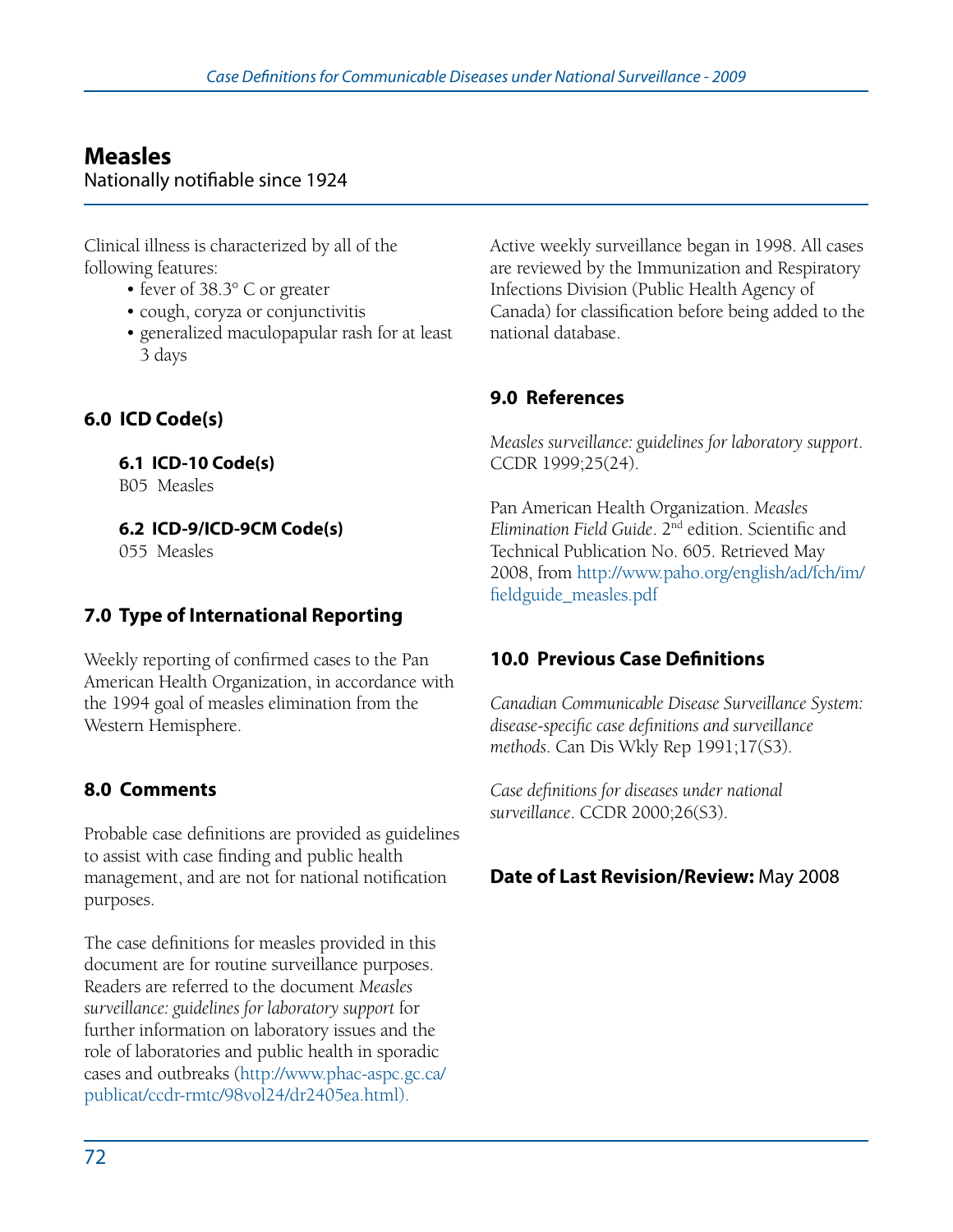# **Mumps**

Nationally notifiable since 1924-1959, 1986 onwards

### **1.0 National Notification**

Only *confirmed cases* of disease should be notified.

# **2.0 Type of Surveillance**

Routine case-by-case notification to the federal level.

### **3.0 Case Classification**

#### **3.1 Confirmed case**

Clinical illness (see section 5.0) and laboratory confirmation of infection in the absence of recent immunization (see section 5.0) with mumps-containing vaccine:

• isolation of mumps virus from an appropriate clinical specimen

OR

- detection of mumps virus RNA OR
- seroconversion or a significant rise (e.g. fourfold or greater) in mumps IgG titre by any standard serologic assay between acute and convalescent sera

OR

• positive serologic test for mumps IgM antibody (see section 4.0) in a person who is either epidemiologically linked to a laboratory-confirmed case or has recently travelled to an area of known mumps activity OR

Clinical illness in a person with an epidemiologic link to a laboratory-confirmed case

### **3.2 Probable case**

Clinical illness

• in the absence of appropriate laboratory tests

OR 

• in the absence of an epidemiologic link to a laboratory-confirmed case.

# **4.0 Laboratory Comments**

IgM serology has the potential for false-positive findings. If the clinical presentation is inconsistent with a diagnosis of mumps or in the absence of recent travel/exposure history, IgM results must be confirmed by the other listed confirmatory methods.

Further strain characterization is indicated for epidemiologic, public health and control purposes.

# **5.0 Clinical Evidence**

Clinical illness is characterized by acute onset of unilateral or bilateral tender, self-limited swelling of the parotid or other salivary gland, lasting > 2 days, and without other apparent cause.

The most frequent reaction to measles-mumpsrubella (MMR) immunization is malaise and fever (with or without rash) occurring 7-12 days after immunization. Parotitis has occasionally occurred after immunization. However, this should be determined for each case, as these reactions and the time frame can vary (*Canadian Immunization Guide*, 7th edition).

A laboratory-confirmed case may not exhibit clinical illness, as up to 30% of cases are asymptomatic.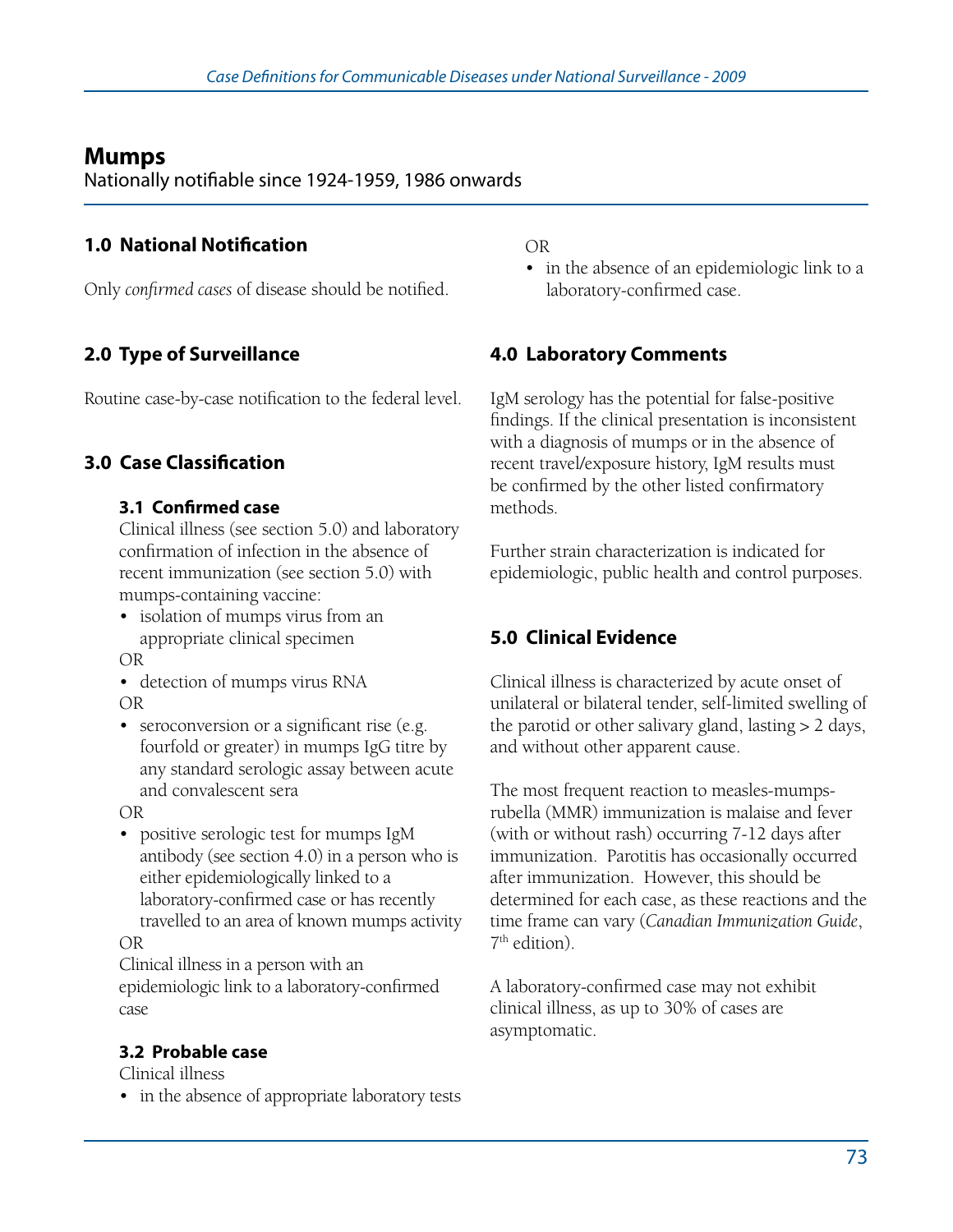# **Mumps**

Nationally notifiable since 1924-1959, 1986 onwards

#### **6.0 ICD Code(s)**

**6.1 ICD-10 Code(s)**  B26 Mumps

**6.2 ICD-9/ICD-9CM Code(s)**  072 Mumps

### **10.0 Previous Case Definitions**

*Canadian Communicable Disease Surveillance System: disease-specific case definitions and surveillance methods*. Can Dis Wkly Rep 1991;17(S3).

*Case definitions for diseases under national surveillance*. CCDR 2000;26(S3).

### **7.0 Type of International Reporting**

N/A

#### **8.0 Comments**

The case definitions for mumps provided in this document are for routine surveillance purposes. Probable case definitions are provided as guidelines to assist with case finding and public health management, and are not for national notification purposes. Readers are referred to the document *Laboratory Guidelines for the Diagnosis of Mumps (2007)* for further information on the collection, transport, laboratory testing and laboratory test interpretation of specimens suspected of mumps. (http://www.phac-aspc.gc.ca/mumps-oreillons/profeng.php#labtest)

### **9.0 References**

Public Health Agency of Canada. *Laboratory Guidelines for the Diagnosis of Mumps*. 2007. Retrieved May 2008, from http://www.nml-lnm. gc.ca/guide/docs/Mumps\_Lab\_\_guide.pdf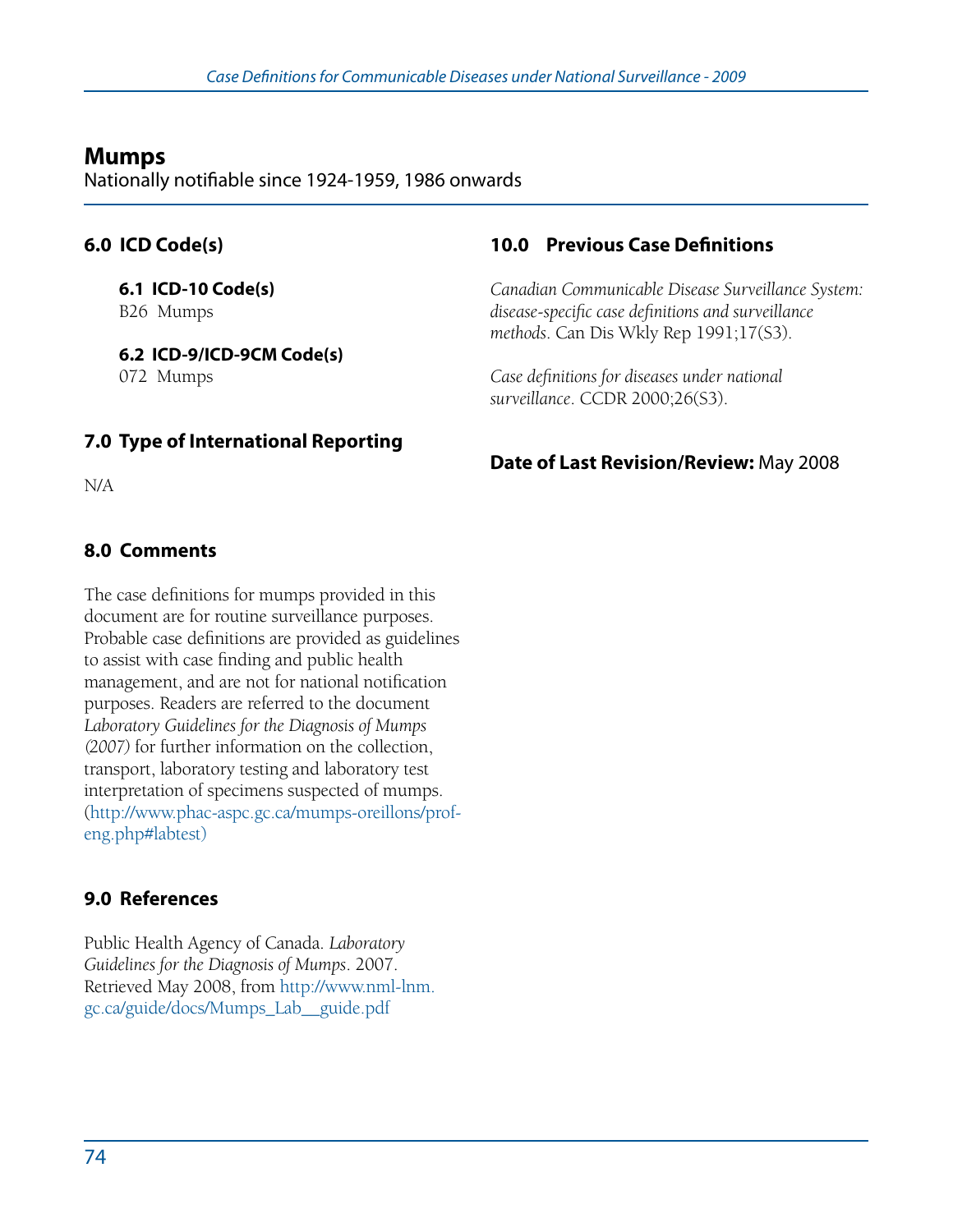# **Pertussis**

Nationally notifiable since 1924

### **1.0 National Notification**

Only *confirmed cases* of disease should be notified.

# **2.0 Type of Surveillance**

Routine case-by-case notification to the federal level

Enhanced, active case-by-case notification by paediatric tertiary care hospitals involved in the Immunization Monitoring Program, Active (IMPACT)

# **3.0 Case Classification**

#### **3.1 Confirmed case**

Laboratory confirmation of infection:

• isolation of *Bordetella pertussis* from an appropriate clinical specimen

OR

- • detection of *B. pertussis* DNA from an appropriate clinical specimen **AND** one or more of the following:
- o cough lasting 2 weeks or longer
- o paroxysmal cough of any duration
- o cough with inspiratory "whoop"
- o cough ending in vomiting or gagging, or associated with apnea

#### OR

Epidemiologic link to a laboratory-confirmed case **AND** one or more of the following for which there is no other known cause:

- o paroxysmal cough of any duration
- o cough with inspiratory "whoop"
- o cough ending in vomiting or gagging, or associated with apnea

#### **3.2 Probable case**

Cough lasting 2 weeks or longer in the absence of appropriate laboratory tests and not epidemiologically linked to a laboratoryconfirmed case **AND** one or more of the following, with no other known cause:

- paroxysmal cough of any duration
- cough with inspiratory "whoop"
- • cough ending in vomiting or gagging, or associated with apnea

#### **3.3 Suspect case**

One or more of the following, with no other known cause:

- paroxysmal cough of any duration
- cough with inspiratory "whoop"
- • cough ending in vomiting or gagging, or associated with apnea

# **4.0 Laboratory Comments**

### **5.0 Clinical Evidence**

### **6.0 ICD Code(s)**

#### **6.1 ICD-10 Code(s)**

A37 Whooping cough (pertussis)

### **6.2 ICD-9/ICD-9CM Code(s)**

033 Whooping cough (pertussis)

# **7.0 Type of International Reporting**

N/A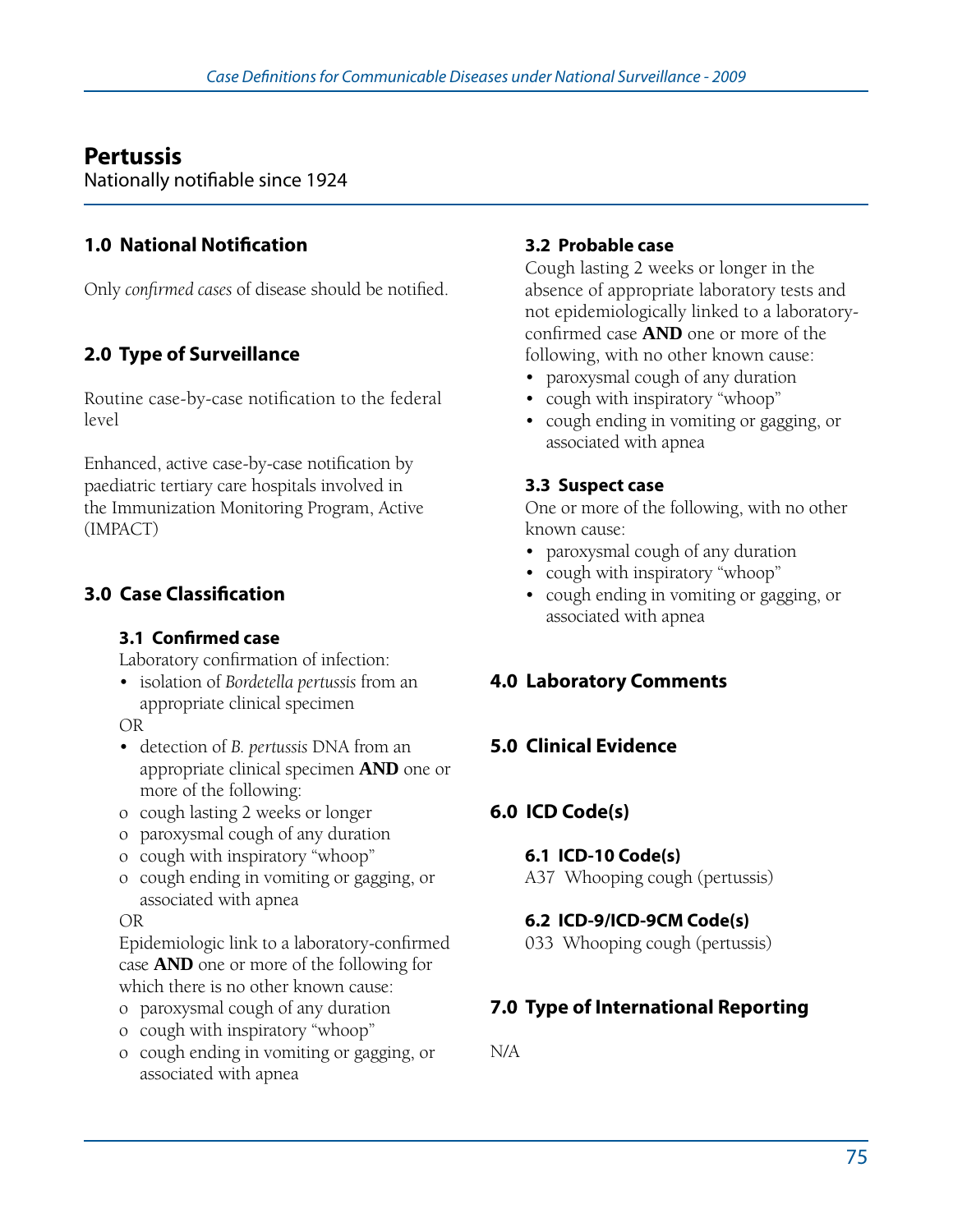# **Pertussis**

Nationally notifiable since 1924

### **8.0 Comments**

Probable and suspect case definitions are provided as guidelines to assist with case finding and public health management, and are not for national notification purposes.

Laboratory test results should be interpreted in the context of the clinical presentation of the patient.

Detection of *B. pertussis* by culture has a limited/ low sensitivity and high specificity. This may result in under-reporting of cases.

### **9.0 References**

*Health Canada. National Consensus Conference on Pertussis.* CCDR 2003;29(S3):1-39.

*Public Health Agency of Canada. Proceedings of the National Microbiology Laboratory Pertussis Workshop.* CCDR 2006;32(S4):1-22.

# **10.0 Previous Case Definitions**

*Canadian Communicable Disease Surveillance System: disease-specific case definitions and surveillance methods.* Can Dis Wkly Rep 1991;17(S3).

*Case definitions for diseases under national surveillance*. CCDR 2000;26(S3).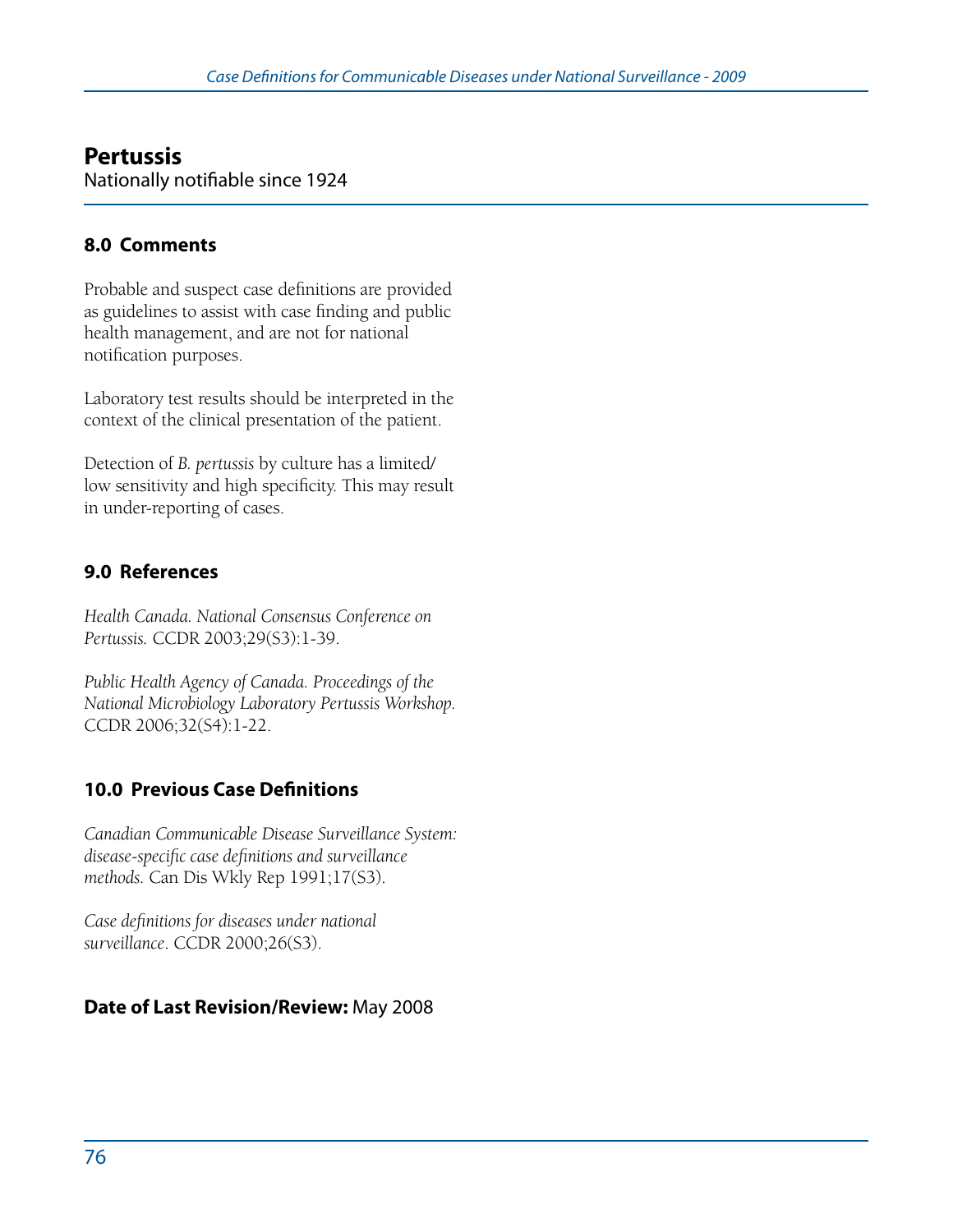# **Rubella**

Nationally notifiable since 1924

# **1.0 National Reporting**

Only *confirmed cases* of disease should be notified.

# **2.0 Type of Surveillance**

Active, weekly case-by-case notification (including zero-notification) by provincial and territorial ministries of health to the Canadian Measles/ Rubella Surveillance System (CMRSS)

# **3.0 Case Classification**

#### **3.1 Confirmed case**

Laboratory confirmation of infection in the absence of recent immunization (see section 5.0) with rubella containing vaccine:

• isolation of rubella virus from an appropriate clinical specimen

OR

• detection of rubella virus RNA OR

• seroconversion or a significant (e.g. fourfold or greater) rise in rubella IgG titre by any standard serologic assay between acute and convalescent sera

OR

• positive serologic test for rubella IgM antibody using a recommended assay (see section 4.0) in a person with an epidemiologic link to a laboratory-confirmed case or who has recently travelled to an area of known rubella activity

OR

Clinical illness (see section 5.0)in a person with an epidemiologic link to a laboratoryconfirmed case

#### **3.2 Probable case**

Clinical illness

- in the absence of appropriate laboratory tests OR
- in the absence of an epidemiologic link to a laboratory-confirmed case

OR

• in a person who has recently travelled to an area of known rubella activity

### **4.0 Laboratory Comments**

- IgM serology has the potential for false-positive findings. If the clinical presentation is inconsistent with a diagnosis of rubella or in the absence of recent travel/exposure history, IgM results must be confirmed by the other listed confirmatory methods. Rubella avidity serology is recommended for IgM positive results in pregnant women.
- Most acute rubella cases develop IgM after 5 days post rash onset. Therefore, a suspected rubella case in which serum collected < 5 days after rash onset initially tests IgM negative should have a second serum collected > 5 days after onset for retesting for IgM.
- Further strain characterization is indicated for epidemiologic, public health and control purposes.

# **5.0 Clinical Evidence**

Clinical illness is characterized by fever and rash, and at least one of the following:

- arthralgia/arthritis
- lymphadenopathy
- conjunctivitis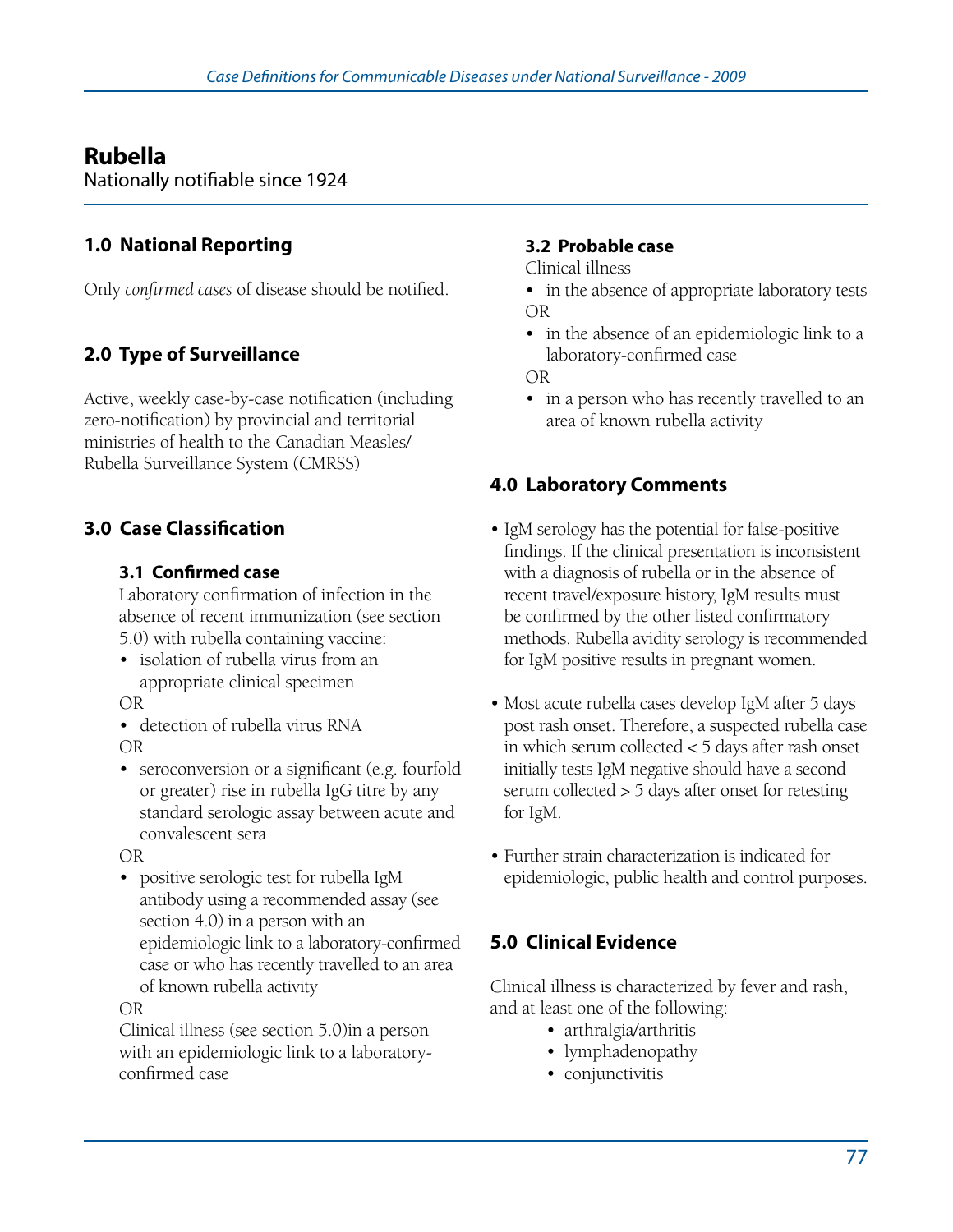# **Rubella**

Nationally notifiable since 1924

The most frequent reaction to measles-mumpsrubella (MMR) immunization is malaise and fever (with or without rash) occurring 7-12 days after immunization. However, this should be determined for each case, as these reactions and time frames can vary (*Canadian Immunization*  Guide, 7<sup>th</sup> edition).

# **6.0 ICD Code(s)**

**6.1 ICD-10 Code(s)**  B06 Rubella

**6.2 ICD-9/ICD-9CM Code(s)**  056 Rubella

# **7.0 Type of International Reporting**

Weekly reporting to the Pan American Health Organization, in accordance with the goal of eliminating rubella and congenital rubella syndrome in the Western Hemisphere.

# **8.0 Comments**

Probable case definitions are provided as guidelines to assist with case finding and public health management, and are not for national notification purposes.

Active weekly surveillance began in 2006. All cases are reviewed by the Immunization and Respiratory Infections Division (Public Health Agency of Canada) for classification before being added to the national database.

#### **9.0 References**

1. Pan American Health Organization. *Measles Elimination Field Guide.* 2nd edition. Scientific and Technical Publication No. 605. Retrieved May 2008, from www.paho.org/english/ad/fch/im/ fieldguide\_measles.pdf

2. Pan American Health Organization. *Elimination of Rubella and Congenital Rubella Syndrome Field Guide*. Scientific and Technical Publication No. 606.

# **10.0 Previous Case Definitions**

*Canadian Communicable Disease Surveillance System: disease-specific case definitions and surveillance methods.* Can Dis Wkly Rep 1991;17(S3).

*Case definitions for diseases under national surveillance*. CCDR 2000;26(S3).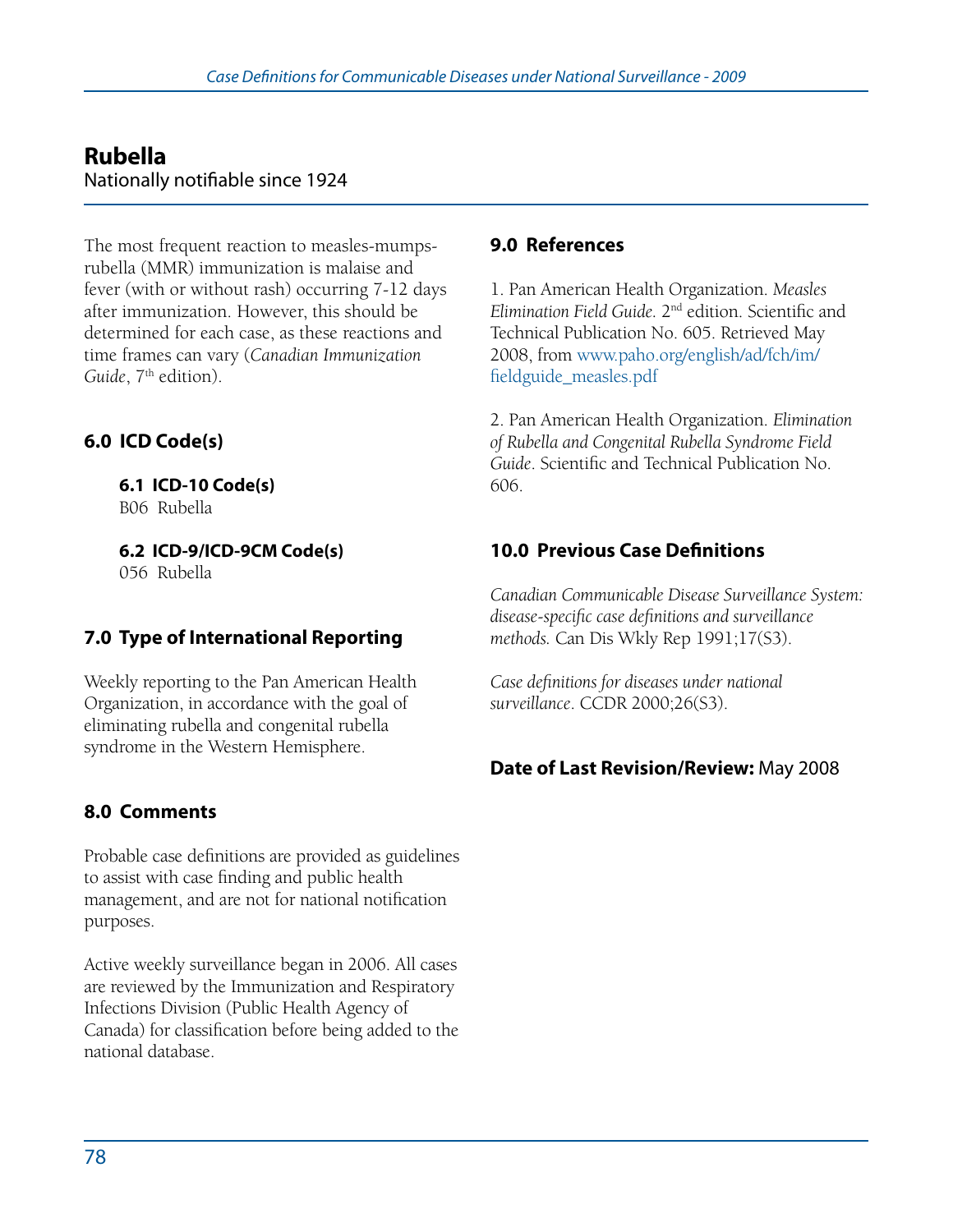# **Congenital Rubella Syndrome/Infection**

Nationally notifiable since 1979

### **1.0 National Reporting**

Only *confirmed cases* of disease should be notified.

# **2.0 Type of Surveillance**

Active, weekly case-by-case notification (including zero-notification) by provincial and territorial ministries of health to the Canadian Measles/ Rubella Surveillance System (CMRSS)

Routine case-by-case notification to the federal level.

# **3.0 Case Classification**

*Congenital Rubell Syndrome (CRS)*

#### **3.1 Confirmed case**

*Live birth:* two clinically compatible manifestations (any combination from Table 1, Columns A and B) with laboratory confirmation of infection:

• isolation of rubella virus from an appropriate clinical specimen OR

• detection of rubella virus RNA OR

• positive serologic test for IgM antibody in the absence of recent immunization with rubella-containing vaccine

OR

• rubella IgG persisting for longer than would be expected (approximately six months after birth) from passive transfer of maternal antibody, or in the absence of recent immunization *Still birth:* two clinically compatible

manifestations with isolation of rubella virus from an appropriate clinical specimen

#### **3.2 Probable case**

In the absence of appropriate laboratory tests, a case that has at least

- any two clinically compatible manifestations listed in Table 1, column A OR
- one manifestation listed in Table 1, column A, plus one listed in Table 1, column B

NOTE: The following *cannot* be classified as a case of CRS:

• rubella antibody titre absent in the infant OR

• rubella antibody titre absent in the mother OR

• rubella antibody titre declining in the infant consistent with the normal decline after birth of passively transferred maternal antibody

*Congenital Rubella Infection*

#### **Confirmed case**

Laboratory confirmation of infection but with no clinically compatible manifestations:

• isolation of rubella virus from an appropriate clinical specimen OR

• detection of rubella virus RNA

OR

• positive serologic test for rubella IgM antibody in the absence of recent immunization with rubella-containing vaccine

OR

• rubella IgG persisting for longer than would be expected (approximately six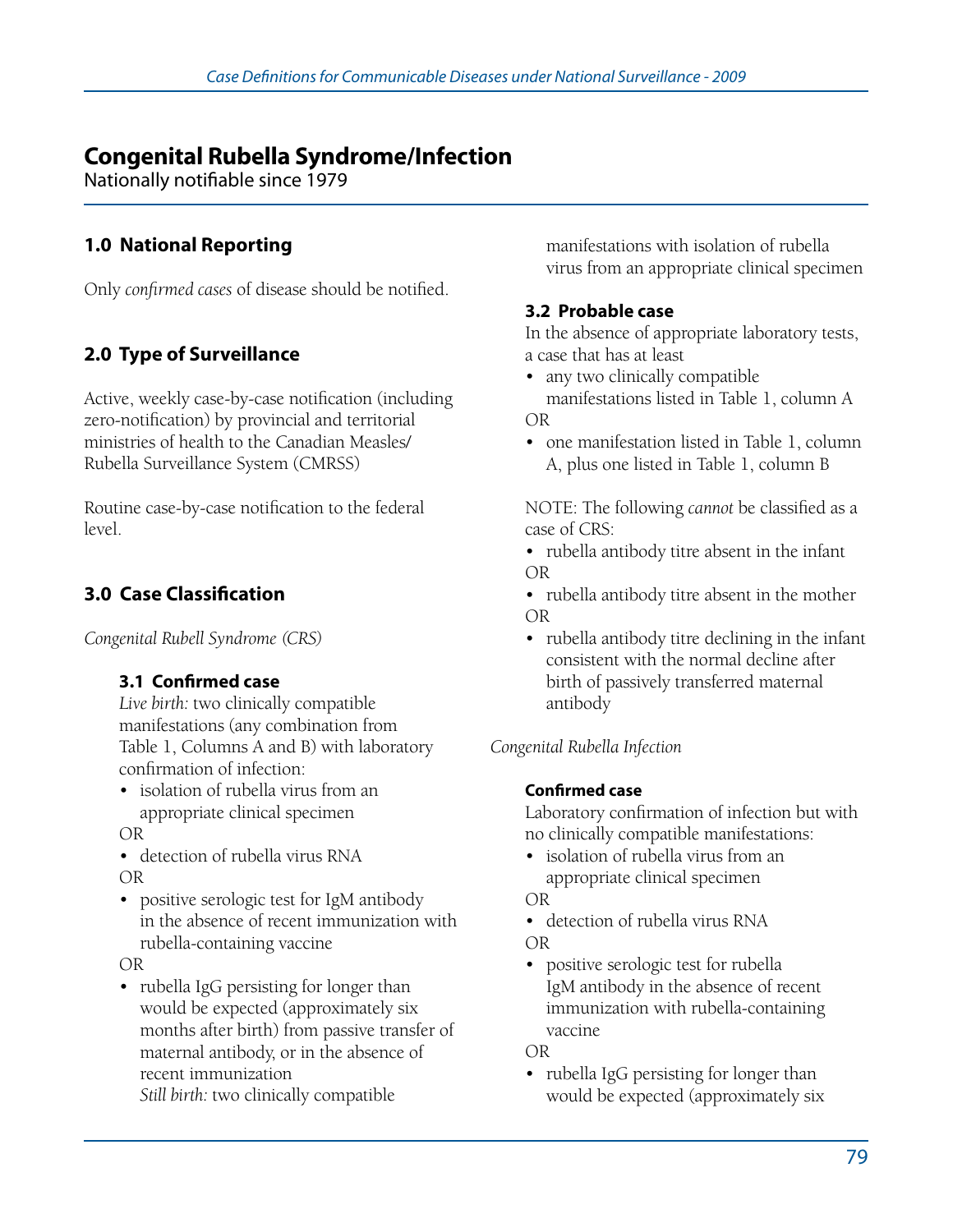# **Congenital Rubella Syndrome/Infection**

Nationally notifiable since 1979

months after birth) from passive transfer of maternal antibody, or in the absence of recent immunization

#### **Table 1. Congenital Rubella Syndrome: Clinically Compatible Manifestations**

| Column A                                                                                                                                                                            | <b>Column B</b>                                                                                                                                                                                                                                                                                                                                 |
|-------------------------------------------------------------------------------------------------------------------------------------------------------------------------------------|-------------------------------------------------------------------------------------------------------------------------------------------------------------------------------------------------------------------------------------------------------------------------------------------------------------------------------------------------|
| 1. Cataracts or<br>congenital glaucoma<br>(either one or both<br>count as one)<br>2. Congenital heart<br>defect<br>3. Sensorineural<br>hearing loss<br>4. Pigmentary<br>retinopathy | 1. Purpura<br>2. Hepatosplenomegaly<br>3. Microcephaly<br>4. Micro ophthalmia<br>5. Mental retardation<br>6. Meningoencephalitis<br>7. Radiolucent bone<br>disease<br>8. Developmental or late<br>onset conditions such<br>as diabetes and<br>progressive<br>panencephalitis and<br>any other conditions<br>possibly caused by<br>rubella virus |

# **4.0 Laboratory Comments**

Further strain characterization is indicated for epidemiologic, public health and control purposes.

# **5.0 Clinical Evidence**

See Table 1

### **6.0 ICD Code(s)**

#### **6.1 ICD-10 Code(s)**

B06.0 plus G05.1, B06.9 P35.0 Congenital rubella

#### **6.2 ICD-9/ICD-9CM Code(s)**

056.01 Encephalomyelitis due to rubella 771.0 Congenital rubella

### **7.0 Type of International Reporting**

Weekly reporting to the Pan American Health Organization, in accordance with the goal of eliminating rubella and congenital rubella syndrome in the Western Hemisphere.

# **8.0 Comments**

Probable case definitions are provided as guidelines to assist with case finding and public health management, and are not for national notification purposes.

Active weekly surveillance began in 2006. All cases are reviewed by the Immunization and Respiratory Infections Division (Public Health Agency of Canada) for classification before being added to the national database.

### **9.0 References**

Pan American Health Organization. *Elimination of Rubella and Congenital Rubella Syndrome Field Guide*. Scientific and Technical Publication No. 606.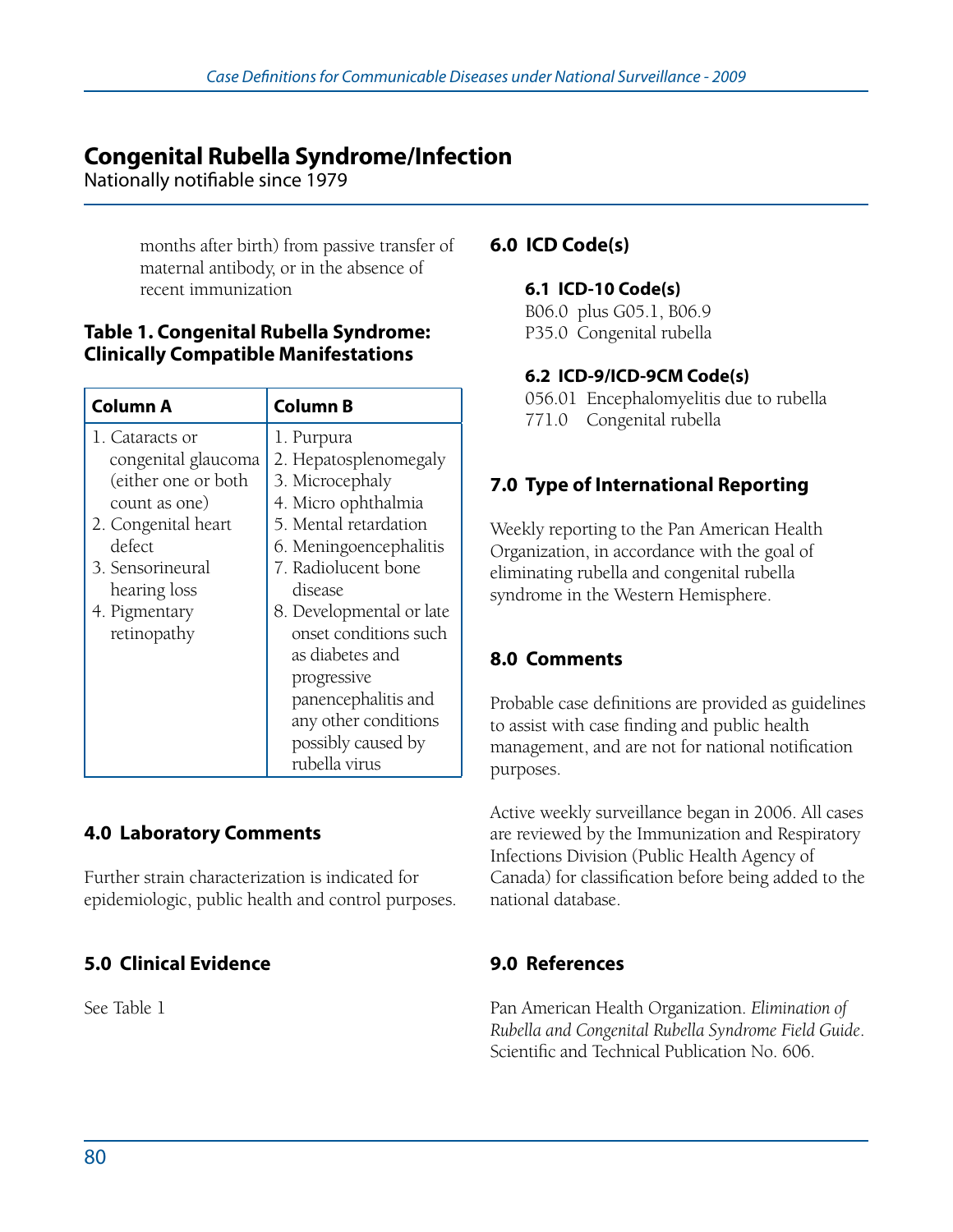# **Congenital Rubella Syndrome/Infection**

Nationally notifiable since 1979

### **10.0 Previous Case Definitions**

*Canadian Communicable Disease Surveillance System: disease-specific case definitions and surveillance methods*. Can Dis Wkly Rep 1991;17(S3).

*Case definitions for diseases under national surveillance*. CCDR 2000;26(S3).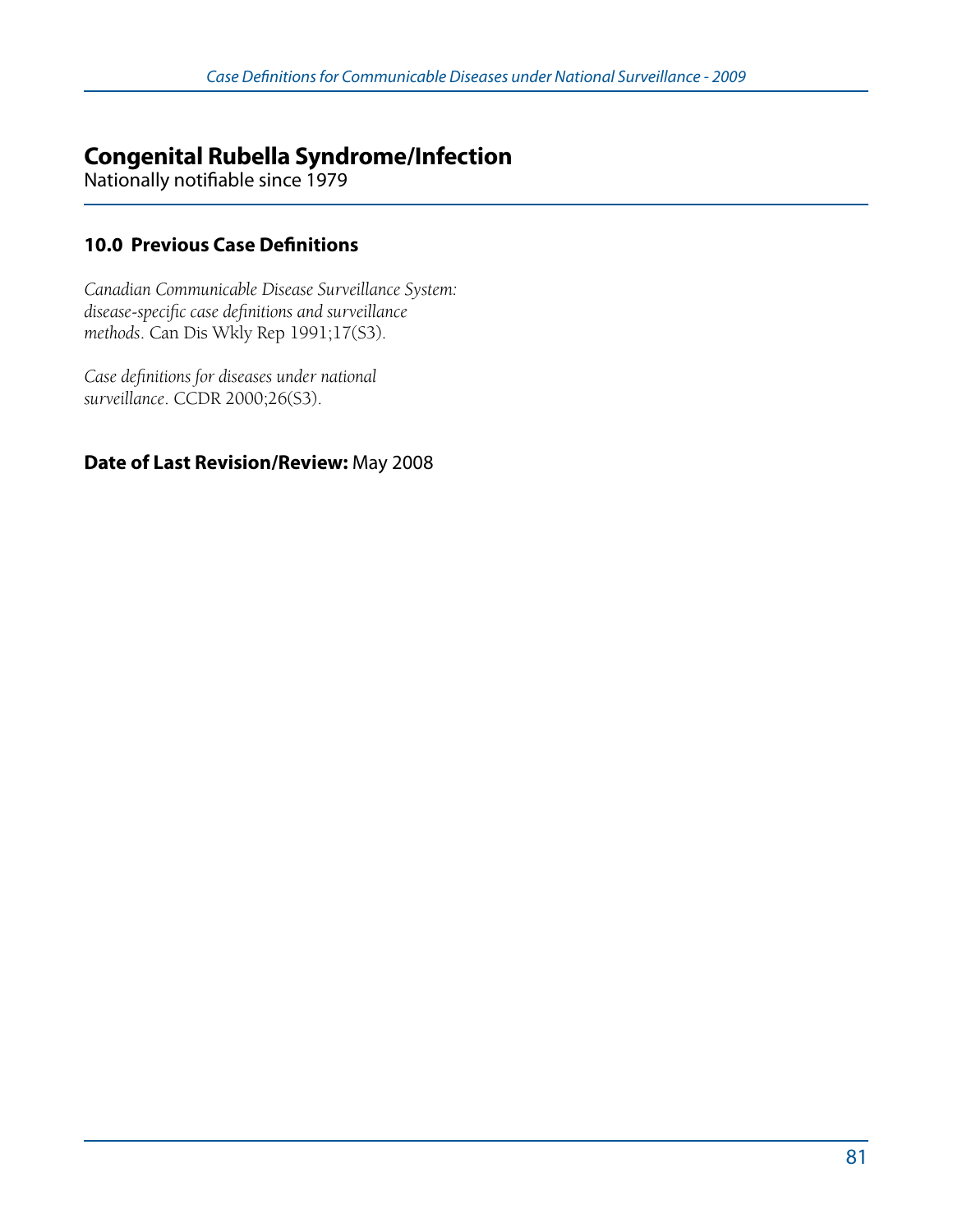# **Tetanus**

Nationally notifiable since 1957

### **1.0 National Notification**

Only co*nfirmed cases* of disease should be notified.

# **2.0 Type of Surveillance**

Routine case-by-case notification to the federal level

### **3.0 Case Classification**

#### **3.1 Confirmed Case**

Clinical evidence of illness (see section 5.0) without other apparent medical cause with or without isolation of *Clostridium tetani* and with or without history of injury

# **4.0 Laboratory Comments**

# **5.0 Clinical Evidence**

Clinical illness is characterized by acute onset of hypertonia and/or painful muscular contractions (usually of the muscles of the jaw and neck), and generalized muscle spasms without other apparent medical cause.

# **6.0 ICD Code(s)**

### **6.1 ICD-10 Code(s)**

A35 Tetanus

**6.2 ICD-9/ICD-9CM Code(s)** 

037 Tetanus

# **7.0 Type of International Reporting**

### **8.0 Comments**

Detection of *C. tetani* toxin should not be considered among the list of laboratory methods for confirmation of tetanus since this assay is not available or in use.

### **9.0 References**

# **10.0 Previous Case Definitions**

*Canadian Communicable Disease Surveillance System: disease-specific case definitions and surveillance methods*. Can Dis Wkly Rep 1991;17(S3).

*Case definitions for diseases under national surveillance*. CCDR 2000;26(S3).

Retrieved May 2008, from http://www.phac-aspc. gc.ca/publicat/ccdr-rmtc/00vol26/26s3/index.html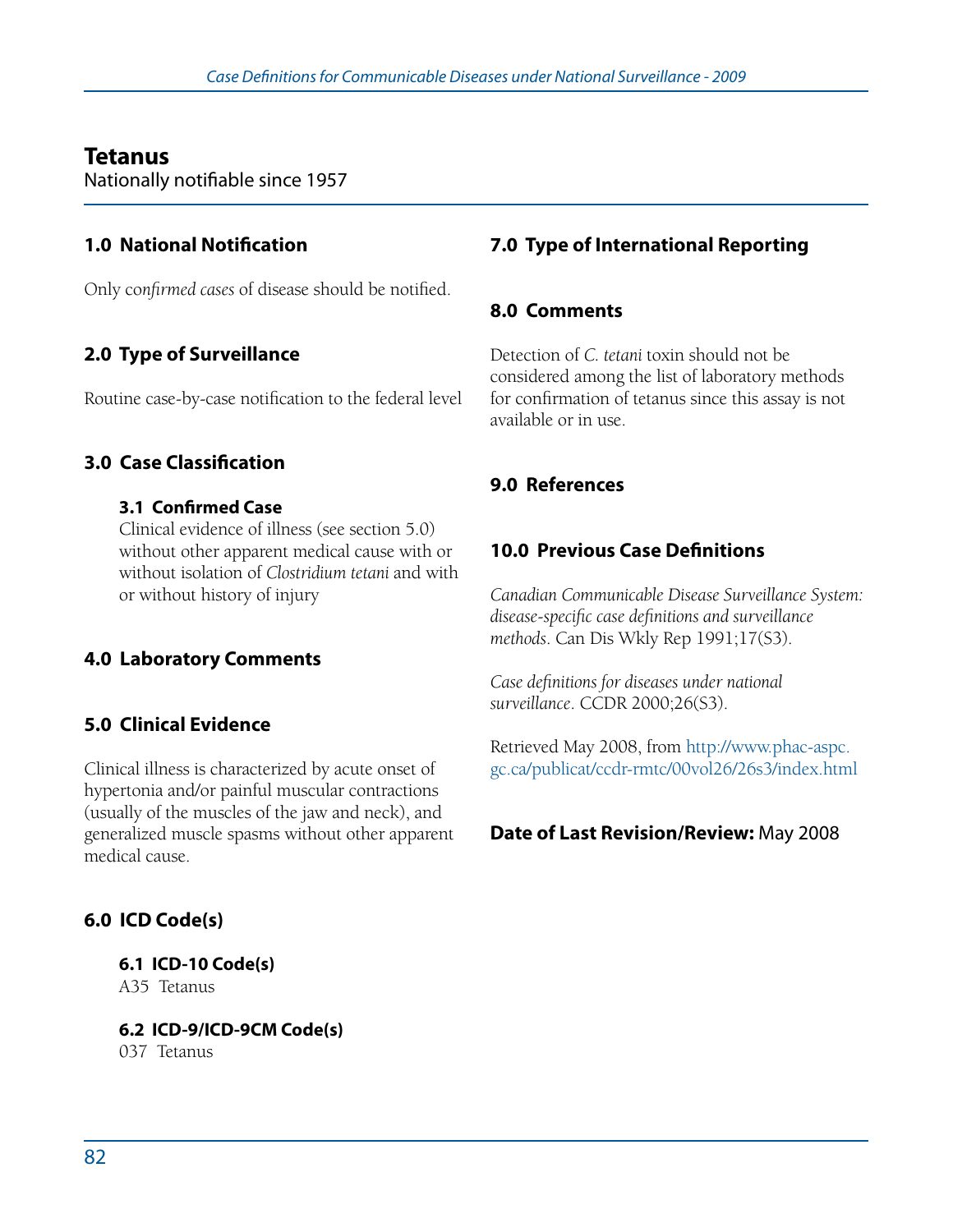# **Sexually Transmitted and Bloodborne Pathogens**

- • Acquired Immunodeficiency Syndrome
- • Human Immunodeficiency Virus (HIV) Infection
- • Chlamydia (*Chlamydia trachomatis* Infection)
- • Gonorrhea
- • Hepatitis C
- • Syphilis, All Categories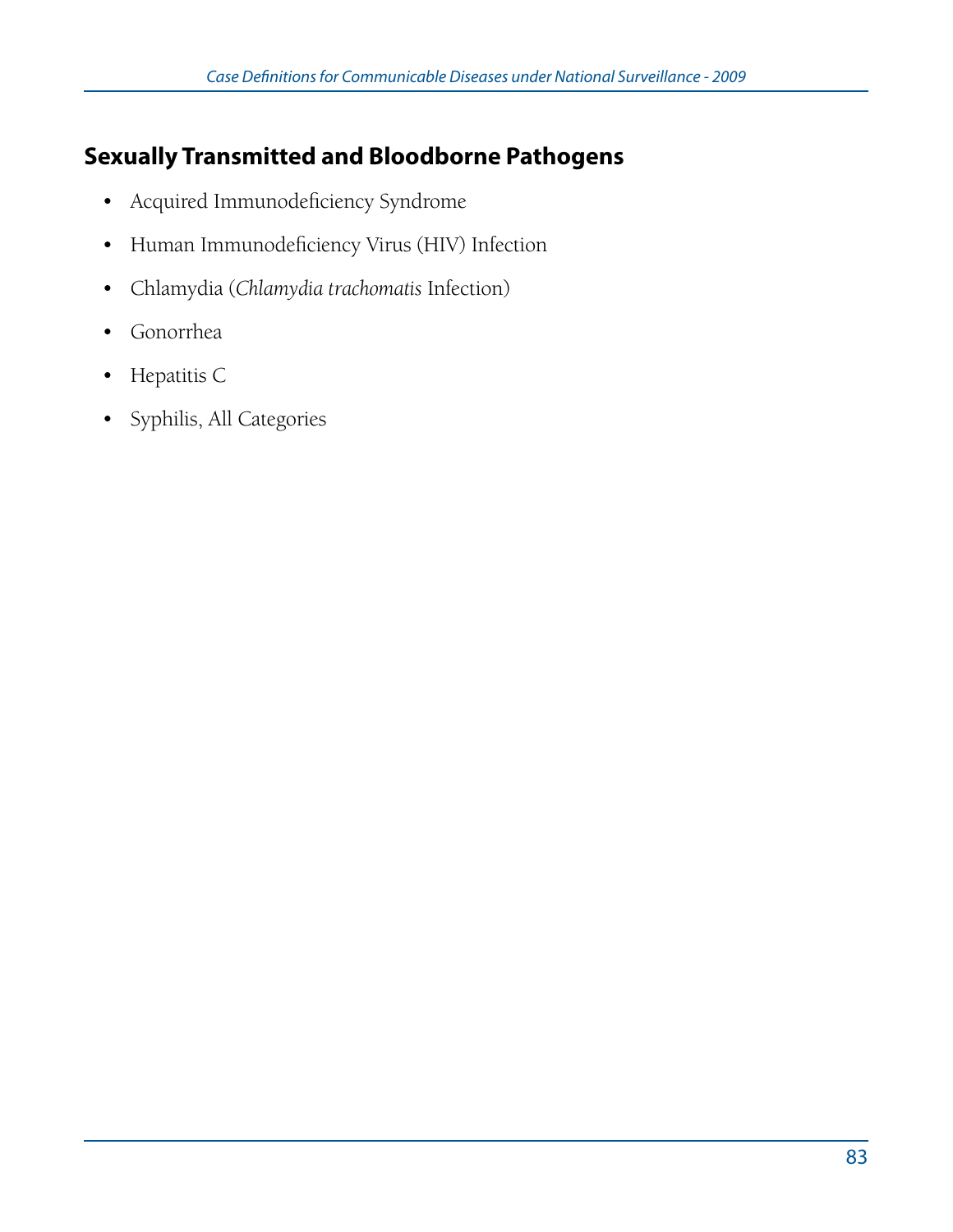# **Acquired Immunodeficiency Syndrome (AIDS)**

Nationally notifiable since 1982

### **1.0 National Notification**

Only *confirmed cases* of disease should be notified.

# **2.0 Type of Surveillance**

Routine case-by-case notification to the federal level

#### **3.0 Case Classification**

#### **3.1 Confirmed case**

• one or more of the specified indicator diseases (see section 5.0)

AND

• meeting the case definition of HIV infection

### **4.0 Laboratory Comments**

See case definition of HIV infection.

### **5.0 Clinical Evidence**

#### **Indicator diseases for adult and pediatric cases:**

- Bacterial pneumonia (recurrent)\*
- Candidiasis (bronchi, trachea or lungs)
- Candidiasis (esophageal)\*
- Cervical cancer (invasive)
- Coccidioidomycosis (disseminated or extrapulmonary)
- Cryptococcosis (extrapulmonary)
- Cryptosporidiosis chronic intestinal (> 1 month duration)
- Cytomegalovirus diseases (other than in liver, spleen or nodes)
- Cytomegalovirus retinitis (with loss of vision)\*
- Encephalopathy, HIV-related (dementia)
- *Herpes simplex:* chronic ulcer(s) (> 1 month duration) or bronchitis, pneumonitis or esophagitis
- Histoplasmosis (disseminated or extrapulmonary)
- Isosporiasis, chronic intestinal (> 1 month duration)
- Kaposi's sarcoma\*
- Lymphoma, Burkitt's (or equivalent term)
- Lymphoma, immunoblastic (or equivalent term)
- Lymphoma (primary in brain)
- *Mycobacterium avium* complex or *M. kansasii* (disseminated or extrapulmonary)\*
- *Mycobacterium* of other species or unidentified species\*
- *M. tuberculosis* (disseminated or extrapulmonary)
- *M. tuberculosis* (pulmonary)\*
- *Pneumocystis jirovecii* (formerly *Pneumocystis carinii*) pneumonia (PCP)\*
- Progressive multifocal leukoencephalopathy
- *Salmonella* septicemia (recurrent)
- Toxoplasmosis of brain\*
- Wasting syndrome due to HIV

#### **Indicator diseases that apply only to pediatric cases (< 15 years old):**

- Bacterial infections (multiple or recurrent, excluding recurrent bacterial pneumonia)
- Lymphoid interstitial pneumonia and/or pulmonary lymphoid hyperplasia\*

### **6.0 ICD Code(s)**

**6.1 ICD-10 Code(s)**  B20-B24

**6.2 ICD-9 Code(s)** 

042-044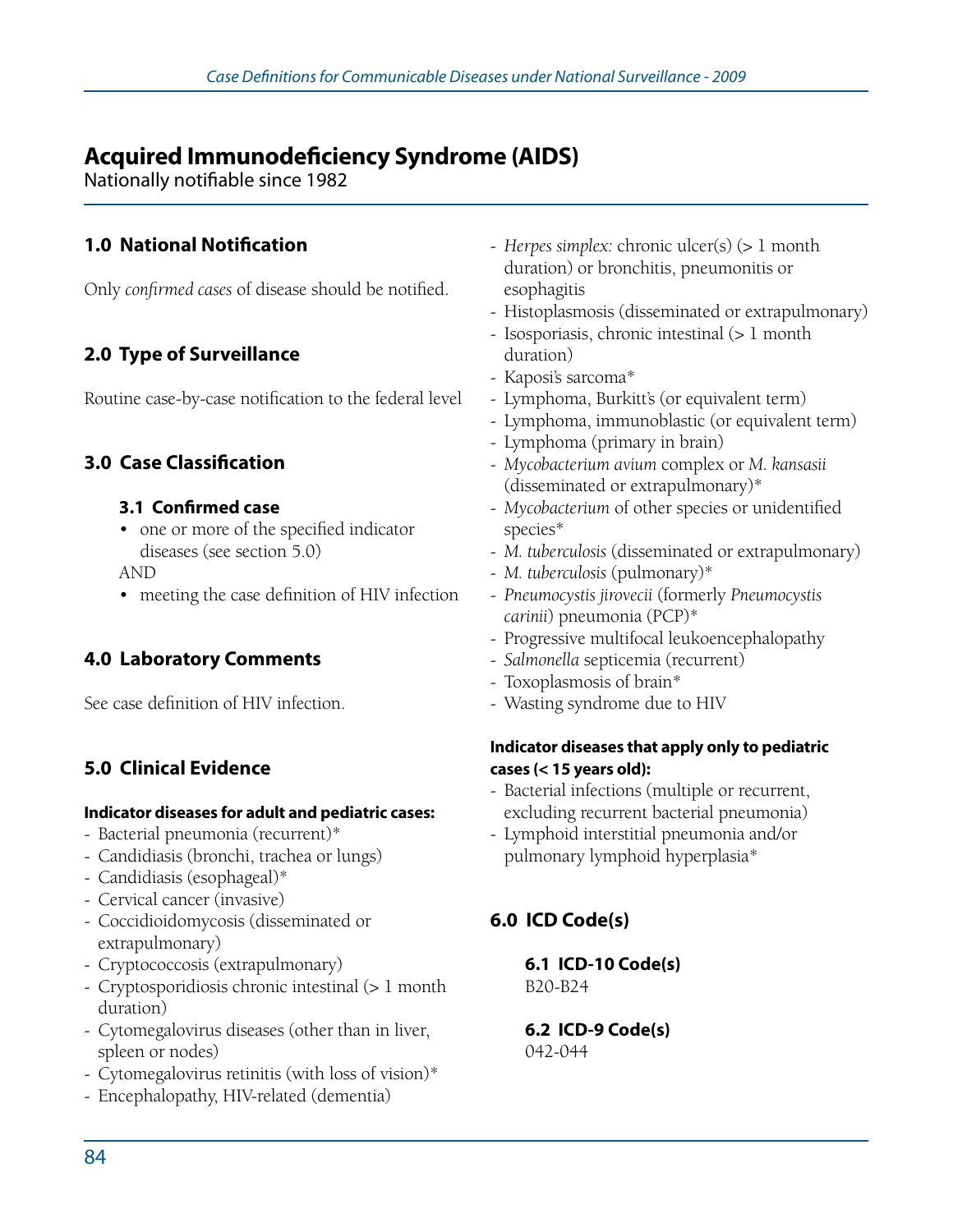# **Acquired Immunodeficiency Syndrome (AIDS)**

Nationally notifiable since 1982

### **7.0 Type of International Reporting**

Informal sharing of data on a regular basis with the WHO, Pan American Health Organization and Joint United Nations Programme on HIV/AIDS

### **8.0 Comments**

#### **9.0 References**

*Case definitions for diseases under national surveillance*. CCDR 2000;26(S3). Retrieved May 2008, from http://www.phac-aspc.gc.ca/publicat/ ccdr-rmtc/00vol26/26s3/index.html

These conditions may be diagnosed presumptively; otherwise, definitive diagnosis is required. Criteria for presumptive and definitive diagnoses are provided on the back of the HIV/AIDS case report form.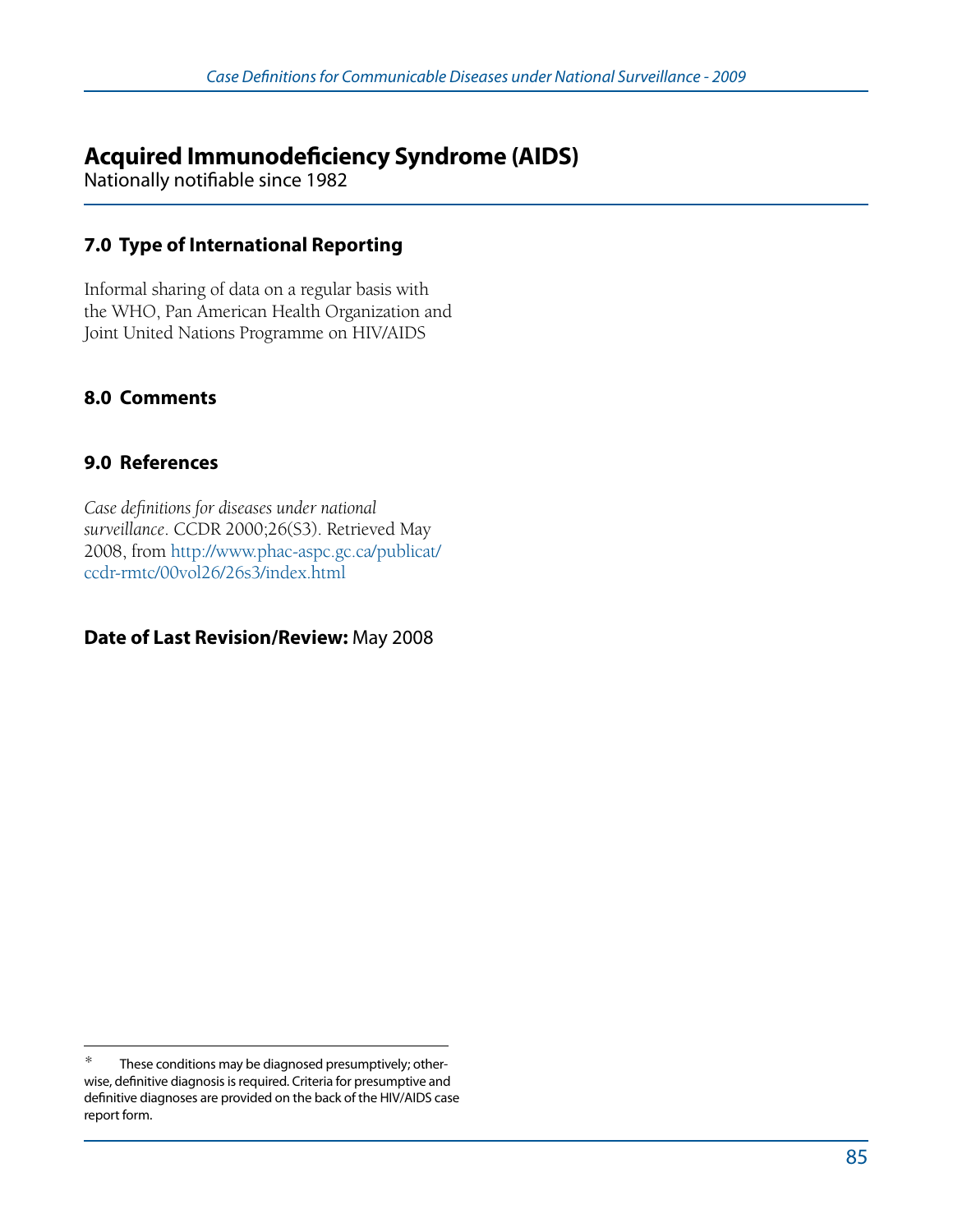# **Human Immunodeficiency Virus (HIV)**

Nationally notifiable since 1995

### **1.0 National Notification**

Only *confirmed cases* of disease should be notified.

# **2.0 Type of Surveillance**

Routine case-by-case notification to the federal level

### **3.0 Case Classification**

#### **3.1 Confirmed case**

#### **Adults, Adolescents and Children ≥ 18 months:**

• detection of HIV antibody with confirmation (e.g. EIA screening with confirmation by Western blot or other confirmatory test)

OR

• detection of HIV nucleic acid (e.g. DNA PCR or plasma RNA)

#### OR

• HIV p24 antigen with confirmation by neutralization assay

OR

• isolation of HIV in culture

#### **Children < 18 months (on two separate samples collected at different times):**

• detection of HIV nucleic acid (e.g. DNA PCR or plasma RNA)

OR

• HIV p24 antigen with confirmation by neutralization assay

OR

• isolation of HIV in culture

#### **4.0 Laboratory Comments**

In children < 18 months of age born to HIVpositive women, nucleic acid testing should be done within two weeks after birth and, if negative, repeated at 1 to 2 months and at 3 to 4 months of age. Any positive results should be repeated with a second specimen for confirmation.

For children who are born to HIV-positive women and who have negative nucleic acid results, antibody testing should be done at 12 and 18 months of age to ensure that they have lost maternally derived antibodies. (This is not used to determine uninfected status but rather to eliminate the possibility of a positive antibody result being misinterpreted.) These children should continue to be monitored until they have a negative HIV antibody test.

# **5.0 Clinical Evidence**

# **6.0 ICD Code(s)**

**6.1 ICD-10 Code(s)**  B20-B24

**6.2 ICD-9 Code(s)**  042-044

# **7.0 Type of International Reporting**

Informal sharing of data on a regular basis with WHO, Pan American Health Organization and Joint United Nations Programs on HIV/AIDS

### **8.0 Comments**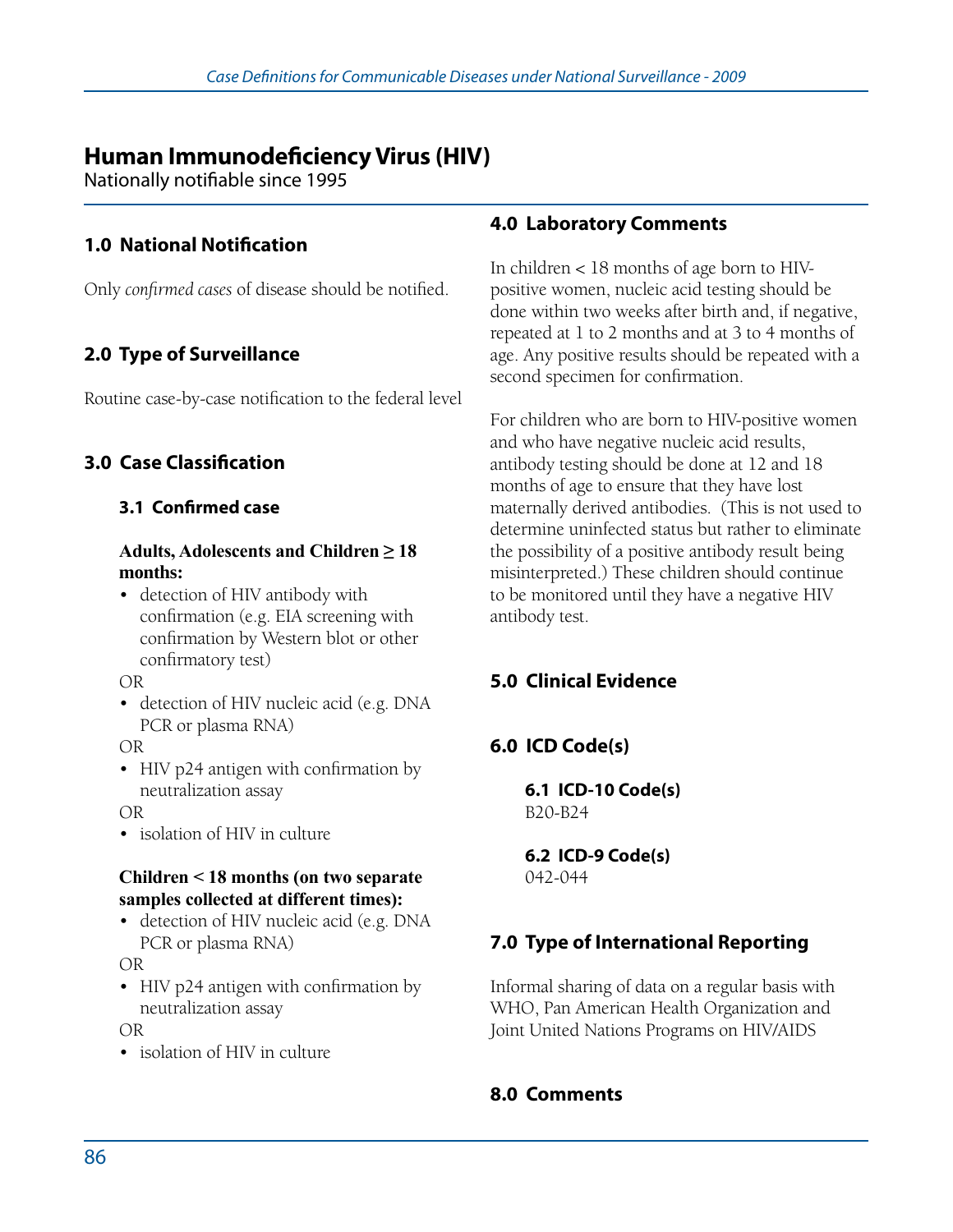# **Human Immunodeficiency Virus (HIV)**

Nationally notifiable since 1995

### **9.0 References**

*Case definitions for diseases under national surveillance*. CCDR 2000;26(S3). Retrieved May 2008, from http://www.phac-aspc. gc.ca/publicat/ccdr-rmtc/00vol26/26s3/index.html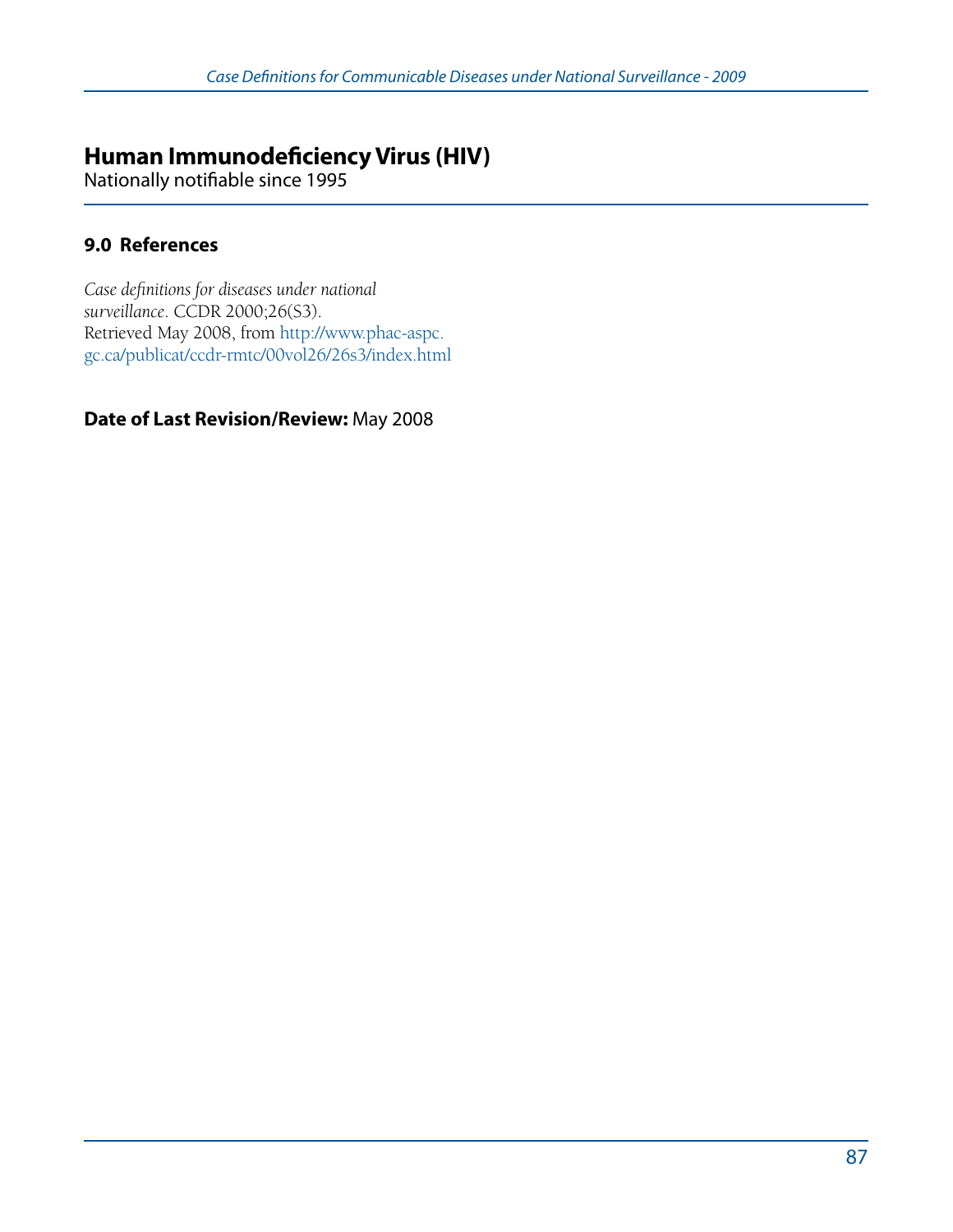# **Chlamydia (***Chlamydia trachomatis* **Infection)**

Nationally notifiable since 1990

### **1.0 National Notification**

Only *confirmed cases* of disease should be notified.

# **2.0 Type of Surveillance**

Routine case-by-case notification to the federal level

### **3.0 Case Classification**

#### **3.1 Confirmed case—Genital Infections**

Laboratory evidence of infection in genitourinary specimens:

• detection of *C. trachomatis* by culture OR

• detection of *C. trachomatis* nucleic acid OR

• detection of *C. trachomatis* antigen

#### **3.2 Confirmed Case—Extra-genital infections**

Laboratory evidence of infection in rectum, conjunctiva, pharynx and other extra-genital sites:

- • detection of *C. trachomatis* by culture OR
- • detection of *C. trachomatis* nucleic acid OR
- • detection of *C. trachomatis* antigen

#### **3.3 Confirmed Case—Perinatally Acquired Infections**

Laboratory evidence of infection:

• Detection and confirmation of *C. trachomatis* in nasopharyngeal or other respiratory tract specimens from an infant in whom pneumonia developed in the first six months of life:

- • isolation of *C. trachomatis* by culture OR
- • demonstration of *C. trachomatis* nucleic acid OR

• demonstration of C. trachomatis antigen OR

- • Detection and confirmation of *C. trachomatis* in conjunctival specimens from an infant who developed conjunctivitis in the first month of life:
- • isolation of *C. trachomatis* by culture OR
- • demonstration of *C. trachomatis* nucleic acid OR
- • demonstration of *C. trachomatis* antigen

### **4.0 Laboratory Comments**

IgM antibody detection is suitable for diagnosis of *C. trachomatis* pneumonia in infants < 3 months of age only.

# **5.0 Clinical Evidence**

# **6.0 ICD Code(s)**

# **6.1 ICD-10 Code(s)**

A56

• Not specified

#### **6.2 ICD-9 Code(s)**

099.5, 099.41, 099.50, 099.52, 099.53, 099.54, 099.55

• Not specified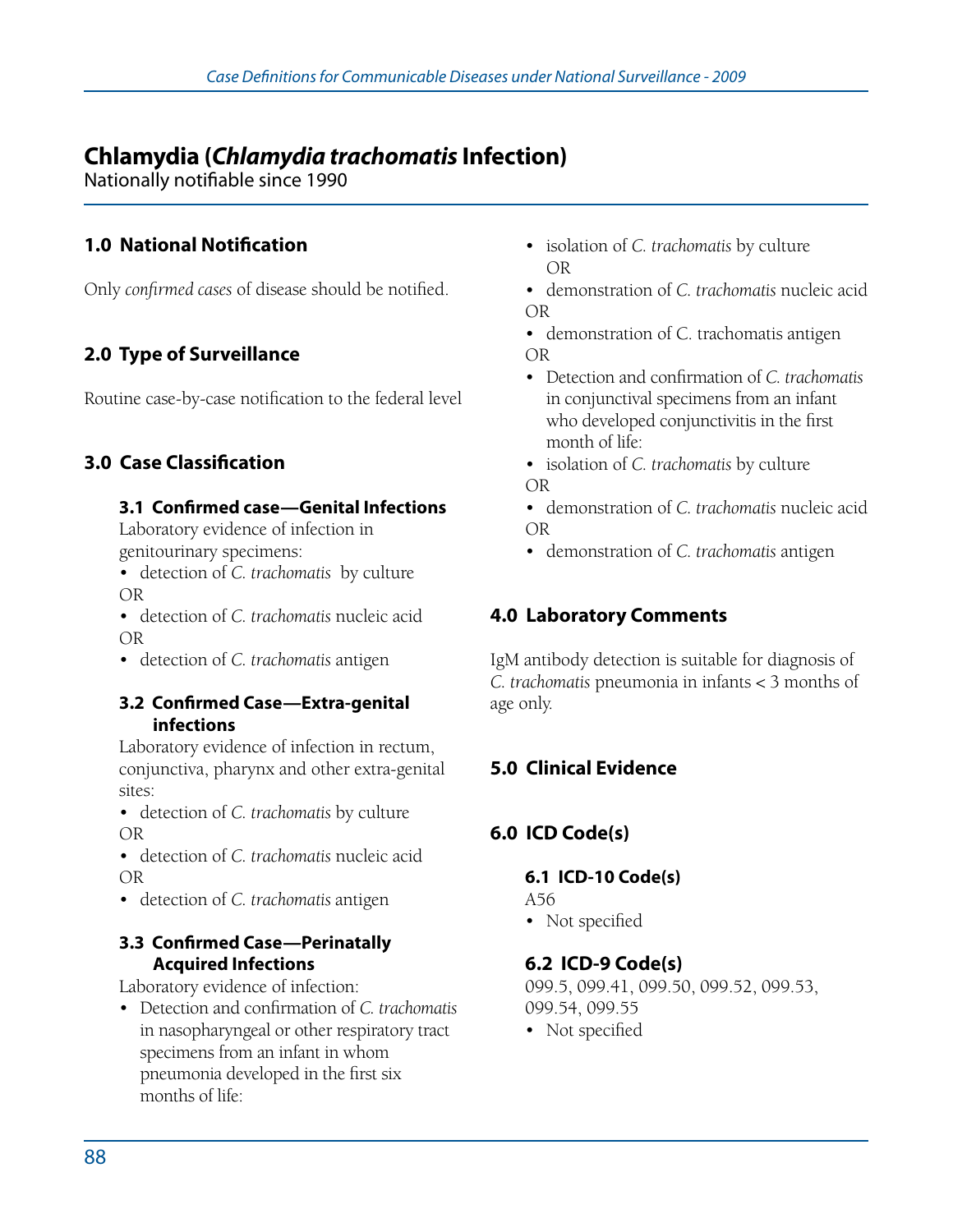# **Chlamydia (***Chlamydia trachomatis* **Infection)**

Nationally notifiable since 1990

### **7.0 Type of International Reporting**

None

### **8.0 Comments**

Each case classification is mutually exclusive.

Individuals with more than one site of infection concurrently may fall under more than one case classification but will be counted as one case with multiple sites of infection identified to avoid duplicate counting of cases.

For information on reporting cases of Lymphogranuloma venereum (LGV) through the national LGV Enhanced Surveillance System, please refer to the Public Health Agency of Canada Web site: http://www.phac-aspc.gc.ca/publicat/lgv/lgvrdt\_e.html.

### **9.0 References**

*Case definitions for diseases under national surveillance*. CCDR 2000;26(S3). Retrieved May 2008, from http://www.phac-aspc. gc.ca/publicat/ccdr-rmtc/00vol26/26s3/index.html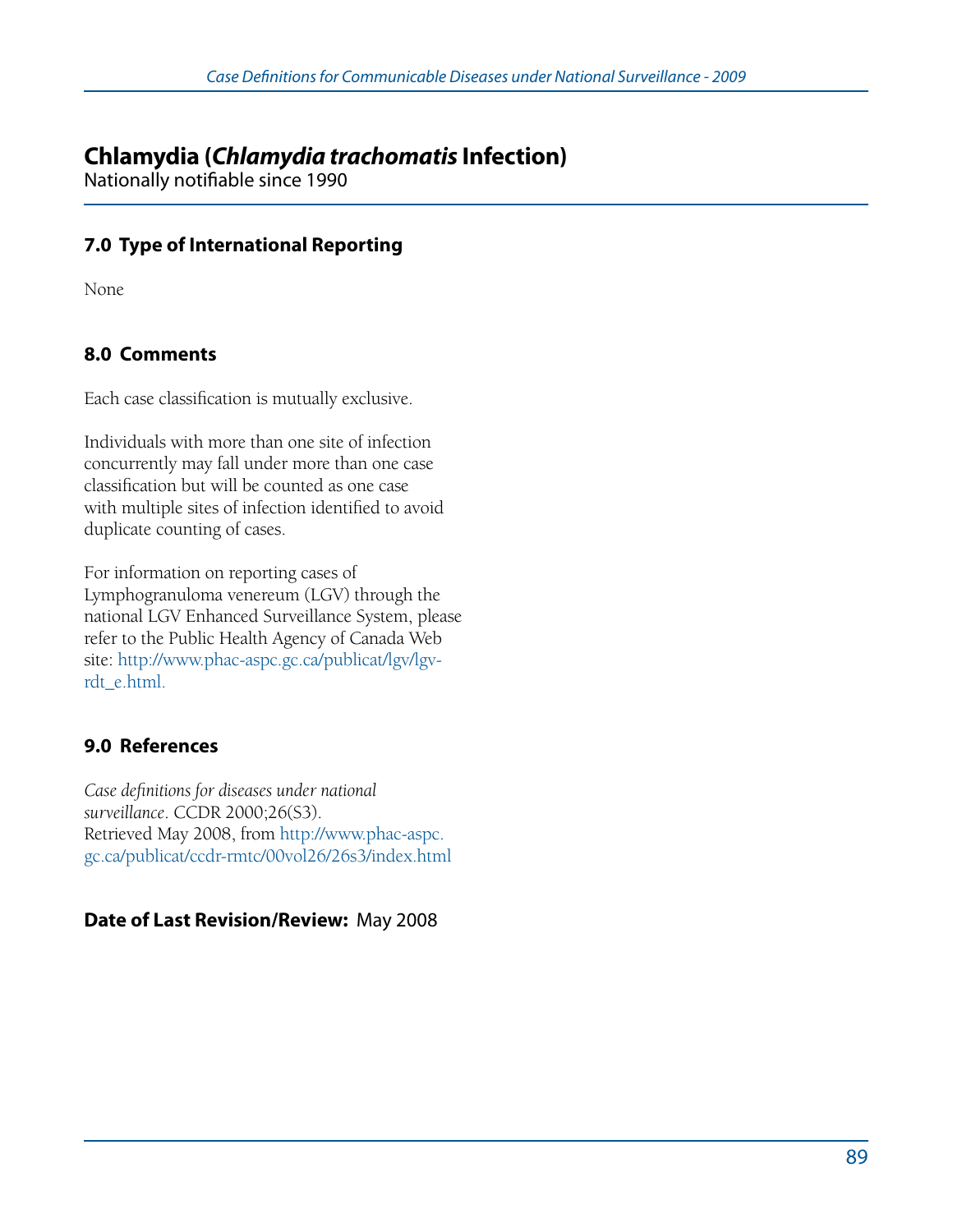# **Gonorrhoea**

Nationally notifiable since 1924

### **1.0 National Notification**

Only *confirmed cases* of disease should be notified.

### **2.0 Type of Surveillance**

Routine case-by-case notification to the federal level

# **3.0 Case Classification**

#### **3.1 Confirmed case—Genital Infections**

Laboratory confirmation of infection in genitourinary specimens:

• detection of *Neisseria gonorrhoeae* by culture OR

• detection of *N. gonorrhoeae* nucleic acid

#### **3.2 Confirmed Case—Extra-genital infections**

Laboratory confirmation of infection from pharynx, rectum, joint, conjunctiva, blood and other extra-genital sites:

• detection of *N. gonorrhoeae* by culture OR

• detection of *N. gonorrhoeae* nucleic acid

#### **3.3 Confirmed Case—Perinatally Acquired Infections**

Laboratory confirmation of infection from a neonate in the first four weeks of life leading to the diagnosis of gonococcal conjunctivitis, scalp abscess, vaginitis, bacteremia, arthritis, meningitis or endocarditis:

• detection of *N. gonorrhoeae* by culture OR

• detection of *N. gonorrhoeae* nucleic acid

### **4.0 Laboratory Comments**

Further strain characterization is indicated for epidemiologic, public health and control purposes.

A positive test for Gram-negative intracellular diplococci in symptomatic males with urethral discharge provides a presumptive diagnosis for gonorrhea in men.

# **5.0 Clinical Evidence**

# **6.0 ICD Code(s)**

**6.1 ICD-10 Code(s)**  A54.0, A54.1, A54.2, A54.5, A54.6 , A54.9

#### **6.2 ICD-9 Code(s)**  098.11, 098.15, 098.16, 098.31, 098.35,

098.14, 098.34, 098.0, 098.2

# **7.0 Type of International Reporting**

### **8.0 Comments**

Each case classification is mutually exclusive.

Individuals with more than one site of infection concurrently may fall under more than one case classification but will be counted as one case with multiple sites of infection identified, to avoid duplicate counting of cases.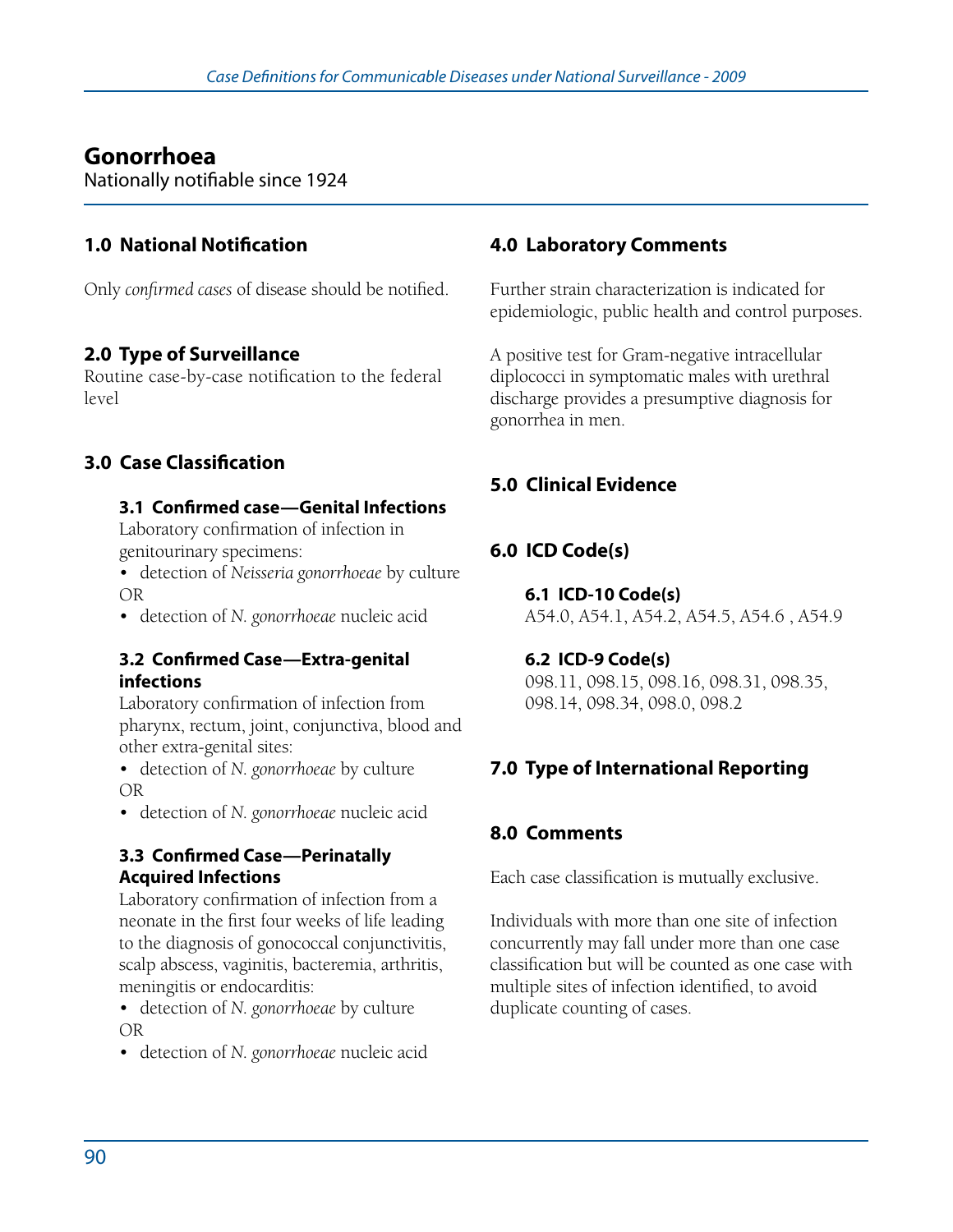#### **Gonorrhoea** Nationally notifiable since 1924

#### **9.0 References**

*Case definitions for diseases under national surveillance*. CCDR 2000;26(S3). Retrieved May 2008, from http://www.phac-aspc. gc.ca/publicat/ccdr-rmtc/00vol26/26s3/index.html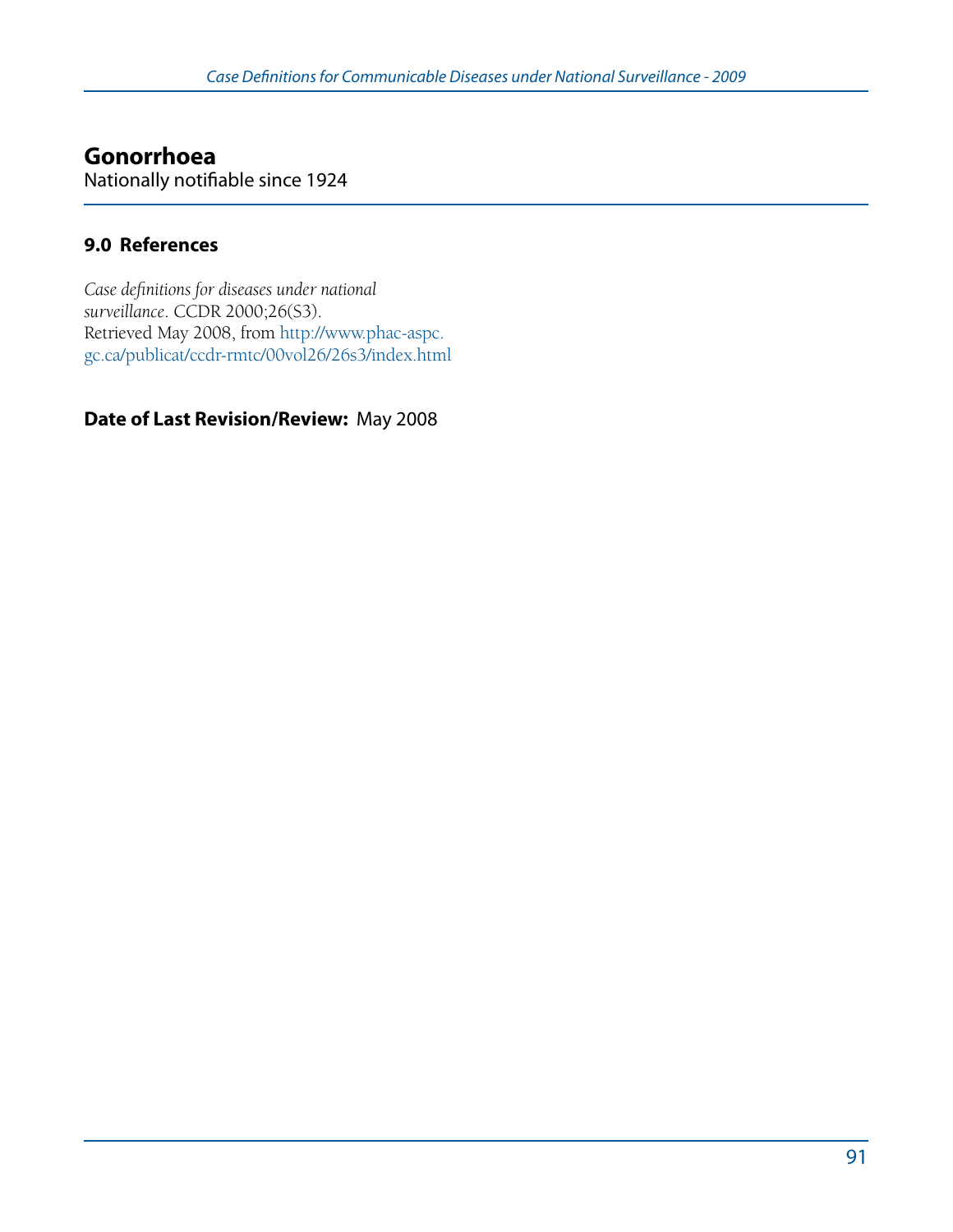# **Hepatitis C**

Nationally notifiable since 1999

# **1.0 National Notification**

Only *confirmed cases* of disease should be notified.

# **2.0 Type of Surveillance**

Routine case-by-case notification to the federal level

# **3.0 Case Classification**

#### **3.1 Confirmed Case That Does Not Distinguish Acute from Chronic Infection**

Detection of anti-hepatitis C antibodies (anti-HCV) (positive anti-HCV tests should be confirmed by a second manufacturer's EIA, immunoblot or NAT for HCV RNA). OR

Detection of hepatitis C virus RNA

# **4.0 Laboratory Comments**

Anti-HCV testing should not be performed in infants < 18 months of age as the anti-HCV may represent passive maternal antibody. As most infections occur at the time of childbirth, if testing for HCV RNA is considered, it should be delayed beyond 4 to 12 weeks to avoid false-negative HCV RNA test results. Cord blood should not be used because of potential cross-contamination with maternal antibody.

The HCV serologic window period is approximately 5-10 weeks, and it is estimated that 30% of acute infections may be missed if anti-HCV is the only marker of infection used during this period. HCV-RNA is detectable within two to three weeks of infection and, in the context of clinical illness, can identify acute HCV infection even in the absence of anti-HCV.

If HCV-RNA is used solely to confirm active infection, a repeat test is recommended.

Confirmation of acute infection requires a documented seroconversion, i.e. in a previously anti-HCV seronegative individual.

Approximately 25% (range 15% to 45%) of HCV infections will resolve spontaneously. These individuals will typically demonstrate anti-HCV without detectable HCV RNA (using a test with a lower limit of detection of 10-50 IU/mL)

Immunocompromised individuals may not develop anti-HCV (e.g. HIV infection with CD4 counts < 50). These individuals may need to undergo HCV RNA testing.

Positive anti-HCV tests should be confirmed by a second manufacturer's EIA, immunoblot or NAT for HCV RNA.

# **5. 0 Clinical Evidence**

Acute clinical illness is characterized by a discrete onset of symptoms and jaundice or elevated serum aminotransferase levels. Chronic infections may present with disease flares with similar symptoms and signs.

# **6.0 ICD Code(s)**

**6.1 ICD-10 Code(s)** B17.1, B18.2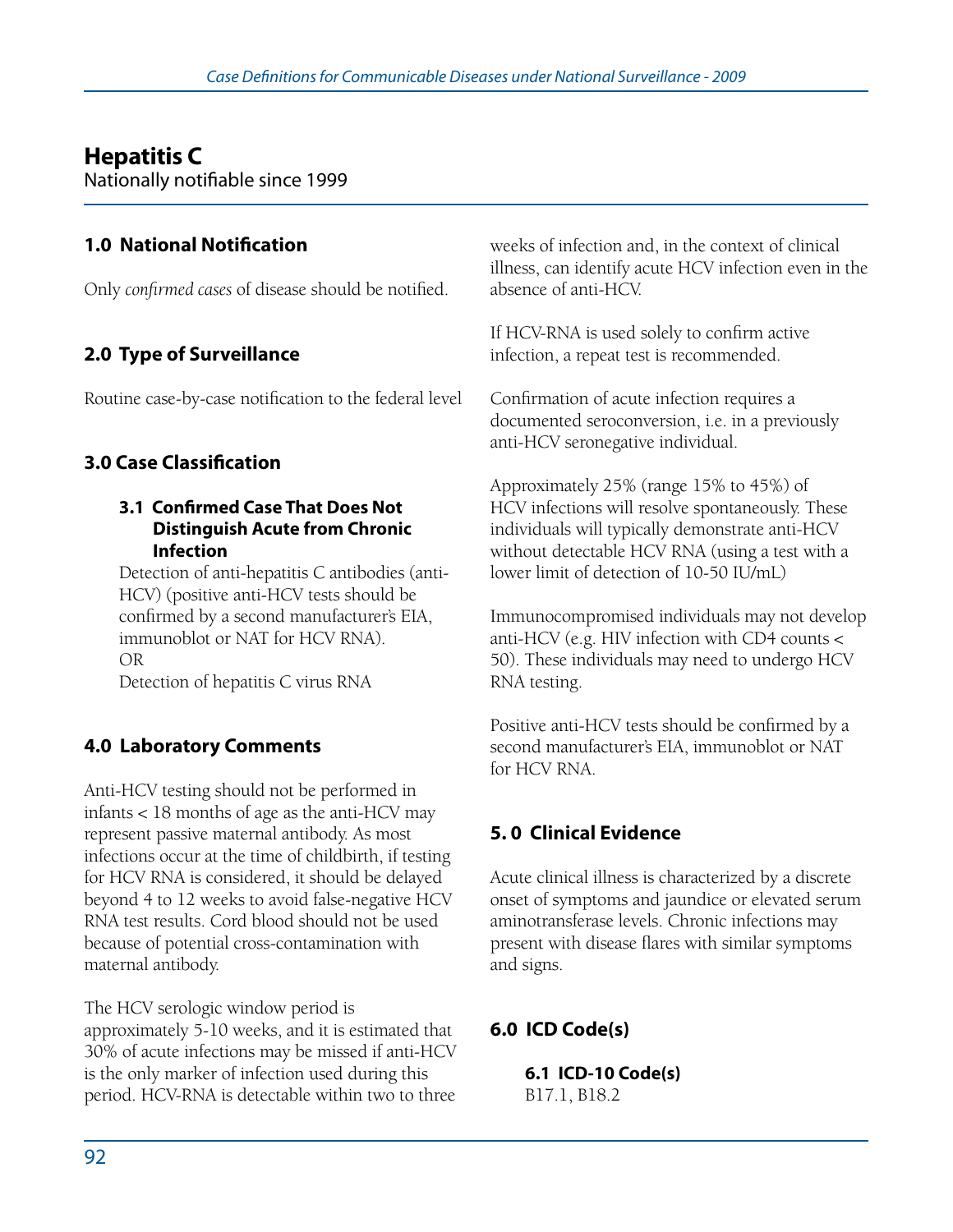# **Hepatitis C**

Nationally notifiable since 1999

#### **6.2 ICD-9 Code(s)**

070.70, 070.71, 070.41, 070.44, 070.51, 070.54

# **7.0 Type of International Reporting**

None

### **8.0 Comments**

### **9.0 References**

*Case definitions for diseases under national surveillance*. CCDR 2000;26(S3). Retrieved May 2008, from http://www.phac-aspc. gc.ca/publicat/ccdr-rmtc/00vol26/26s3/index.html

#### **Date of Last Revision/Review:** September 2008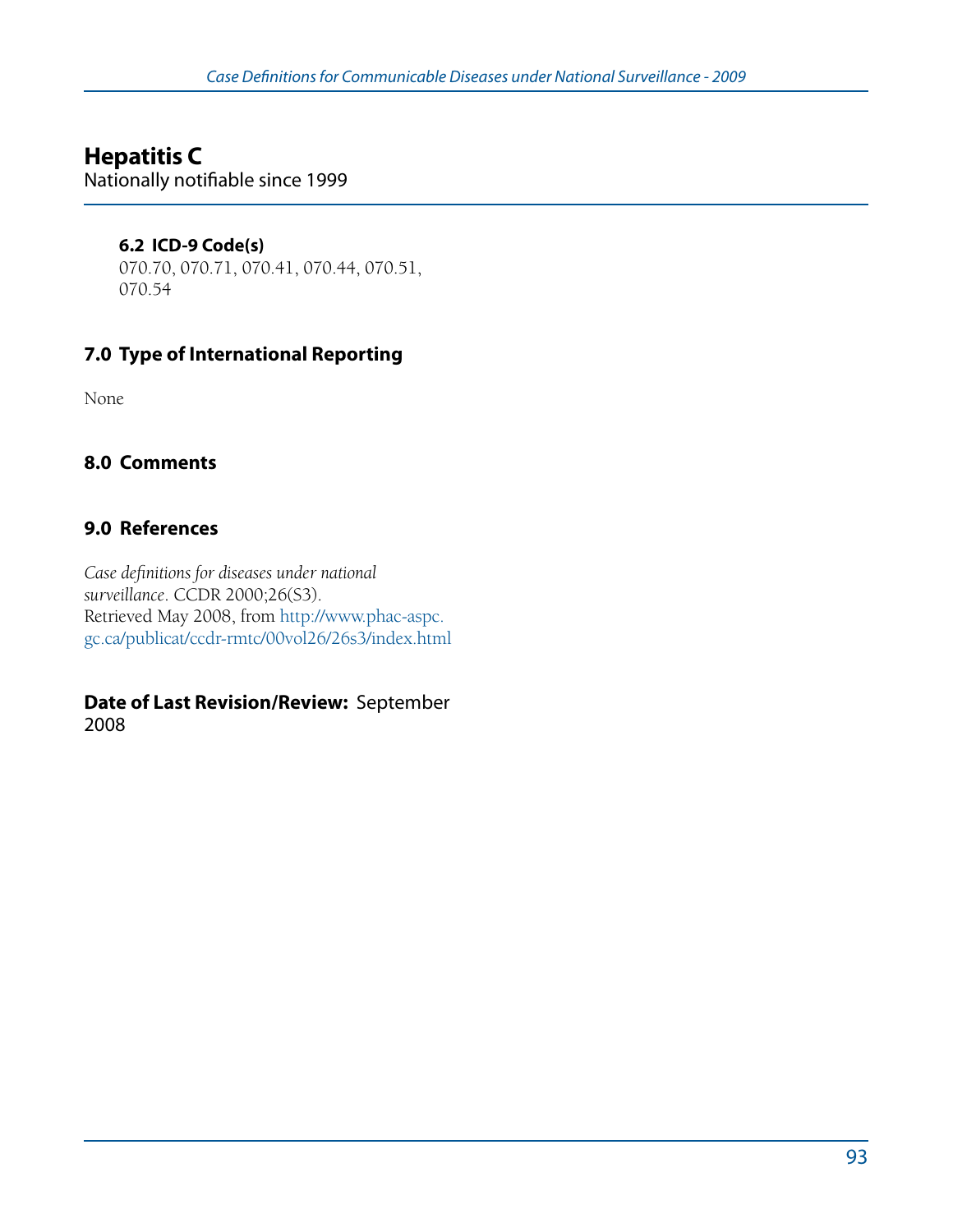# **Syphilis**

Nationally notifiable since 1924

### **1.0 National Notification**

Only *confirmed cases* of disease should be notified.

# **2.0 Type of Surveillance**

Routine case-by-case notification to the federal level

# **3.0 Case Classification**

#### **3.1 Confirmed case—Early Congenital Syphilis (within 2 years of birth)**

Laboratory confirmation of infection:

- • identification of *Treponema pallidum* by dark-field microscopy, fluorescent antibody or equivalent examination of material from nasal discharges, skin lesions, placenta, umbilical cord or autopsy material of a neonate (up to four weeks of age)
- OR
- reactive serology (non-treponemal and treponemal) from venous blood (not cord blood) in an infant/child with clinical, laboratory or radiographic evidence of congenital syphilis\* whose mother is without documented evidence of adequate treatment
- OR
- • detection of *T. pallidum* DNA in an appropriate clinical specimen

### **3.2 Confirmed Case—Primary Syphilis**

Laboratory confirmation of infection:

• identification of *T. pallidum* by dark-field microscopy, fluorescent antibody, nucleic acid testing, or equivalent examination of material from a chancre or a regional lymph node

#### OR

• presence of one or more typical lesions (chancres) and reactive treponemal serology, regardless of non-treponemal test reactivity, in individuals with no previous history of syphilis

OR

• presence of one or more typical lesions (chancres) and a fourfold or greater increase in the titre over the last known non-treponemal test in individuals with a past history of syphilis treatment

### **3.3 Confirmed Case—Secondary Syphilis**

Laboratory evidence of infection:

• identification of *T. pallidum* by dark-field microscopy, fluorescent antibody, nucleic acid testing or equivalent examination of mucocutaneous lesions, condylomata lata and reactive serology (non-treponemal and treponemal)

OR

• presence of typical signs or symptoms of secondary syphilis (e.g. mucocutaneous lesions, alopecia, loss of eyelashes and lateral third of eyebrows, iritis, generalized lymphadenopathy, fever, malaise or splenomegaly) AND either a reactive serology (non-treponemal and treponemal OR a fourfold or greater increase in titre over the previous known non-treponemal test

#### **3.4 Confirmed Case—Early Latent Syphilis (< 1 year after infection)**

Laboratory confirmation of infection:

• an asymptomatic patient with reactive

Includes any evidence of congenital syphilis on physical examination (e.g. hepatosplenomegaly), evidence of congenital syphilis on radiographs of long bones, a reactive CSF VDRL, an elevated CSF cell count or protein without other cause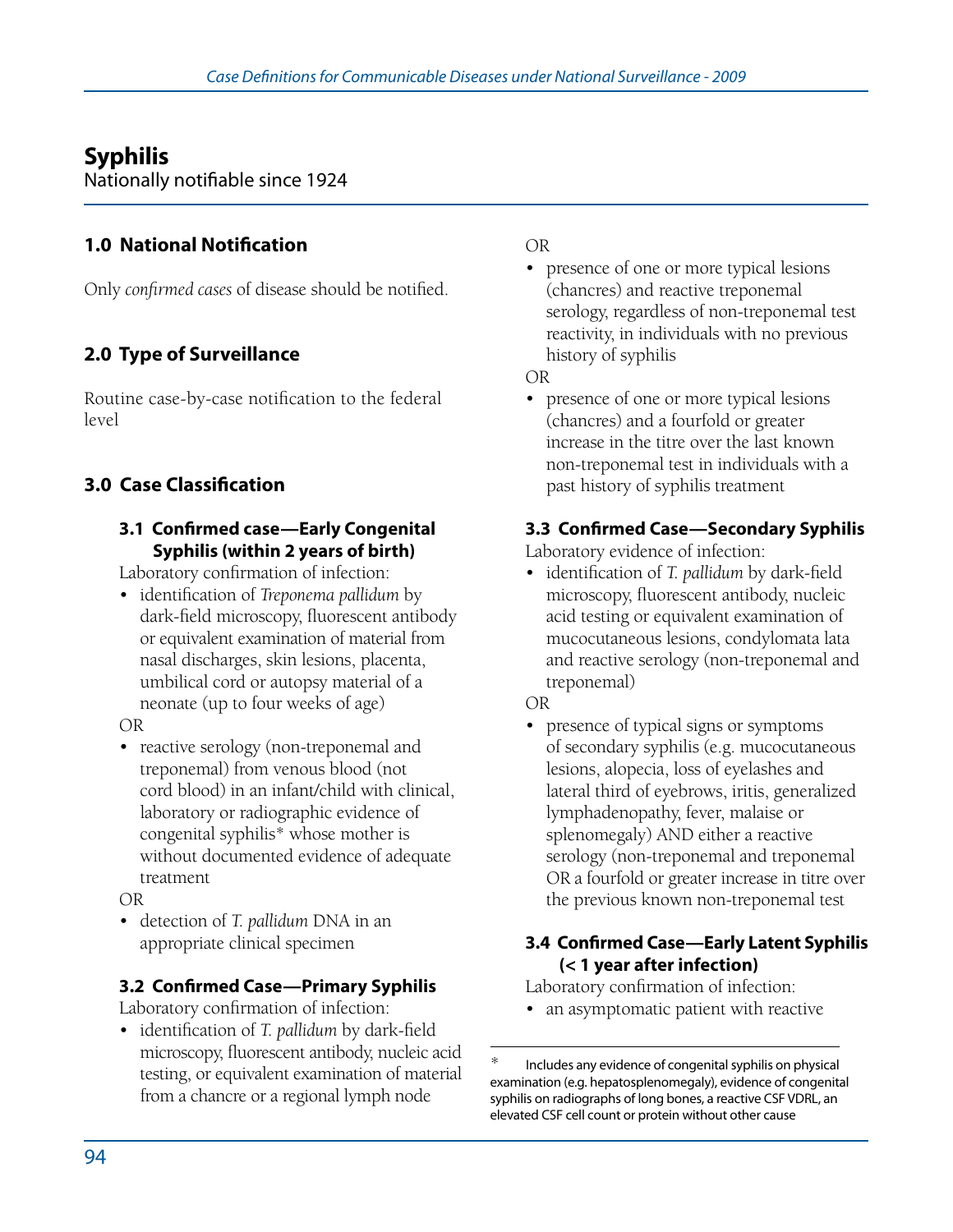# **Syphilis**

#### Nationally notifiable since 1924

 serology (treponemal and/or non- treponemal) who, within the previous 12 months, had one of the following:

- non-reactive serology
- • symptoms suggestive of primary or secondary syphilis
- exposure to a sexual partner with primary, secondary or early latent syphilis

#### **3.5 Confirmed Case—Late Latent Syphilis (> 1 year after infection or of unknown duration)**

Laboratory confirmation of infection:

• an asymptomatic patient with persistently reactive treponemal serology (regardless of non-treponemal serology reactivity) who does not meet the criteria for early latent disease and who has not been previously treated for syphilis

# **3.6 Confirmed Case—Neurosyphilis**

#### **3.6.1 Infectious (< 1 year after infection)**

Laboratory confirmation of infection:

• Fits the criteria in 3.2, 3.3 OR 3.4 above AND one of the following:

- reactive CSF-VDRL in non-bloody cerebrospinal fluid (CSF)
- • clinical evidence of neurosyphilis AND either elevated CSF leukocytes OR elevated CSF protein in the absence of other known causes

#### **3.6.2 Non-infectious (> 1 year after infection)**

Laboratory confirmation of infection:

- reactive treponemal serology (regardless of non-treponemal serology reactivity) AND one of the following:
- reactive CSF-VDRL in non-bloody CSF

• clinical evidence of neurosyphilis AND either elevated CSF leukocytes OR elevated CSF protein in the absence of other known causes

#### **3.7 Confirmed Case—Tertiary Syphilis Other than Neurosyphilis**

Laboratory confirmation of infection:

• reactive treponemal serology (regardless of non-treponemal test reactivity) together with characteristic late abnormalities of the cardiovascular system, bone, skin or other structures, in the absence of other known causes of these abnormalities (*T. pallidum* is rarely seen in these lesions although, when present, it is diagnostic)

AND

• no clinical or laboratory evidence of neurosyphilis

# **4.0 Laboratory Comments**

Diagnosis of syphilis requires a combination of history, including epidemiologic risk factors or exposure, physical examination and laboratory tests, as there is no single optimum diagnostic criterion.

Dark-field microscopy testing for *T. pallidum* is not reliable for oral/rectal lesions, as non-pathogenic treponemes may be present. Instead, direct fluorescent antibody test for *T. pallidum* should be used on such specimens.

# **5.0 Clinical Evidence**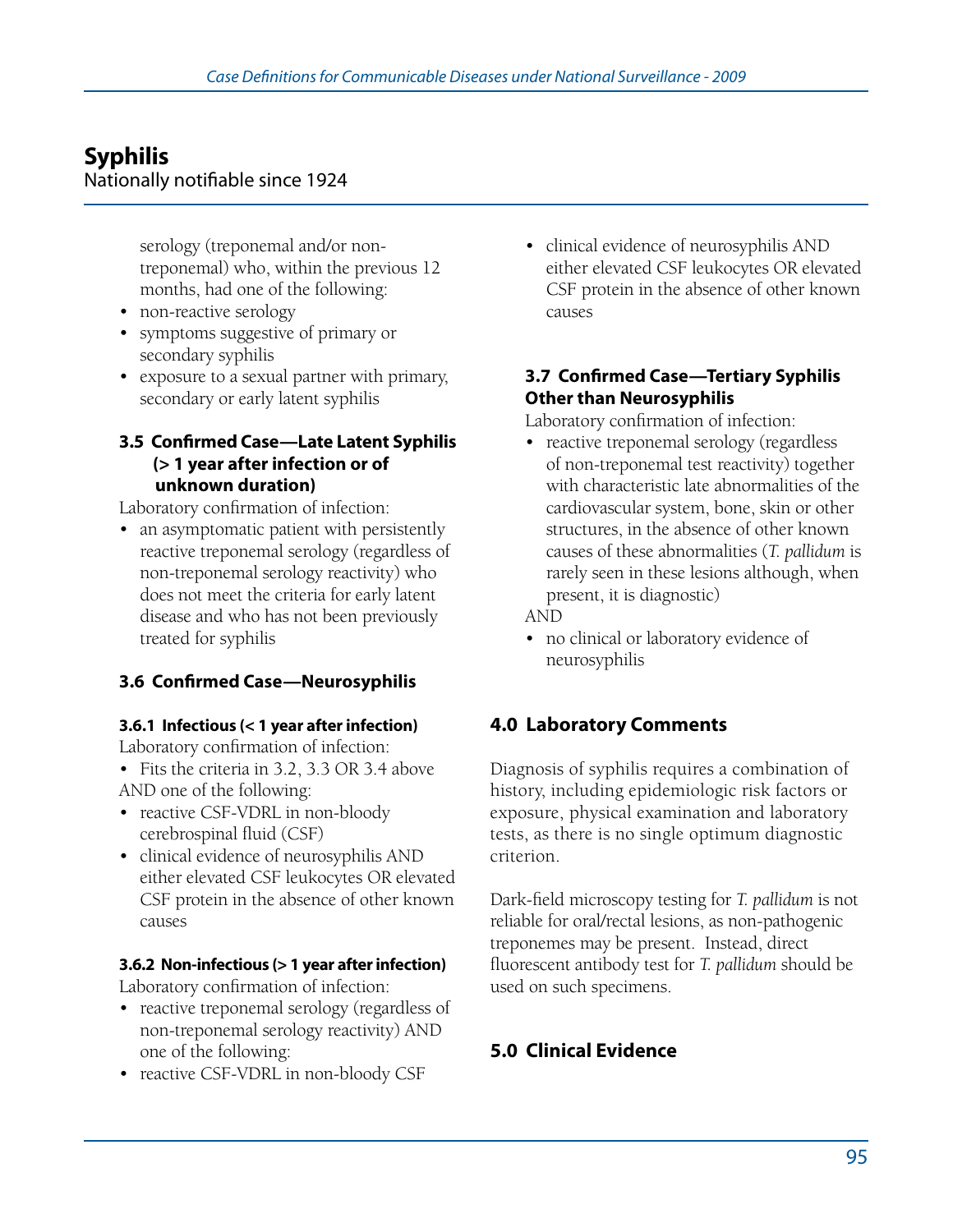# **Syphilis**

Nationally notifiable since 1924

### **6.0 ICD Code(s)**

**6.1 ICD-10 Code(s)**  A50.0, A50.1, A51, A52

**6.2 ICD-9 Code(s)**  097.9, 097.1, 096, 092, 095, 091, 093, 094

### **7.0 Type of International Reporting**

None

### **8.0 Comments**

Each category is mutually exclusive.

The possibility of a prozone reaction should be considered in individuals who are suspected of having secondary syphilis but whose nontreponemal test is non-reactive.

A prozone reaction refers to a false-negative response resulting from overwhelming antibody titres that interfere with the proper formation of the antigen-antibody lattice network that is necessary to visualize a positive flocculation test.

### **9.0 References**

*Case definitions for diseases under national surveillance*. CCDR 2000;26(S3). Retrieved May 2008, from http://www.phac-aspc. gc.ca/publicat/ccdr-rmtc/00vol26/26s3/index.html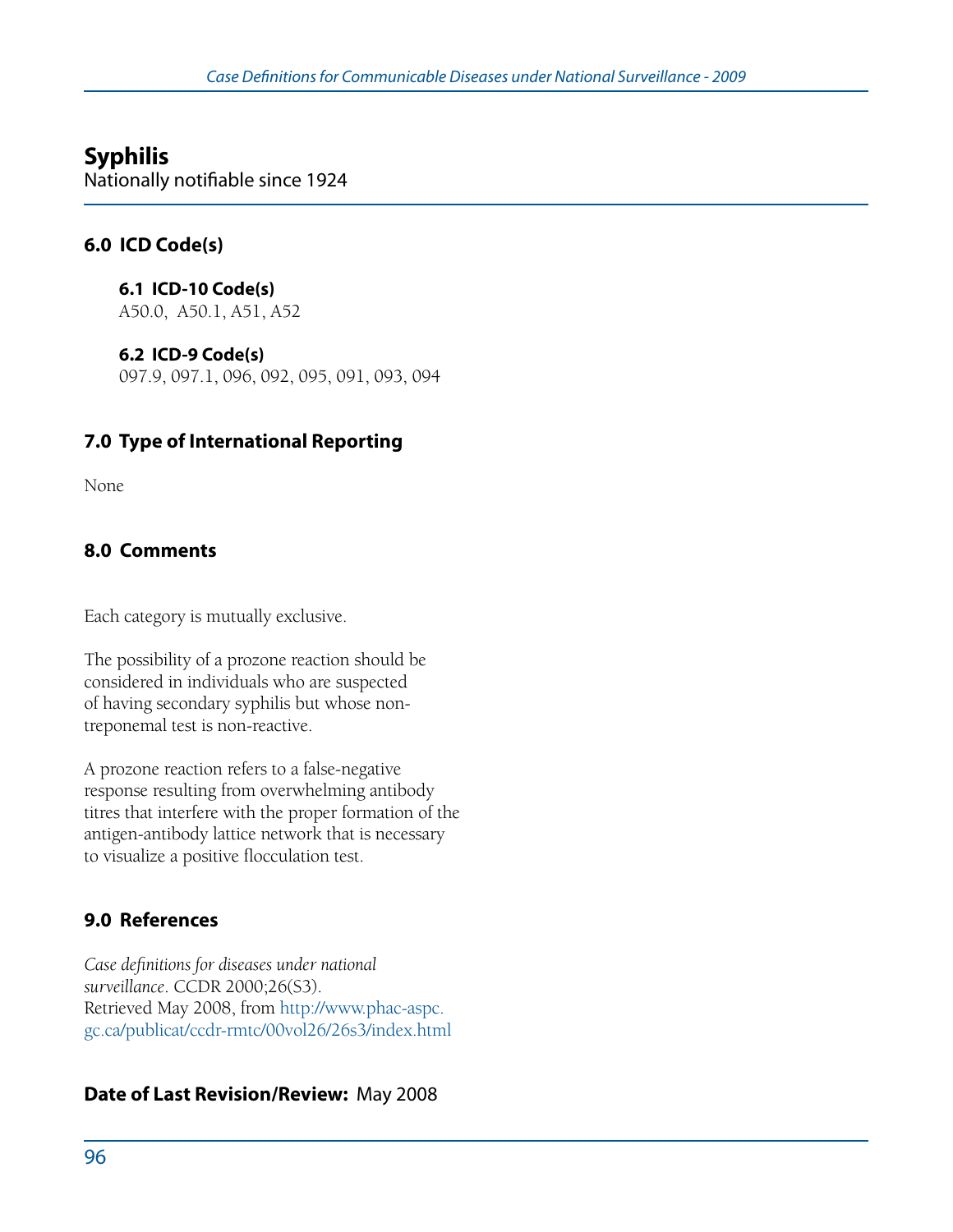# **Vestorborne and Other Zoonotic Diseases**

- • Anthrax
- • Brucellosis
- • Malaria
- • Plague
- • Rabies
- • Tularemia
- • West Nile Virus Infection
- Yellow Fever
- • Lyme Disease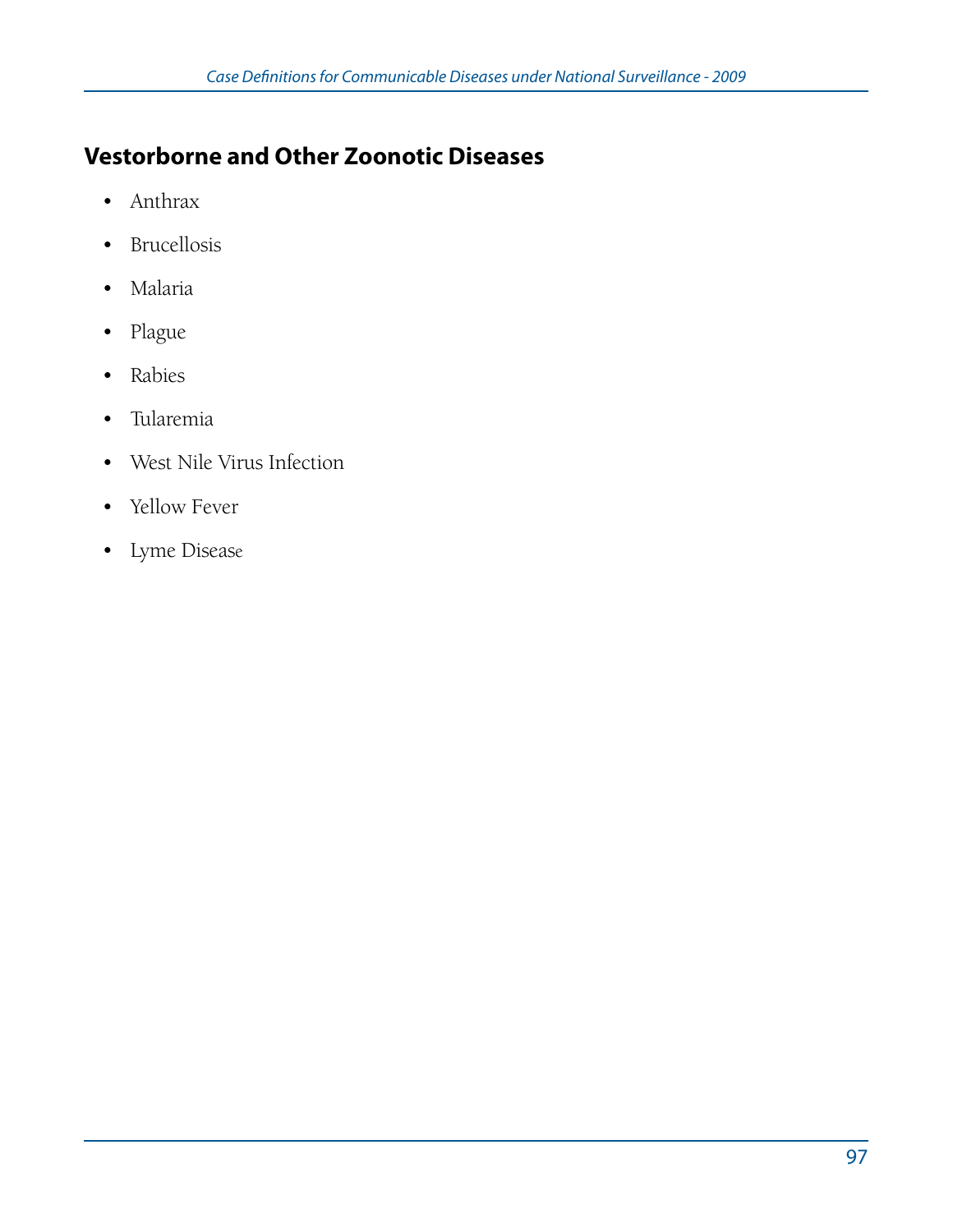# **Anthrax**

Nationally notifiable since 2002

### **1.0 National Notification**

Confirmed, probable and suspect cases of disease should be notified.

# **2.0 Type of Surveillance**

Routine case-by-case notification to the federal level

### **3.0 Case Classification**

#### **3.1 Confirmed case**

Clinical illness with laboratory confirmation of infection:

- • Isolation of *Bacillus anthracis* in a clinical specimen
- OR
- • Demonstration of *B. anthracis* in a clinical specimen by immunofluorescence

#### **3.2 Probable case**

Suspected case with detection of *B. anthracis* DNA

#### **3.3 Suspect Case**

Clinical illness in a person who is epidemiologically linked to a confirmed or suspected animal case or contaminated animal product

### **4.0 Laboratory Comments**

### **5.0 Clinical Evidence**

**Cutaneous:** Clinical illness is characterized by the appearance of small, painless but often pruritic

papules. As the papule enlarges, it becomes vesicular and, within two days, ulcerates to form a distinctive black eschar, with surrounding edema.

**Inhalation:** Clinical illness is characterized by an upper-respiratory 'flu-like syndrome that, after a few days, takes a fulminant course, manifested by dyspnea, cough, chills and a high-grade bacteremia.

**Gastrointestinal:** Clinical illness is characterized by abdominal pain, fever and signs of septicaemia.

### **6.0 ICD Code(s)**

**6.1 ICD-10 Code(s) A 22**

**6.2 ICD 9 Code(s) 022**

# **7.0 Type of International Reporting**

#### **8.0 Comments**

#### **9.0 References**

Wilson RW, Sande MA. *Current Diagnosis and Treatment of Infectious Diseases*. McGraw-Hill Professional, 2001.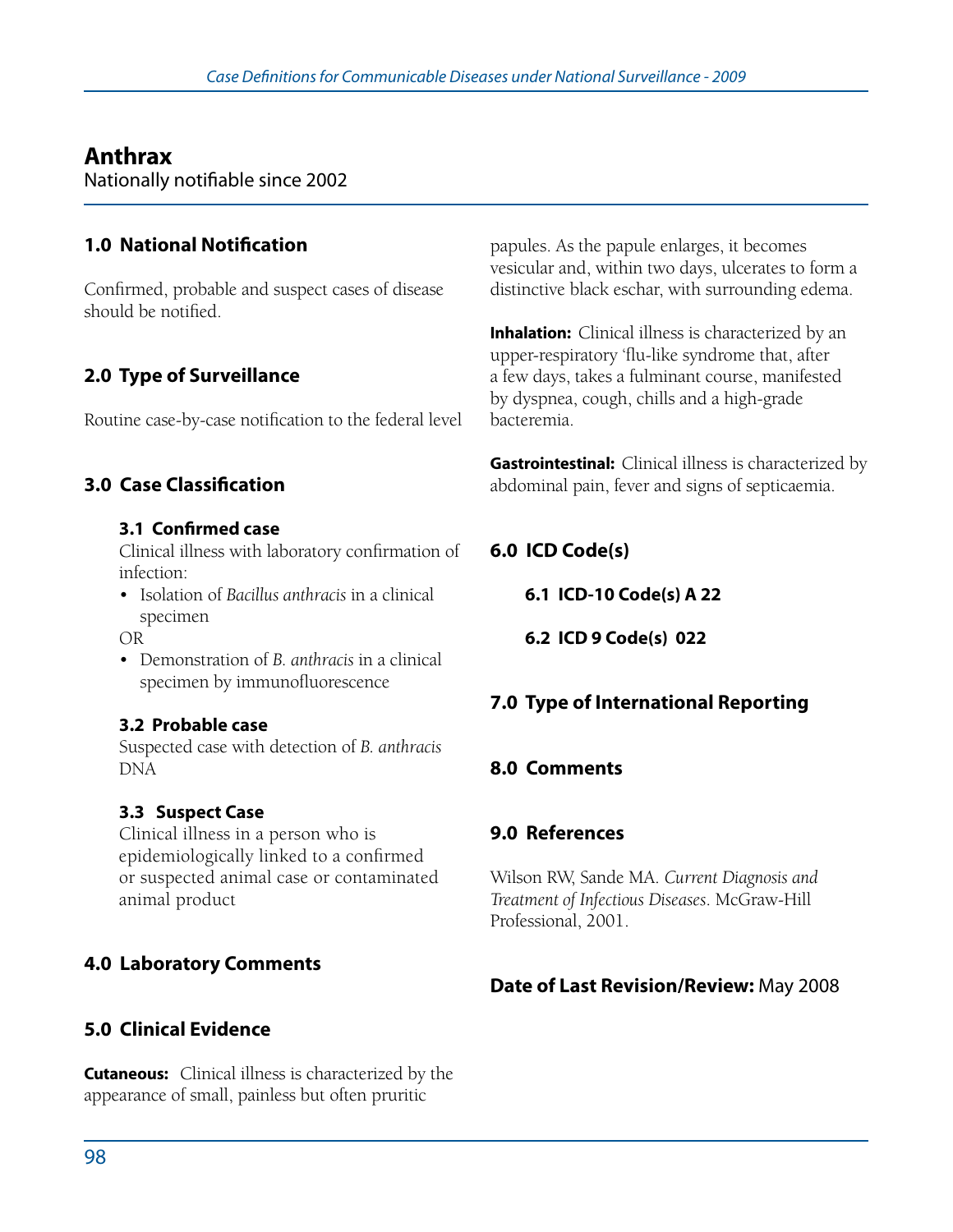# **Brucellosis**

Nationally notifiable since 1928

### **1.0 National Notification**

Only *confirmed cases* of disease should be notified.

# **2.0 Type of Surveillance**

Routine case-by-case notification to the federal level

# **3.0 Case Classification**

#### **3.1 Confirmed case**

Clinical illness with laboratory confirmation of infection:

• Isolation of *Brucella* sp. from an appropriate clinical specimen

#### OR

• A significant (i.e., fourfold or greater) rise in *Brucella* agglutination titre between acute and convalescent serum specimens obtained 2 or more weeks apart and tested at the same laboratory

#### **3.2 Probable case**

Clinical illness in a person who is epidemiologically linked to a confirmed animal case

OR

Clinical illness with supportive serology (*Brucella* agglutination test titre of 1:160 or higher in one or more serum specimens obtained after onset of symptoms)

# **4.0 Laboratory Comments**

#### **5.0 Clinical Evidence**

Clinical illness characterized by acute or insidious onset of fever, night sweats, undue fatigue, anorexia, weight loss, headache and arthralgia.

### **6.0 ICD Code(s)**

#### **6.1 ICD-10 Code(s)**

- A23 Brucellosis (includes fever: Matla, Mediterranean, undulant)
- A23.0 Brucellosis due to *Brucella melitensis*
- A23.1 Brucellosis due to *Brucella abortus*
- A23.2 Brucellosis due to *Brucella suis*
- A23.3 Brucellosis due to *Brucella canis*
- A23.8 Other brucellosis
- A23.9 Brucellosis, unspecified

#### **6.2 ICD 9 Code(s)**

- 023 Brucellosis, (Includes fever: Malta, Mediterranean, undulant)
- 023.8 Other brucellosis, Infection by more than one organism
- 023.9 Brucellosis, unspecified

# **7.0 Type of International Reporting**

### **8.0 Comments**

Probable case definitions are provided as guidelines to assist with case finding and public health management, and are not for national notification purposes.

# **9.0 References**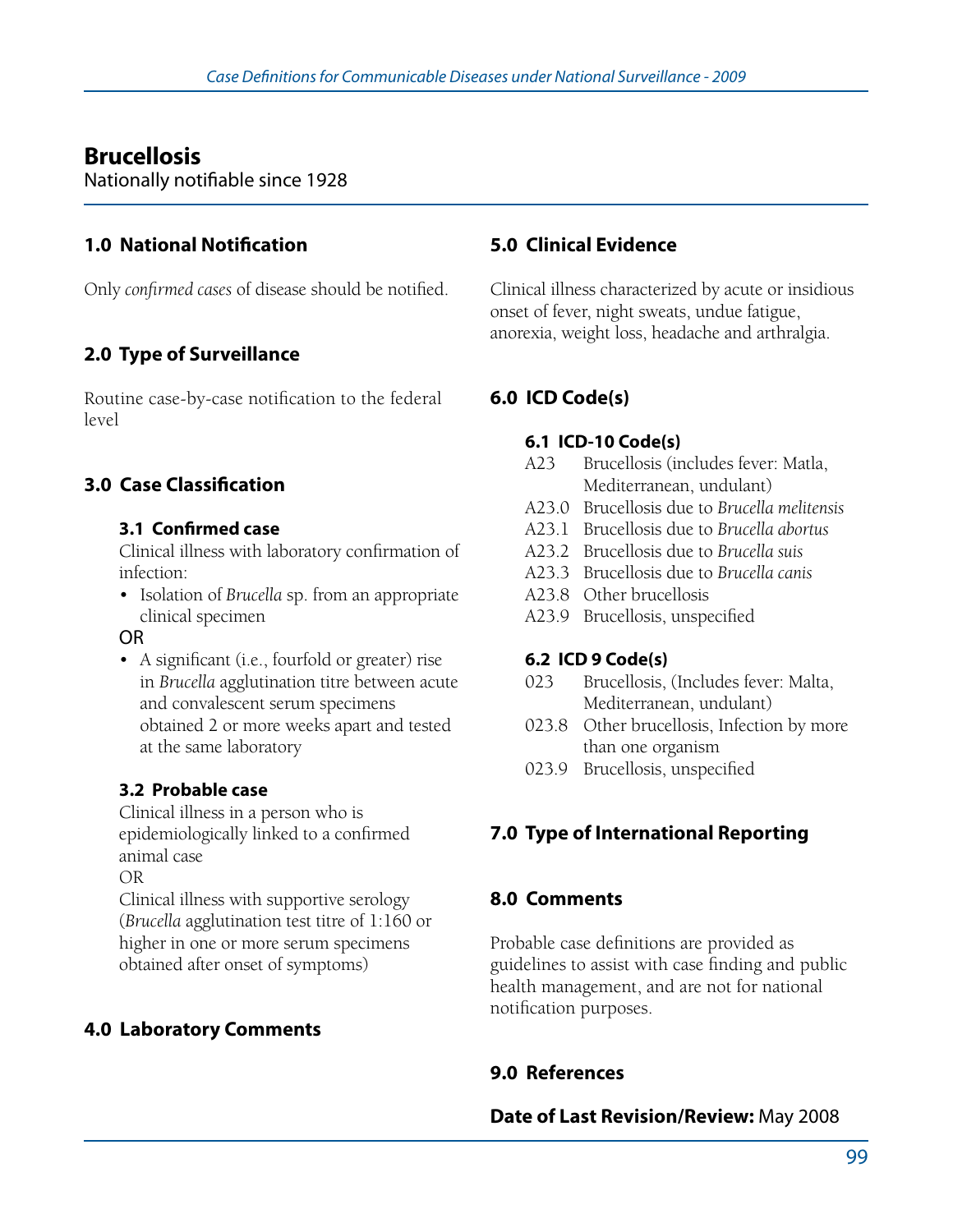# **Malaria**

Nationally notifiable since 1929-1978, 1983

### **1.0 National Notification**

Only *confirmed cases* of disease should be notified.

# **2.0 Type of Surveillance**

Routine case-by-case notification to the federal level

### **3.0 Case Classification**

#### **3.1 Confirmed case**

Laboratory confirmation of infection with or without clinical evidence of infection:

• demonstration of *Plasmodium* sp. in a blood smear/film (thick and thin)

#### **3.2 Probable case**

Laboratory confirmation of infection with or without clinical evidence of infection:

• detection of *Plasmodium* sp. antigen in an appropriate clinical specimen

#### **It should be noted that**

- • A case is counted if it is the individual's first attack of malaria in Canada, regardless of whether or not she/he has experienced previous attacks of malaria outside the country.
- • A subsequent attack in the same person caused by a different *Plasmodium* species is counted as an additional case.
- A repeat attack by the same species is not counted as a new case unless the person has traveled to a malaria-endemic area since the previous attack.

# **4.0 Laboratory Comments**

#### **5.0 Clinical Evidence**

Signs and symptoms vary; however, most patients experience fever. In addition to fever, common associated symptoms include headache, back pain, chills, sweats, myalgia, nausea, vomiting, diarrhea and cough. Severe untreated malaria can lead to coma, seizures, renal failure, pulmonary edema and death.

# **6.0 ICD Code(s)**

**6.1 ICD-10 Code(s)** 

B50, B51, B52, B53, B54

**6.2 ICD-9 Code(s)**  084

# **7.0 Type of International Reporting**

Elimination or eradication efforts should be reported.

# **8.0 Comments**

Malaria cases are subdivided into the following categories:

- **Induced:** a confirmed case of malaria acquired through a blood transfusion from a donor in whom the parasite has been confirmed.
- • *Autochthonous:* a confirmed case of malaria acquired by mosquito transmission within Canada.
- **Imported:** a confirmed case of malaria acquired outside Canada.
- **Congenital, confirmed:** a confirmed case of malaria in an infant < 3 months old who has not left Canada since birth, with confirmation of the presence of the parasite in the mother.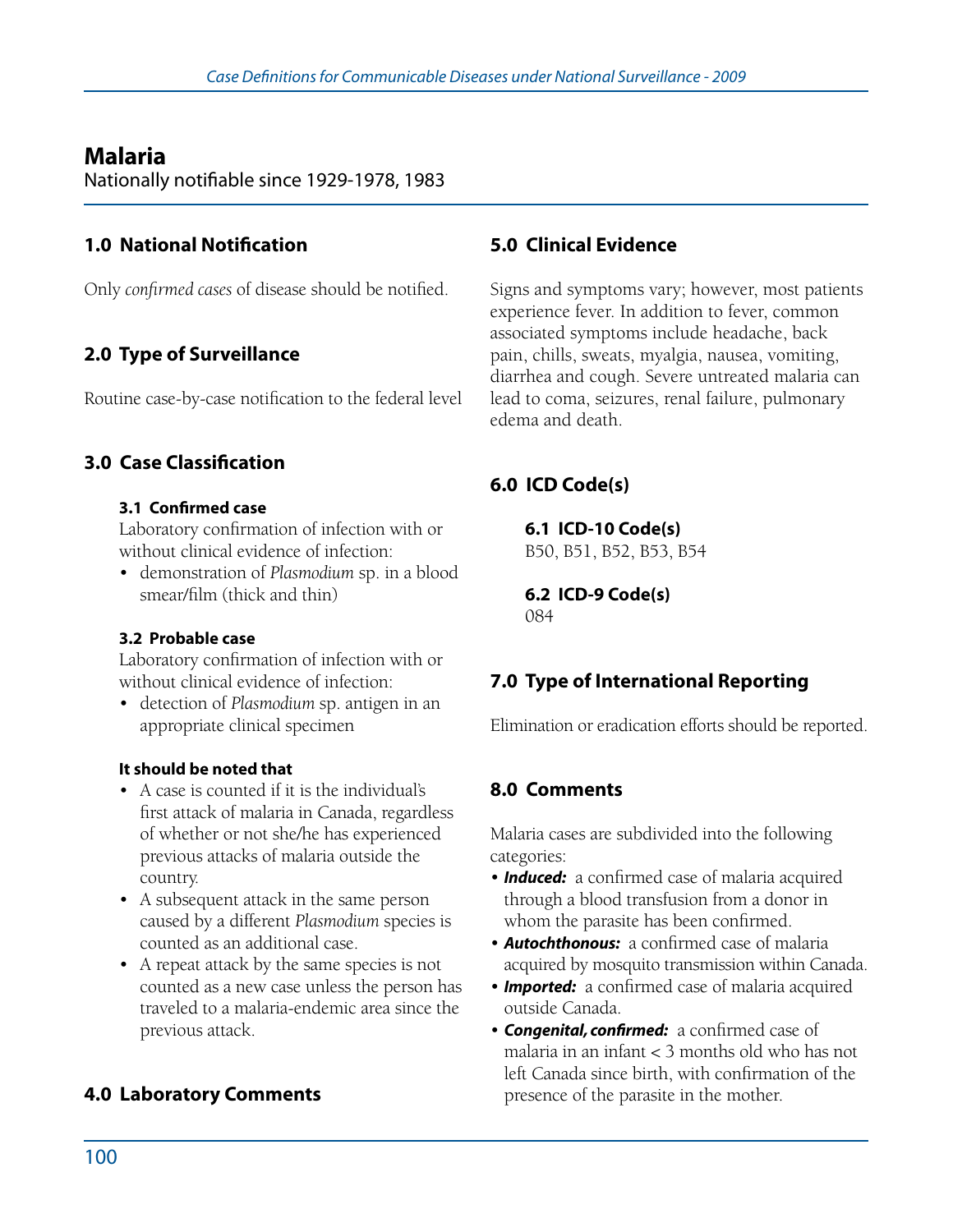# **Malaria**

Nationally notifiable since 1929-1978, 1983

• *Congenital, probable:* a confirmed case of malaria in an infant < 3 months old who has not left Canada since birth, but without demonstration of the presence of the parasite in the mother.

It should be noted that the WHO requires different case classification. In areas with access to laboratory-based diagnosis, the WHO classifies malaria case as asymptomatic malaria, confirmed uncomplicated malaria, confirmed severe malaria and confirmed malaria death.

Probable case definitions are provided as guidelines to assist with case finding and public health management, and are not for national notification purposes.

### **9.0 References**

*Case definitions for diseases under national surveillance*. CCDR 2000;26(S3). Retrieved May 2008, from http://www.phac-aspc.gc.ca/publicat/ ccdr-rmtc/00vol26/26s3/index.html

*Centers for Disease Control and Prevention. Case definitions for infectious conditions under public health surveillance*. MMWR 1997;46(No. RR-10):22-3.

World Health Organization. Department of Communicable Disease Surveillance and Response (October 1999). *WHO Recommended Surveillance Standards*. 2nd ed. WHO/CDS/CSR/ISR/99.2. Retrieved May 29, 2007, from www.who. int/csr/resources/publications/surveillance/ whocdscsrisr992.pdf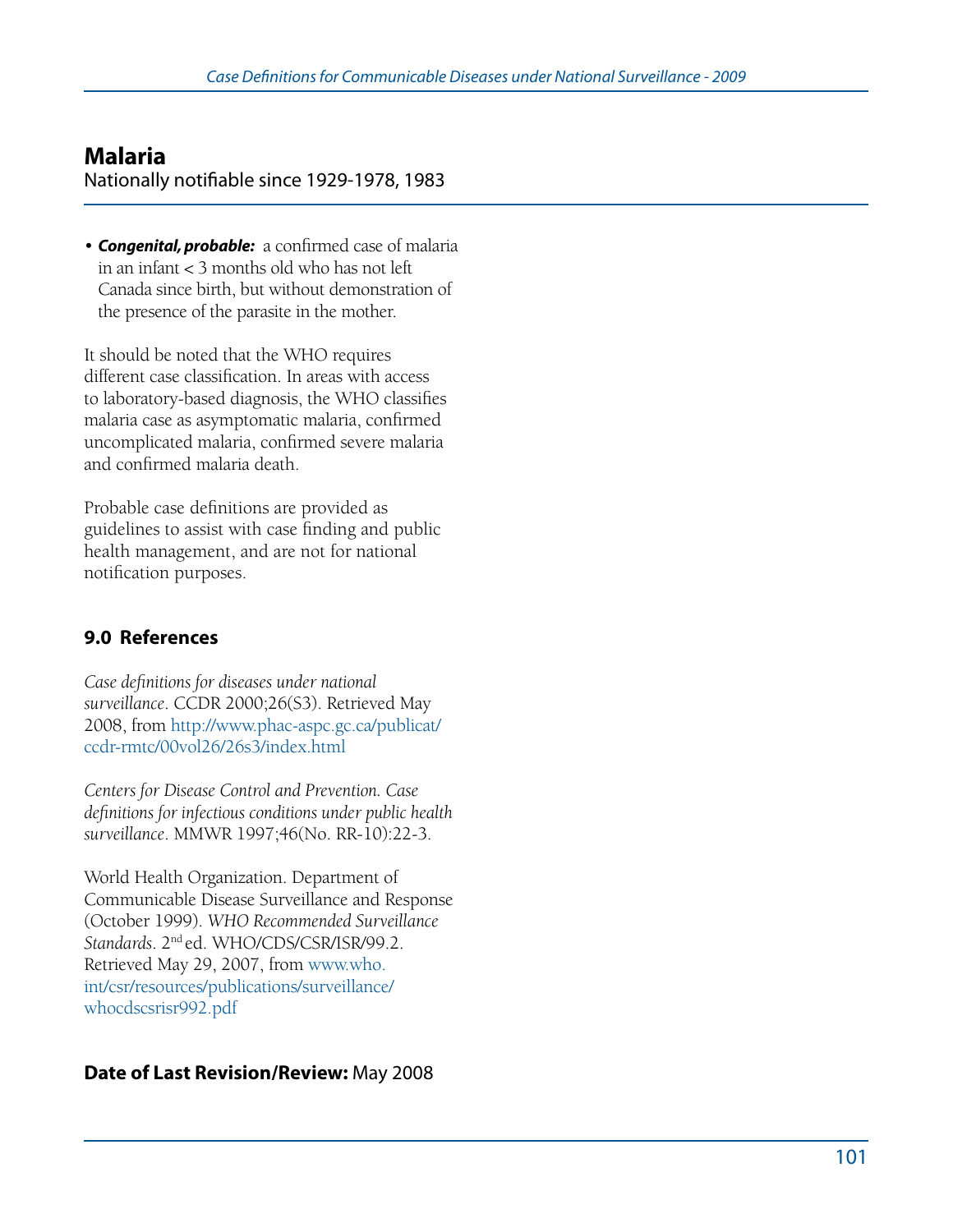# **Plague**

Nationally notifiable since 1988

# **1.0 National Notification**

Only *confirmed cases* of disease should be notified.

# **2.0 Type of Surveillance**

Routine case-by-case notification to the federal level

### **3.0 Case Classification**

#### **3.1 Confirmed case**

Clinical evidence of illness with laboratory confirmation of infection:

- • isolation of *Yersinia* pestis from body fluids OR
- a significant (i.e. fourfold or greater) rise in serum antibody titre to *Y. pestis* fraction 1 (F1) antigen by EIA or passive hemagglutination/inhibition titre

### **3.2 Probable case**

Clinical evidence of illness with any of the following laboratory evidence:

• demonstration of elevated serum antibody titre(s) to *Y. pestis* F1 antigen (without documented significant [i.e. fourfold or greater] change) in a patient with no history of plague immunization

OR

• demonstration of *Y. pestis* F1 antigen by immunofluorescence

OR

• detection of *Y. pestis* nucleic acid OR

 $\bullet$  > 1:10 passive hemagglutination/inhibition titre in a single serum sample in a patient with no history of vaccination or previous infection

OR

• detection of *Y. pestis* antibody by EIA

### **4.0 Laboratory Comments**

Serologic confirmation is done by demonstration of a significant (i.e.. fourfold or greater) rise in serum antibody titre to *Y. pestis* F1 antigen by EIA or passive hemagglutination/inhibition titre.

# **5.0 Clinical Evidence**

Plague is characterized by fever, chills, headache, malaise, prostration and leukocytosis, and is manifest in one or more of the following principal forms:

*Bubonic plague:* regional lymphadenitis **Septicemic plague:** septicemia with or without an evident bubo

#### *Primary pneumonic plague:* inhalation of infectious droplets

*Secondary pneumonic plague:* pneumonia, resulting from hematogenous spread in bubonic or septicemic cases

*Pharyngeal plague:* pharyngitis and cervical lymphadenitis resulting from exposure to larger infectious droplets or ingestion of infected tissues

# **6.0 ICD Code(s)**

**6.1 ICD-10 Code(s)**  A20.2

**6.2 ICD-9 Code(s)**  020.5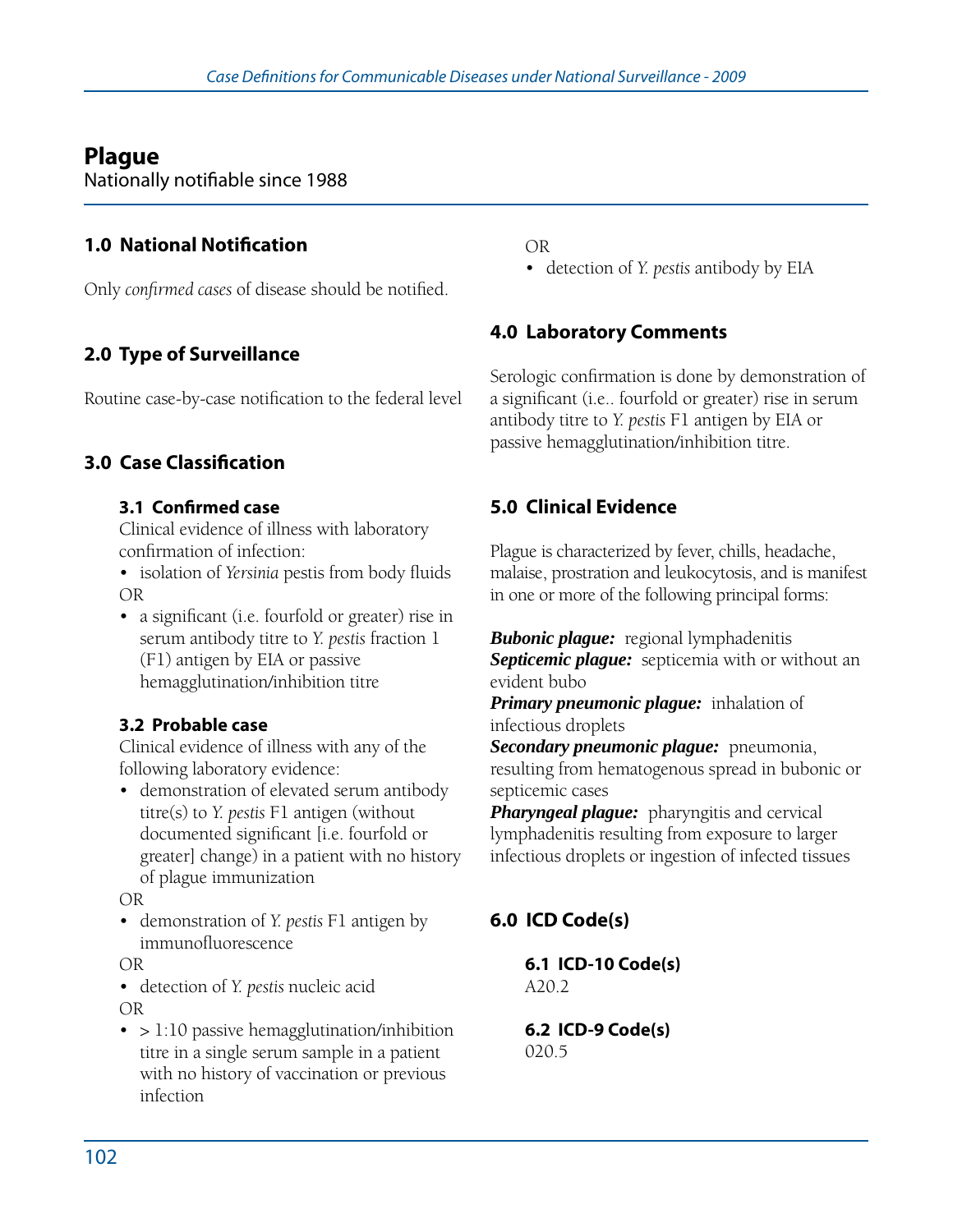# **Plague**

Nationally notifiable since 1988

# **7.0 Type of International Reporting**

Mandatory reporting to the WHO if illness constitutes a public health emergency of international concern (PHEIC) as defined by the *International Health Regulations* (2005).

Elimination or eradication efforts should be reported.

### **8.0 Comments**

Probable case definitions are provided as guidelines to assist with case finding and public health management, and are not for national notification purposes.

### **9.0 References**

*Case definitions for diseases under national surveillance*. CCDR 2000;26(S3). Retrieved May 2008, from http://www.phac-aspc.gc.ca/publicat/ ccdr-rmtc/00vol26/26s3/index.html

Centers for Disease Control and Prevention. *Case definitions for infectious conditions under public health surveillance*. MMWR 1997; 46 (No. RR-10):25-6.

World Health Organization. Department of Communicable Disease Surveillance and Response (October 1999). *WHO Recommended Surveillance Standards*. 2nd ed. WHO/CDS/CSR/ ISR/99.2. Retrieved May 29, 2007, from www. who.int/csr/resources/publications/surveillance/ whocdscsrisr992.pdf

Dennis DT, Gage KL, Gratz N et al. *Plague Manual*. Epidemiology, Distribution, Surveillance and Control. WHO/CDS/CSR/EDC/99.2. Geneva: World Health Organization, 1999.

Prentice MB, Rahalison *L. Plague*. Lancet 2007;369:1196-207.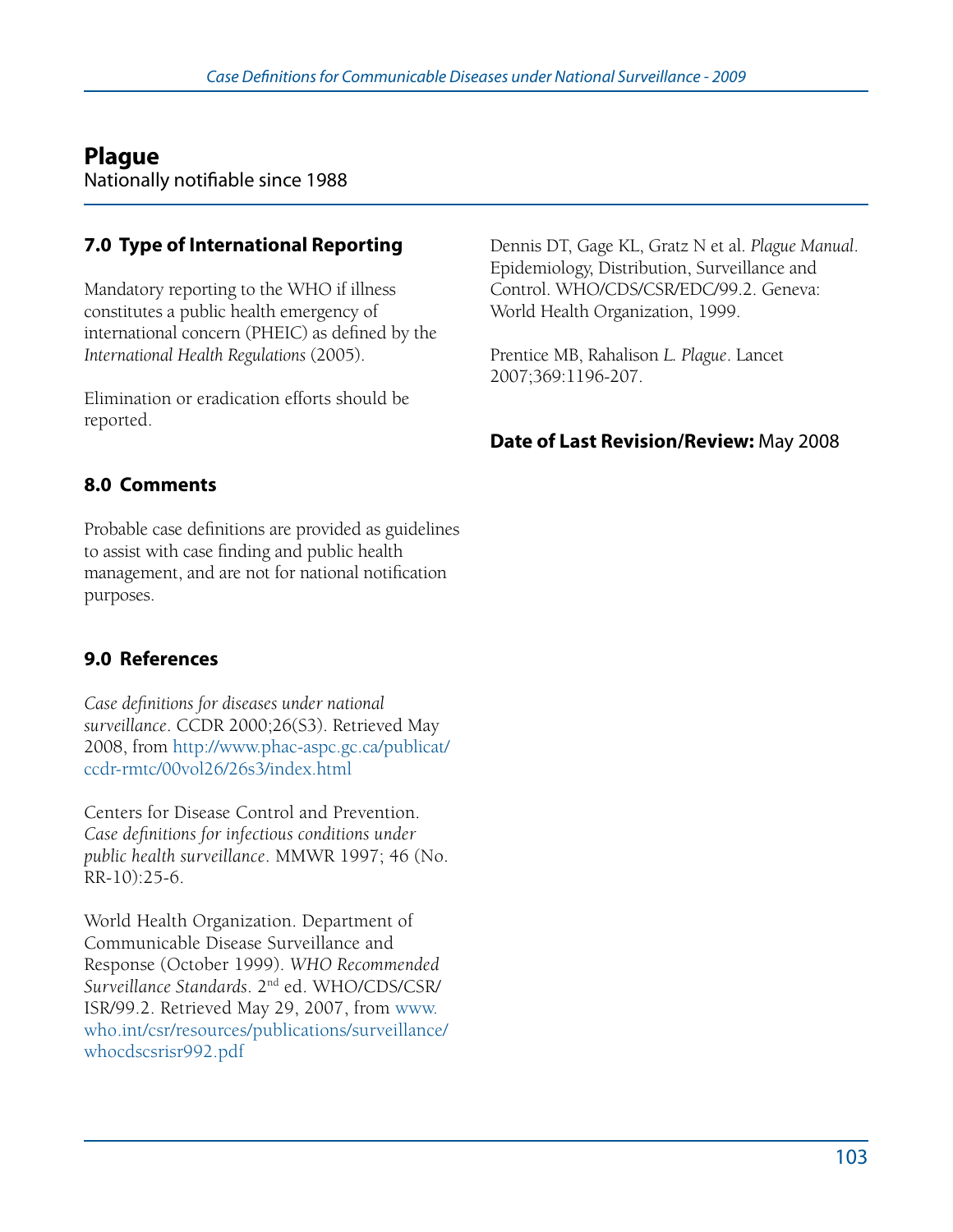# **Rabies**

Nationally notifiable since 1927

### **1.0 National Notification**

Only *confirmed cases* of disease should be notified.

# **2.0 Type of Surveillance**

Routine case-by-case notification to the federal level

## **3.0 Case Classification**

#### **3.1 Confirmed case**

Clinical evidence of illness with laboratory confirmation of infection:

• detection of viral antigen in an appropriate clinical specimen, preferably the brain or the nerves surrounding hair follicles in the nape of the neck, by immunofluorescence

OR

• isolation of rabies virus from saliva, cerebrospinal fluid (CSF), or central nervous system tissue using cell culture or laboratory animal

OR

• detection of rabies virus RNA in an appropriate clinical specimen

#### **3.2 Probable case**

Clinical evidence of illness with laboratory evidence:

• demonstration of rabies-neutralizing antibody titre  $\geq 5$  (complete neutralization) in the serum or CSF or an unvaccinated person

### **4.0 Laboratory Comments**

Negative results do not rule out rabies infection because viral material may not be detectable (e.g. early in infection). CSF frequently remains negative.

The presence of rabies-neutralizing antibodies can indicate an exposure to rabies virus antigen or passive immunization.

Negative serologic results do not rule out a rabies infection because antibody levels may not surpass the detection threshold (0.5 IU) and seroconversion is usually very late.

## **5.0 Clinical Evidence**

Rabies is an acute encephalomyelitis that almost always progresses to coma or death within 10 days after the first symptom.

## **6.0 ICD Code(s)**

#### **6.1 ICD-10 Code(s)**

- A82 Rabies
- A82.0 Sylvatic rabies
- A82.1 Urban rabies
- A82.9 Rabies, unspecified

### **6.2 ICD-9 Code(s)**

### **7.0 Type of International Reporting**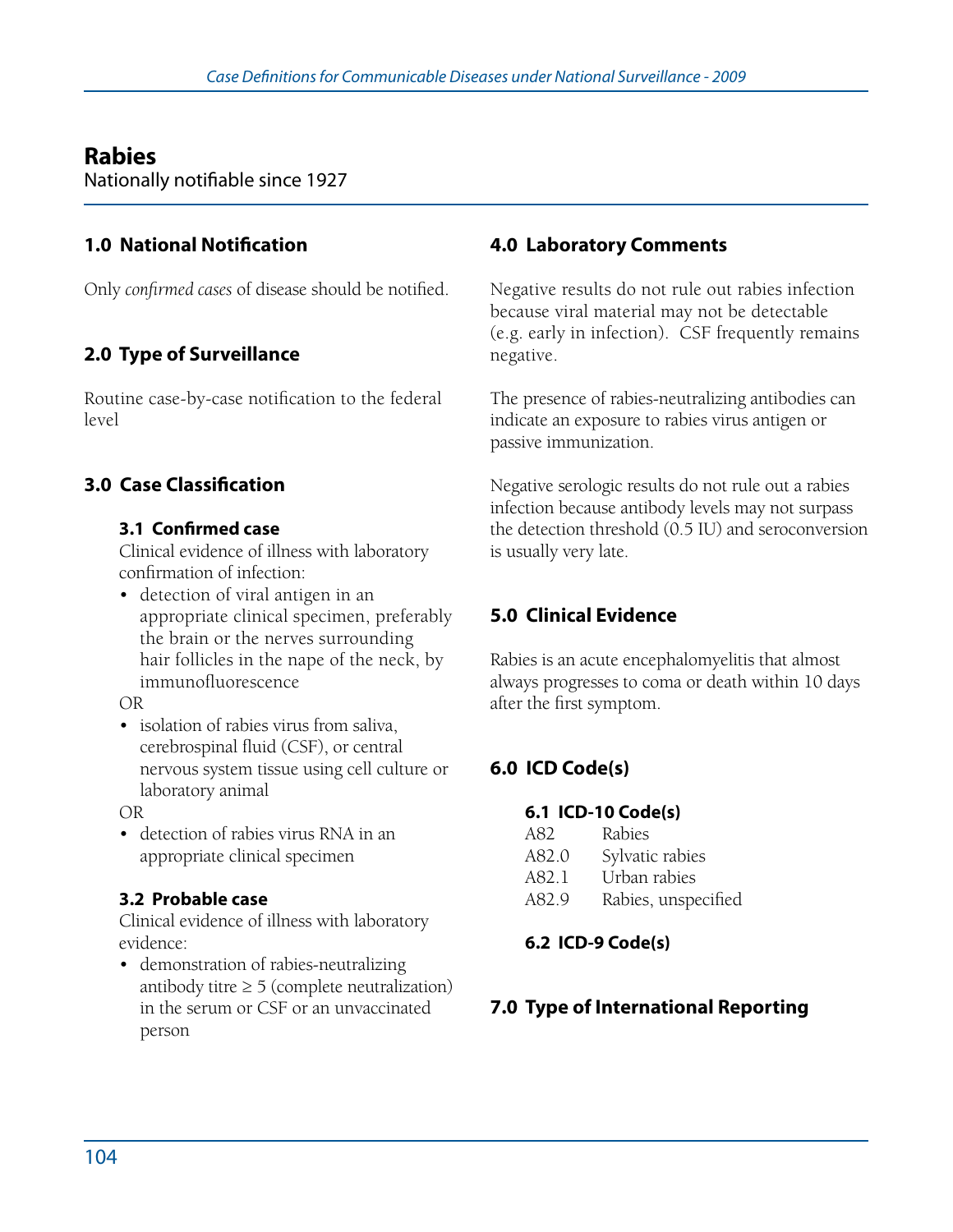# **Rabies**

Nationally notifiable since 1927

### **8.0 Comments**

Probable case definitions are provided as guidelines to assist with case finding and public health management, and are not for national notification purposes.

### **9.0 References**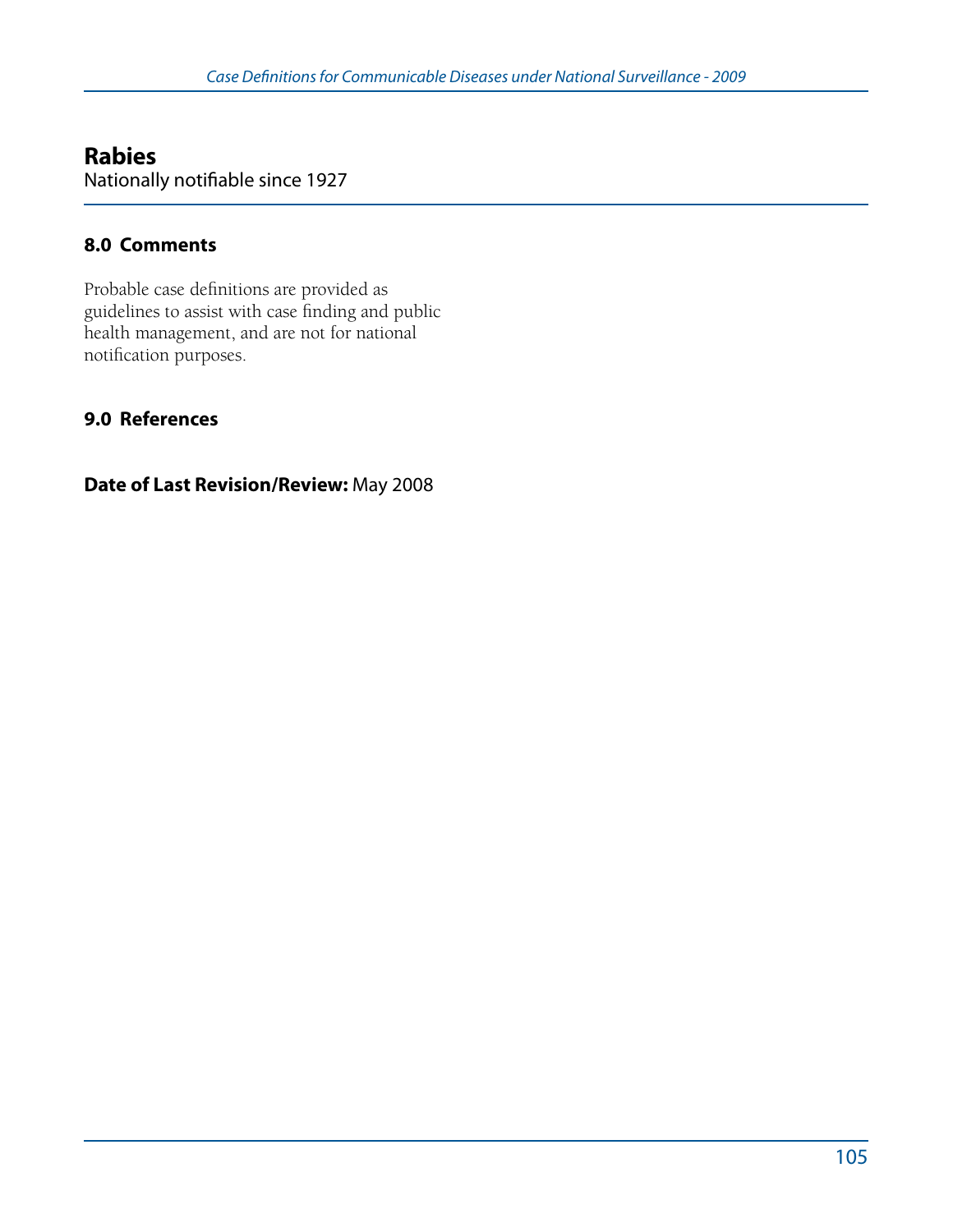# **Tularemia**

Nationally notifiable since 2002

### **1.0 National Notification**

Only *confirmed cases* of disease should be notified.

# **2.0 Type of Surveillance**

Routine case-by-case notification to the federal level

### **3.0 Case Classification**

#### **3.1 Confirmed case**

Clinical illness (see section 5.0) with laboratory confirmation of infection:

• isolation of *Francisella tularensis* from an appropriate clinical specimen

OR

• a significant (e.g. fourfold or greater) change in serum antibody titre to F*. tularensis* antigen

#### **3.2 Probable case**

Clinical illness with laboratory evidence:

• detection of *F. tularensis* in a clinical specimen by fluorescent assay

OR

- • detection of *F. tularensis* nucleic acid OR
- • **≥** 1:128 microagglutination titre or **≥** 1:160 tube agglutination in a single serum specimen

### **4.0 Laboratory Comments**

## **5.0 Clinical Evidence**

Clinical diagnosis is supported by evidence or history of a tick or deerfly bite, exposure to the tissues of a mammalian host of *Francisella tularensis* or exposure to potentially contaminated water.

Clinical illness is characterized by several distinct forms:

*Ulceroglandular:* cutaneous ulcer with regional lymphadenopathy

*Glandular:* regional lymphadenopathy with no ulcer; oculoglandular conjunctivitis with preauricular lymphadenopathy; oropharyngeal stomatitis or pharyngitis; or tonsillitis and cervical lymphadenopathy

**Intestinal:** intestinal pain, vomiting, and diarrhea; pneumonic primary pleuropulmonary disease; typhoidal febrile illness without early localizing signs and symptoms

## **6.0 ICD Code(s)**

#### **6.1 ICD-10 Code(s)**

- A21 Tularaemia (includes: deer-fly fever, infection due to *Francisella* tularensis, rabbit fever)
- A21.0 Ulceroglandular tularaemia
- A21.1 Oculoglandular tularaemia (Ophthalmic tularaemia)
- A21.2 Pulmonary tularaemia
- A21.3 Gastrointestinal tularaemia (Abdominal tularaemia)
- A21.7 Generalized tularaemia
- A21.8 Other forms of tularaemia
- A21.9 Tularaemia, unspecified

### **6.2 CD-7 Code(s)**

### **7.0 Type of International Reporting**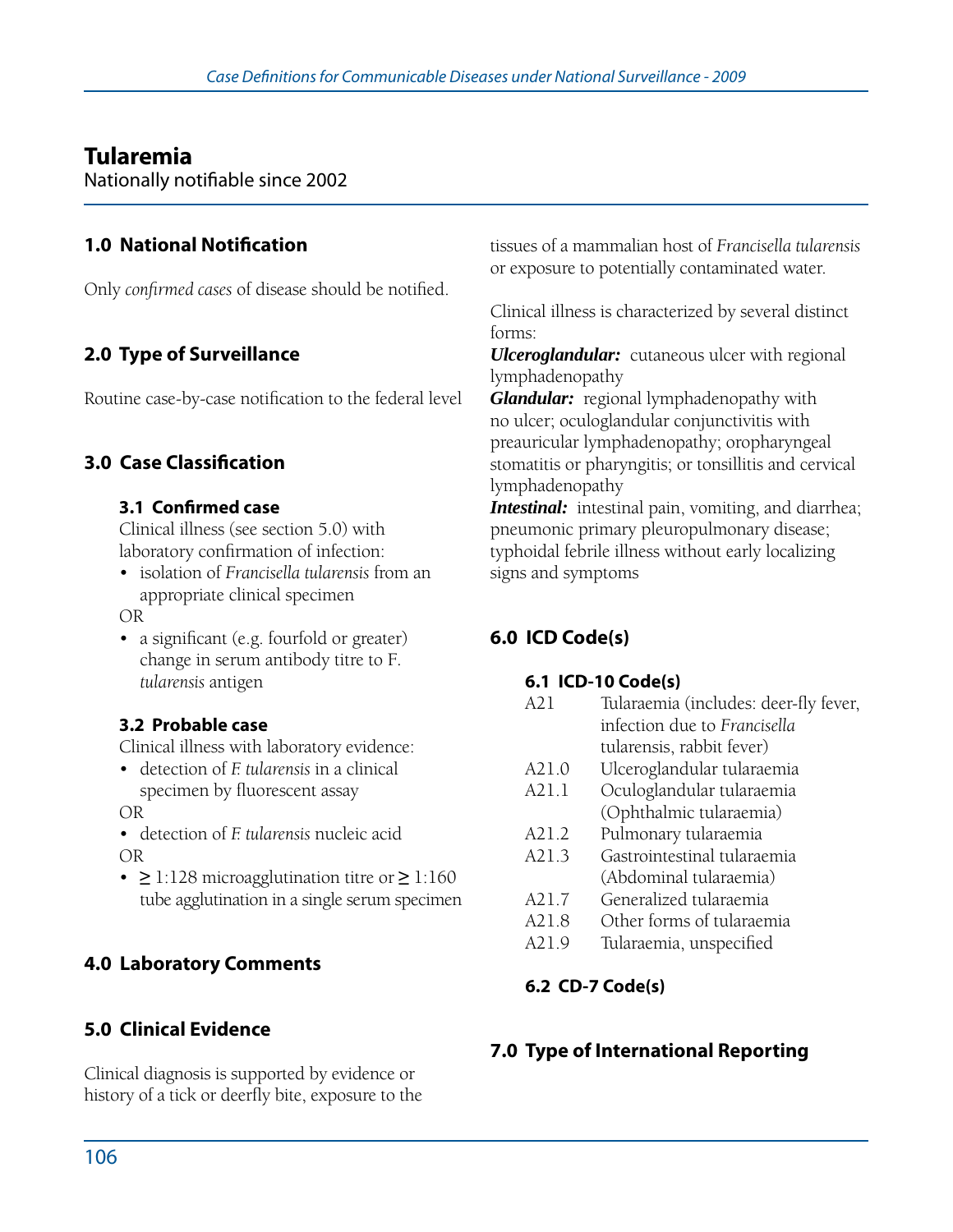# **Tularemia**

Nationally notifiable since 2002

### **8.0 Comments**

Probable case definitions are provided as guidelines to assist with case finding and public health management, and are not for national notification purposes.

### **9.0 References**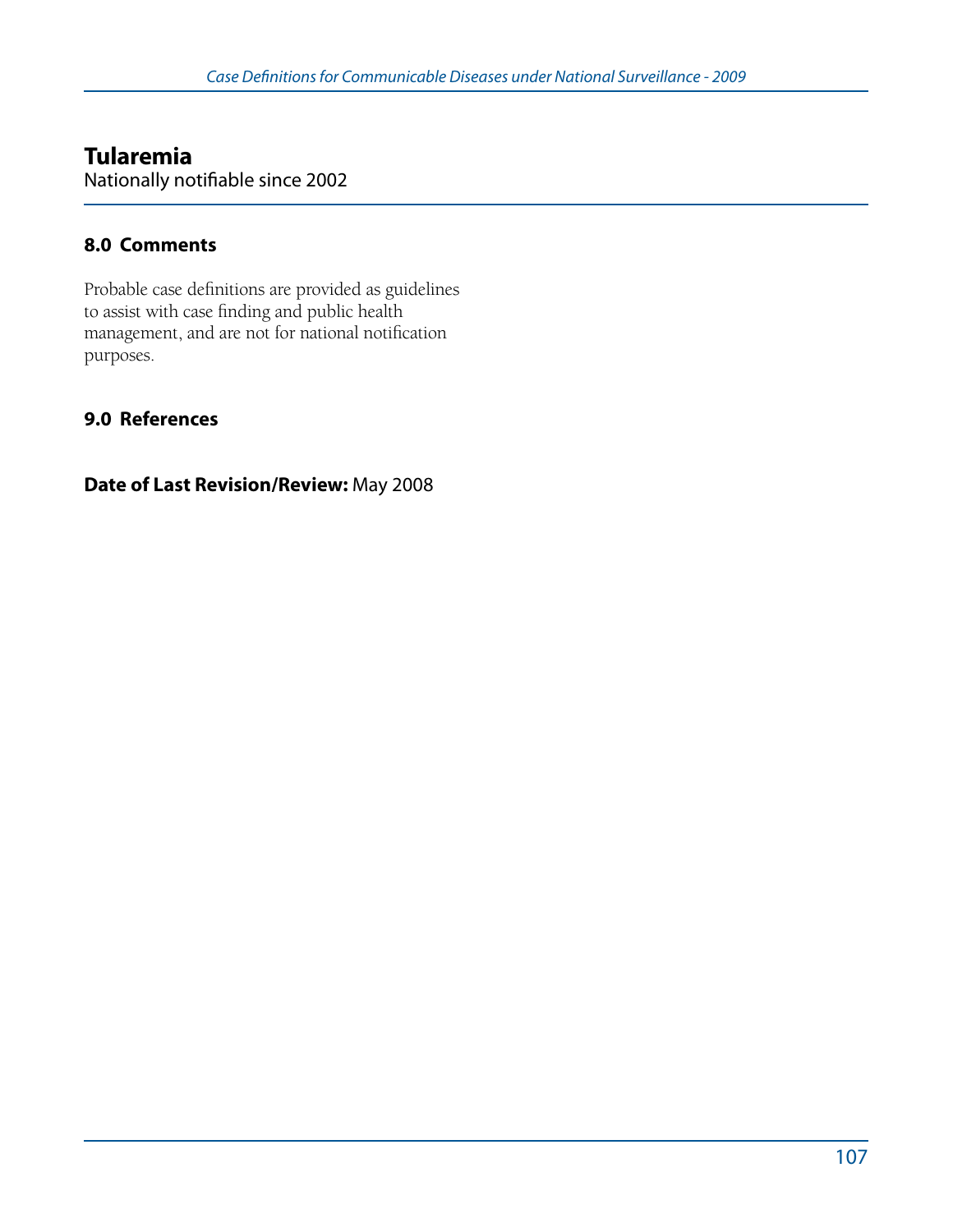Nationally notifiable since June 2003

### **1.0 National Reporting**

*Probable* and *confirmed cases* of disease should be notified.

## **2.0 Type of Surveillance**

Routine case-by-case notification to the federal level

### **3.0 Case Classification**

#### **West Nile Virus Neurological Syndrome (WNNS)**

#### **3.1 Confirmed case**

Clinical criteria AND at least one of the confirmed case diagnostic test criteria

#### **3.2 Probable case**

Clinical criteria AND at least one of the probable case diagnostic test criteria

#### **3.3 Suspect case**

Clinical criteria in the absence of or pending diagnostic test criteria AND in the absence of any other obvious cause

#### **Clinical Criteria**

History of exposure in an area where West Nile virus (WNV) activity is occurring (see section 8.0) OR history of exposure to an alternative mode of transmission (see section 8.0) AND onset of fever AND recent onset of at least one of the following:

• encephalitis (acute signs of central or peripheral neurologic dysfunction) OR

• viral meningitis (pleocytosis and signs of infection, e.g. headache, nuchal rigidity) OR

• acute flaccid paralysis (e.g. poliomyelitis- like syndrome or Guillain-Barré-like syndrome)

OR

• movement disorders (e.g. tremor, myoclonus)

OR

• Parkinsonism or Parkinsonian-like conditions (e.g. cogwheel rigidity, bradykinesia, postural instability)

OR

• other neurological syndromes

#### **West Nile Virus Non-Neurological Syndrome (WN Non-NS)**

#### **3.1 Confirmed case**

Clinical criteria AND at least one of the confirmed case diagnostic test criteria

#### **3.2 Probable case**

Clinical criteria AND at least one of the probable case diagnostic test criteria

#### **3.3 Suspect case**

Clinical criteria in the absence of or pending diagnostic test criteria AND in the absence of any other obvious cause

#### **Clinical Criteria**

History of exposure in an area where WN virus (WNV) activity is occurring OR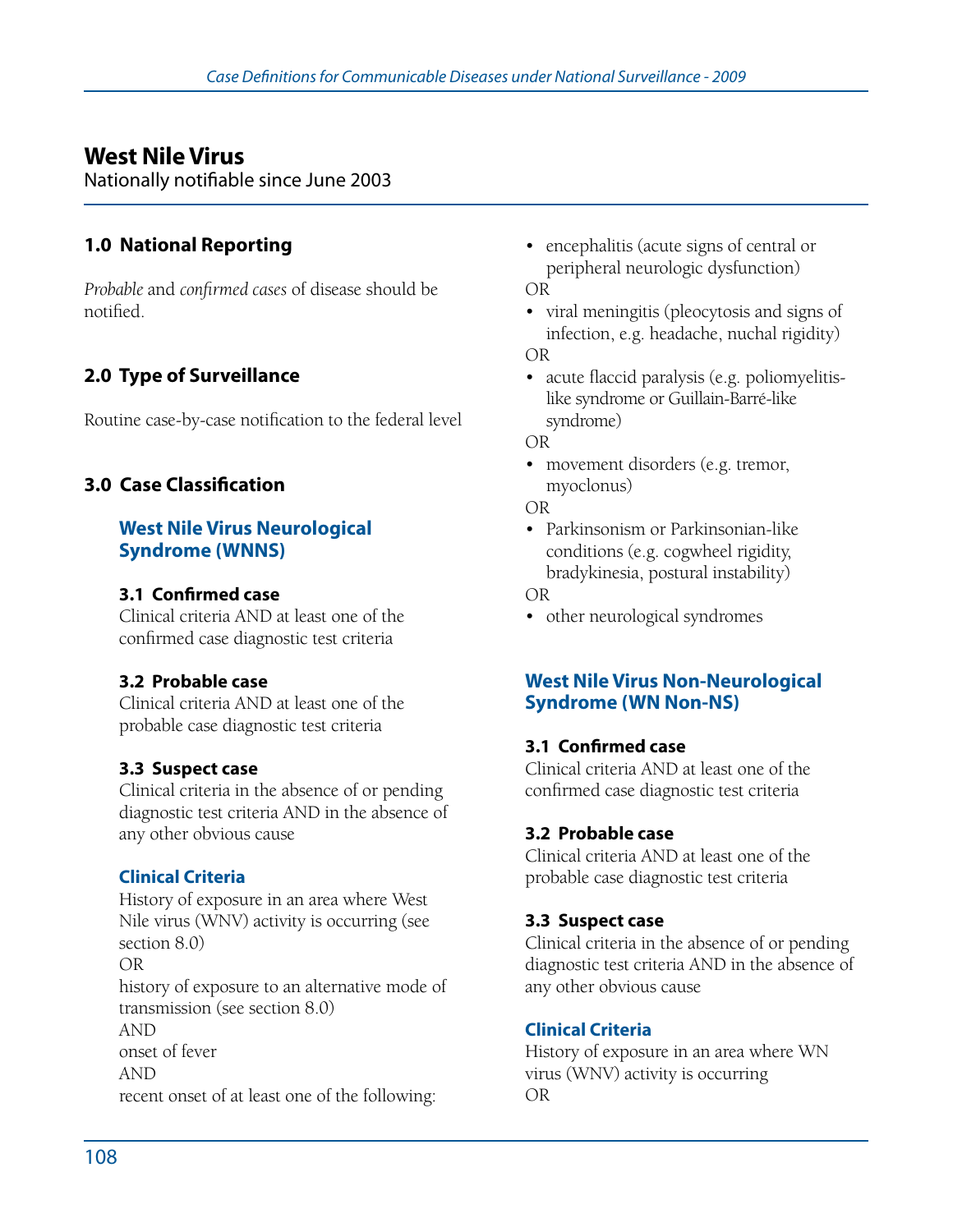Nationally notifiable since June 2003

history of exposure to an alternative mode of transmission AND

at least two of the following:

- fever
- myalgia
- anthralgia
- headache
- fatigue
- lymphadenopathy
- • maculopapular rash

#### **West Nile Virus Asymptomatic Infection (WNAI)**

#### **3.1 Confirmed case**

Confirmed case diagnostic test criteria in the absence of clinical criteria

#### **3.2 Probable case**

Probable case diagnostic test criteria in the absence of clinical criteria

#### **Confirmed Case Diagnostic Test Criteria**

It is currently recommended that health jurisdictions/authorities use the Confirmed Case Diagnostic Test Criteria to confirm index cases (locally acquired) in their area each year; for subsequent cases, health jurisdictions/ authorities could use the Probable Case Diagnostic Test Criteria to classify cases in their area as "confirmed", **for the purposes of surveillance**. Throughout the remainder of the transmission season health jurisdictions/ authorities may wish to document PRN antibody titres to West Nile virus in a proportion of cases, to be determined by that health jurisdiction/authority, in order to rule out the possibility of concurrent activity by

other flaviviruses. (For further information on diagnostic testing algorithms for West Nile virus, see the section entitled Laboratory Specimen Diagnostic Testing Algorithm in Appendix 4 of the National Guidelines for Response to West Nile virus.)

AT LEAST ONE of the following:

• a significant (e.g. fourfold or greater) change in WN virus neutralizing antibody titres (using a PRN or other kind of neutralization assay) in paired acute and convalescent sera, or CSF (see section 8.0 for testing of immunocompromised individuals)

#### OR

- isolation of WN virus from, or demonstration of WN virus-specific genomic sequences in, tissue, blood, CSF or other body fluids
- OR
- demonstration of WN virus antigen in tissue OR
- demonstration of flavivirus antibodies in a single serum or CSF sample using a WN virus IgM EIA (see section 8.0), confirmed by the detection of WN virus specific antibodies using a PRN (acute or convalescent specimen)

#### OR

• a significant (e.g. fourfold or greater) change in flavivirus haemagglutination inhibition (HI) titres in paired acute and convalescent sera or demonstration of a seroconversion using a WN virus IgG EIA AND the detection of WN specific antibodies using a PRN (acute or convalescent serum sample)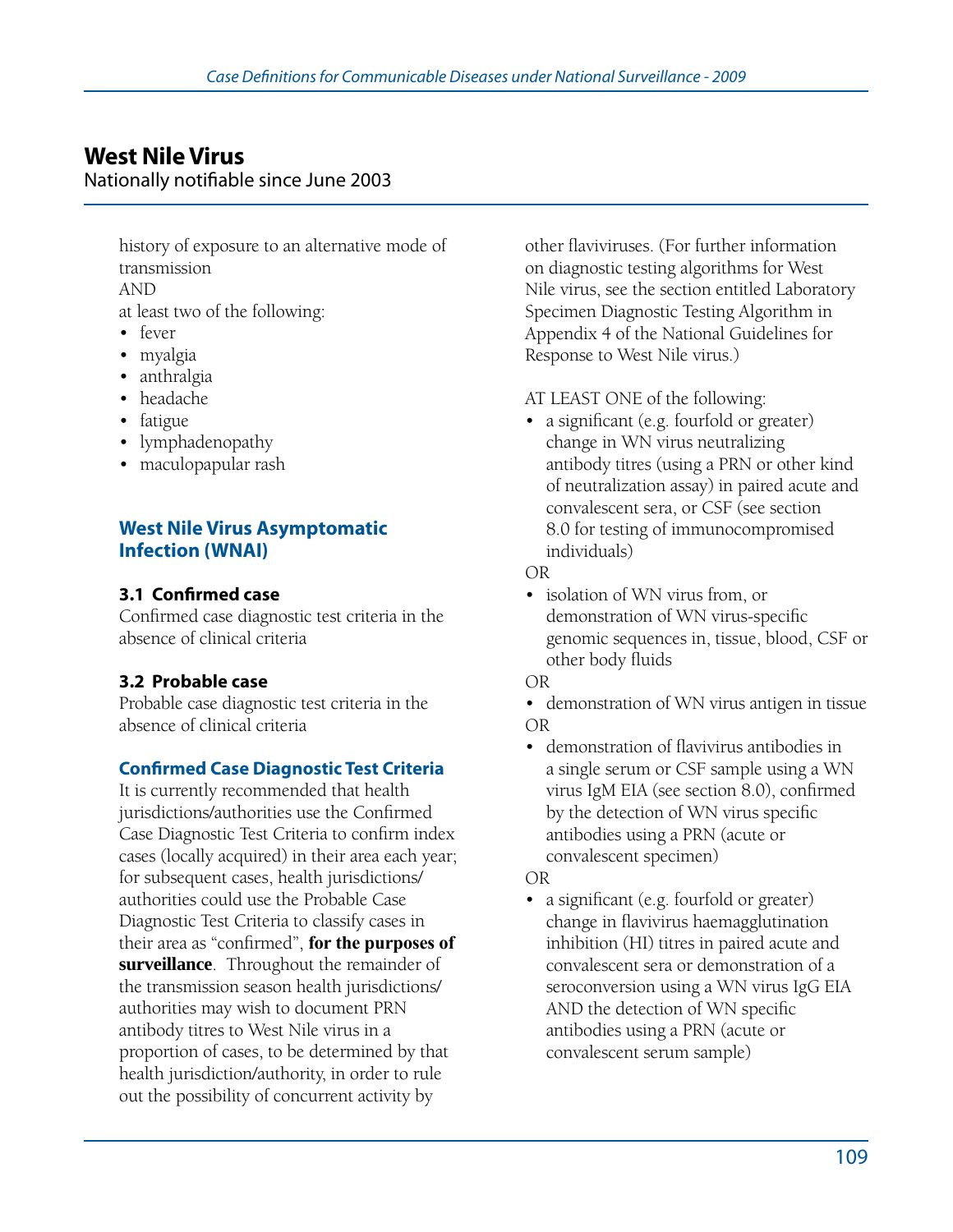Nationally notifiable since June 2003

#### **Probable Case Diagnostic Test Criteria (see section 8.0 for comments)**

AT LEAST ONE of the following:

- detection of flavivirus antibodies in a single serum or CSF sample using a WN virus IgM EIA without confirmatory neutralization serology (e.g. PRN) OR
- a significant (e.g. fourfold or greater) change in flavivirus HI titres in paired acute and convalescent sera or demonstration of a seroconversion using a WN virus IgG EIA

OR

• a titre of  $> 1:320$  in a single WN virus HI test or an elevated titre in a WN virus IgG EIA, with a confirmatory PRN result (Note: a confirmatory PRN or other kind of neutralization assay is not required in a health jurisdiction/authority where cases have already been confirmed in the current year.)

OR

• demonstration of Japanese encephalitis (JE) serocomplex-specific genomic sequences in blood by NAT screening on donor blood, by Blood Operators in Canada

## **4.0 Laboratory Comments**

Sensitivity of NAT testing is approximately 50% when used on plasma/serum samples collected less than eight days after symptoms have been detected. Individuals infected with WN virus display a low level of viremia (on average several thousand genome copies) for approximately one week after symptom onset. The use of NAT testing on acute serum/plasma samples can complement IgM testing when used together to assay "early" acute specimens<sup>(1)</sup>.

#### **5.0 Clinical Evidence**

### **West Nile Neurological Syndrome (WNNS)**

• A significant feature of West Nile viral neurologic illness may be marked muscle weakness that is more frequently unilateral but can be bilateral. WNV should be considered in the differential diagnosis of all suspected cases of acute flaccid paralysis with or without sensory deficit. WNV- associated weakness typically affects one or more limbs (sometimes affecting one limb only). Muscle weakness may be the sole presenting feature of WNV illness (in the absence of other neurologic features) or may develop in the setting of fever, altered reflexes, meningitis or encephalitis. Weakness typically develops early in the course of clinical infection. Patients should be carefully monitored for evolving weakness and in particular for acute neuromuscular respiratory failure, which is a severe manifestation associated with high morbidity and mortality. **For the purpose of WNV Neurologic Syndrome Classification, muscle weakness is characterized by severe (polio-like), non-transient and prolonged symptoms.**  Electromyography (EMG) and lumbar puncture should be performed to differentiate WNVassociated paralysis from acute demyelinating polyneuropathy (e.g. Guillain-Barré syndrome). Lymphocytic pleocytosis (an increase in white blood cells with a predominance of lymphocytes in the CSF) is commonly seen in acute flaccid paralysis because of WNV, whereas pleocytosis is not a feature of Guillain-Barré syndrome. Other emerging clinical syndromes, identified during 2002, included, but were not limited to, the following: myelopathy, rhabdomyolysis (acute destruction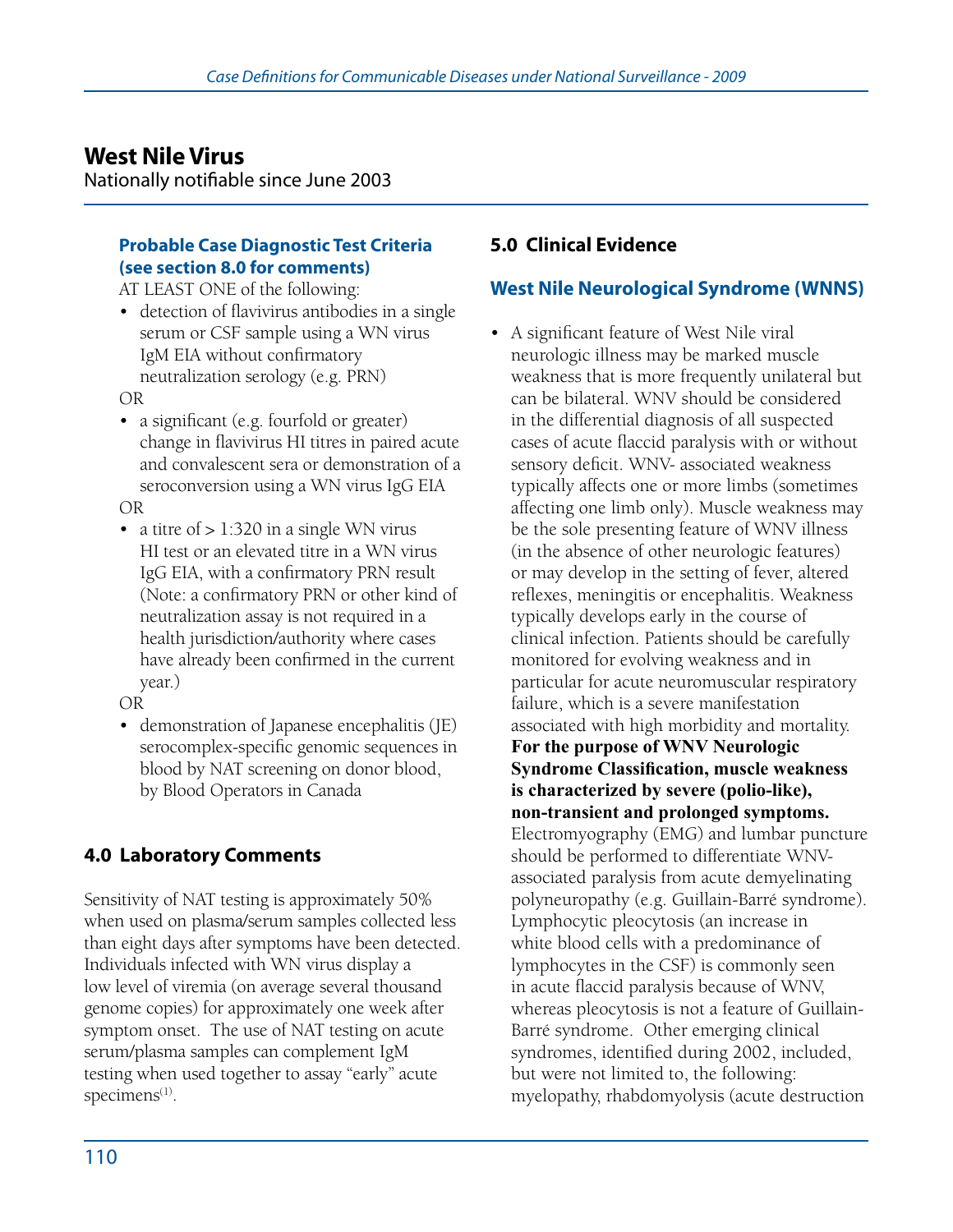### **West Nile Virus** Nationally notifiable since June 2003

of skeletal muscle cells), peripheral neuropathy; polyradiculoneuropathy; optic neuritis; and acute demyelinating encephalomyelitis (ADEM). Ophthalmologic conditions, including chorioretinitis and vitritis, were also reported. As well, facial weakness was reported. Myocarditis, pancreatitis and fulminant hepatitis have not been identified in North America but were reported in outbreaks of WNV in South Africa. "Aseptic" meningitis without encephalitis or acute flaccid paralysis occurring in August and September when WNV is circulating may be due to non-polio enteroviruses circulating at the same time. This should be considered in the differential diagnosis $(2-4)$ .

• A person with WNV-associated acute flaccid paralysis may present with or without fever or mental status changes. Altered mental status could range from confusion to coma with or without additional signs of brain dysfunction (e.g. paralysis, cranial nerve palsies, sensory deficits, abnormal reflexes, generalized convulsions and abnormal movements). Acute flaccid paralysis with respiratory failure is also a problem.

#### **West Nile Virus Non-Neurological Syndrome (WN Non-NS)**

- It is possible that other clinical signs and symptoms could be identified that have not been listed and may accompany probable case or confirmed case diagnostic test criteria. For example, gastrointestinal symptoms were seen in many WNV patients in Canada and the USA in 2003 and 2004.
- Muscle weakness may be a presenting feature of WNV illness. For the purpose of WNV Non-

Neurological Syndrome classification, muscle weakness or myalgia (muscle aches and pains) is characterized by mild, transient, unlikely prolonged symptoms that are not associated with motor neuropathy.

#### **West Nile Virus Asymptomatic Infection (WNAI)**

• This category could include asymptomatic blood donors whose blood is screened using a nucleic acid amplification test (NAT) by Blood Operators (i.e. Canadian Blood Services or Héma-Québec) and is subsequently brought to the attention of public health officials. The NAT that will be used by Blood Operators in Canada is designed to detect all viruses in the Japanese encephalitis (JE) serocomplex. The JE serocomplex includes WN virus and nine other viruses, although from this group only WN virus and St Louis encephalitis virus are currently endemic to parts of North America. Blood Operators in Canada perform a supplementary WN virus-specific NAT following any positive result from donor screening.

## **6.0 ICD Code(s)**

**6.1 ICD 10 CODE(S)**  A92.3

#### **6.2 ICD 9 CODE(S)**  066.40, 066.41, 066.42, 066.49

#### **7.0 Type of International Reporting**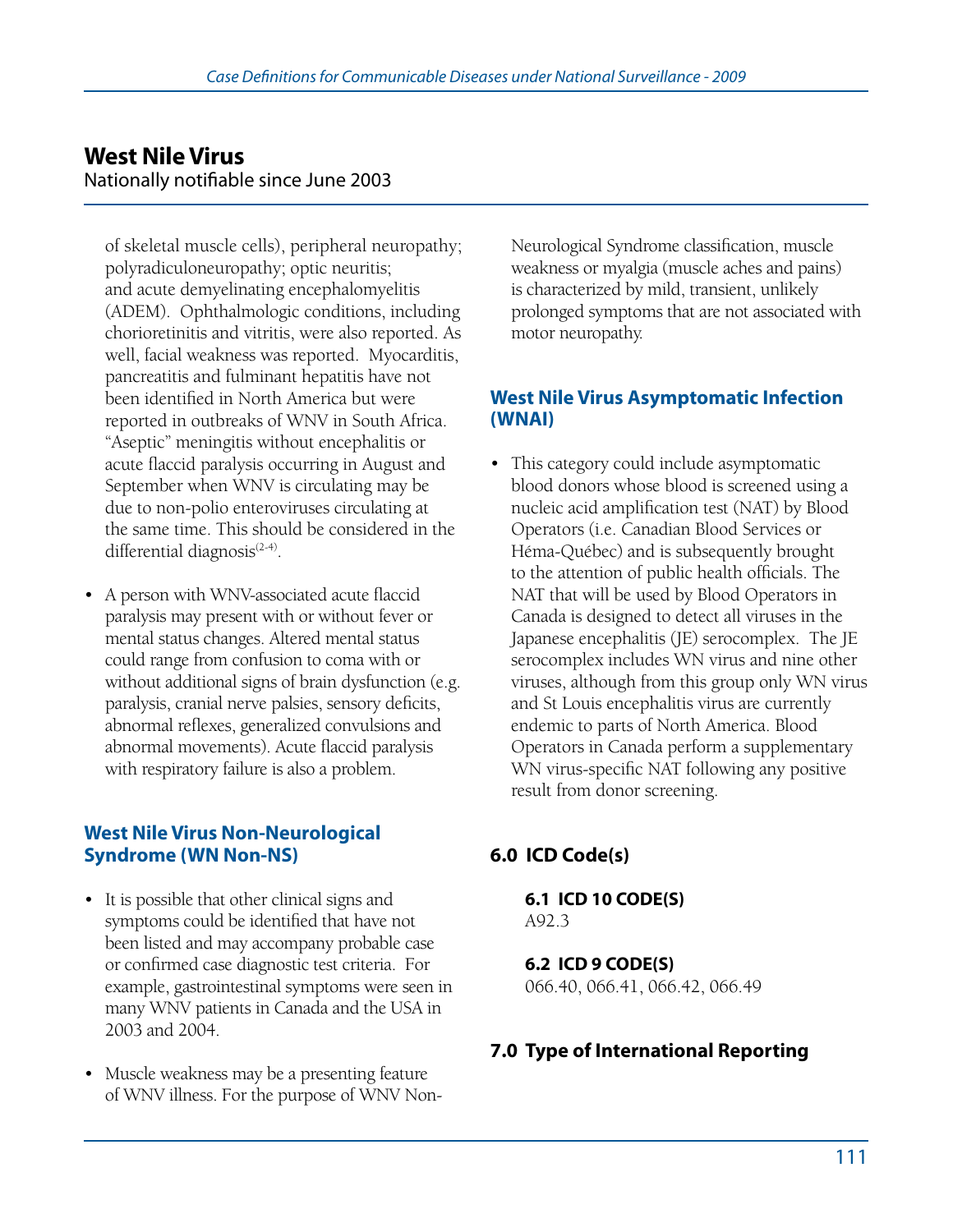Nationally notifiable since June 2003

### **8.0 Comments**

- History of exposure when and where West Nile virus transmission is present, or could be present, or history of travel to an area with confirmed WNV activity in birds, horses, other mammals, sentinel chickens, mosquitoes or humans.
- Alternative modes of transmission, identified to date, include laboratory acquired; in utero; receipt of blood components; organ/tissue transplant; and, possibly, through breast milk.
- Both CDC and commercial IgM/IgG EIAs are now available for front-line serologic testing. Refer to appropriate assay procedures and kit inserts for the interpretation of test results.
- Early in infection the immune system generates antibodies that bind relatively weakly to viral antigen (low avidity). As the infection proceeds, an increasing percentage of newly generated IgG antibody displays higher binding affinity to virus antigen and thus avidity also rises (note: avidity is usually measured according to the ability of IgG to dissociate from antigen preparations after incubation with a solution of urea). As long as high avidity IgG is not yet detected in the serum it can be assumed that the individual was exposed to the viral agent during a recent exposure. With respect to WNV infection it has not been precisely determined when (i.e. after exposure) high avidity antibodies reach levels in serum that can be accurately detected by serologic assays (there may be significant variation depending on the individual). However, it has been shown that greater than 95% of sera collected from individuals exposed to WNV six to eight months previously will have IgG antibodies that bind strongly to viral antigen and will give high avidity scores using both IFA and EIA testing

#### formats. **Note: Avidity testing will not replace confirmatory neutralization testing; non-WNV flavivirus IgG antibody (e.g. dengue, St. Louis encephalitis) may bind to the antigen preparations used in avidity assays.**

- Note: WNV IgM antibody may persist for more than a year, and the demonstration of IgM antibodies in a patient's serum, particularly in residents of endemic areas, may not be diagnostic of an acute WN viral infection. Seroconversion (by HI, IgG EIA or PRN titre assays) demonstrates a current WNV infection. Therefore, the collection of acute and convalescent sera for serologic analysis is particularly important to rule out diagnostic misinterpretation early in the WNV season (e.g. May, June) and to identify initial cases in a specific jurisdiction. However, it should be noted that seroconversions may not always be documented because of the timing of acute sample collection (i.e. titres in acute sera may have already peaked). If static titres are observed in acute and convalescent paired sera, it is still possible the case may represent a recent infection. To help resolve this, the use of IgG avidity testing may be considered to distinguish between current and past infection. The presence of both IgM antibody and low avidity IgG in a patient's convalescent serum sample is consistent with current cases of viralassociated illness. However, test results that show the presence of IgM and high avidity IgG are indicative of exposures that have occurred in the previous season.
- Immunocompromised individuals may not be able to mount an immune response necessary for a serologic diagnosis. West Nile virus diagnostic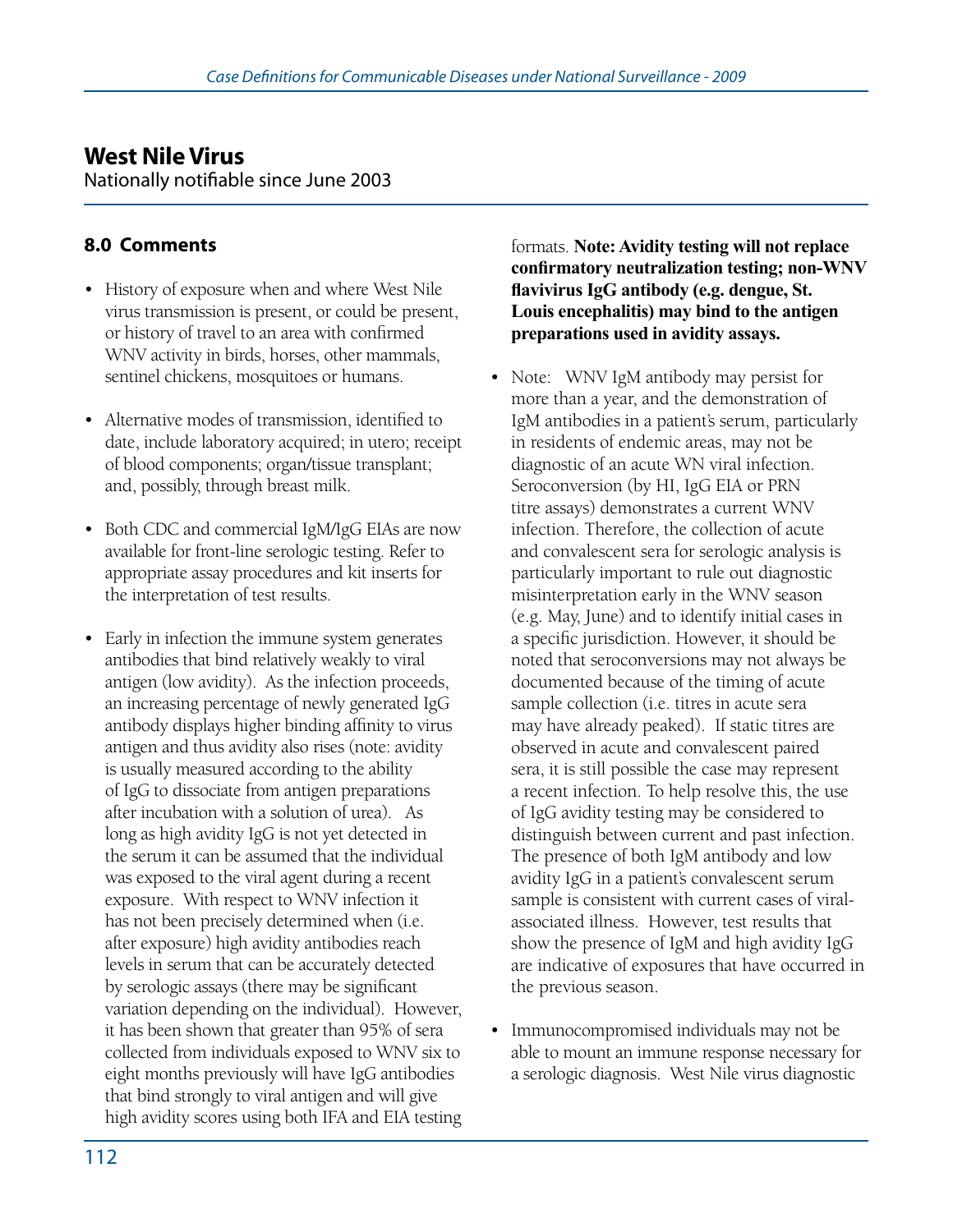#### **West Nile Virus** Nationally notifiable since June 2003

test criteria for these individuals should be discussed with a medical microbiologist.

### **9.0 References**

- 1. Tilley P, Fox JD, Jayaraman GC, Preiksaitis JK. *Nucleic acid test for West Nile virus RNA in plasma enhances rapid diagnosis of acute infection in symptomatic patients*. J Infect Dis 2006;193:1361-1.
- 2. Sejvar J, Haddad MB, Tierney BC et al. *Neurologic manifestations and outcome of West Nile virus infection*. JAMA 2003;290:511-5.
- 3. Sejvar J. Bode AV, Marfin AA et al. *West Nile virus-associated flaccid paralysis.* Emerg Infect Dis 2003;9:788-93.
- 4. Burton JM, Kern RJ, Halliday W et al. *Neurological manifestations of West Nile virus infection*. Can J Neurol Sci 2004;31:185-93.

#### **Date of Last Revision/Review:** September 2008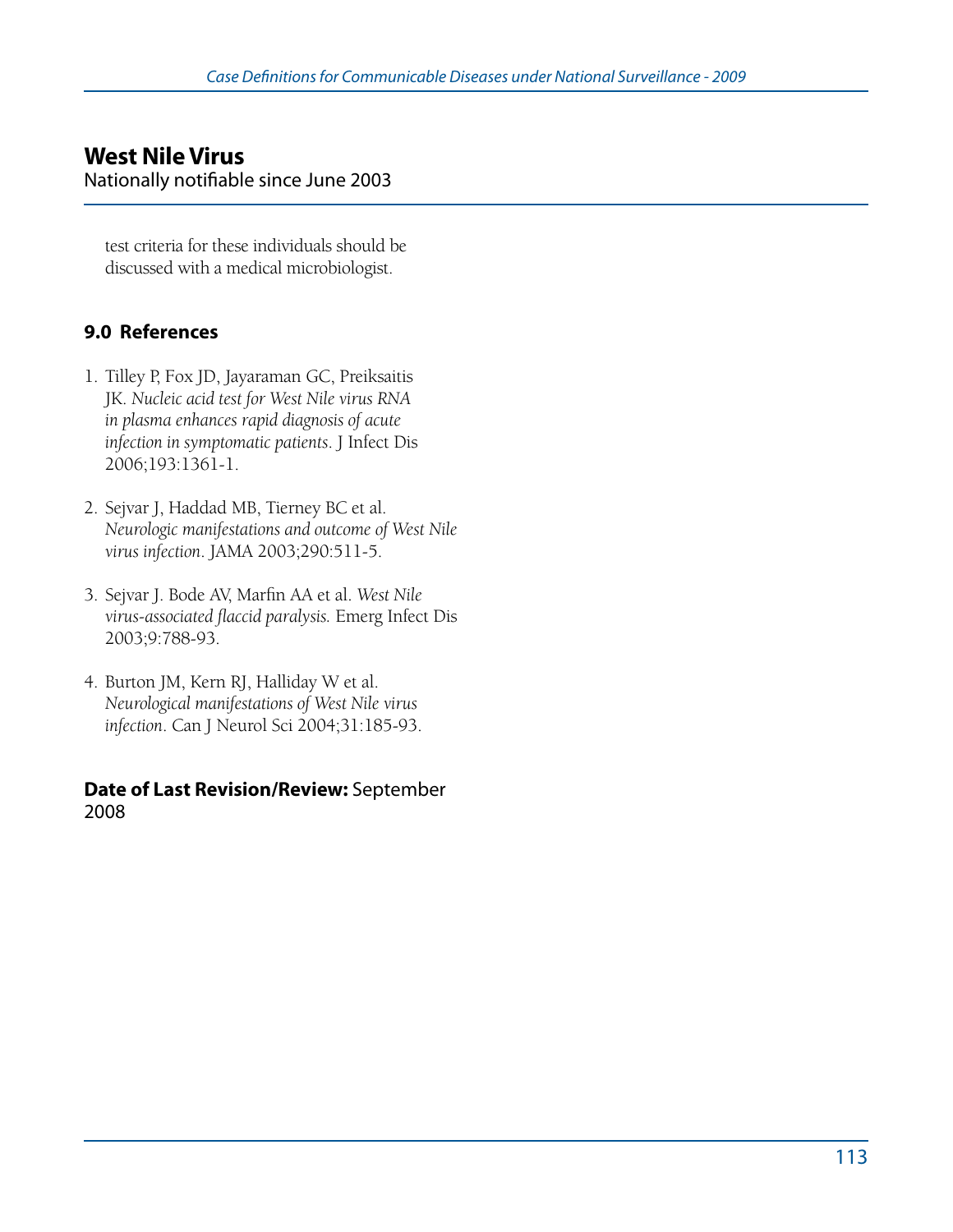# **Yellow Fever**

Nationally notifiable since 1988

### **1.0 National Notification**

Only c*onfirmed cases* of disease should be notified.

## **2.0 Type of Surveillance**

Routine case-by-case notification to the federal level

### **3.0 Case Classification**

#### **3.1 Confirmed case**

Clinical illness with laboratory confirmation of infection:

• isolation of yellow fever virus OR

• detection of yellow fever viral antigen in body fluids or tissue

OR

• detection of yellow fever nucleic acid in body fluids or tissue

OR

• a significant (i.e. fourfold or greater) rise in antibody titre to the yellow fever virus in the absence of yellow fever vaccination

OR

• a single elevated yellow fever IgM antibody titre in the absence of yellow fever vaccination within the previous two months

#### **3.2 Probable case**

Clinical illness with laboratory evidence of infection:

- a stable elevated antibody titre to yellow fever virus with no other known cause
- cross-reactive serologic reactions to other flaviviruses must be excluded, and the patient must not have a history of yellow fever vaccination

### **4.0 Laboratory Comments**

### **5.0 Clinical Evidence**

Yellow fever is a mosquito-borne viral illness characterized by acute onset of fever and constitutional symptoms followed by a brief remission and a recurrence of fever, hepatitis, albuminuria and, in some instances, renal failure, shock and generalized hemorrhages.

## **6.0 ICD Code(s)**

#### **6.1 ICD-10 Code(s)**

A95

- A95.0 Sylvatic yellow fever (Jungle yellow fever)
- A95.1 Urban yellow fever
- A95.9 Yellow fever, unspecified

#### **6.2 ICD-9 Code(s)**

060

## **7.0 Type of International Reporting**

### **8.0 Comments**

Probable case definitions are provided as guidelines to assist with case finding and public health management, and are not for national notification purposes.

### **9.0 References**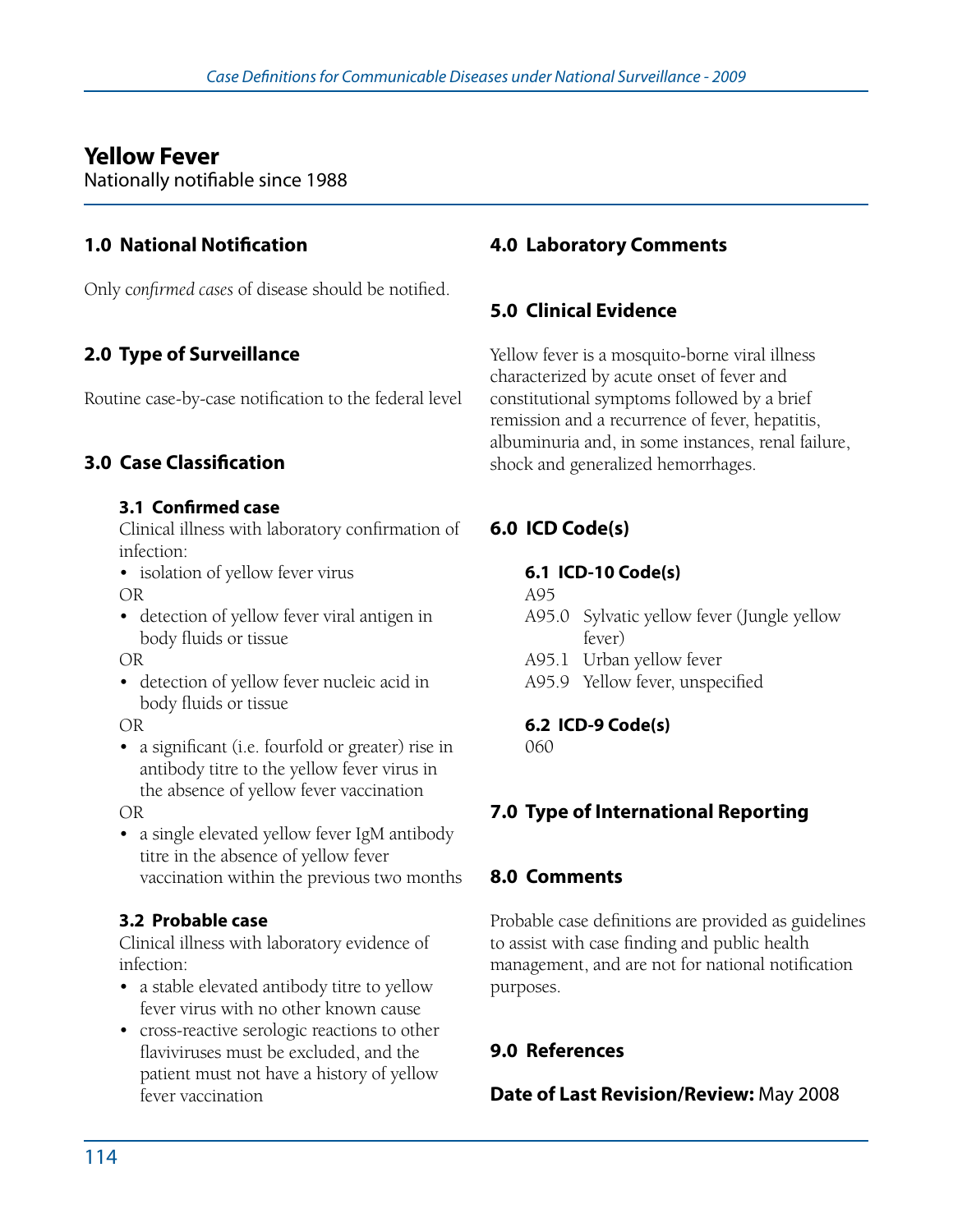# **Lyme Disease**

Nationally notifiable since 2009

### **1.0 National Notification**

*Confirmed* and *probable cases* of disease should be notified.

# **2.0 Type of Surveillance**

Routine case-by-case notification to the federal level

## **3.0 Case Classification**

#### **3.1 Confirmed case**

Clinical evidence of illness with laboratory confirmation:

- • isolation of *Borrelia burgdorferi* from an appropriate clinical specimen
- OR
- • detection of *B. burgdorferi* DNA by PCR OR

Clinical evidence of illness with a history of residence in, or visit to, an endemic area and with laboratory evidence of infection:

• positive serologic test using the two-tier ELISA and Western Blot criteria (see section 4.0)

### **3.2 Probable case**

Clinical evidence of illness without a history of residence in, or visit to, an endemic area\* and with laboratory evidence of infection:

• positive serologic test using the two-tier ELISA and Western Blot criteria (see section 4.0)

#### OR

Clinician-observed erythema migrans without laboratory evidence but with history of residence in, or visit to, an endemic area\*

## **4.0 Laboratory Comments**

Criteria for serologic testing are described by the guidelines of the Canadian Public Health Laboratory Network<sup>(1)</sup>. Serologic evidence is confirmatory only in patients with erythema migrans or objective clinical evidence of disseminated Lyme disease, and a history of residence in, or visit to, an endemic area.

# **5.0 Clinical Evidence**

The clinical information presented below is not intended to describe the complete range of signs and symptoms that may be used in a clinical diagnosis of Lyme disease. Symptoms of early or late disseminated Lyme disease are described in the 2006 clinical practice guidelines of the Infectious Diseases Society of America<sup>(2)</sup>. Other symptoms that are, or have been suggested to be, associated with Lyme disease (including those of so-called "chronic" Lyme disease and post Lyme disease syndromes) are considered too non-specific to define cases for surveillance purposes, whether or not they may be caused by *B. burgdorferi* infection.

The following signs and symptoms constitute objective clinical evidence of illness for surveillance purposes for Lyme disease:

**Erythema migrans:** a round or oval expanding erythematous area of the skin greater than 5 cm in diameter and enlarging slowly over a period of several days to weeks. It appears one to two weeks (range 3-30 days) after infection and

An endemic area is defined as a locality in which a reproducing population of *Ixodes scapularis* or *I. pacificus* tick vectors is known to exist, as demonstrated by molecular methods, to support transmission of *B. burgdorferi* at that site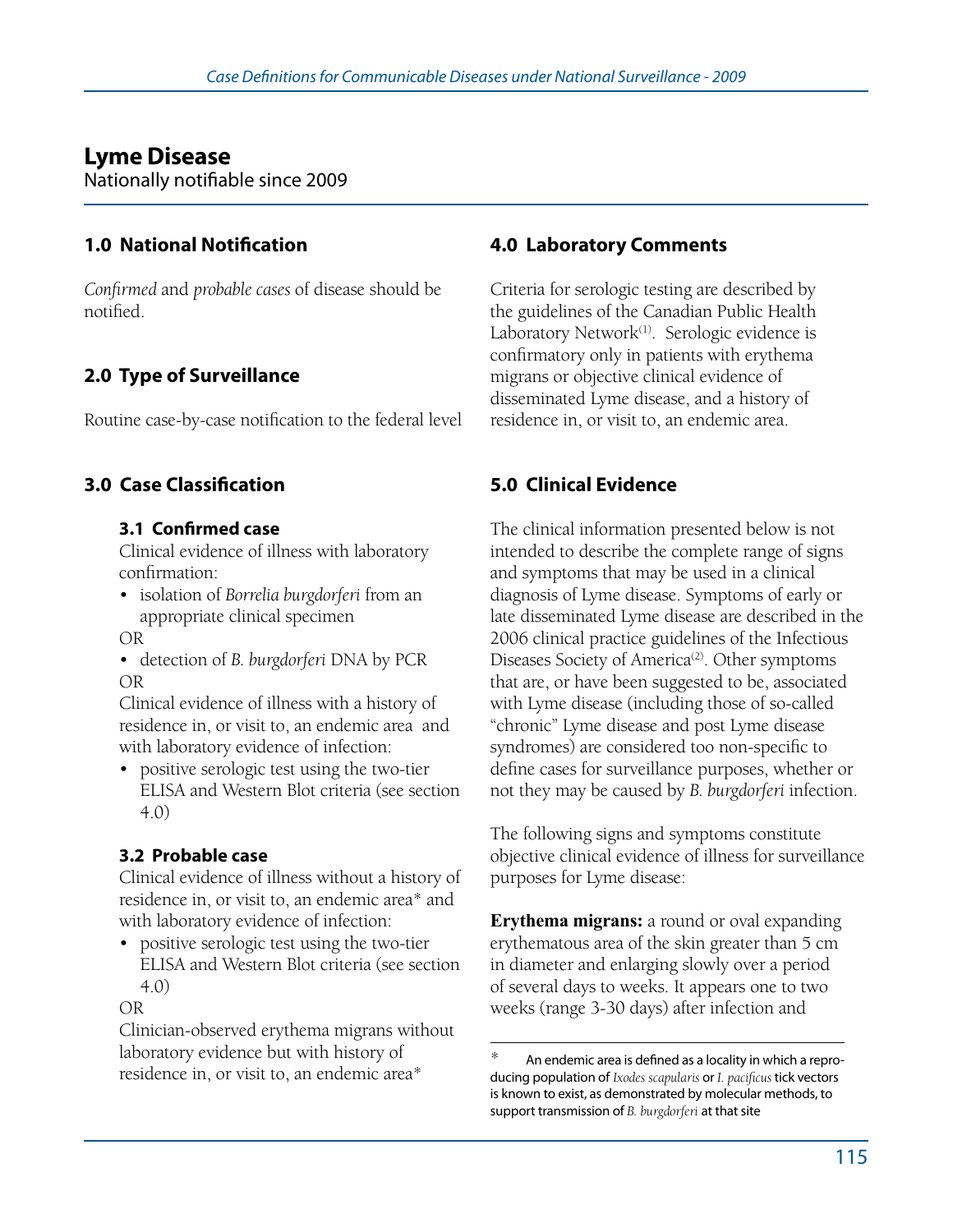### **Lyme Disease** Nationally notifiable since 2009

persists for up to eight weeks. Some lesions are homogeneously erythematous, whereas others have prominent central clearing or a distinctive targetlike appearance. On the lower extremities, the lesion may be partially purpuric. Signs of acute or chronic inflammation are not prominent. There is usually little pain, itching, swelling, scaling, exudation or crusting, erosion or ulceration, except that some inflammation associated with the tick bite itself may be present at the very centre of the lesion. Note: An erythematous skin lesion present while a tick vector is still attached or that has developed within 48 hours of detachment is most likely a tick bite hypersensitivity reaction (i.e. a non-infectious process), rather than erythema migrans. Tick bite hypersensitivity reactions are usually < 5 cm in largest diameter, sometimes have an urticarial appearance and typically begin to disappear within 24-48 hours.

#### OR

#### **Objective evidence of disseminated Lyme disease includes any of the following when an alternative explanation is not found:**

• **Neurological** – Early neurological Lyme disease: acute peripheral nervous system involvement, including radiculopathy, cranial neuropathy and mononeuropathy multiplex (multifocal involvement of anatomically unrelated nerves), and CNS involvement, including lymphocytic meningitis and, rarely, encephalomyelitis (parenchymal inflammation of brain and/ or spinal cord with focal abnormalities). Late neurologic Lyme disease may present as encephalomyelitis, peripheral neuropathy or encephalopathy.

- • **Musculoskeletal** Lyme arthritis is a monoarticular or oligoarticular form of arthritis most commonly involving the knee, but other large joints or the tempero-mandibular joint may be involved. Large effusions that are out of proportion to the pain are typical. Lyme arthritis is often intermittent if untreated, with episodes of joint inflammation spontaneously resolving after a few weeks to a few months. Persistent swelling of the same joint for 12 months or more is not a usual presentation.
- • **Cardiac** Cardiac involvement associated with Lyme disease includes intermittent atrioventricular heart block often involving the atrioventricular node (although heart block may occur at multiple levels) and sometimes associated with myopericarditis. Carditis can occur in the early stages of the disease.

## **6.0 ICD Code(s)**

#### **6.1 ICD-10 Code(s)**

A69

A69.2 Lyme Disease (Erythema chronicum migrams due to *Borrelia burgdorferi*)

#### **6.2 ICD 9 Code(s)**

### **7.0 Type of International Reporting**

#### **8.0 Comments**

These are definitions for surveillance and epidemiologic purposes only, and they do not represent clinical case definitions.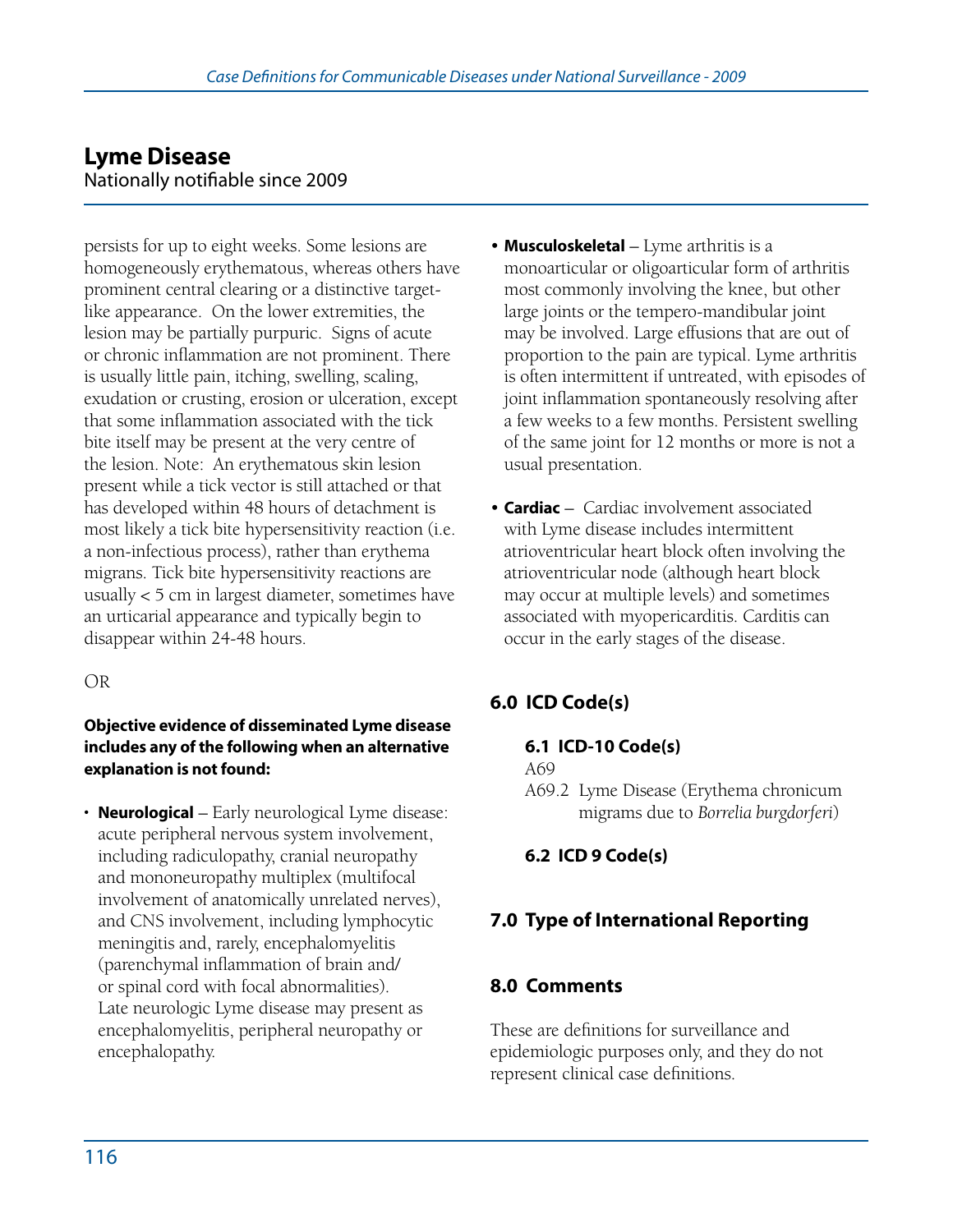#### **Lyme Disease** Nationally notifiable since 2009

### **9.0 References**

1. Canadian Public Health Laboratory Network. *The laboratory diagnosis of Lyme borreliosis: guidelines from the Canadian Public Health Laboratory Network*. Can J Infect Dis Med Microbiol 2007;18:145-8.

2. Wormser GP, Dattwyler RJ, Shapiro ED et al. *The clinical assessment, treatment, and prevention of Lyme disease, human granulocytic anaplasmosis, and babesiosis: clinical practice guidelines by the Infectious Diseases Society of America*. Clin Infect Dis 2006; 43:1089-134.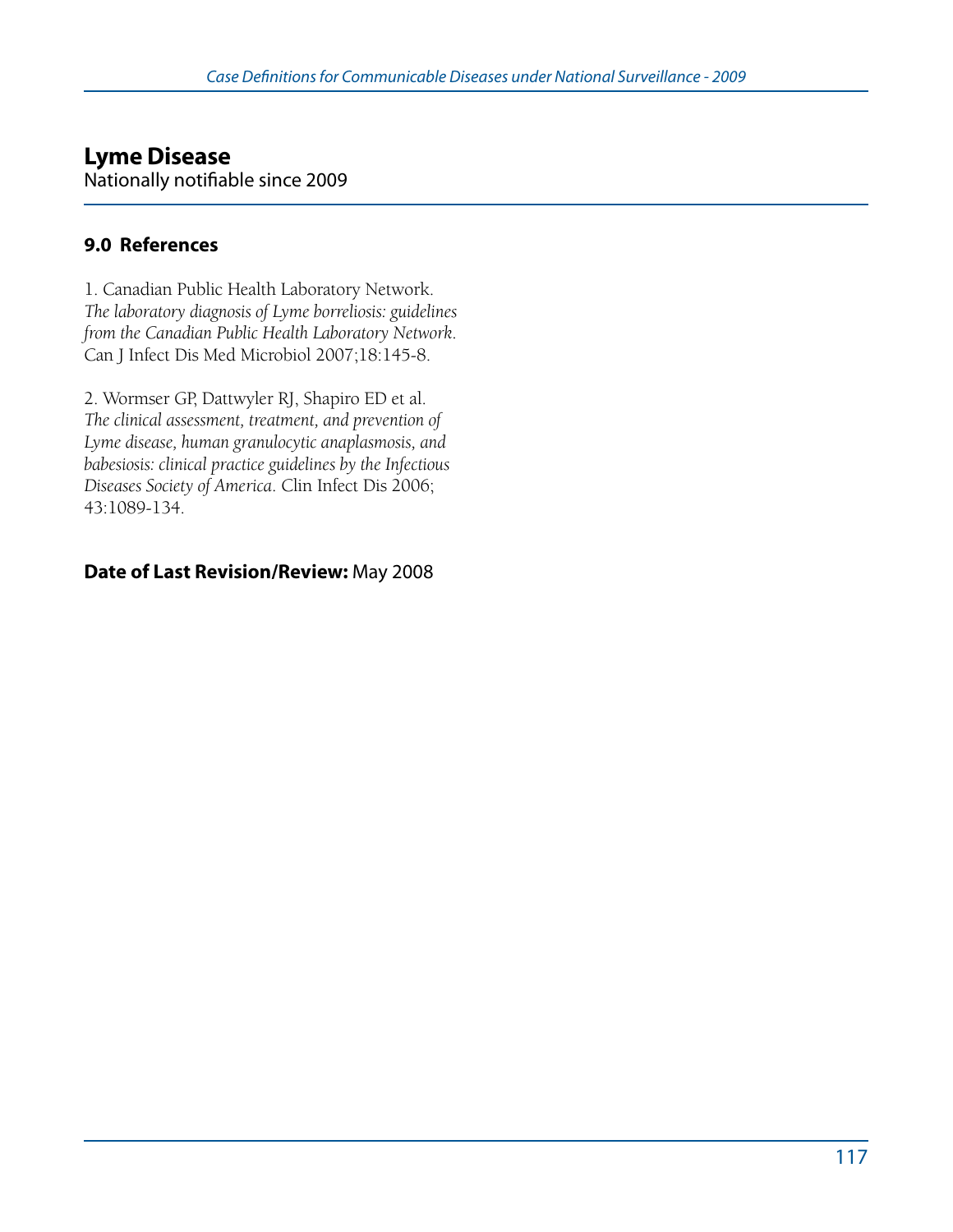# **Worldwide Potential Bioterrorism Agents**

- Smallpox
- • Viral Hemorrhagic Fever
	- • *Crimean Congo*
	- • *Ebola*
	- • *Lassa*
	- • *Marburg*
	- • *Rift Valley*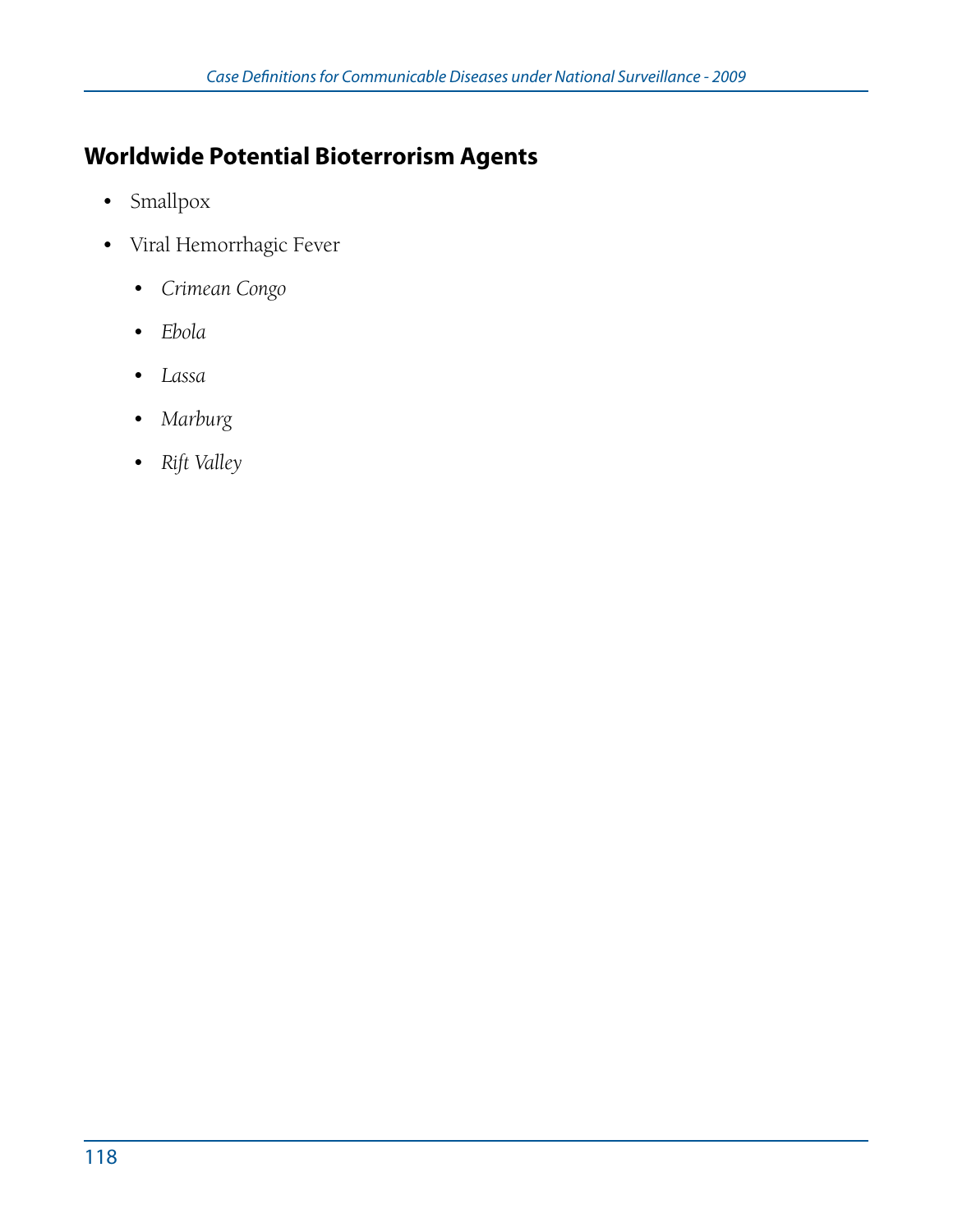# **Smallpox**

Nationally notifiable since 2000

## **1.0 National Notification**

*Confirmed, probable* and *suspect cases* of disease should be notified.

Contact the Public Health Agency of Canada immediately using the 24-hour emergency line 1-800-545-7661 even in the event of a suspected case.

## **2.0 Type of Surveillance**

Routine case-by-case notification to the federal level

## **3.0 Case Classification**

#### **3.1 Confirmed case**

Laboratory confirmation of infection:

• isolation of variola virus from an appropriate clinical specimen

OR

• detection of variola virus nucleic acid

#### **3.2 Probable case**

Clinical evidence of illness in a person who is epidemiologically linked to a laboratoryconfirmed case or to a probable case OR

Laboratory evidence of infection:

• negative stain electron microscopic identification of variola virus in an appropriate clinical specimen

#### **3.3 Suspect case**

Clinical evidence of illness in a person who is not epidemiologically linked to a laboratoryconfirmed case or to a probable case of smallpox

#### OR

Atypical lesion known to be associated with the variola virus on a person who is epidemiologically linked to a laboratoryconfirmed or probable case

### **4.0 Laboratory Comments**

Any testing related to suspected smallpox should be carried out under level 4 containment facilities at NML.

Contact the Public Health Agency of Canada immediately using the 24-hour emergency line (1-800-545-7661), even in the event of a suspected case, in order to activate the ERAP program.

## **5.0 Clinical Evidence**

Smallpox is characterized by a febrile prodrome consisting of fever > 38.3° C and systemic symptoms (prostration, headache, back pain, abdominal pain and/or vomiting), which generally lasts one to four days and is followed by the development of a characteristic rash. The rash consists of deep, firm, well-circumscribed pustules that are mostly all in the same stage of development. The lesions are characteristically umbilicated. The lesions initially appear as macules, evolving into papules, vesicles and then pustules in a matter of days. Finally, crusted scabs form; they then fall off several weeks after the initial appearance of the rash. Lesions initially appear in the oral mucosa/palate and then progress in a centrifugal pattern to involve the face, arms, legs, palms and soles. Atypical presentations include flat velvety lesions that do not evolve into pustules and more severe forms with confluent or hemorrhagic lesions.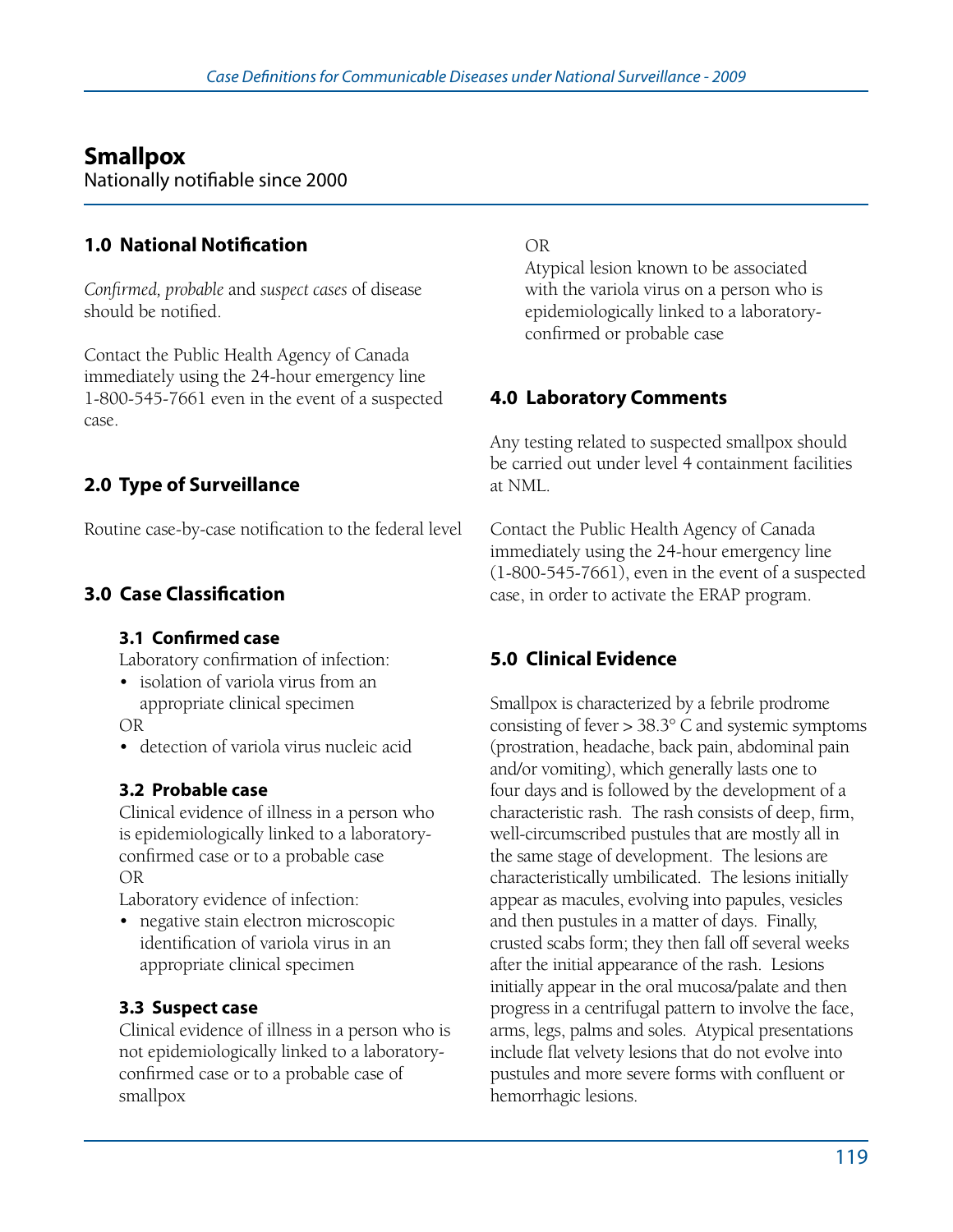# **Smallpox**

Nationally notifiable since 2000

## **6.0 ICD Code(s)**

**6.1 ICD-10 Code(s)**  B03

**6.2 ICD-9 Code(s)**  050

## **7.0 Type of International Reporting**

Mandatory reporting to WHO in accordance with the International Health Regulations (2005)

Elimination or eradication efforts should be reported.

## **8.0 Comments**

It should be noted that the US Centers for Disease Control and Prevention (CDC), Emergency Preparedness and Response, provides slightly different case definitions. The CDC case definitions can be found at http://www.bt.cdc.gov/agent/ smallpox/diagnosis/casedefinition.asp

## **9.0 References**

Case definitions for diseases under national surveillance. CCDR 2000;26(S3). Retrieved May 2008, from http://www.phac-aspc. gc.ca/publicat/ccdr-rmtc/00vol26/26s3/index.html

Communicable Diseases Network Australia. Interim Surveillance Case Definitions for the Australian National Notifiable Diseases Surveillance System. Version 1.1. 2004:61. Retrieved May 29, 2007 from

http://www.health.gov.au/internet/wcms/ publishing.nsf/Content/cda\_surveil-nndss-dislist. htm#casedefs

Damon I. Orthopoxviruses: vaccinia (smallpox vaccine), variola (smallpox), monkeypox and cowpox. In: Mandell GL, Bennett JE, Dolin R, eds. *Principles and Practice of Infectious Diseases.* 6<sup>th</sup> ed. Vol 2. Philadelphia: Churchill Livingstone. Elsevier, 2006.

World Health Organization. Fifty-eighth World Health Assembly. Resolution WHA58.3: Revision of the *International Health Regulations*. 2005. Retrieved May 8, 2007 from www.who.int/gb/ebwha/pdf\_ files/WHA58/WHA58\_3-en.pdf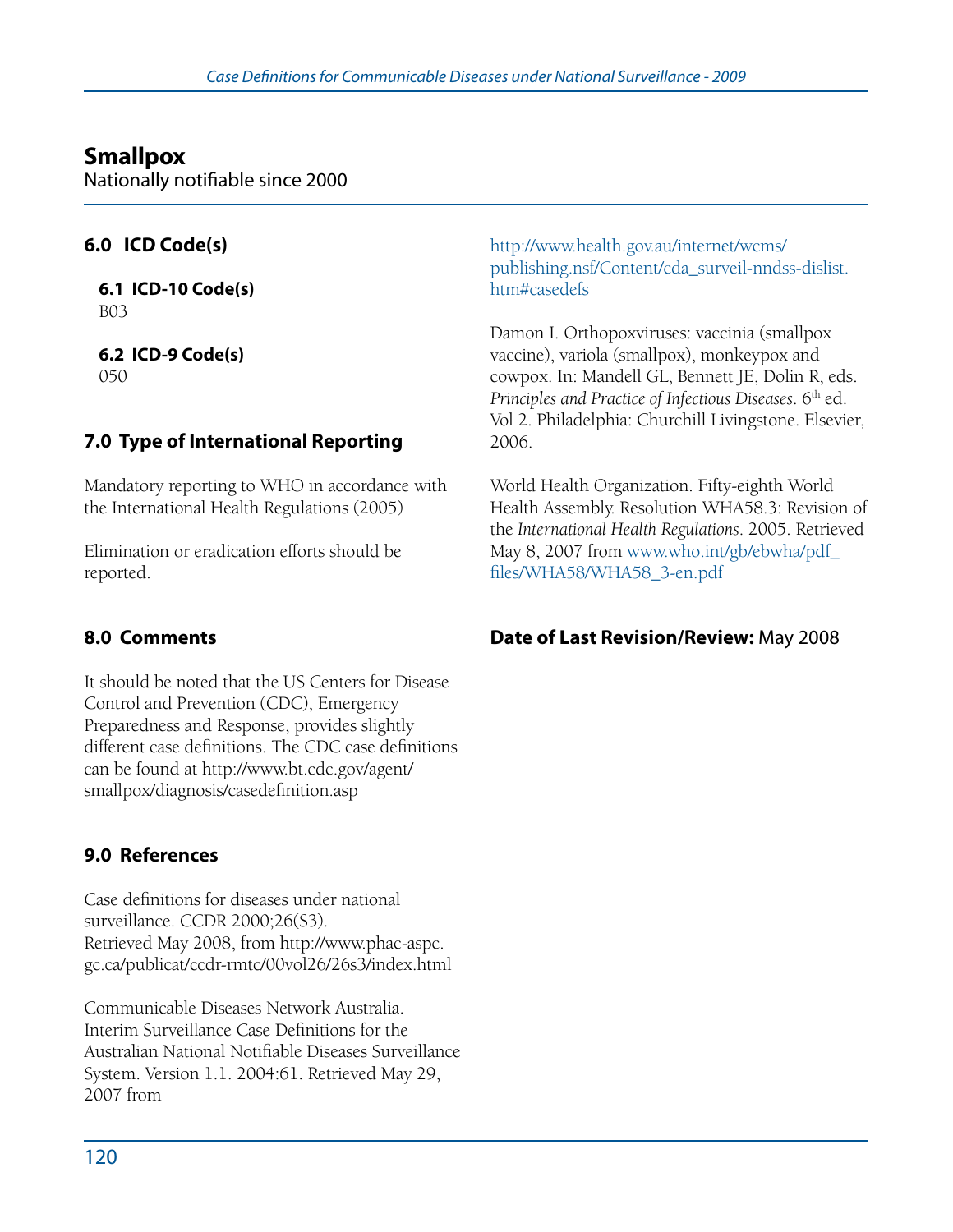# **Viral Hemorrhagic Fever**

Nationally notifiable since 2000

### **1.0 National Notification**

This section includes the case definition for viral hemorrhagic fevers, which includes Lassa (*Arenaviridae*), Crimean Congo, Rift Valley fever (*Bunyaviridae*), Ebola and Marburg (*Filoviridae*).

*Confirmed, probable* and *suspect cases* of disease should be notified.

Contact the Public Health Agency of Canada immediately using the 24-hour emergency line 1-800-545-7661 even in the event of a suspected case.

## **2.0 Type of Surveillance**

Routine case-by-case notification to the federal level

### **3.0 Case Classification**

#### **3.1 Confirmed case**

Suspect or probable case with laboratory confirmation of infection:

- • detection of virus-specific RNA by reversetranscriptase PCR from an appropriate clinical specimen (e.g. blood, serum, tissue) AND
- demonstration of virus antigen in an appropriate clinical specimen (e.g. blood, serum, tissue) by enzyme immunoassay (EIA)

#### OR

One of the above criteria plus laboratory confirmation using at least one of the following:

• demonstration of virus antigen in tissue (skin, liver or spleen) by immunohistochemical or immunofluorescent techniques

- demonstration of specific IgM antibody by EIA, immunofluorescent assay or Western Blot
- demonstration of a fourfold rise in IgG serum antibody by EIA, immunofluorescent assay or Western Blot
- reverse-transcriptase PCR on an independent target gene and/or independent sample or confirmation through another reference laboratory OR

Isolation of virus from an appropriate clinical specimen (blood, serum, tissue, urine specimens or throat secretions)

#### **3.2 Probable case**

Clinical evidence of illness and a history within the three weeks before onset of fever of one of the following:

- travel in a specific area of a country where an outbreak of viral hemorrhagic fever (VHF) has recently occurred
- contact with a suspect, probable or confirmed case
- direct contact with blood or other body fluid secretions or excretions of a person or animal with a confirmed or probable case of VHF

• work in a laboratory or animal facility that handles hemorrhagic fever viruses

#### **3.3 Suspect case**

Clinical evidence of illness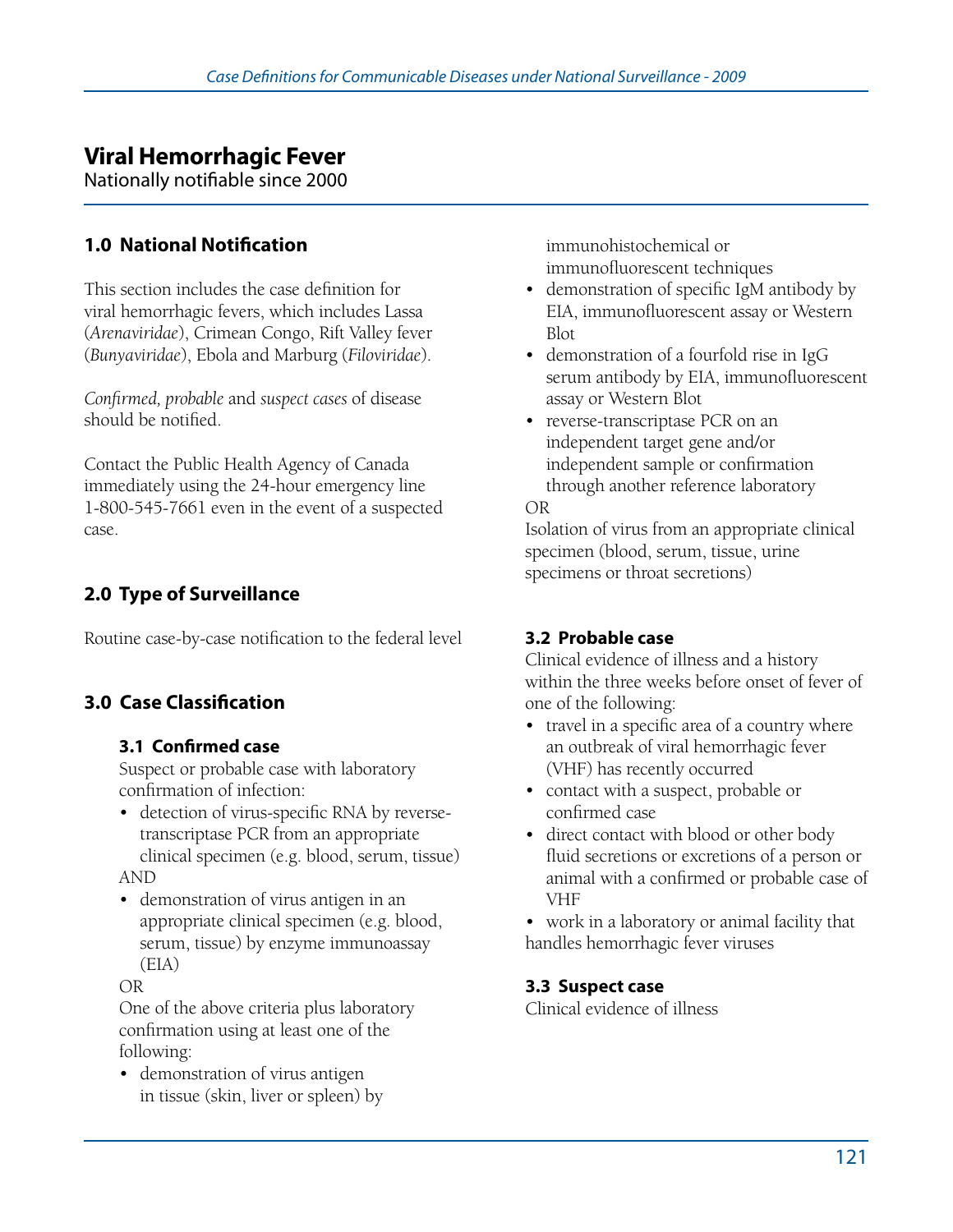# **Viral Hemorrhagic Fever**

Nationally notifiable since 2000

## **4.0 Laboratory Comments**

Any testing related to suspected VHF should be carried out under level 4 containment facilities (NML) because of issues of security, expertise and personnel vaccination.

Contact the Public Health Agency of Canada immediately using the 24-hour emergency line (1-800-545-7661), even in the event of a suspected case, in order to activate the ERAP program.

## **5.0 Clinical Evidence**

**Crimean Congo VHF:** Acute viral illness consisting of sudden onset of fever, malaise, generalized weakness, anorexia, irritability, confusion, headache and pain in the limbs and groin. Fever generally lasts 5-12 days and is followed by a prolonged convalescent phase. Acute symptoms are usually accompanied by flushing, conjunctival injection and petechial or purpuric rash involving mucosal surfaces, chest and abdomen. Vomiting, abdominal pain and diarrhea are occasionally seen. Bleeding may be seen from gums, nose, lungs, uterus and GI tract. There is often thrombocytopenia, mild hematuria and proteinuria, and evidence of hepatic involvement. Severe cases may be associated with liver failure.

**Lassa VHF:** Acute viral illness lasting one to four weeks. Gradual onset of symptoms, including fever, headache, generalized weakness, malaise, sore throat, cough, nausea, vomiting, diarrhea, myalgia, and chest and abdominal pain. Fever may be persistent or intermittent. Inflammation and exudation of the pharynx and conjunctivae is commonly observed. Many cases are mild or asymptomatic. Severe cases may result in

hypotension, shock, pleural effusion, hemorrhage, seizures, encephalopathy and proteinuria, resulting in edema of the face and neck.

**Ebola and Marburg VHF:** Severe acute viral illness consisting of sudden onset of fever, malaise, myalgia, headache, conjunctival injection, pharyngitis, vomiting and diarrhea that can be bloody. It is often accompanied by a maculopapular or petechial rash that may progress to purpura. Bleeding from gums, nose, injection sites and GI tract occurs in about 50% of patients. Dehydration and significant wasting occur as the disease progresses. In severe cases, the hemorrhagic diathesis may be accompanied by leucopenia; thrombocytopenia; hepatic, renal and central nervous system involvement; or shock with multi-organ dysfunction.

**Rift Valley VHF:** Human infections with Rift Valley fever are usually associated with a brief, self-limited febrile illness. Most patients experience sudden onset of fever, malaise, severe myalgias with lower back pain, chills, headache, retro-orbital pain, photophobia and anorexia. Fever usually lasts for four days. In a minority of patients, fever returns after two or three days accompanied by return of symptoms as well as flushed face, nausea, vomiting and injected conjunctivae. Severe disease is associated with bleeding, shock, anuria and icterus. Enchepalitis and retinal vasculitis can also occur.

## **6.0 ICD Code(s)**

#### **6.1 ICD-10 Code(s)**

- Crimean Congo VHF: A98.0
- Lassa VHF: A96.2
- • Ebola VHF: A98.4
- Marburg VHF: A98.3
- Rift Valley VHF: A92.4